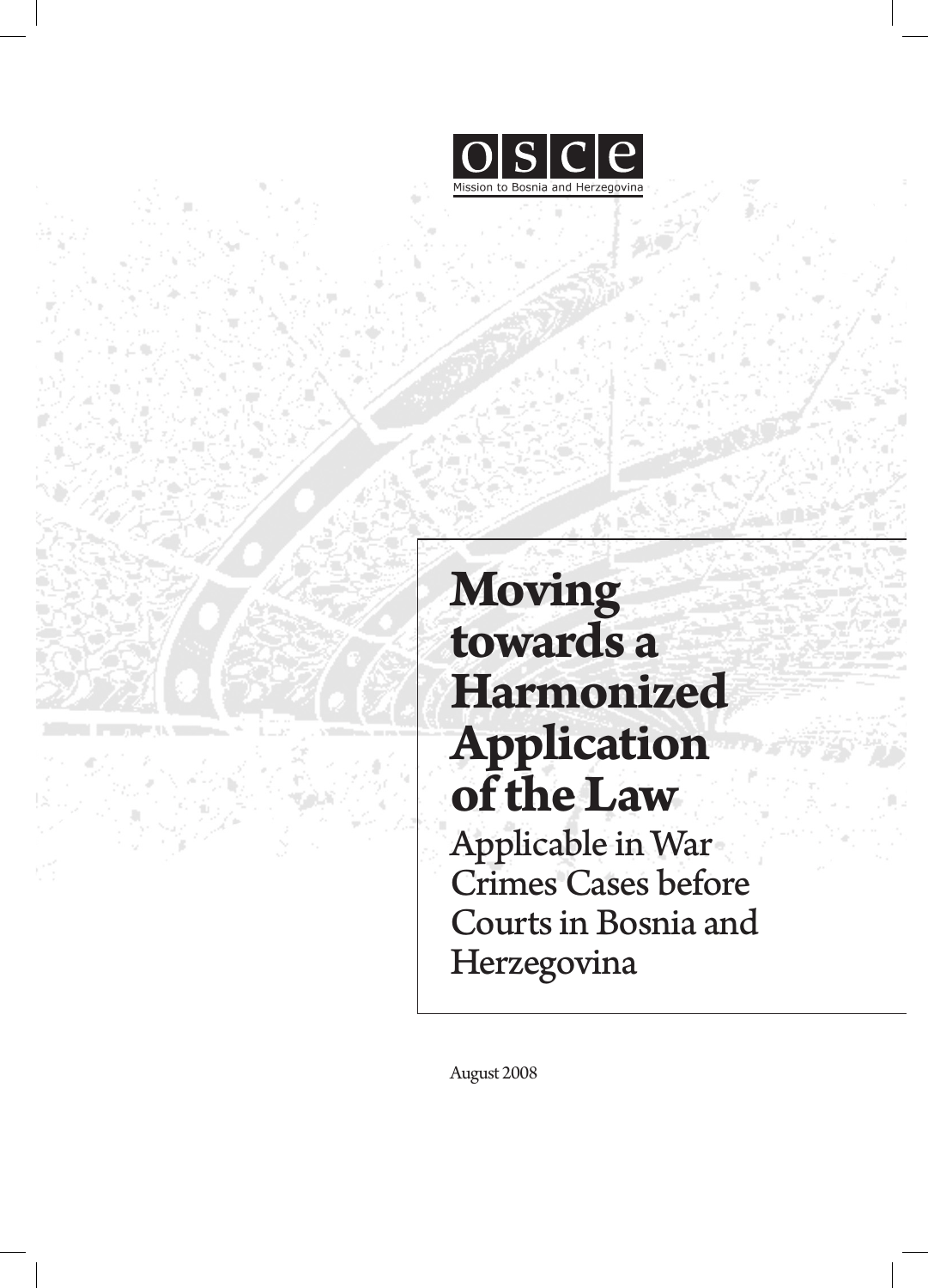Published by OSCE Mission to Bosnia and Herzegovina Fra Anđela Zvizdovića 1 71 000 Sarajevo Bosnia and Herzegovina www.oscebih.org

Design & Layout: PoetaPista | www.poetapista.com

© OSCE 2008

All rights reserved. The contents of this publication may be freely used and copied for educational and other non-commercial purposes, provided that any such reproduction is accomanied by an acknowledgment of the OSCE as the source.

ISBN 978-92-9235-275-2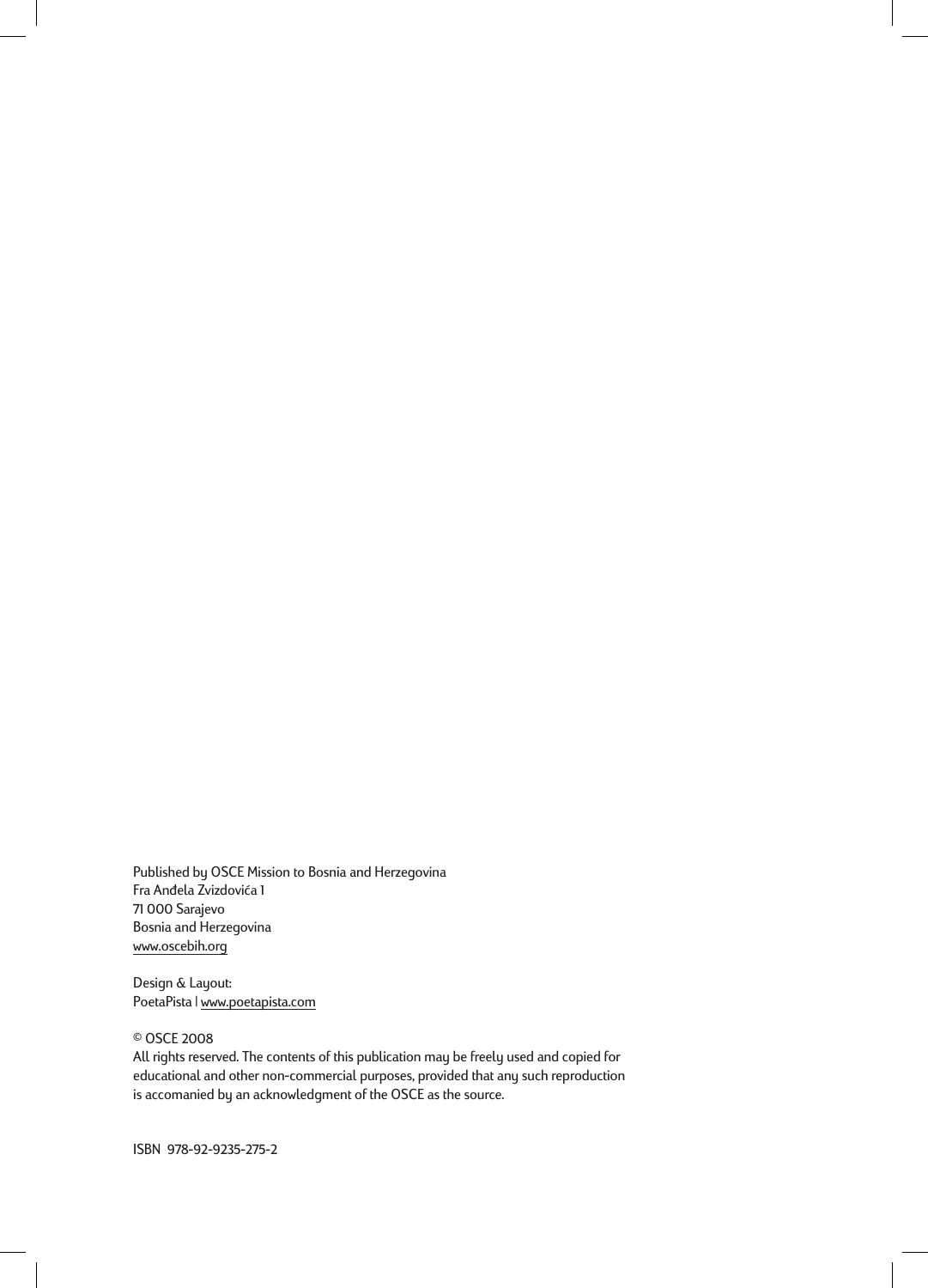#### Introduction

War crimes cases in Bosnia and Herzegovina are mainly tried under two different criminal codes: the Criminal Code of Bosnia and Herzegovina, adopted in March 2003, and the Criminal Code of the Socialist Federal Republic of Yugoslavia, which was in force during the conflict. The former is applied in proceedings before the Court of Bosnia and Herzegovina, while the latter is used in the Republika Srpska and the Brčko District as well as in the majority of cases before the courts of the Federation of Bosnia and Herzegovina.In a limited number of cases, courts in the latter have also used the interim 1998 Federation of Bosnia and Herzegovina Criminal Code. These three criminal codes differ greatly. The Criminal Code of Bosnia and Herzegovina, for instance, offers a more comprehensive definition of war crimes than do the other two. Only the Criminal Code of Bosnia and Herzegovina foresees provisions for crimes against humanity and only it comprehensively defines command responsibility and excludes "superior orders" as a defense. These criminal codes also differ in how they prescribe sentences.

In its March 2007 decision on the *Maktouf* case,<sup>1</sup> the Constitutional Court of Bosnia and Herzegovina established that the application of different criminal codes by the state and the entities seriously undermined the rule of law and the equal treatment of citizens before the law. It urged entity courts to use the Criminal Code of Bosnia and

<sup>1</sup> *Abduladhim Maktouf* was sentenced on 4 April 2006 to imprisonment for a term of five years by the Appellate Division of the Court of Bosnia and Herzegovina for committing War Crimes against Civilians under Article 173 of the Criminal Code of Bosnia and Herzegovina. In his appeal to the Constitutional Court of Bosnia and Herzegovina, Maktouf claimed that the retroactive application in his case of the Criminal Code of Bosnia and Herzegovina violated Article 7 of the European Convention on Human Rights and argued that the Yugoslav Code should have been used instead. On 30 March 2007 the Constitutional Court rejected the appeal and held that the application of the Criminal Code of Bosnia and Herzegovina to punish acts carried out during the conflict was permissible under Article 7, Paragraph 2 because these acts, at the time when they were committed, were already criminal according to the "general principles of law recognized by civilized nations".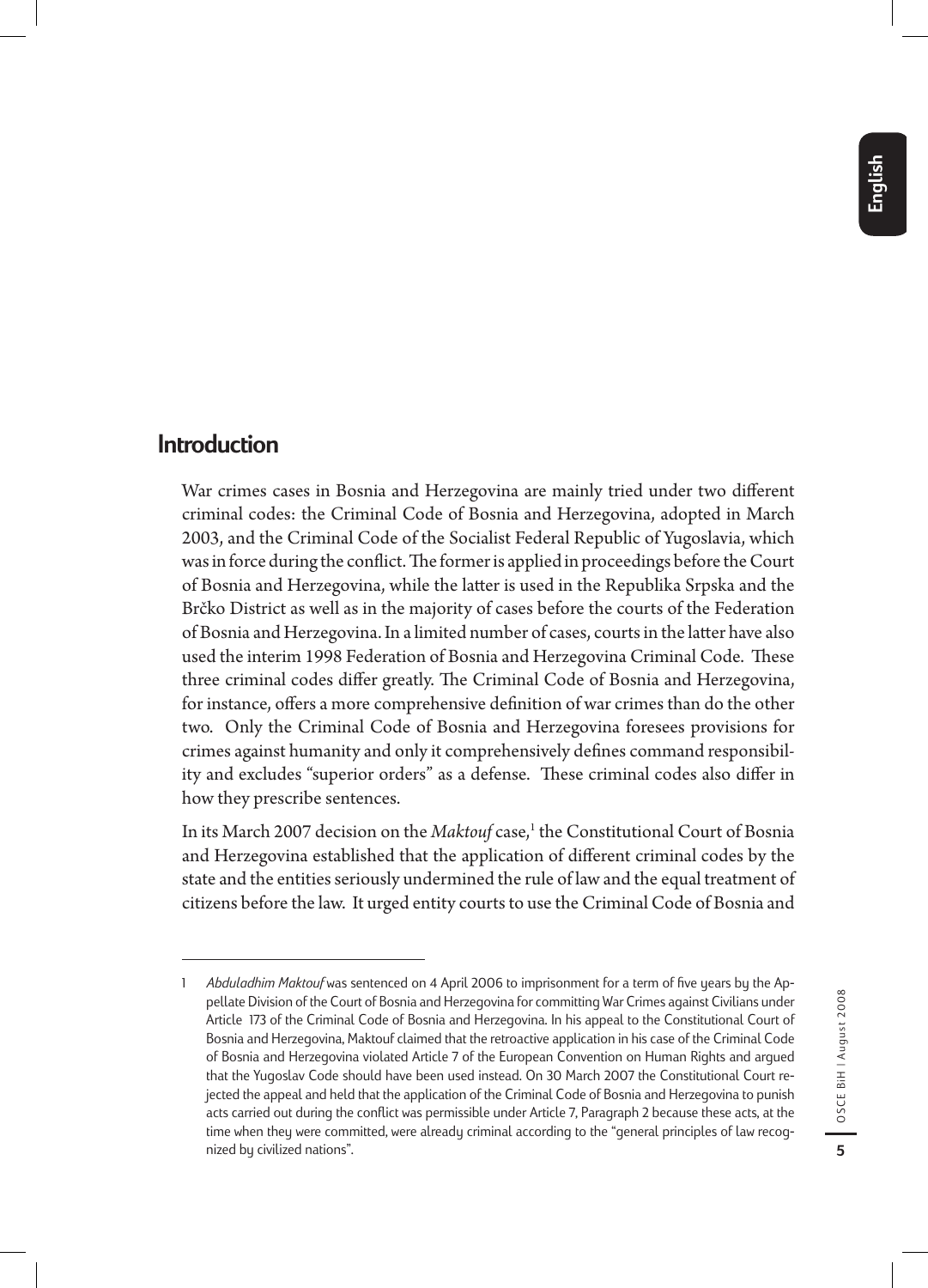Herzegovina in their war crimes proceedings. The High Representative<sup>2</sup> and the Parliamentary Assembly of the Council of Europe<sup>3</sup> have also expressed their concerns about the lack of harmonization of the law applicable to war crimes. Nevertheless, different criminal codes continue to be applied by the Court of Bosnia and Herzegovina and the entity courts.

This report argues that the application of the Criminal Code of Bosnia and Herzegovina in all domestic war crimes proceedings would result in a more consistent and effective system of justice. It also sees a place in this system for a new, state-level judicial institution that would have the final say in the interpretation and application of the relevant law by all courts in the country. Such an institution would also help ensure consistency in the interpretation of the law and help guarantee equality before the law.

#### Toward a more effective and just processing of war crimes

The use of the Criminal Code of Bosnia and Herzegovina in all war crimes proceedings in the country would likely result in the more effective administration of justice. Its use would also enhance consistency of sentencing throughout the country. In comparison to the codes previously in force, the Criminal Code of Bosnia and Herzegovina is better able to address the serious violations of humanitarian law and human rights that took place during the recent conflict in Bosnia and Herzegovina as well as the criminal responsibility of individuals involved in committing these violations. It represents an improvement in addressing such crimes because it acknowledges the developments in international criminal law recognized by the Statute and the case-law of the International Criminal Tribunal for the Former Yugoslavia (ICTY) as well as by the Statute of the International Criminal Court. This Criminal Code

<sup>2</sup> See BIRN, Justice Report Interview, *Miroslav Lajcak: Bosnia Needs Justice*, 6 August 2007, available on the internet at http://www.bim.ba/en/75/10/3795/.

<sup>3</sup> See the Parliamentary Assembly of the Council of Europe's *Resolution 1564 (2007)* on the prosecution of offenses falling within the jurisdiction of the International Criminal Tribunal for the former Yugoslavia (ICTY), which in paragraph 21.2.1 calls upon the authorities of Bosnia and Herzegovina to "ensure the harmonisation of case law, consider setting up a national supreme court, or grant the powers of a supreme court to an existing court so as to secure legal certainty.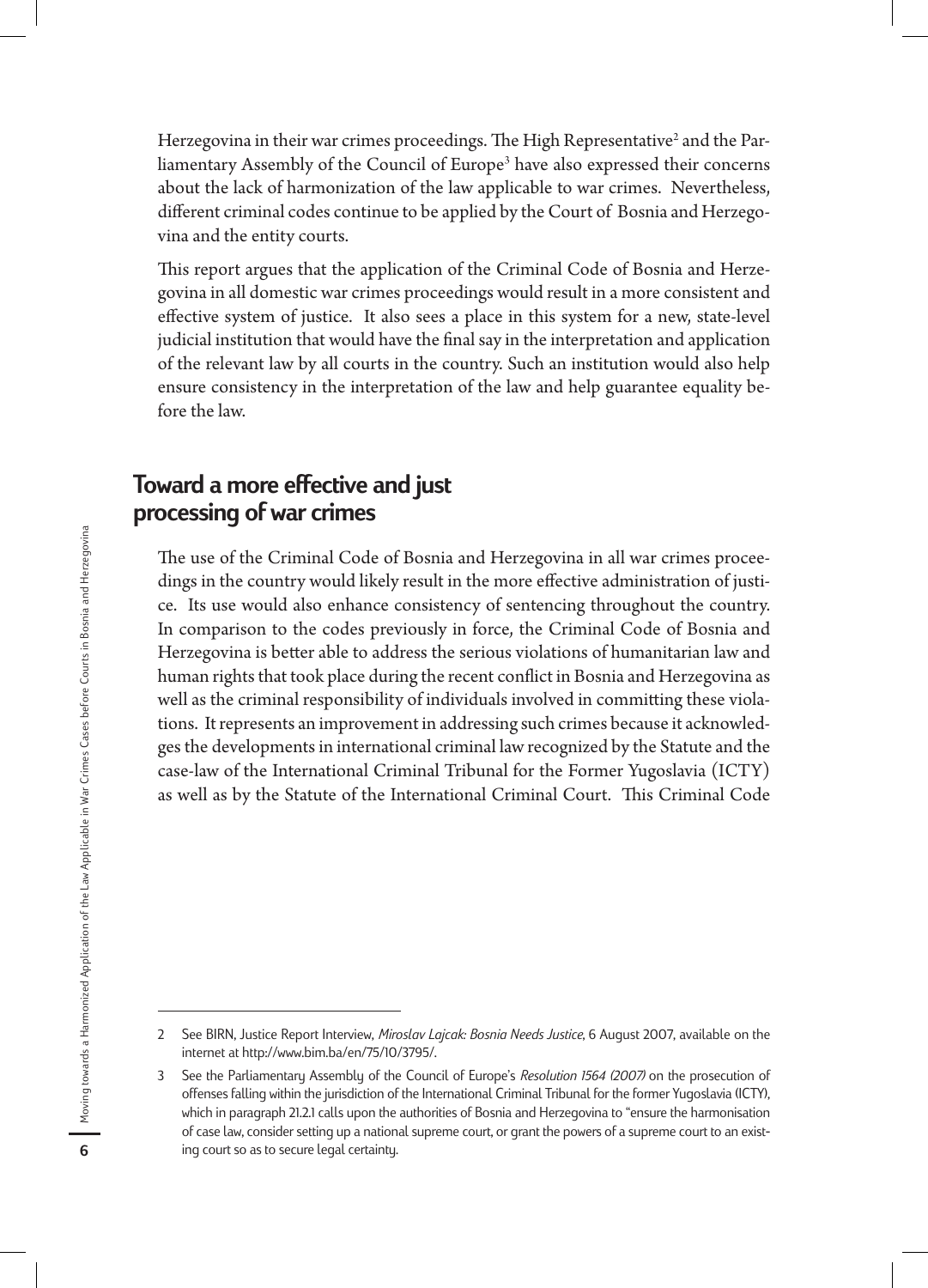incorporates the customary notion of *crimes against humanity* and offers a comprehensive definition of *command responsibility*. 4

Prosecuting crimes against humanity is important, because this takes into consideration the broader context in which such crimes were committed and the policies that motivated them. According to the official Commentary to the United Nations Draft Code of Crimes against the Peace and Security of Mankind, "the gravity of a crime is inferred from the circumstances in which it is committed and the feelings which impelled the author."<sup>5</sup> Crimes against humanity are never isolated or accidental acts of violence, as may be the case with war crimes, because by definition they must be perpetrated in the context of a widespread or systematic attack against a civilian population. According to ICTY case law, "widespread" may be further defined as a large-scale action carried out collectively with considerable seriousness and directed against a multiplicity of victims. Systematic may be defined as "thoroughly organized" and following a regular pattern based on a common policy that involves substantial public or private resources.

Crimes against humanity also criminalize gross and fundamental violations of human rights regardless of the international or internal nature of the armed conflict. This is decidedly different than the jurisprudence for war crimes, which generally provides a higher level of protection to civilians in international than to those in internal conflicts. ICTY case-law demonstrates, however, that it is not always easy for prosecutors to establish the nature of hostilities that occurred in Bosnia and Herzegovina. This uncertainty has raised problems in war crimes trials in entity courts.6 The protection of human life and dignity during a conflict should not vary according to the nature the conflict; the notion of crimes against humanity overcomes those problems. As noted above, only the Criminal Code of Bosnia and Herzegovina includes this category of crimes. It may therefore offer the only effective means to try such cases in entity courts. The use of the other, earlier codes in place of the Criminal Code of Bosnia and Herzegovina would prevent these courts from classifying an offense as a crime against humanity.

See the Criminal Code of Bosnia and Herzegovina, Articles 172 and 180. The prosecution of crimes against humanity has been rooted in customary law since at least the Nuremberg trials. In 1946, the U.N. General Assembly adopted the Principles recognized by the Charter of the Nuremberg Tribunal (*Affirmation of the Principles of International Law recognized by the Charter of the Nurnberg Tribunal,* G.A. Res. 95(I), U.N. Doc. A/64/Add.1, 1946.), including the criminalization of crimes against humanity. Further, the "Principles of Cooperation" adopted by the U.N. General Assembly in 1973 provide that "crimes against humanity, wherever they are committed, shall be subject to investigation and the persons against whom there is evidence that they have committed such crimes shall be subject to tracing, arrest, trial and, if found guilty, to punishment" (*Principles of International Cooperation in the Detection, Arrest, Extradition, and Punishment of Persons Guilty of War Crimes and Crimes Against Humanity,* G.A. Res. 3074, 28 U.N. GAOR Supp. (No. 30) at 79, U.N. Doc. A/9030, 1973).

<sup>5</sup> International Law Commission, *Draft Code of Crimes against the Peace and Security of Mankind*, Commentary.

<sup>6</sup> See the Supreme Court of the Republika Srpska's verdict in the case of *Dragoje Radanović* of 22 March 2007. For an analysis of this verdict, see the annex to this report.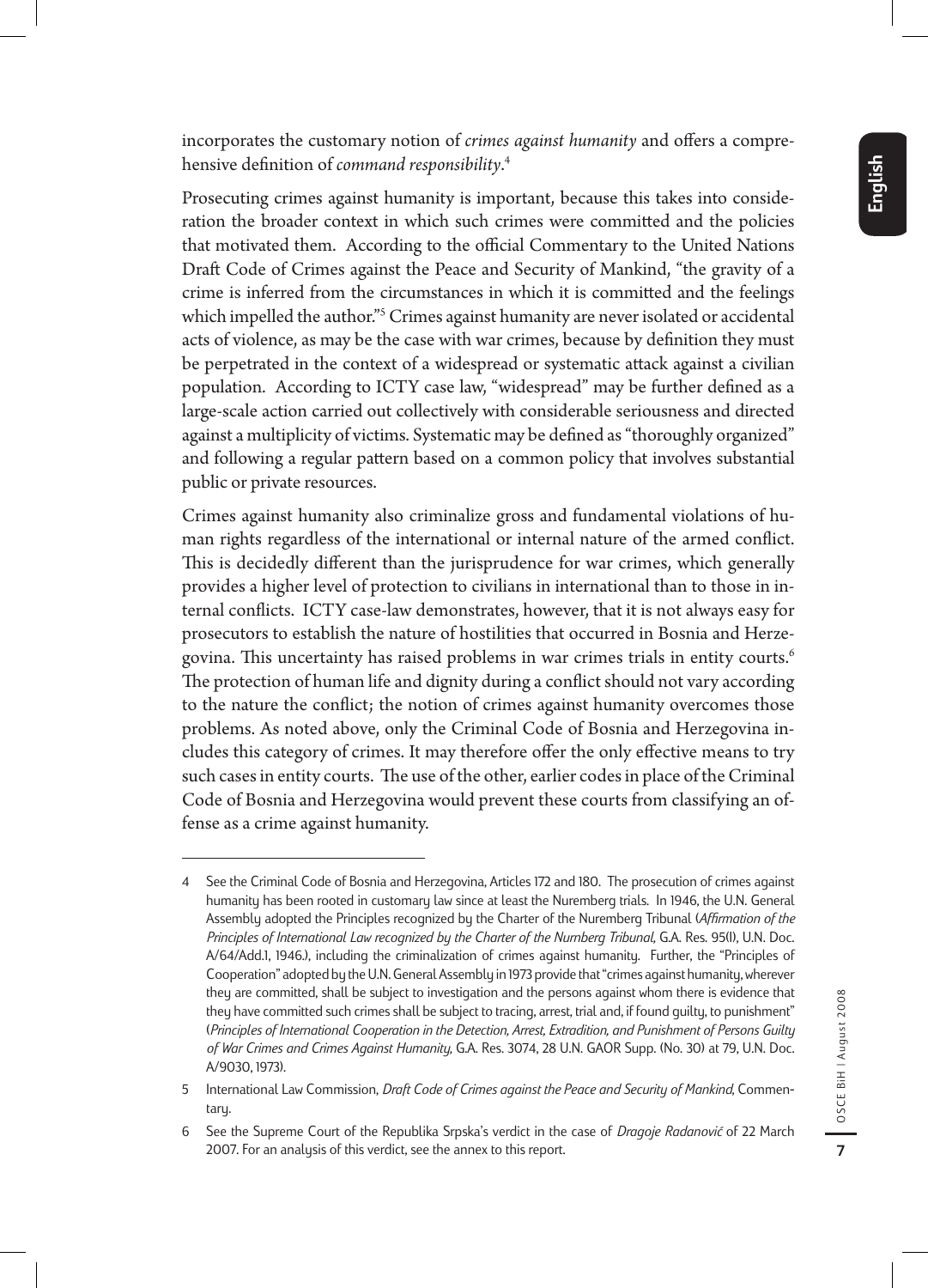The Criminal Code of Bosnia and Herzegovina also includes a comprehensive definition of command responsibility. ICTY has stated that command responsibility was a generally recognized rule of customary law at the time when the conflict in the former Yugoslavia began.7 In a recent verdict rendered by a cantonal court, however, a defendant was acquitted of the charges that, as the prison warden, he had failed to prevent the prison guards from maltreating prisoners-of-war and that he had failed to initiate disciplinary or criminal proceedings against these prison guards. The grounds for this acquittal were that such conduct was not a criminal offense under Article 144 of the Criminal Code of the Socialist Federal Republic of Yugoslavia. 8 If this defendant had been tried under the Criminal Code of Bosnia and Herzegovina, these acts would not have been questionable, for there command responsibility is clearly defined as the criminal responsibility of superiors for the failure to prevent or punish crimes perpetrated by their subordinates.

 Usage of different criminal codes also leads to marked discrepancies between the sentences delivered in state and entity courts for war crimes. This stems from the wide variances in the sentences enforceable under these codes.9 For instance, an entity court has sentenced a defendant convicted of cruel treatment of prisoners to a term of one year and eight months' imprisonment even as the State Court has sentenced another defendant charged with a comparable act to imprisonment for a period of ten-and-ahalf years.<sup>10</sup> On average, sentences delivered by the Court of Bosnia and Herzegovina in war crimes cases have been almost double the length of those delivered by entity courts.11 Such differing sentences do not only affect the appearance of fairness of the

8

<sup>7</sup> ICTY Appeals Chamber Decision in *Hadžihasanović et al* on interlocutory appeal challenging jurisdiction in relation to command responsibility*,* 16 July 2003, para.32-36.

<sup>8</sup> See the verdict of the Cantonal Court of Mostar in *Čupina et al.* of 24 January 2007.

<sup>9</sup> According to the Criminal Code of the Socialist Federal Republic of Yugoslavia, war crimes could be punished by a maximum of 15 years imprisonment or by death, which could be commuted to 20 years imprisonment. With the adoption of the Constitution of Bosnia and Herzegovina in December 1995, the death penalty could no longer be imposed, for it would be in violation of Protocol No. 6 to the European Convention on Human Rights; as a result, the highest sentence applicable under that code is 20 years. The Federation of Bosnia and Herzegovina Criminal Code of 1998 formally abolished the death penalty and substituted for it 40 years of imprisonment. On the other hand, the Criminal Code of Bosnia and Herzegovina prescribes a maximum punishment of 45 years for war crimes, crimes against humanity, and genocide.

<sup>10</sup> See Cantonal Court of Novi Travnik's verdict in the case of *Mato Đerek* of 21 June 2005, in which the accused was sentenced to one year and eight months imprisonment for cruel treatment of six prisoners by severely beating, hitting, mistreating, humiliating, and intimidating them. The Supreme Court of the Federation of Bosnia and Herzegovina upheld this verdict on 3 August 2006. On the other hand, the Court of Bosnia and Herzegovina issued a decision in the case of *Goran and Zoran Damjanović* in June 2007 in which, for very similar criminal acts, it sentenced one of the defendants at first instance to ten years and six months imprisonment.

<sup>11</sup> According to information available to the OSCE Mission, since the adoption of the Criminal Code of Bosnia and Herzegovina, the Court of Bosnia and Herzegovina has found 12 individuals guilty of war crimes and crimes against humanity and imposed upon them an average sentence of 17 years of imprisonment. In the same period, courts in the two entities and in the Brčko District have 47 individuals guilty of war crimes with an average sentence of nine years.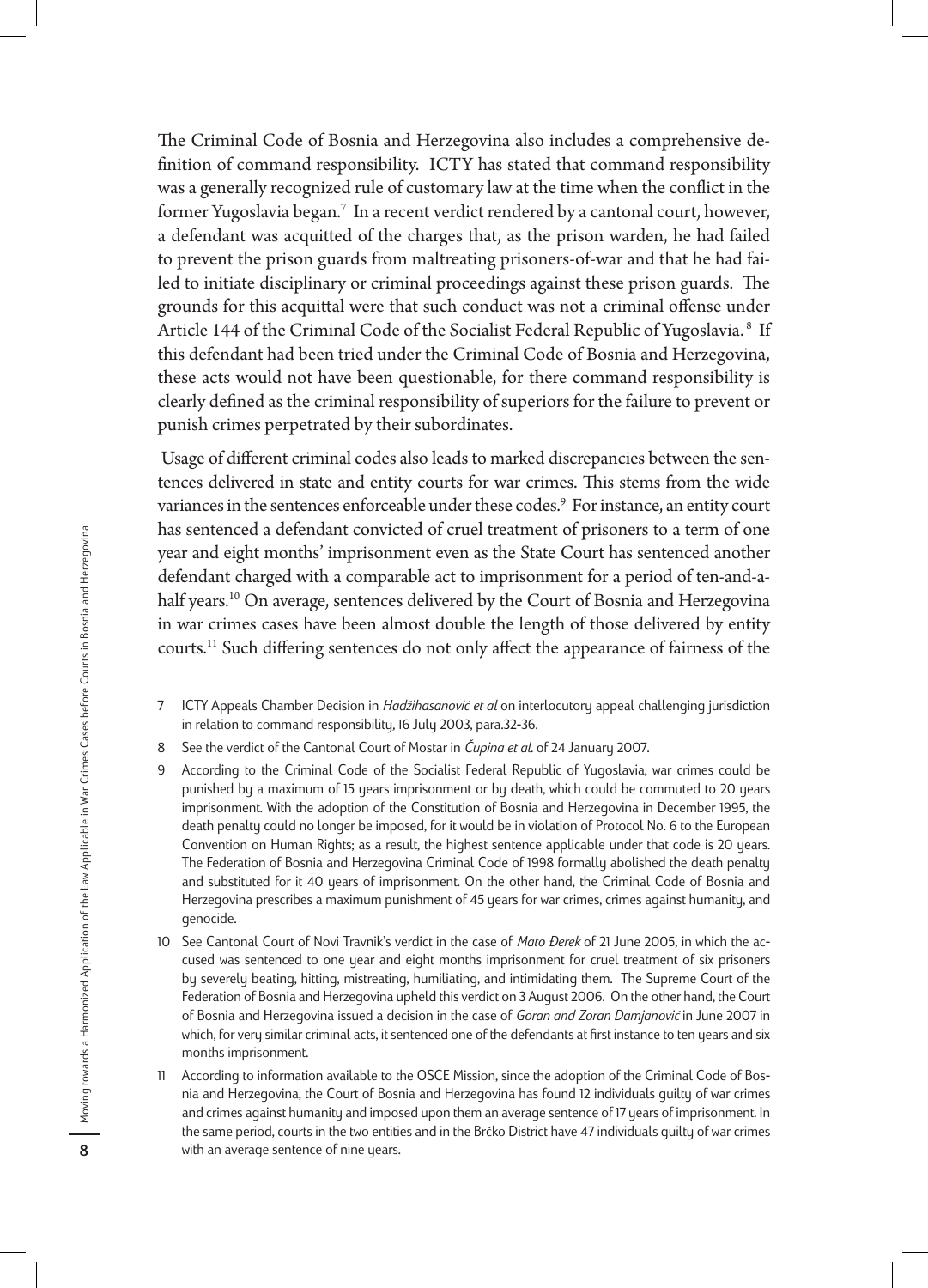judicial system as a whole, they also leave room for speculation whether political or ethnic bias is behind the disparity. Moreover, the average sentence awarded by the entity courts in both the Republika Srpska and the Federation of Bosnia and Herzegovina for the murder of a civilian as a war crime is approximately seven years; in some cases, sentences as brief as four or five years have also been imposed.<sup>12</sup> Such a term is comparable to sentences handed down in domestic courts for crimes against property such as aggravated robbery or theft. This then gives the impression that crimes committed during the conflict were less serious than those committed subsequently in times of peace. It also undermines the deterrent value of the punishment in dissuading potential perpetrators in future from engaging in similar actions. It is therefore important that war crimes not be judged less severely than so-called ordinary crimes.

### Harmonizing the Interpretation of the Law through a State-level Institution

In its decision in the *Maktouf* case,<sup>13</sup> the Constitutional Court of Bosnia and Herzegovina established that the retroactive application of the Criminal Code of Bosnia and Herzegovina in war crimes cases was not a violation of Article  $7(1)$  of the European Convention on Human Rights.14 This stance appears to be in accordance with the most recent case-law of the European Court of Human Rights.15 Although the Constitutional Court also urged the entity courts to begin applying the Criminal Code of Bosnia and Herzegovina in their proceedings, these courts have nevertheless continued to apply the old codes – both the Yugoslav and 1998 Federation Crimi-

<sup>12</sup> See, for example, the verdict of the Cantonal Court of Mostar in the *Omanović* case issued on 20 January 2006 (and later upheld by the entity Supreme Court), in which the accused was sentenced to 14 years imprisonment for the killing of three civilians and the Cantonal Court of Novi Travnik's verdict of 12 June 2006 in the *Pravdić* case, in which the accused was sentenced to four years for the murder of one civilian. The sentence was subsequently increased to six years by the Federation Supreme Court.

<sup>13</sup> See note no. 1.

<sup>14</sup> *Ibid* para 79.

<sup>15</sup> See ECtHR's decision in *Karmo v. Bulgaria* on admissibility of 9 February 2006. In this decision the European Court held that the retroactive imposition of life imprisonment after the abolition of the death penalty was not in violation of Art. 7(1) of the European Convention, since "the amendment of the forms of penalties envisaged in the Criminal Code for the most severe offence for which the applicant was found guilty operated in the applicant's favour and he received a more lenient penalty than was envisaged for that offence at the time it was committed." The Court of Bosnia and Herzegovina has cited this case in a number of decisions in order to argue that the retroactive application of the Criminal Code of Bosnia and Herzegovina is in compliance with the ECHR. See, for example, the first instance verdict in the case of *Radmilo Vuković*, 16 April 2007, p.16.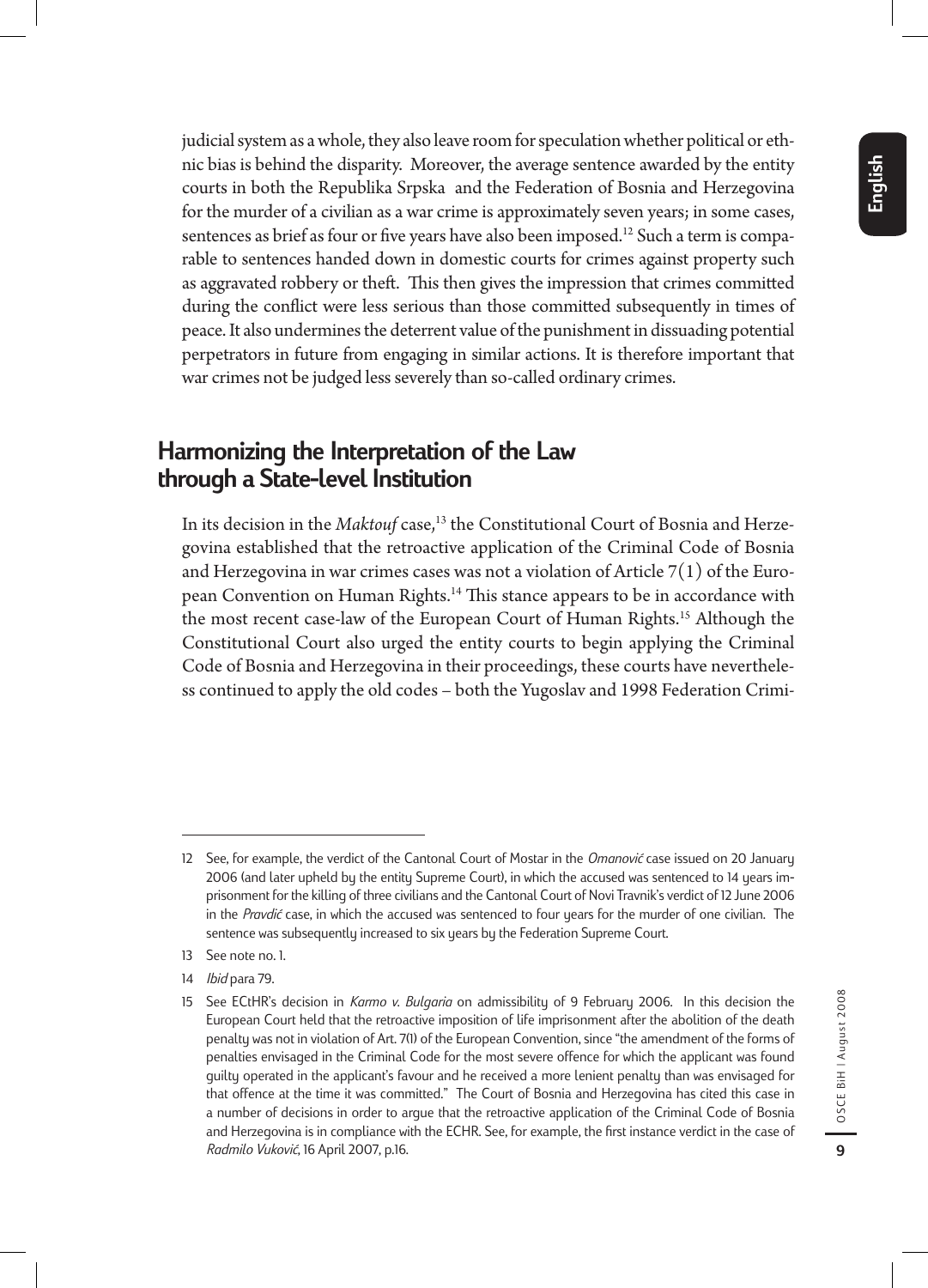nal Codes -- in war crimes trials.<sup>16</sup> The diverging approaches adopted by the state and the entity courts appear to be motivated by differences in interpreting the "principle of leniency," which prescribes that, if the law has been changed or amended after the commission of the crime, the law that is more lenient to the accused should be applied.<sup>17</sup>

The failure of the entity courts to comply with the Decision of the Constitutional Court may be due to the fact that the matter before the Court was not directly related to war crimes trials conducted in the entities. As the Court itself clarified, at issue in this case was the respect of the rights safeguarded by the ECHR in the criminal proceedings against Maktouf before the Court of Bosnia and Herzegovina and not "the legal arrangements or the case-law applied at the level of the entities".18 The differing practices in entity courts, the Constitutional Court reasoned, were probably the "result of the lack of a court at the level of Bosnia and Herzegovina that would harmonise the case-law of all courts in Bosnia and Herzegovina."19 Such an institution would appear to offer the most effective and rational means to harmonize the legal framework for war crimes proceedings.<sup>20</sup> It would presumably also have the final say in the interpretation and application of the criminal and criminal procedural law applied by all courts in Bosnia and Herzegovina in war crime cases.

Without such a court, discrepancies in the interpretation of the laws related to war crimes may continue to impinge upon the basic principles of the certainty of $21$  and equality before the law. For example, the Supreme Courts of the Federation of Bosnia and Herzegovina and Republika Srpska have resolved the question whether it is necessary to establish the nature of an armed conflict in order to determine a vio-

<sup>16</sup> In three recent indictments submitted by the District Prosecution Office in Doboj, charges were filed under the Criminal Code of Bosnia and Herzegovina. The Distict Court of Doboj, however, refused to confirm the indictments and referred the cases to the State Court on the grounds that, based on the Law on the Court of Bosnia and Herzegovina (Art.13), the only Court competent to adjudicate crimes prescribed under the Criminal Code of Bosnia and Herzegovina is the Court of Bosnia and Herzegovina.

<sup>17</sup> These criminal provisions are included in art. 4 and art. 4*a* of the Criminal Code of BiH.

<sup>18</sup> State Constitutional Court, *Abduladhim Maktouf*, cit., para. 87.

<sup>19</sup> *Ibid.* para. 90.

<sup>20</sup> The Constitutional Court of Bosnia and Herzegovina cannot play this role for the following reasons: its competence under article IV(3)*b* of the Constitution of Bosnia and Herzegovina as appellate jurisdiction on judgments of any court in Bosnia and Herzegovina is limited to grounds of violation of the Constitution and its competence under Article IV(3)*c* of the Constitution of Bosnia and Herzegovina is limited to issues of compatibility between laws applied by courts in their decisions and the Constitution, the ECHR and other laws of Bosnia and Herzegovina or to issues of existence or scope of a general rule of public international law. None of these competences covers the issues strictly related to the legality of the interpretation and application of criminal and criminal procedural law.

<sup>21</sup> According to the definition of the European Court of Human Rights, the certainty of law principle means that: "A norm cannot be regarded as a 'law' unless it is formulated with sufficient precision to enable the person to regulate his or her conduct: he or she must be able to foresee, to a degree that is reasonable in the circumstances, the consequences which a given action may entail" (*Busuioc v. Moldova*, Judgment, 21 December 2004, para. 52).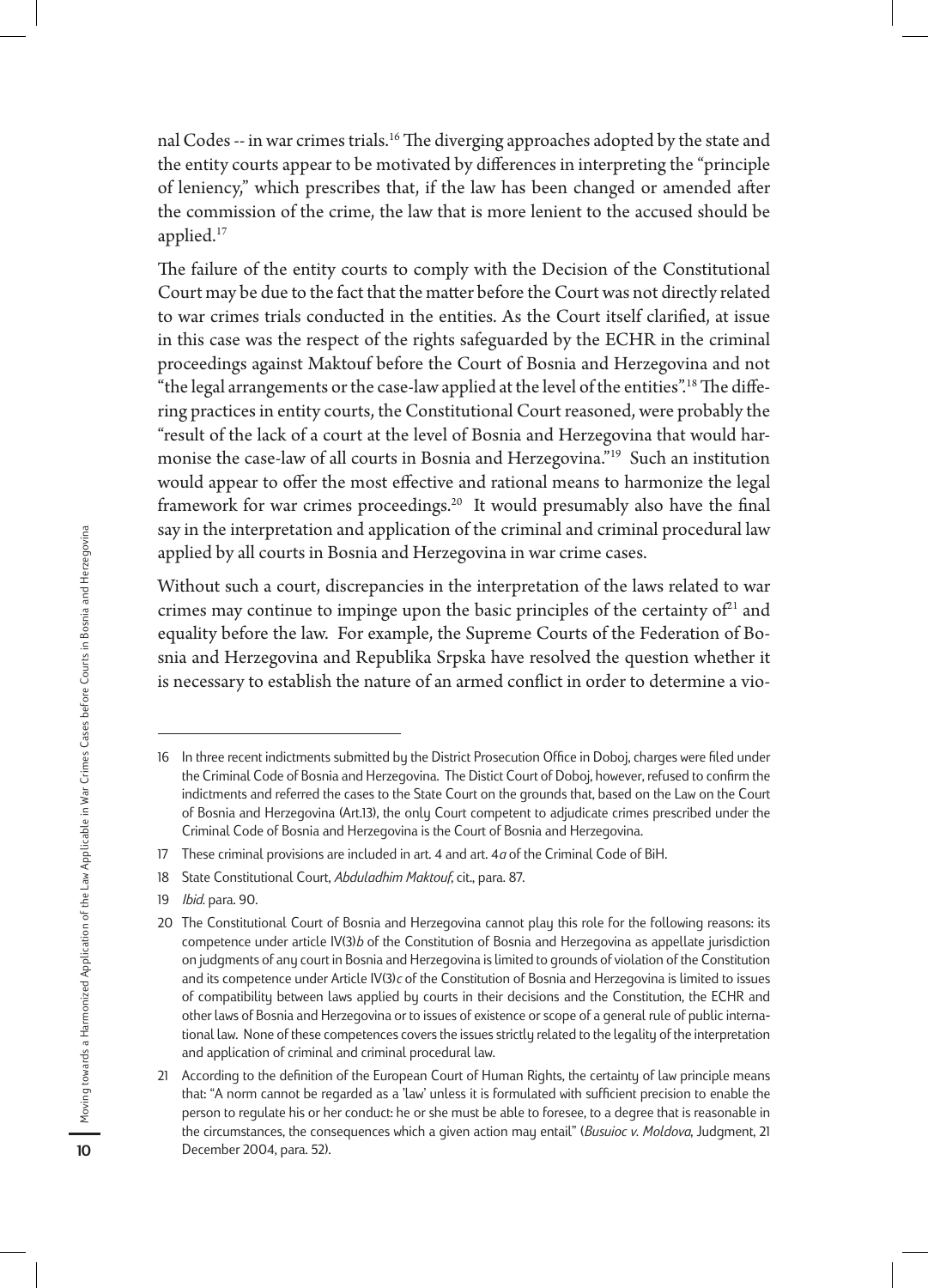lation of international humanitarian law differently. The Federation Court has taken the position that, to be held responsible for war crimes under domestic law, it was not necessary to do so<sup>22</sup> when applying the 1949 Geneva Conventions, while the Republika Srpska, arguing for the need for a strict interpretation of the Conventions, held instead that the international nature of the conflict needed to be established when such a grave breach was alleged.<sup>23</sup> The issue of the nature of the conflict has, by contrast, played a minor role in determining the criminal responsibility of defendants before the Court of Bosnia and Herzegovina. This is because the majority of the accused have been charged with crimes against humanity.

The Supreme Court of the Republika Srpska and the Court of Bosnia and Herzegovina have also addressed the question whether "superior orders" should be considered an exculpatory ground differently. The State Court has never accepted such a defense as it is expressly excluded by the Criminal Code of Bosnia and Herzegovina.24 Rather the Supreme Court of Republika Srpska has made reference to the notion of "superior orders" as grounds for excluding criminal responsibility in war crimes in at least two acquittal verdicts.<sup>25</sup>

It is also evident that different courts are interpreting elements of the applicable criminal procedures in divergent ways. This is a marked phenomenon because, unlike the substantive criminal laws, criminal procedure is fairly uniform in war crimes cases. For instance, all Criminal Procedure Codes applicable in Bosnia and Herzegovina contain the principle that the court can *ex officio* re-classify an offense by establishing whether the conduct of the accused amounts to an offense different from the one alleged by the prosecutor. Some courts, however, apply this principle in differing ways. This sometimes leads to opposite outcomes in similar circumstances.

<sup>22</sup> See the Supreme Court of the Federation of Bosnia and Herzegovina's verdict in the matter of *Fikret Smajlović* of 16 March 2006. See also its verdict in the case of *Dragan Stanković* of 20 March 2002, in which the Court rejected the argument made on appeal that the first instance court had failed to establish whether the conflict was international or internal and stated that there was an international armed conflict caused by the aggression of Serbia and Montenegro in the territory of Bosnia and Herzegovina at that time. Furthermore, the Court stated that this was a notorious fact that the Court was not obliged to establish.

<sup>23</sup> See the Supreme Court of the Republika Srpska's verdict in the case of *Dragoje Radanović* of 22 March 2007. For an analysis of this verdict, see annex to this report.

<sup>24</sup> See the Criminal Code of Bosnia and Herzegovina, Article 180.3, which reads: "The fact that a person acted pursuant to an order of a Government or of a superior shall not relieve him of criminal responsibility, but may be considered in mitigation of punishment if the court determines that justice so requires."

<sup>25</sup> See the Supreme Court of the Republika Srpska in the matter of *Ranko Jakovljević et al.* and *Dragoje Radanović,* where the Court established that the accused, as an ordinary soldier whose duty it was to execute the orders of his superiors, could not have been conscious of the illegality of his actions and could not be expected to assess the unlawfulness of detaining the medical personnel. The failure to take steps to secure the release of the personnel was excusable, it found, because the defendant did not have the capacity to change the orders of his superiors. In a different decision, the Court has also ruled in the similar manner, finding that the accused should not be held responsible for an order issued by his superior that he had no capacity to change. For an analysis of the verdict in the *Radanović* case, see the Annex to this report.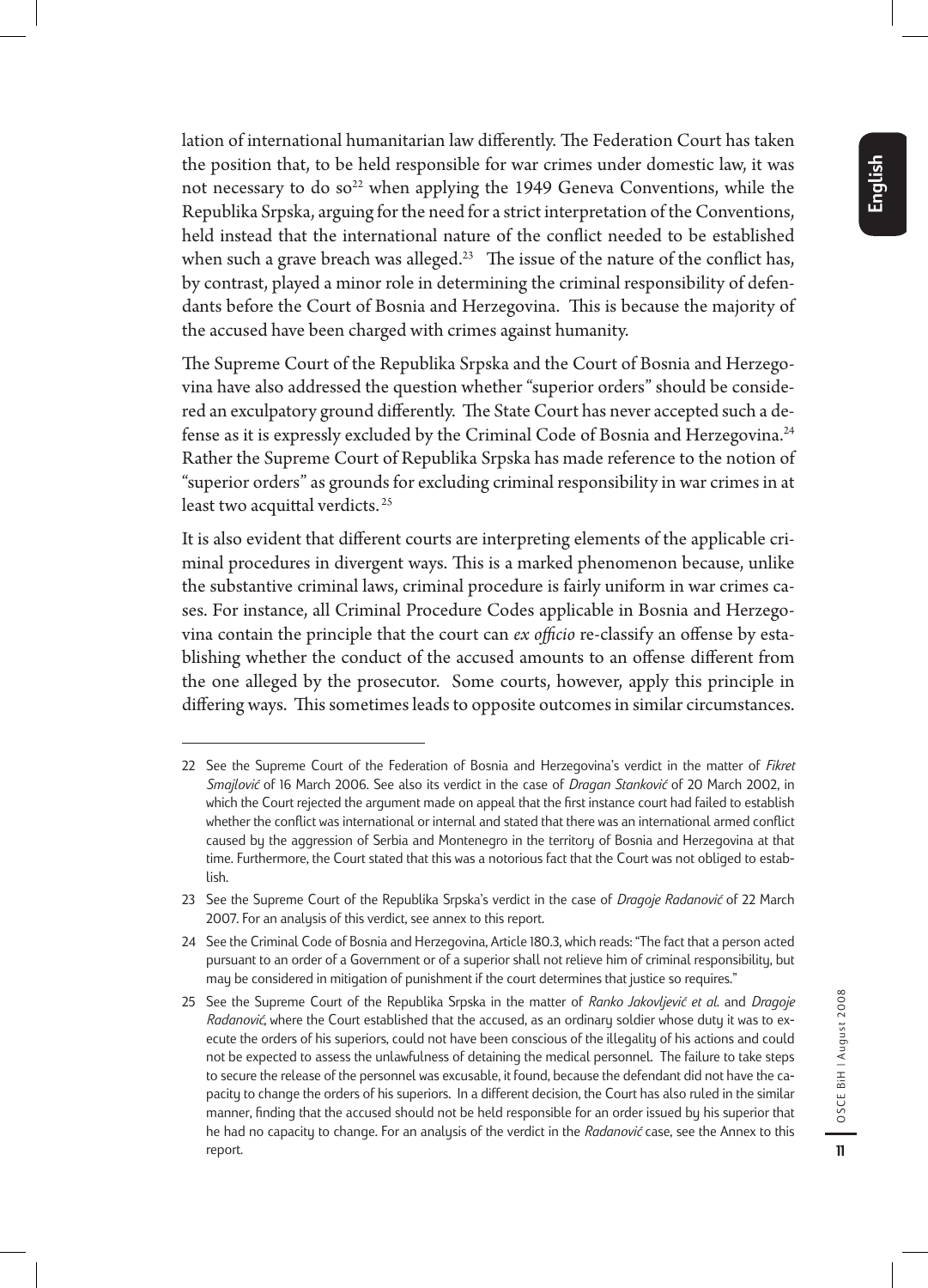For instance, whereas the Cantonal Court of Mostar<sup>26</sup> has used its *ex officio* powers to convict an individual of inhumane treatment of civilians for conduct that the prosecutor had qualified as torture, even though in the view of the Court the prosecutor had failed to prove the elements of torture, the Cantonal Court of Zenica has acquitted some of the accused in a war crimes case because the prosecutor had failed to prove that their acts against civilians amounted to torture.<sup>27</sup> Unlike the Mostar Court, the Zenica Court did not exercise its power to establish whether the acts in question could amount to a different crime (e.g., inhumane treatment). Although different interpretations of the law within the judicial system are, to a certain extent, legitimate and natural, the divergent practices illustrated by these examples undermine the principle of equality before the law. A state-level judicial institution would have the authority to resolve such discrepancies. Its establishment would also result in a more rational judicial structure more closely resembling that of many European federal states.

12

<sup>26</sup> See the verdict of the Cantonal Court of Mostar in the matter of *Niko Obradović* of 29 May 2006.

<sup>27</sup> See the decision of the Cantonal Court of Zenica of 5 June 2007 in the case of *Sabahudin Operta et al*. The decision is under an appeal.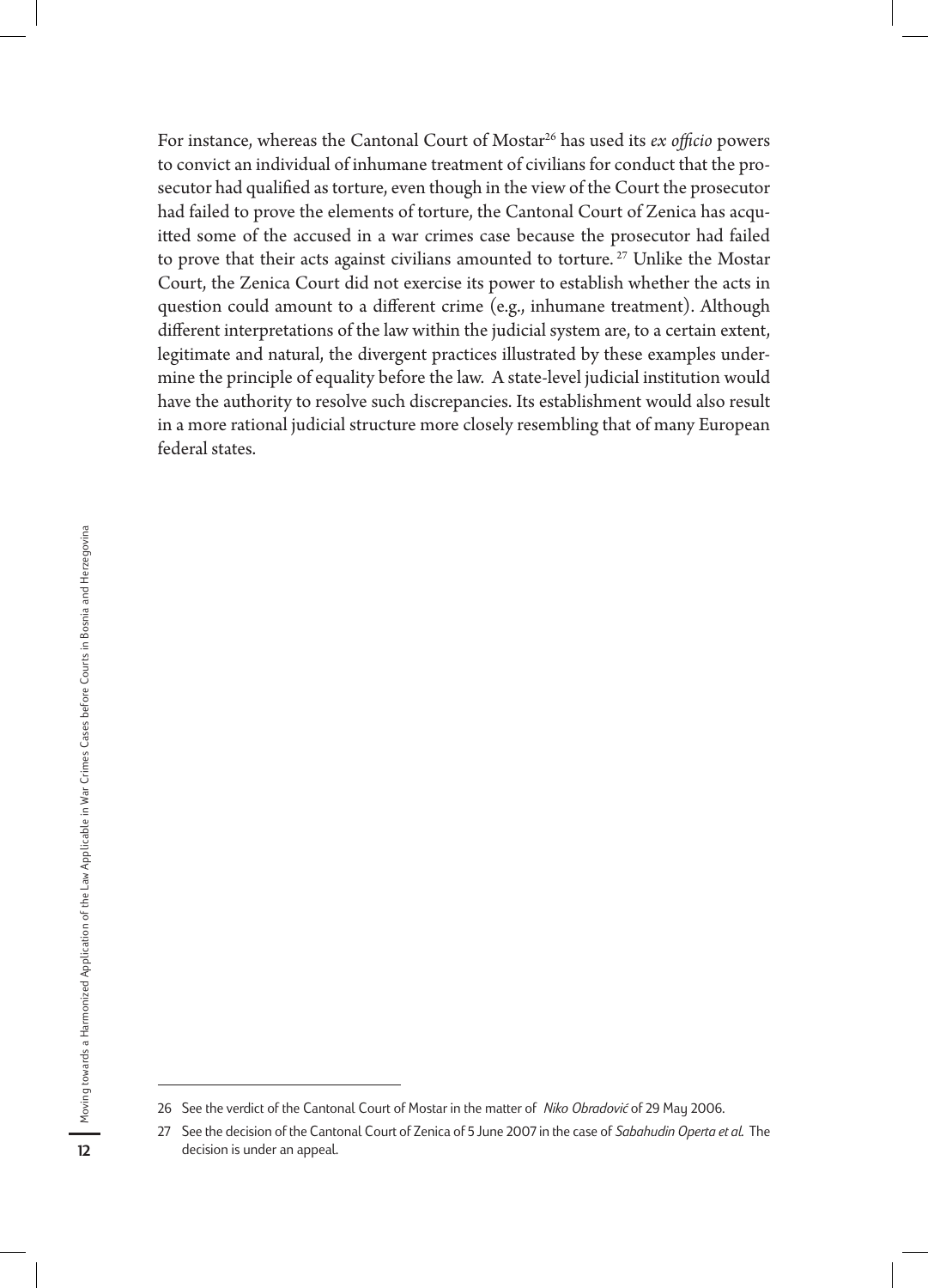## **Conclusions**

The OSCE Mission to Bosnia and Herzegovina makes the following recommendations:

- As instructed by the Constitutional Court of Bosnia and Herzegovina in the *Maktouf* Decision, prosecutors and courts at the Entities and Brčko District should apply the Criminal Code of Bosnia and Herzegovina in future war crimes trials;
- Those involved in prosecuting and ruling on war crimes in entity courts could profit from training in international humanitarian law and the jurisprudence of ICTY, the Court of Bosnia and Herzegovina, and other relevant jurisdictions. The Judicial and Prosecutorial Training Centers of the Federation of Bosnia and Herzegovina and the Republika Srpska should therefore review and update their current training in humanitarian law.
- In order to promote consistency in practices throughout the country, Bosnia and Herzegovina should consider establishing a state-level judicial institution as the final authority on the interpretation and application of the laws pertaining to war crimes by all courts in the country.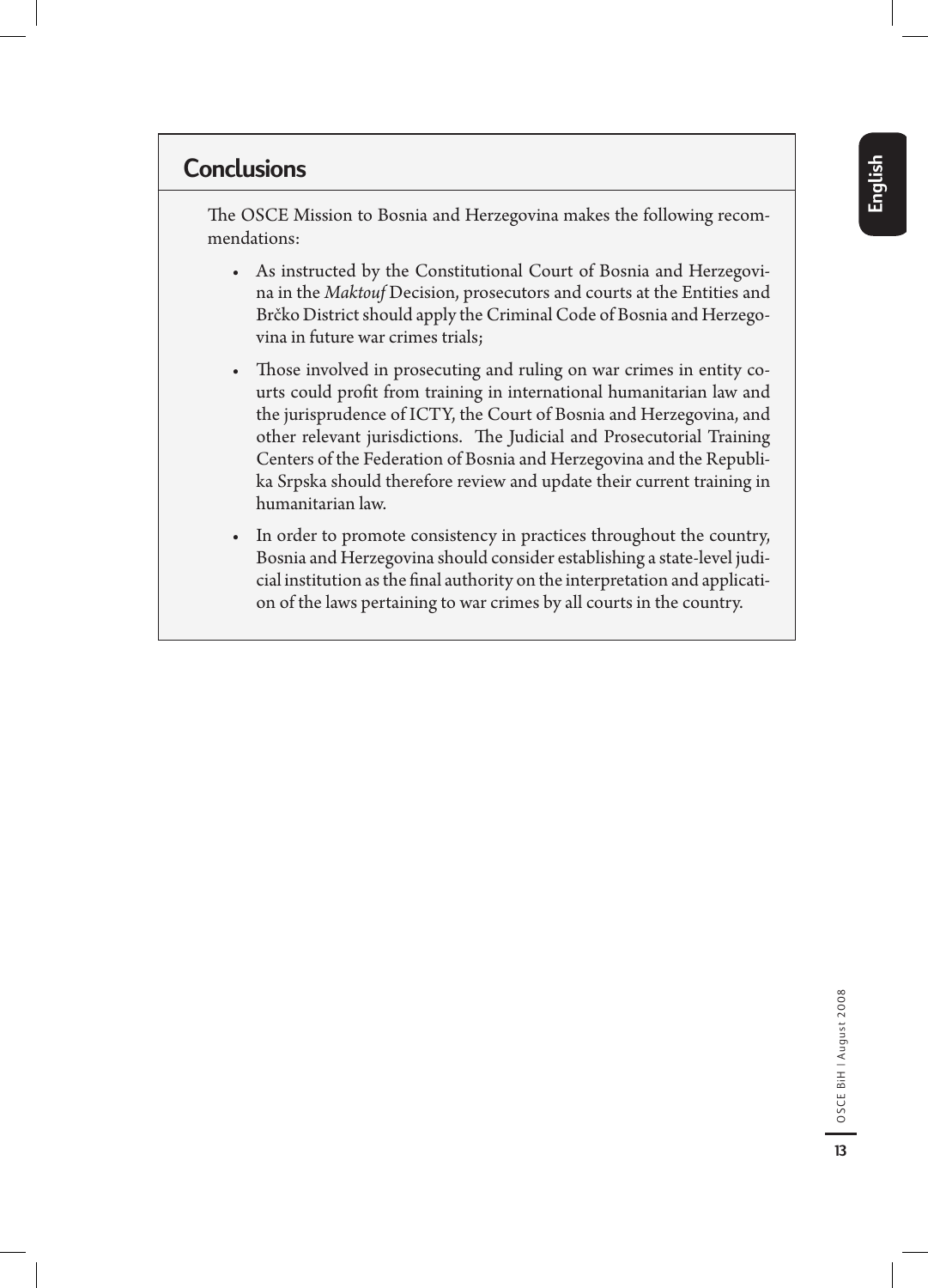## **Annex**

Problems in the Application of the Law in War Crimes Cases:

### An Analysis of the *Radanović* Case

#### Introduction

On 22 March 2007 the Supreme Court of the Republika Srpska (hereinafter, the Supreme Court) delivered its final verdict in the case against Dragoje Radanović, acquitting him of all charges of war crimes committed against the civilian population. In particular, the Supreme Court held that the defendant's participation in the detention of four medical staff inside the hospital in Foča on 11 April 1992, which included forcing one of the doctors to call upon Bosniacs in Foča to lay down their arms under the threat of force, did not amount to war crimes under Article  $142(1)$ of the Criminal Code of Republika Srpska (which succeeded the Criminal Code of the Socialist Federal Republic of Yugoslavia)<sup>28</sup>. This verdict was partly affected by some apparent flaws in the interpretation of the law applicable to war crimes cases as well as in the interpretation of international humanitarian law by both the prosecutor and the Supreme Court. The *Radanović* case illustrates the problems created by the lack of harmonized domestic legislation and jurisprudence applicable to war crimes cases.

#### Overview of the Procedural History

On 9 December 2005, pursuant to Article 142(1) of the Criminal Code of the Socialist Federal Republic of Yugoslavia, the District Court of Trebinje found Dragoje Radanović guilty of participation in the illegal detention of civilians. Finding as well that this amounted to war crimes against civilians, it sentenced him to two years in prison. The District Court established that the defendant, a member of the Serb

<sup>28</sup> Hereinafter referred to as "Criminal Code of the Socialist Federal Republic of Yugoslavia"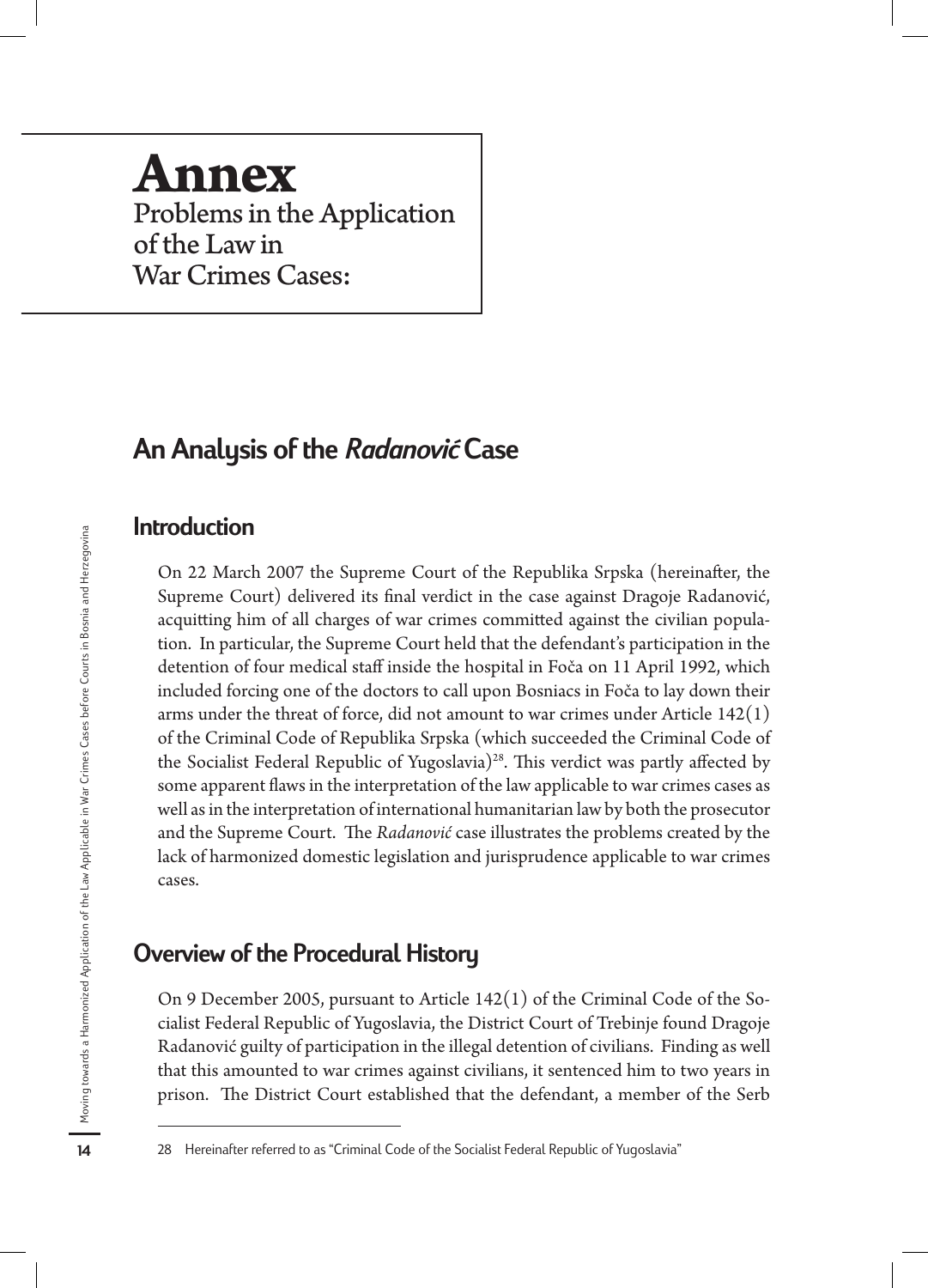paramilitary forces, together with others had occupied the Foča hospital, detained medical personnel under the threat of force, and ordered a civilian doctor to call out from the hospital to "eminent Bosniaks"29 in the area in order to persuade them to surrender The defendant had guarded the doctor, aimed his rifle at him, and prevented the rest of the medical personnel from leaving the hospital before they were transferred to the Livade internment camp. The District Court found it an aggravating circumstance that, as a consequence of his actions, while one of the doctors was held prisoner at the Livade internment camp for a long period of time but eventually released, another doctor disappeared and is still missing.

Following an appeal by the defense, the Supreme Court overturned the initial verdict reached on 20 April 2006 on the grounds that the verdict did not explain why the conduct of the defendant constituted a war crime. Consequently, the Supreme Court decided to hold a re-trial.<sup>30</sup> On 22 March 2007 the Supreme Court issued a final verdict acquitting the defendant of all charges of war crimes. The Supreme Court did not contest the facts established by the court of first instance, but rather found that such facts did not amount to war crimes against the civilian population and that the conduct of the defendant was not in violation of Common Article 3 of the 1949 Geneva Conventions and Articles 20, 31, and 147 of the Fourth Geneva Convention.

<sup>29</sup> From the part of the verdict of the District Court in Trebinje which reads: "…ordered doctor… to go on the window of hospital and call loudly eminent Bosniaks whose houses were located nearby to surrender themselves…"

<sup>30</sup> The Supreme Court based its decision on Article 303(1)*i* of the Republika Srpska's Criminal Procedure Code, which states that "if the wording of the verdict was incomprehensible, internally contradictory or contradicted the grounds of the verdict or if the verdict had no grounds at all or if it did not cite reasons concerning the decisive facts" an essential violation of the provisions of criminal procedure has occurred.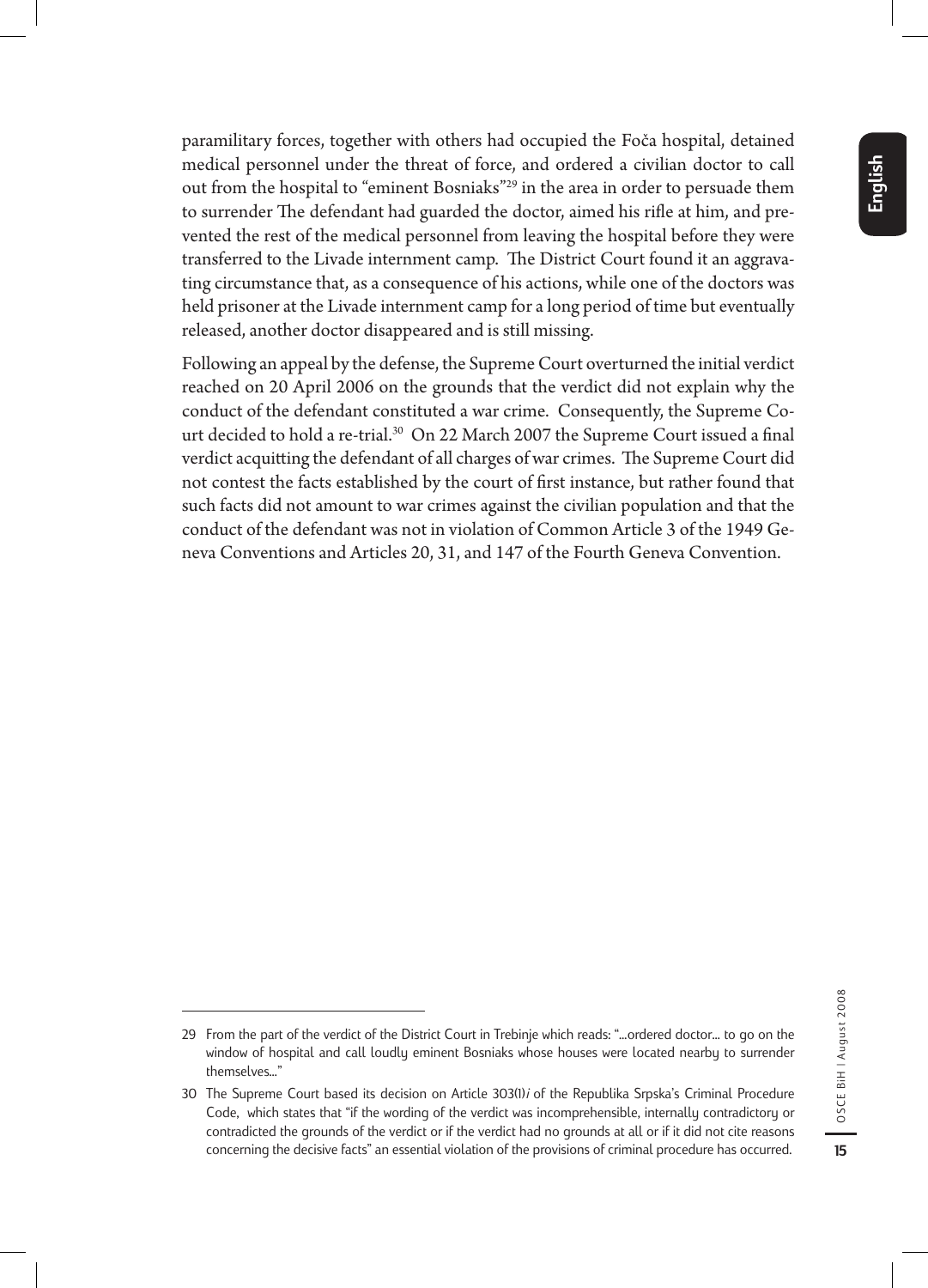#### Grounds on Which the Supreme Court Acquitted the Defendant

THE FACTS DO NOT AMOUNT TO A VIOLATION OF COMMON ARTICLE 3<sup>31</sup> OF THE 1949 Geneva Conventions

The prosecutor relied on the provisions contained in Common Article 3 of the 1949 Geneva Conventions to argue that the accused was guilty of illegal detention of civilians, which amounted to war crimes against civilians under Article 142(1) of the Criminal Code of the Socialist Federal Republic of Yugoslavia. Common Article 3 prescribes a set of core provisions applicable in internal conflicts for the protection of persons taking no active part in the hostilities. The court of first instance held that a violation of Common Article 3 had occurred. The Supreme Court departed from this view. The Court correctly observed that illegal detention of civilians is not included in the list of prohibited acts under Common Article 3 and that this act cannot therefore constitute a war crime on the basis of that provision.

The prosecutor in the *Radanović* case had, in other words, attempted to base the case against the defendant on an underlying violation – i.e., illegal detention – not included in the provision itself. It is difficult to understand why the prosecutor did not instead try to prove that the defendant had violated Common Article 3 by committing one of the acts that this provision actually prohibits. It would have been possible, for instance, for the prosecutor to argue that the actions of the defendant amounted to the offense of taking of hostages,<sup>32</sup> which is prohibited under both Common Article

<sup>31</sup> Common Article 3 reads:

In the case of armed conflict not of an international character occurring in the territory of one of the High Contracting Parties, each Party to the conflict shall be bound to apply, as a minimum, the following provisions: (1) Persons taking no active part in the hostilities, including members of armed forces who have laid down their arms and those placed hors de combat by sickness, wounds, detention, or any other cause, shall in all circumstances be treated humanely, without any adverse distinction founded on race, colour, religion or faith, sex, birth or wealth, or any other similar criteria. To this end the following acts are and shall remain prohibited at any time and in any place whatsoever with respect to the above-mentioned persons: (a) violence to life and person, in particular murder of all kinds, mutilation, cruel treatment and torture; (b) taking of hostages; (c) outrages upon personal dignity, in particular humiliating and degrading treatment; (d) the passing of sentences and the carrying out of executions without previous judgment pronounced by a regularly constituted court, affording all the judicial guarantees which are recognized as indispensable by civilized peoples.

<sup>32</sup> According to ICTY case-law, the elements of the war crime of taking of hostages are the following: 1) the unlawful confinement or deprivation of liberty of civilians; 2) the issuance of a conditional threat to the physical and mental health of the detainees, so as to prolong detention or inflict injury or death; 3) the threat is intended as a coercive measure to achieve the fulfilment of a condition (see *Prosecutor v Kordić and Čerkez*, IT-95-14/2-T, Trial Chamber, 26.2.2001, para. 312-313). These elements seem to correspond to the facts established that threats against the security of the detained civilian medical personnel were carried out by the defendant, together with others, in order to obtain the surrender of the Bosniac forces.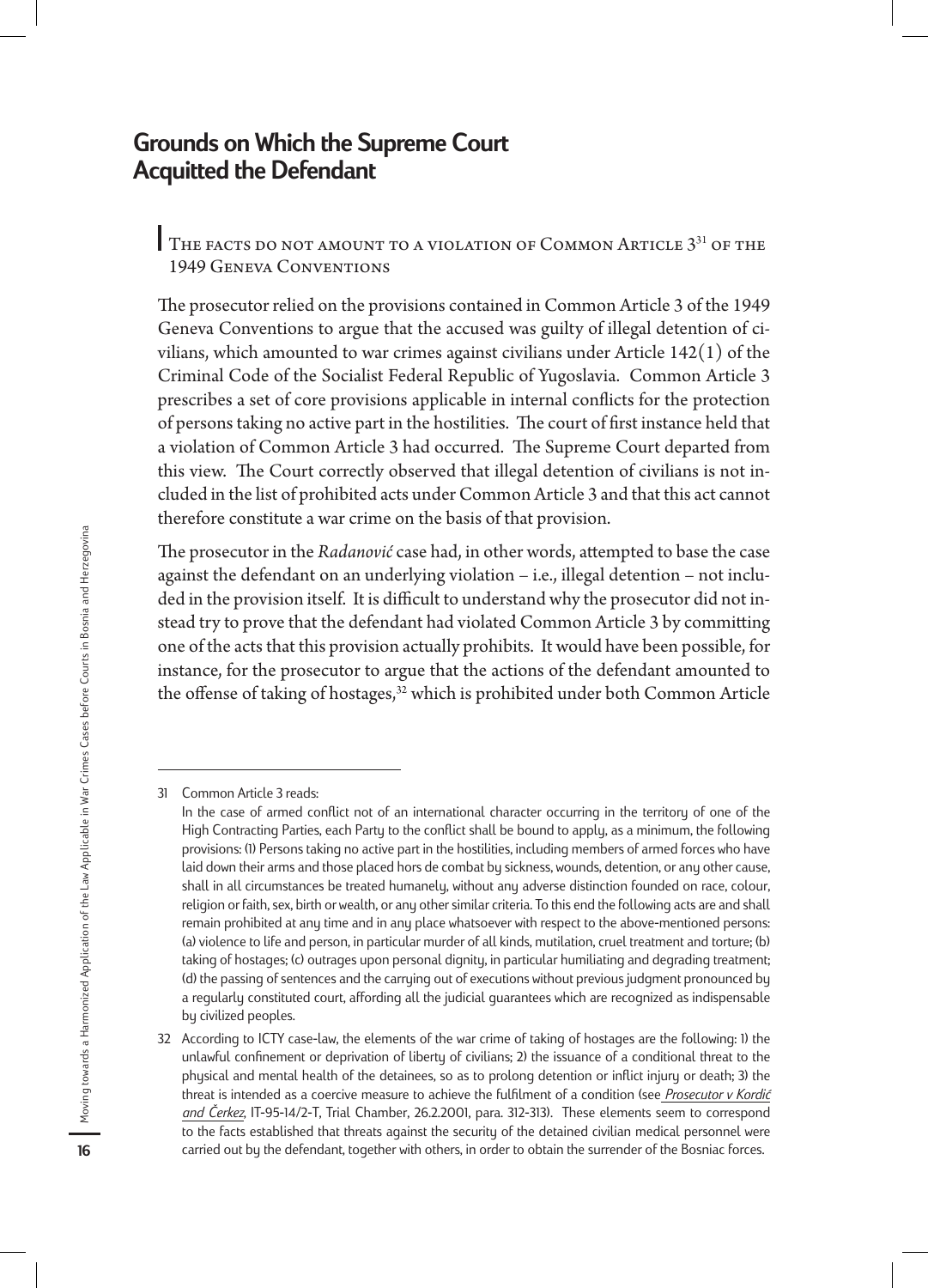3 and Article 142(1) of the Criminal Code of the Socialist Federal Republic of Yugoslavia.

The Supreme Court did not, in turn, make a comprehensive assessment whether the actions committed by the defendant constituted perpetration of any of the acts prohibited under those provisions.<sup>33</sup> In fact, apart from briefly arguing that the conduct of the defendant did not amount to "humiliating and degrading treatment," the Court provided no further reasoning in support of its finding that no violation had taken place at all. Its verdict instead stated that "none of the actions committed by the accused according to the indictment constitute a violation of Common Article 3 of the 1949 Geneva Conventions." The Court apparently failed to consider whether the offense of taking of hostages mentioned above had even been committed.

#### THE FACTS DO NOT AMOUNT TO A VIOLATION OF ARTICLES 20 AND 31<sup>34</sup> OF THE Fourth Geneva Convention

The prosecutor also claimed that the conduct of the defendant was in violation of Articles 20 and 31 of the Fourth Geneva Convention. These two articles provide for the respect and protection of medical personnel of civilian hospitals and prohibit the use of physical or moral coercion against people so protected. In its judgment, the Supreme Court pointed out that one of the elements required to find a violation of these provisions was that the breaches had occurred in the context of an international armed conflict. The prosecutor seems to have made no effort to prove that the conflict was of an international character. To bolster his case, he submitted an ICTY Judgment in evidence. But he chose the case of *Kunarac et al.*, which established only that "on 8 April 1992 an armed conflict between Serb and Muslim forces broke out in Foča"35 and that it lasted at least until February 1993; the judgment did not come to any conclusion as to the nature of this conflict. There exist, however, other ICTY decisions that would seem to indicate that the conflict in the area of Foča may well have

<sup>33</sup> As a matter of fact, under Article 286(2) of the Republika Srpska Criminal Procedure Code, reflecting the *iura novit curia* principle, "the court is not bound to accept the proposals regarding the legal classification of the act" and is therefore free to consider whether the conduct of the accused amounts to an offense not alleged by the prosecutor.

<sup>34</sup> Article 20(1) reads: "Persons regularly and solely engaged in the operation and administration of civilian hospitals, including the personnel engaged in the search for, removal and transporting of and caring for wounded and sick civilians, the infirm and maternity cases shall be respected and protected." Article 31 reads: "No physical or moral coercion shall be exercised against protected persons, in particular to obtain information from them or from third parties."

<sup>35</sup> See ICTY Trial Chamber, *Kunarac et al.*, Judgment, 12 June 2002, para. 567.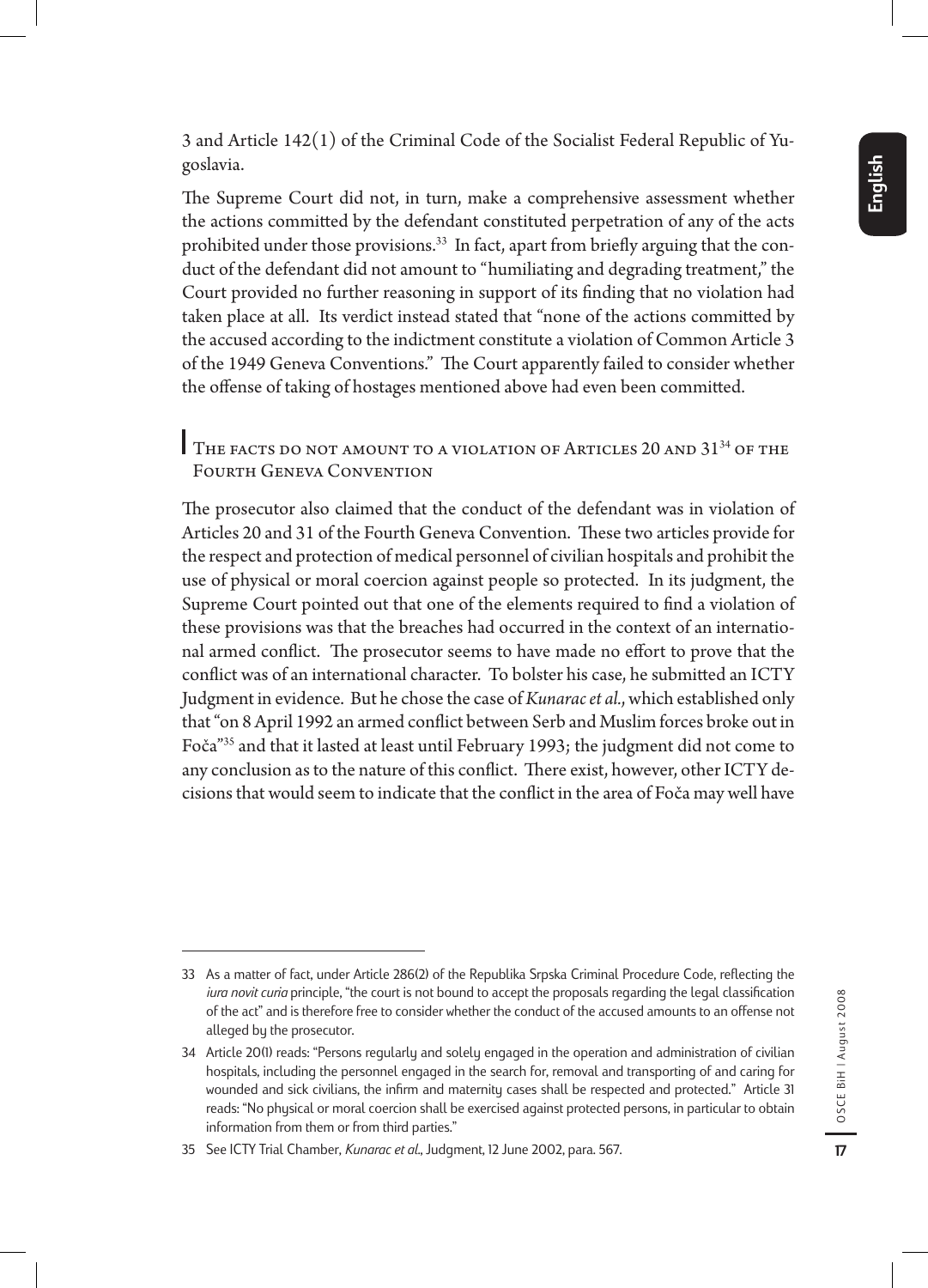been of an international character.<sup>36</sup> The Supreme Court concluded that, since no evidence was presented to prove the international character of the conflict that began in Foča in April 1992, it was not possible to find a violation of Articles 20 and 31.

The Supreme Court further argued, however, that even if the international character of the conflict had been proven the conduct of the defendant would not have amounted to a violation of Articles 20 and 31. The rationale proffered was that since the Foča hospital happened to be on the front line between two belligerent parties, the entry of military forces into the hospital could not be considered a violation of humanitarian law in general or a violation of Articles 20 and 31 in particular. Such reasoning, with no further elaboration, seems to imply that the mere location of a hospital in the middle of the battlefield is sufficient reason to deprive its medical personnel of legal protection against physical or moral coercion under international humanitarian law.

In cases before the Court of Bosnia and Herzegovina concerning crimes committed in the area of Foča, $37$  by contrast, the issue of the nature of the conflict has played no role in determining the criminal responsibility of the defendants. This is because all of those defendants were charged with crimes against humanity under Article 172 of the Criminal Code of Bosnia and Herzegovina, which makes gross and fundamental human rights violations a crime regardless of the nature of the armed conflict. In the case of *Gojko Janković*, the Court of Bosnia and Herzegovina found the defendant guilty of the crime against humanity of imprisonment of civilians. This was committed on 14 April 1992 as part of a widespread and systematic attack against Bosniac civilians in the area of Foča from 8 April 1992 onward<sup>38</sup> — that is, during the same period and in the same place in which Mr. Radanović committed his acts. The prosecutor and the Supreme Court in the Radanović case, however, did not have the alternative of qualifying his conduct as a crime against humanity, since the Criminal Code of the Socialist Federal Republic of Yugoslavia was applied.

<sup>36</sup> See ICTY Trial Chamber, *Tadić*, Opinion and Judgment, 7 May 1997, para. 569: "…it is clear from the evidence before the Trial Chamber that, from the beginning of 1992 until 19 May 1992, a state of international armed conflict existed in at least part of the territory of Bosnia and Herzegovina"; ICTY Trial Chamber, *Delalić*, Judgment, 16 November 1998, para. 234: "…the Trial Chamber is in no doubt that the international armed conflict occurring in Bosnia and Herzegovina, at least from April 1992, continued throughout that year and did not alter fundamentally in its nature."

<sup>37</sup> See Court of Bosnia and Herzegovina, Gojko Janković, 1<sup>st</sup> Instance Verdict, 16 February 2007; Court of Bosnia and Herzegovina, *Radovan Stanković*, 2nd Instance Verdict, 28 March 2007; Court of Bosnia and Herzegovina, *Neđo Samardžić*, 2<sup>nd</sup> Instance Verdict, 13 December 2006.

<sup>38</sup> See Court of Bosnia and Herzegovina, *Gojko Janković*, cit., pp. 19 and 35. The conviction for this crime was confirmed by the Appellate Panel of the Court of Bosnia and Herzegovina on 19 November 2007.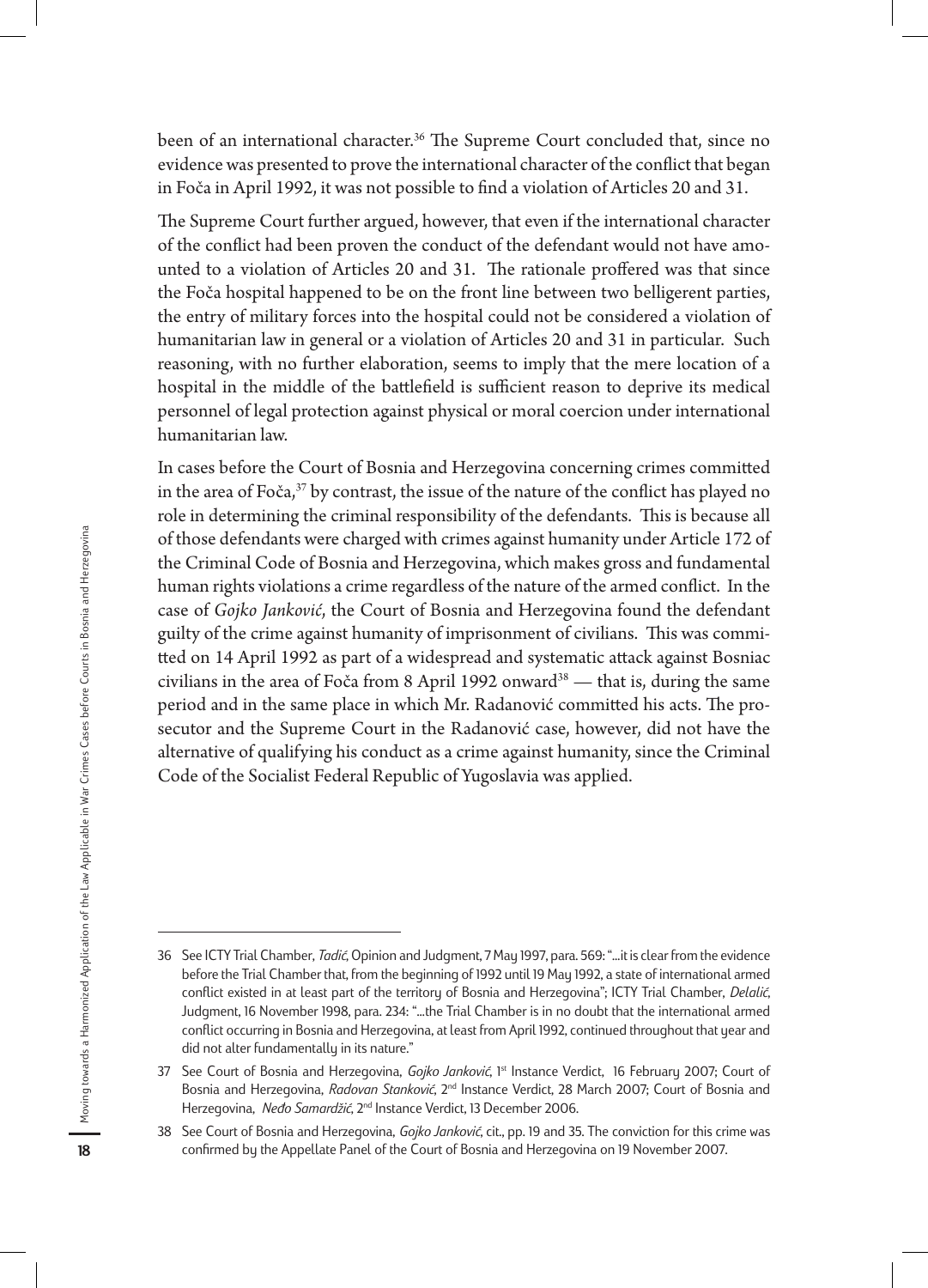#### THE FACTS DO NOT AMOUNT TO A VIOLATION OF ARTICLE 147<sup>39</sup> OF THE FOURth Geneva Convention

In exercising its powers under Article 286(2) of the Criminal Procedure Code of the Republika Srpska, the Supreme Court examined *ex officio* whether the actions of the defendant could amount to a grave breach of the Geneva Conventions and in particular of Article 147 of the Fourth Geneva Convention, which proscribes, among other things, the unlawful confinement of persons protected by the Convention. The Supreme Court found that the defendant could not be held accountable for such a violation, because he was an ordinary soldier whose duty was to execute the orders of his superiors and thus he could not have been expected to assess the legality of the detention of the medical personnel or to contravene such orders. The Court failed to indicate on which legal provision it based its finding, thus making it difficult to assess whether such exculpatory grounds were applicable in the present case or whether, in fact, they existed at all. The Court's reasoning seemed to refer to the defense of "superior orders," which some national jurisdictions admit, under which a subordinate cannot be held responsible for the commission of a war crime if he or she committed it while carrying out an order. The order must not have been manifestly unlawful or the subordinate must have had no knowledge of the illegality of the order.<sup>40</sup> Such a defense, however, is not recognised in the Criminal Code of the Socialist Federal Republic of Yugoslavia, which the Court used in this case, when the order is directed at committing a war crime.<sup>41</sup> It is also explicitly excluded by the relevant international instruments<sup>42</sup> as well as by the Criminal Code of Bosnia and Herzegovina.<sup>43</sup> Against

<sup>39</sup> This provision reads: "Grave breaches to which the preceding Article relates shall be those involving any of the following acts, if committed against persons or property protected by the present Convention: wilful killing, torture or inhuman treatment, including biological experiments, wilfully causing great suffering or serious injury to body or health, unlawful deportation or transfer or unlawful confinement of a protected person, compelling a protected person to serve in the forces of a hostile Power, or wilfully depriving a protected person of the rights of fair and regular trial prescribed in the present Convention, taking of hostages and extensive destruction and appropriation of property, not justified by military necessity and carried out unlawfully and wantonly."

<sup>40</sup> This defense is recognized, for example, in the relevant law applicable in the Netherlands, Germany, Switzerland, USA, Israel, and Italy.

<sup>41</sup> Article 239 of the Criminal Code of the Socialist Federal Republic of Yugoslavia foresees in this regard that "No punishment shall be imposed on a subordinate if he commits a criminal offence pursuant to order of a superior given in the line of official duty, unless the order has been directed toward committing a war crime or any other grave criminal offence, or if he knew that the carrying out of the order constitutes a criminal offence".

<sup>42</sup> See Article 8 of the Agreement establishing the Nuremberg International Military Tribunal, Article 6 of the Tokyo Charter of the Far East International Military Tribunal, Article 7(4) of the Statute of the International Criminal Tribunal for the former Yugoslavia, and Article 6(4) of the Statute of the International Criminal Tribunal for Rwanda. Article 33 of the Rome Statute of the International Criminal Court, which permits a defense of superior orders in the case of war crimes, presents an exception.

<sup>43</sup> Under Article 180(3) of the Criminal Code of Bosnia and Herzegovina, superior orders do not exclude criminal responsibility but may be considered a mitigating circumstance.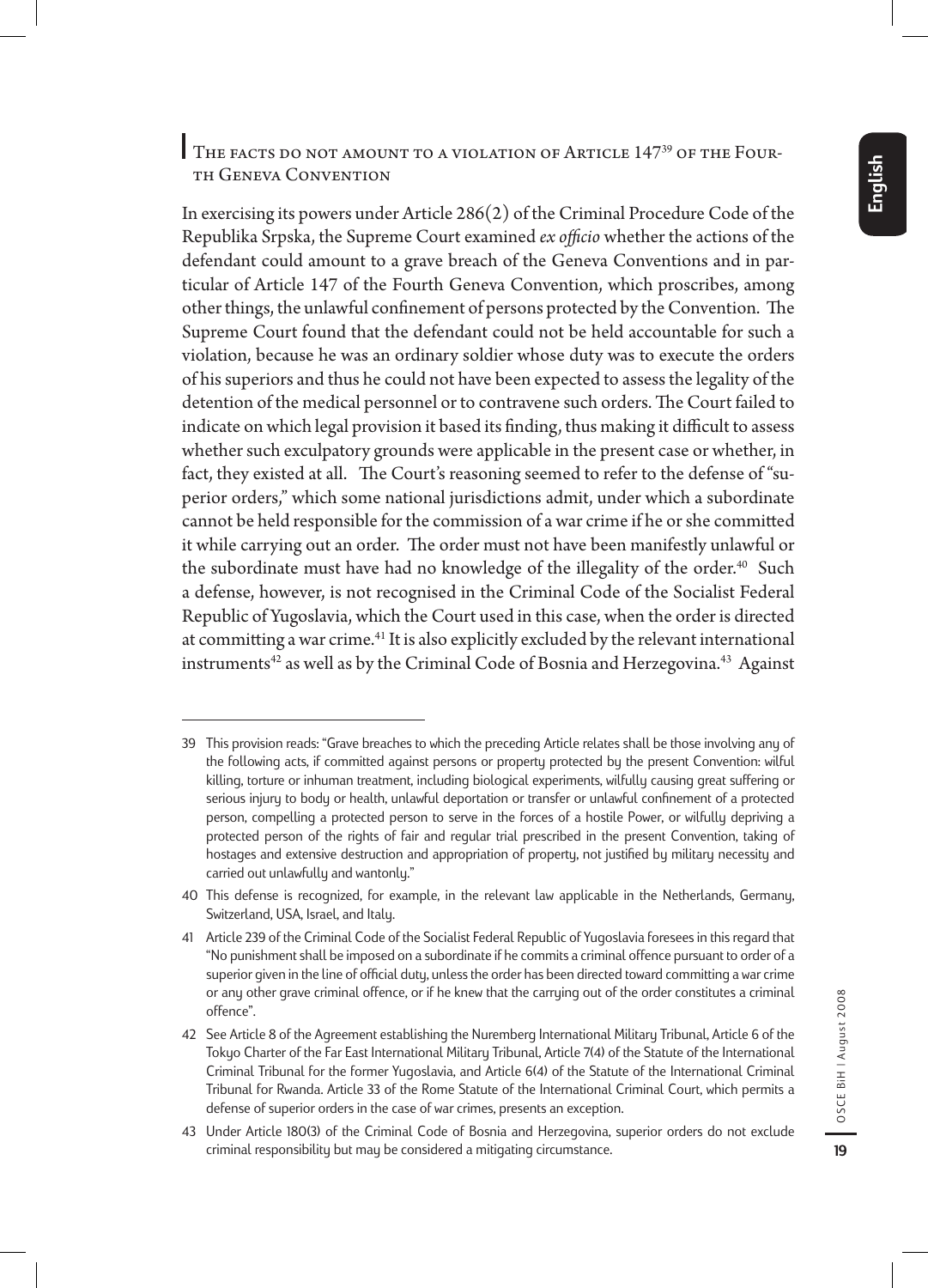this background**,** the legal basis for the Supreme Court's application of a defense of "superior orders" remains unclear.

فت

š

ガンボヘスについて シア島の高で海辺地域の場

a.

ļχ.

Moreover, even if such a defense were admissible under the law of Bosnia and Herzegovina, the Court did not adequately reason why it was applicable in the present case, nor did it explain why it came to the conclusion that the defendant could not have been expected to assess the unlawfulness of the detention. The Court did cite an ICTY decision as justification for its reasoning.<sup>44</sup> But the passage it cited does not concern "superior orders," a defense excluded by the ICTY Statute, but rather the type of conduct and degree of responsibility required in order to be found guilty of the crime of unlawful detention. The same passage to which the Supreme Court referred clearly indicates that such responsibility "is more properly allocated to those who are responsible for the detention in a more direct or complete sense, such as those who actually place an accused in detention."45

The facts established in the *Radanović* case make it indisputable that the defendant personally participated in placing the medical staff in detention. The provisions of humanitarian law, which concern respect for and protection of medical personnel and hospitals, are so widely recognized by States that they have arguably reached the status of international customary law.<sup>46</sup> It therefore seems difficult to accept as valid legal reasoning the finding that the defendant should be acquitted on the grounds that he could not have had knowledge of the unlawful nature of the detention of the hospital's medical staff, who, according to the facts established in the court proceedings themselves, were not deemed to pose any security threat.

<sup>44</sup> The Republika Srpska Supreme Court quoted in the verdict the following passage from para. 342 of the ICTY Appeals Chamber Judgment in *Delalić and others* ('Čelebići') of 20 February 2001: "In the Appeals Chamber's view, the fact alone of a role in some capacity, however junior, in maintaining a prison in which civilians are unlawfully detained is an inadequate basis on which to find primary criminal responsibility of the nature which is denoted by a finding that someone has committed a crime. Such responsibility is more properly allocated to those who are responsible for the detention in a more direct or complete sense, such as those who actually place an accused in detention without reasonable grounds to believe that he constitutes a security risk … The Appeals Chamber, however, does not accept that a guard's omission to take unauthorized steps to release prisoners will suffice to constitute the commission of the crime of unlawful confinement".

<sup>45</sup> ICTY Appeals Chamber, *Delalić and others,* cit., para 342.

<sup>46</sup> Such a conclusion was reached by the International Committee of the Red Cross (ICRC) in its recent study on Customary International Humanitarian Law. See ICRC, HENCKAERTS and DOSWALD-BECK, *Customary International Humanitarian Law, Volume 1:Rules*, ICRC and Cambridge Press, 2005, pp.79, rule 25: "Medical personnel exclusively assigned to medical duties must be respected and protected in all circumstances."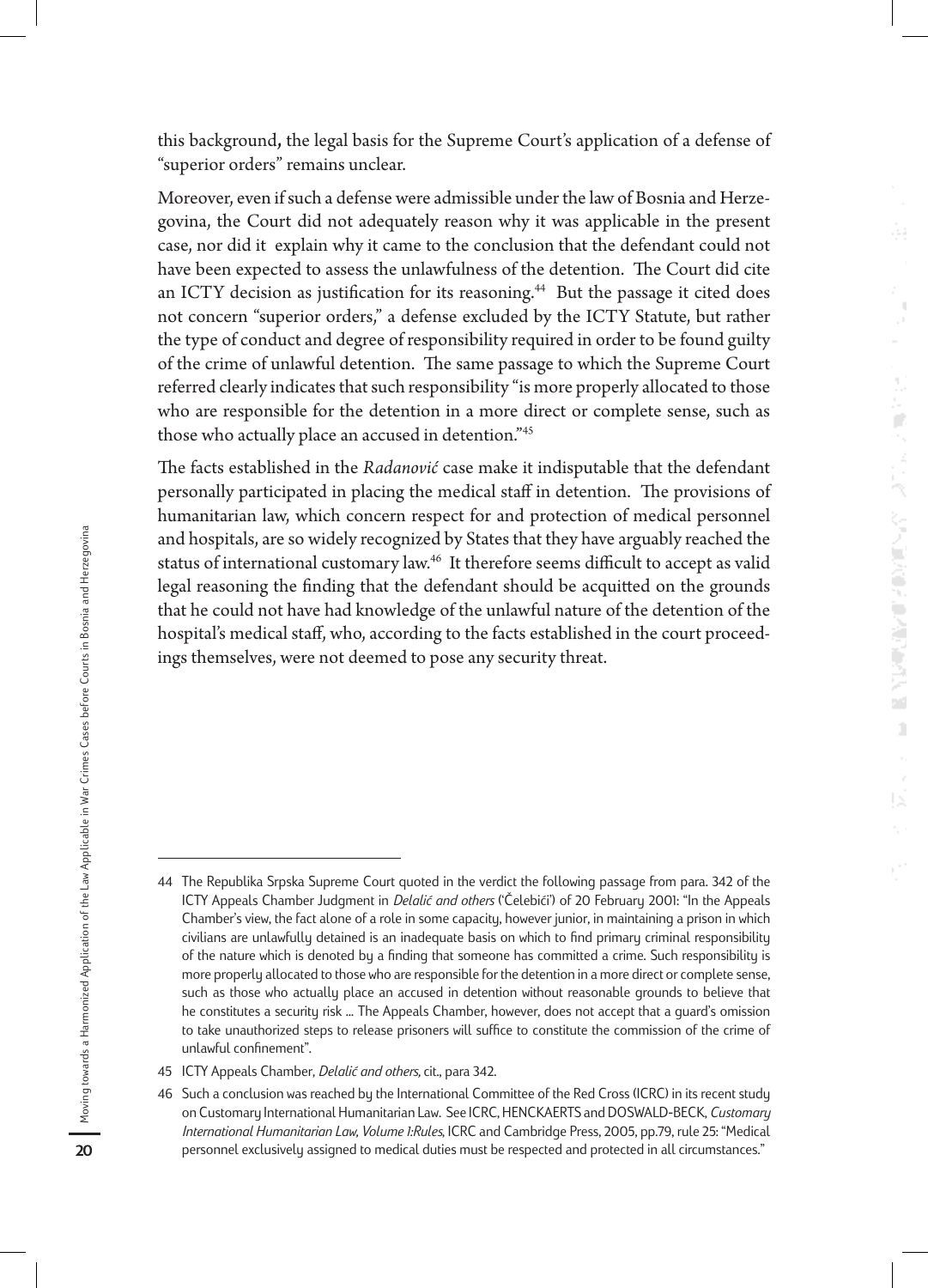

## **Na putu ka usaglašenoj provedbi važećeg zakona**

u predmetima ratnih zločina pred sudovima u Bosni i Hercegovini

Bosanski jezik

August 2008. godine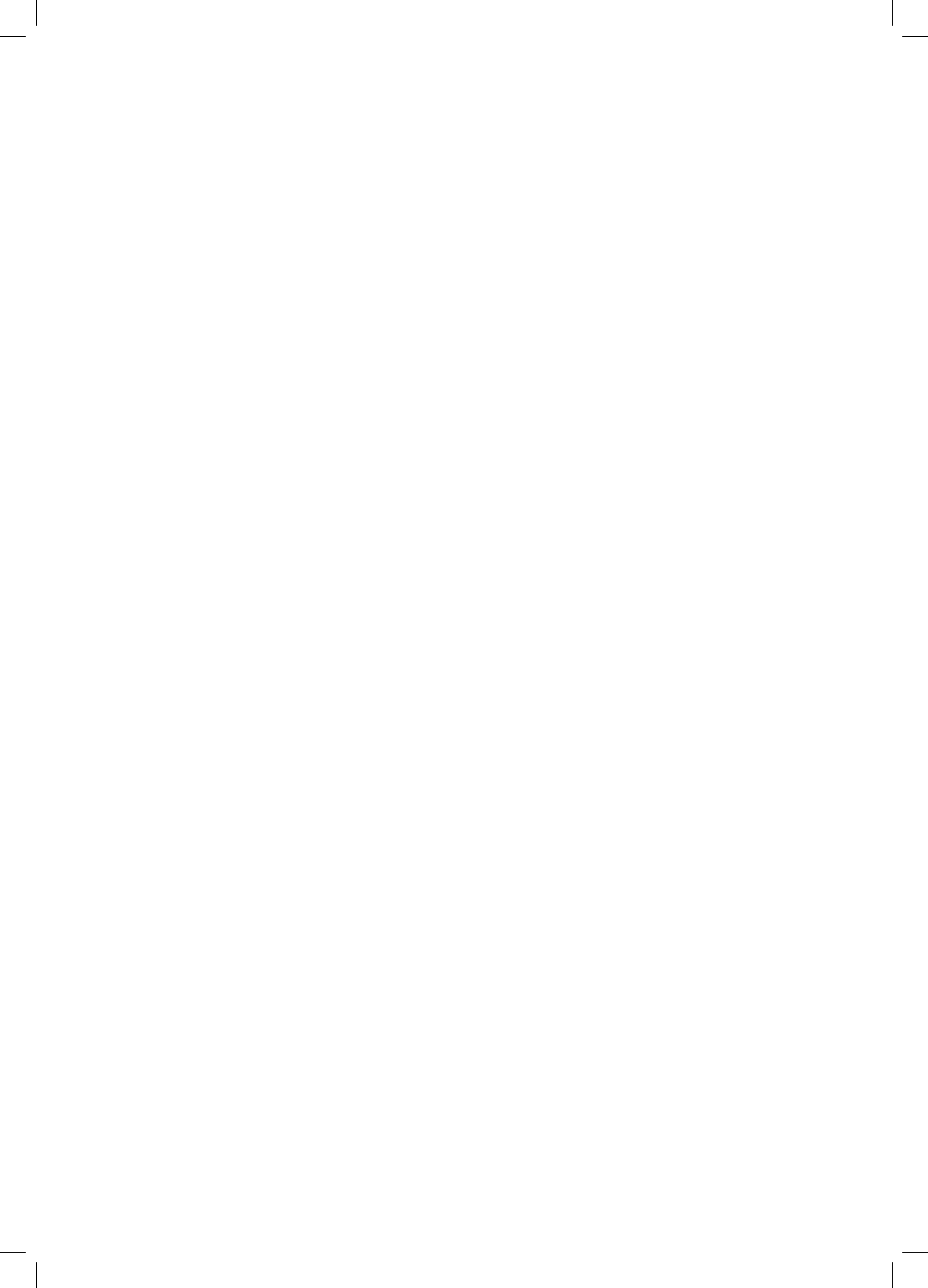#### Uvod

U suđenjima u predmetima ratnih zločina u Bosni i Hercegovini uglavnom se primjenjuju dva krivična zakona: Krivični zakon Bosne i Hercegovine, koji je stupio na snagu u martu 2003. godine, i preuzeti Krivični zakon Socijalističke Federativne Republike Jugoslavije (SFRJ), koji je bio na snazi u vrijeme oružanog sukoba. Prvi zakon primjenjuje se u postupku pred Sudom Bosne i Hercegovine, dok se drugi primjenjuje pred sudovima u Republici Srpskoj i Distriktu Brčko, kao i u većini predmeta pred sudovima u Federaciji Bosne i Hercegovine. U ograničenom broju predmeta, sudovi u Federaciji Bosne i Hercegovine također su primijenili Krivični zakon Federacije Bosne i Hercegovine iz 1998. godine. Ova tri krivična zakona znatno se razlikuju. Krivični zakon Bosne i Hercegovine, na primjer, pruža potpuniju definiciju ratnih zločina od druga dva zakona. Samo Krivični zakon Bosne i Hercegovine sadrži odredbe o zločinima protiv čovječnosti i jedino on definira komandnu odgovornost te isključuje "naređenje pretpostavljenog" kao odbranu. Ovi krivični zakoni također se razlikuju i prema visini propisane kazne.

U odluci u predmetu *Maktouf* iz marta 2007. godine,<sup>1</sup> Ustavni sud Bosne i Hercegovine ustanovio je da primjena različitih krivičnih zakona na državnom i entitetskom nivou ozbiljno narušava vladavinu prava i načelo jednakosti pred zakonom. Ustavni sud smatra da sudovi u entitetima, kada sude za krivična djela ratnih zločina, trebaju primjenjivati Krivični zakon Bosne i Hercegovine. Visoki predstavnik $^2$  i Parla-

<sup>1</sup> *Abduladhima Maktoufa* je, 4. aprila 2006. godine, Žalbeni odjel Suda Bosne i Hercegovine osudio na kaznu zatvora u trajanju od pet godina za počinjeni ratni zločin protiv civilnog stanovništva iz člana 173 Krivičnog zakona Bosne i Hercegovine. U apelaciji Ustavnom sudu Bosne i Hercegovine, Maktouf je tvrdio da retroaktivna primjena Krivičnog zakona Bosne i Hercegovine u predmetnom krivičnom postupku predstavlja povredu člana 7 Evropske konvencije o ljudskim pravima, tvrdeći da je, umjesto toga, trebalo primijeniti Krivični zakon SFRJ. Ustavni sud je, 30. marta 2007. godine, odbio apelaciju, smatrajući da je primjena Krivičnog zakona Bosne i Hercegovine, kako bi bila kažnjena djela koja su izvršena tokom oružanog sukoba, dozvoljena po članu 7, stavom 2, zbog toga što su ova djela, u vrijeme izvršenja, predstavljala krivična djela prema "općim pravnim načelima priznatim kod civiliziranih naroda".

<sup>2</sup> Vidi: BIRN, Justice Report Interview, Miroslav Lajčak: Bosnia Needs Justice (Bosni je potrebna pravda), 6. august 2007. godine, postavljen na internet stranici: http://www.bim.ba/en/75/10/3795/.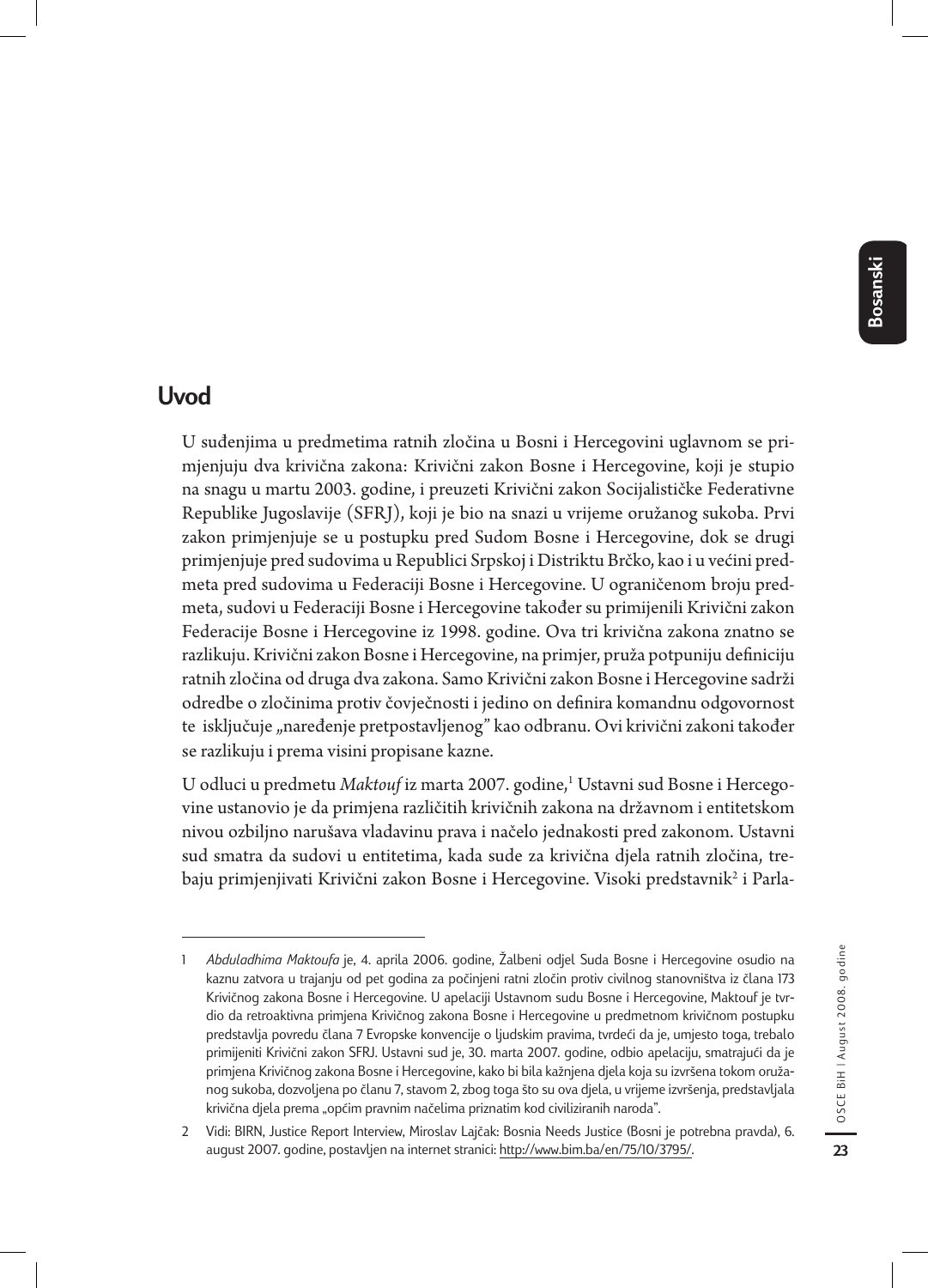mentarna skupština Vijeća Evrope<sup>3</sup> također su izrazili zabrinutost zbog neusaglašene primjene važećih zakona u predmetima ratnih zločina. Uprkos tome, Sud Bosne i Hercegovine i sudovi u entitetima nastavljaju s primjenom različitih zakona.

U ovom izvještaju zastupa se stanovište da bi primjena Krivičnog zakona Bosne i Hercegovine u svakom postupku u predmetima ratnih zločina dovela do dosljednijeg i djelotvornijeg pravosudnog sistema. Također se vidi odgovarajuće mjesto u tom sistemu za novu pravosudnu instituciju na državnom nivou, koja bi imala konačnu riječ u tumačenju i primjeni relevantnog zakona pred svim sudovima u državi. Takva institucija bi, isto tako, pomogla da se osigura dosljednost u tumačenju zakona i garantira jednakost svih osoba pred zakonom.

### Ka efikasnijem i pravičnom procesuiranju predmeta ratnih zločina

Primjena Krivičnog zakona Bosne i Hercegovine u svakom postupku u predmetima ratnih zločina u državi vjerovatno bi doprinijela efikasnosti pravosudnog sistema. Primjena ovog zakona bi, isto tako, vodila ka ujednačavanju kaznene politike u cijeloj državi. U poređenju s drugim krivičnim zakonima u primjeni, Krivični zakon Bosne i Hercegovine najadekvatnije definira ozbiljna kršenja međunarodnog humanitarnog prava i ljudskih prava, koja su se dogodila tokom nedavnog oružanog sukoba u Bosni i Hercegovini, te krivičnu odgovornost pojedinaca koji su počinili ta kršenja. Krivični zakon predstavlja napredak u procesuiranju takvih zločina budući da prihvata moderna dostignuća međunarodnog krivičnog prava, usvojena u Statutu i praksi Međunarodnog krivičnog suda za bivšu Jugoslaviju, kao i u Statutu Međunarodnog krivičnog suda. Krivični zakon Bosne i Hercegovine sadrži odredbe o *zločinima protiv čovječnosti*, što je pojam običajnog prava, i pruža detaljnu definiciju *komandne odgovornosti*. 4

24

<sup>3</sup> Vidi: Parlamentarna skupština Vijeća Evrope, Rezolucija 1564 (2007), *Vođenje krivičnog postupka za djela iz nadležnosti Međunarodnog krivičnog suda za bivšu Jugoslaviju* (Prosecution of offences falling within the jurisdiction of the *International Criminal Tribunal for the former Yugoslavia* (ICTY)), u kojoj se, u stavu 21.2.1, vlasti Bosne i Hercegovine pozivaju da "osiguraju ujednačavanje sudske prakse, razmotre osnivanje državnog vrhovnog suda ili daju nadležnosti vrhovnog suda postojećem sudu, kako bi, na taj način, omogućile pravnu sigurnost".

<sup>4</sup> Vidi: Krivični zakon BiH, članove 172 i 180. Krivično gonjenje zločina protiv čovječnosti čvrsto je utemeljeno na običajnom pravu barem od Nirnberškog procesa. Generalna skupština UN-a je, 1946. godine, usvojila Principe ustanovljene Poveljom Nirnberškog suda (*Affirmation of the Principles of International Law recognized by the Charter of the Nurnberg Tribunal,* G.A. Res. 95(I), U.N. Doc. A/64/Add.1, iz 1946. godine), uključujući kriminalizaciju zločina protiv čovječnosti. Osim toga, u "Principima o saradnji" ("Principles of Cooperation"), koje je Generalna skupština UN-a usvojila 1973. godine, propisuje se da će "zločini protiv čovječnosti, bez obzira na to gdje su počinjeni, biti podložni istrazi, a za osobama za koje bude postojao dokaz da su počinile takve zločine će se tragati, one će biti hapšene, te podvrgnute suđenju i, ako se dokaže njihova krivica, bit će kažnjene". (*Principles of International Cooperation in the Detection, Arrest, Extradition, and Punishment of Persons Guilty of War Crimes and Crimes Against Humanity*, G.A. Res. 3074, 28 U.N. GAOR Supp. (No. 30) at 79, U.N. Doc. A/9030, 1973)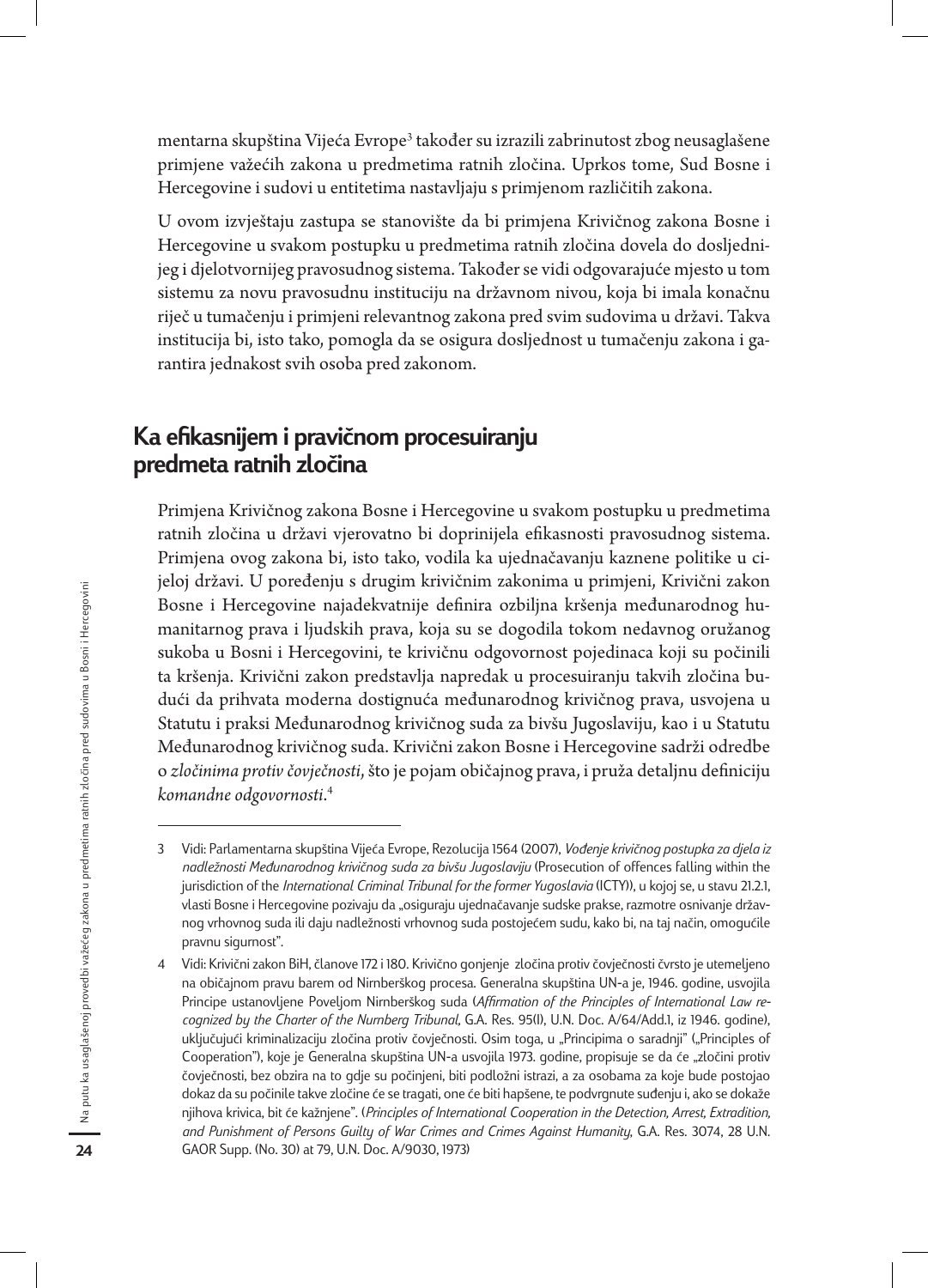Krivično gonjenje zločina protiv čovječnosti važno je zbog toga što u obzir uzima širi kontekst u kojem su takvi zločini počinjeni i politiku koja ih je potakla. Prema službenom komentaru na Nacrt Kodeksa Ujedinjenih naroda o zločinima protiv mira i sigurnosti čovječanstva "težina zločina proizlazi iz okolnosti pod kojima je počinjen i osjećanja koja su vodila počinioca."5 Zločini protiv čovječnosti nikada nisu izolirana ili nasumična djela nasilja, kao što to može biti slučaj s ratnim zločinima, jer se po definiciji moraju počiniti kao dio širokog ili sistematičnog napada usmjerenog protiv civilnog stanovništva. Prema praksi Međunarodnog suda za bivšu Jugoslaviju, pojam "širokog" dalje se može definirati kao združena akcija velikih razmjera i znatne ozbiljnosti usmjerena protiv mnoštva žrtava. Pojam "sistematičnog" može se definirati kao "temeljito organiziran", a odvija se prema utvrđenom obrascu, zasnovanom na zajedničkoj politici koja uključuje znatne javne ili privatne resurse.

Zločini protiv čovječnosti također zabranjuju gruba i teška kršenja ljudskih prava, bez obzira na to da li je oružani sukob, po svom karakteru, nemeđunarodni ili međunarodni. Ovo se suštinski razlikuje od jurisprudencije o ratnim zločinima, koja obično pruža veći stepen zaštite civilima u oružanom sukobu međunarodnoga karaktera nego nemeđunarodnog. Međutim, praksa Međunarodnog suda za bivšu Jugoslaviju ukazuje na to da tužiocima nije uvijek lako da utvrde karakter sukoba koji su se vodili u Bosni i Hercegovini. Ova nesigurnost izazvala je probleme i u suđenjima u predmetima ratnih zločina pred sudovima u entitetima.6 Zaštita ljudskog života i dostojanstva tokom oružanog sukoba ne bi se trebala razlikovati u odnosu na karakter sukoba; pojam zločina protiv čovječnosti uspješno prevladava takve probleme. Kako je već rečeno, samo Krivični zakon Bosne i Hercegovine sadrži odredbe o krivičnim djelima zločina protiv čovječnosti. Prema tome, jedino on pruža efikasnu zakonsku osnovu za suđenja u predmetima zločina protiv čovječnosti pred sudovima u entitetima. Primjena drugih krivičnih zakona, umjesto Krivičnog zakona Bosne i Hercegovine, spriječila bi sudove da neko djelo kvalificiraju kao zločin protiv čovječnosti.

25

<sup>5</sup> Međunarodna pravna komisija, Nacrt Kodeksa o zločinima protiv mira i sigurnosti čovječanstva, komentar *(Draft Code of Crimes against the Peace and Security of Mankind*, Commentary).

<sup>6</sup> Vidi: Vrhovni sud Republike Srpske, presuda u predmetu *Dragoje Radanović*, od 22. marta 2007. godine. O analizi ove presude vidi dodatak Izvještaju.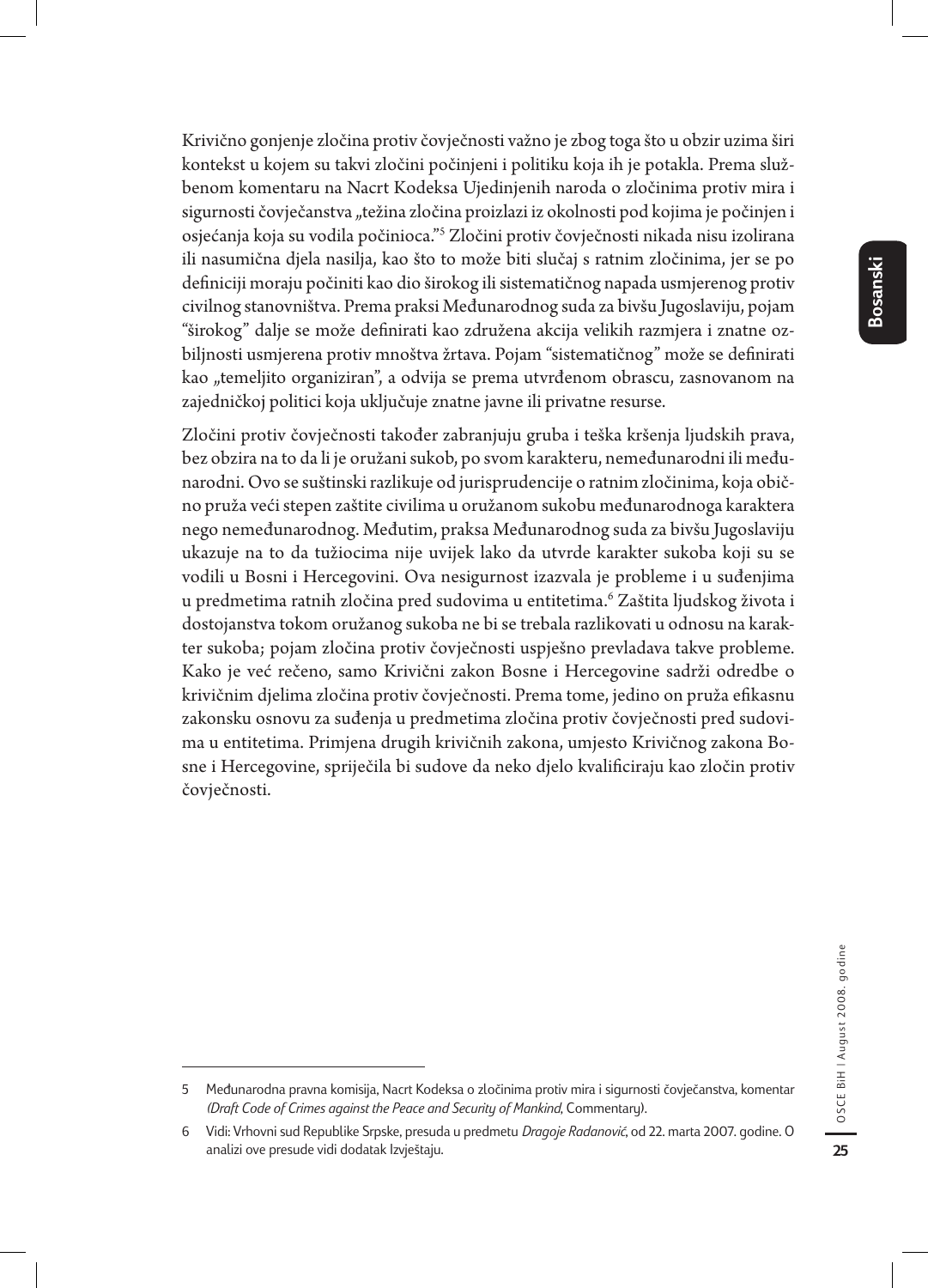Krivični zakon Bosne i Hercegovine isto tako sadrži detaljnu definiciju komandne odgovornosti. Međunarodni sud za bivšu Jugoslaviju zauzeo je stanovište da je komandna odgovornost bila općeprihvaćeno pravilo običajnog prava u vrijeme kada je započeo oružani sukob u bivšoj Jugoslaviji.7 Međutim, u presudi koju je nedavno izrekao jedan kantonalni sud, optuženi je oslobođen od optužbe da je, kao upravnik zatvora, propustio spriječiti stražare da fizički zlostavljaju ratne zarobljenike, te pokrenuti disciplinski ili krivični postupak protiv njih. Kao osnov za oslobađanje od optužbe sud je u obrazloženju naveo da takva radnja nije krivično djelo iz člana 144 Krivičnog zakona SFRJ.<sup>8</sup> Da je u postupku prema optuženom primijenjen Krivični zakon Bosne i Hercegovine, navedene radnje ne bi bile upitne, jer ovaj zakon jasno definira komandnu odgovornost kao krivičnu odgovornost pretpostavljenih za propuštanje da spriječe ili kazne krivična djela podređenih osoba.

Primjena različitih krivičnih zakona isto tako dovodi do izrazitih razlika u visini kazni koje za ratne zločine izriču sudovi u entitetima u odnosu na Sud Bosne i Hercegovine. Ovo proizlazi iz velikih razlika u pogledu visine kazne koju propisuju ti zakoni.9 Na primjer, jedan od sudova u entitetima je optuženom, koji je proglašen krivim zato što je surovo postupao prema zatvorenicima, izrekao kaznu zatvora u trajanju od jedne godine i osam mjeseci, mada je Sud Bosne i Hercegovine drugoj optuženoj osobi, koja je proglašena krivom zbog sličnog djela, izrekao kaznu zatvora u trajanju od deset i po godina.10 U prosjeku, kazne zatvora koje izriče Sud Bosne i Hercegovine u predmetima ratnih zločina gotovo su dvostruko duže nego one koje izriču sudovi u entitetima.11 Takva razlika u visini kazni ne samo da utječe na utisak o pravičnosti

<sup>7</sup> Žalbeno vijeće Međunarodnoga krivičnog suda za bivšu Jugoslaviju, *Hadžihasanović i drugi*; odluka o interlokatornoj žalbi, kojom se osporava nadležnost s obzirom na komandnu odgovornost, 16. juli 2003. godine, stav 32 do 36.

<sup>8</sup> Vidi: Kantonalni sud u Mostaru, presuda u predmetu *Čupina i drugi,* od 24. januara 2007. godine.

<sup>9</sup> Prema Krivičnom zakonu SFRJ, za ratne zločine mogla je biti izrečena kazna zatvora u trajanju od najviše petnaest godina, ili smrtna kazna, s alternativno propisanom kaznom zatvora od dvadeset godina. Stupanjem na snagu Ustava Bosne i Hercegovine u decembru 1995. godine, nije više mogla biti izrečena smrtna kazna, jer bi to predstavljalo povredu Protokola br. 6 Evropske konvencije o ljudskim pravima; stoga je maksimalna kazna zatvora, koja se može izreći prema ovom zakonu, dvadeset godina. Krivičnim zakonom FBiH iz 1998. godine formalno je ukinuta smrtna kazna, a umjesto nje uvedena kazna zatvora u trajanju od četrdeset godina. S druge strane, Krivični zakon BiH propisuje maksimalnu kaznu zatvora u trajanju od četrdeset pet godina za ratne zločine, zločine protiv čovječnosti i genocid.

<sup>10</sup> Vidi: Kantonalni sud Novi Travnik, presuda u predmetu *Mato Đerek*, od 21. juna 2005. godine, u kojem je optuženi bio osuđen na kaznu zatvora od jedne godine i osam mjeseci za surovo postupanje prema šesterici zatvorenika (surovo premlaćivanje, udaranje, zlostavljanje, ponižavanje i zastrašivanje). Vrhovni sud FBiH presudu je potvrdio 3. augusta 2006. godine. S druge strane, Sud BiH je u predmetu *Goran i Zoran Damjanović*, u junu 2007. godine, donio presudu kojom, za slično krivično djelo, jednog od optuženih u prvostepenom postupku osuđuje na kaznu zatvora u trajanju od deset godina i šest mjeseci.

<sup>11</sup> Prema informacijama kojima raspolaže Misija OSCE-a u Bosni i Hercegovini, od stupanja na snagu Krivičnog zakona BiH, Sud Bosne i Hercegovine je dvanaest osoba proglasio krivim za ratne zločine i zločine protiv čovječnosti i izrekao kazne zatvora u prosječnom trajanju od sedamnaest godina. U istom periodu, sudovi u dva entiteta i Distriktu Brčko proglasili su četrdeset sedam osoba krivim za ratne zločine i izrekli prosječnu kaznu zatvora u trajanju od devet godina.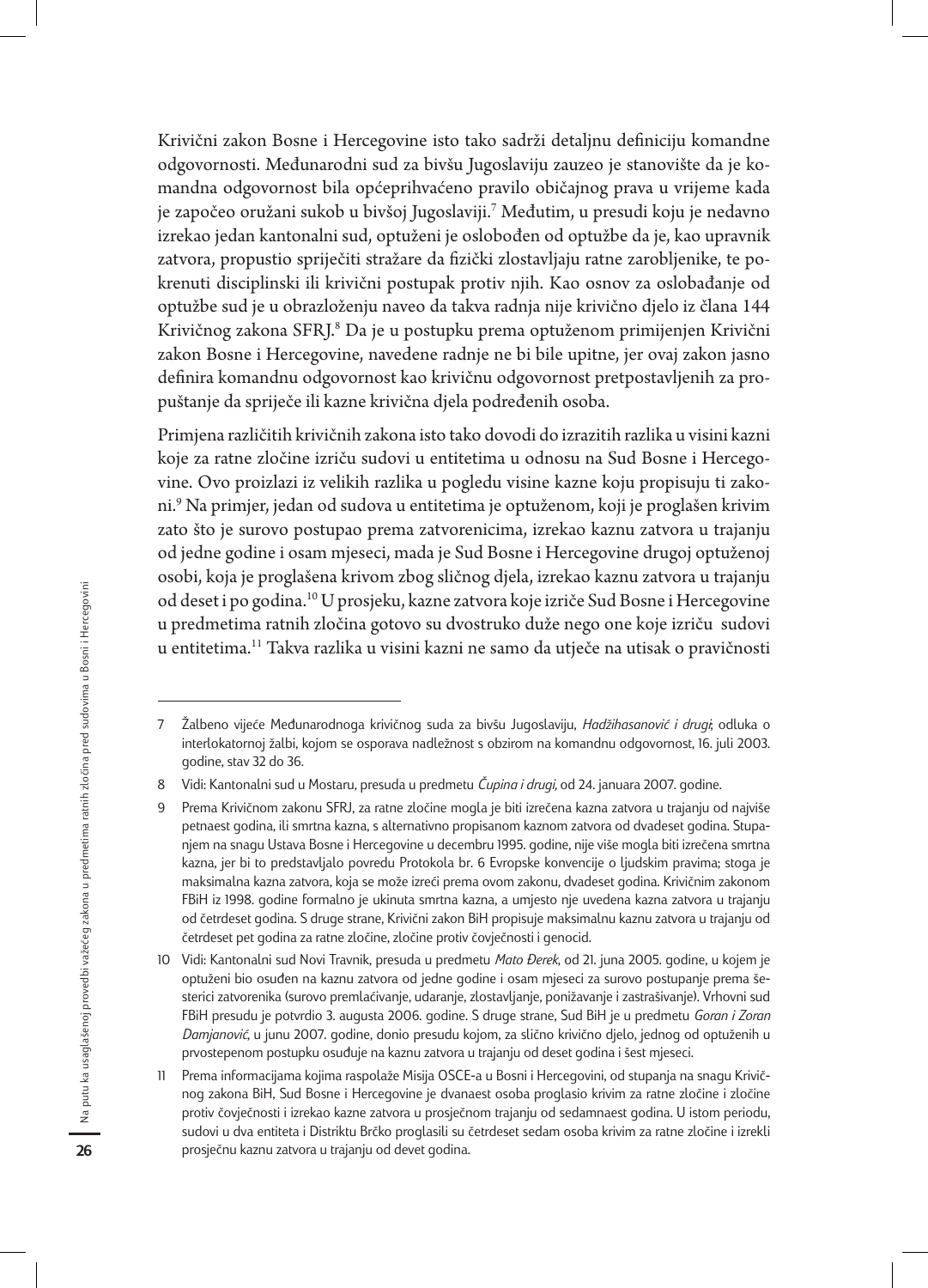pravosudnog sistema u cjelini, već također ostavlja prostora za spekulacije o tome da li se u pozadini takve nesrazmjere nalazi pristrasnost iz političkih ili nacionalnih pobuda. Štaviše, prosječna kazna zatvora koju izriču sudovi i u Republici Srpskoj i u Federaciji Bosne i Hercegovine za ubistvo civila kao ratni zločin iznosi oko sedam godina; u nekim predmetima izrečene su i kazne zatvora u trajanju od samo četiri ili pet godina.12 Takva kazna zatvora može se porediti s kaznama koje domaći sudovi izriču za krivična djela protiv imovine, kao što su razbojništvo ili teška krađa. Ovo tada odaje utisak da su zločini počinjeni tokom oružanog sukoba manje ozbiljni od onih počinjenih u doba mira. Isto tako, to podriva vrijednost kazne kao sredstva odvraćanja mogućih budućih počinilaca od izvršenja sličnih krivičnih djela. Zbog toga je važno da se u predmetima ratnih zločina ne sudi manje strogo nego u takozvanim običnim krivičnim djelima.

#### Usklađivanje tumačenja zakona pomoću institucije na državnom nivou

U svojoj odluci u predmetu Maktouf<sup>13</sup>, Ustavni sud Bosne i Hercegovine smatra da retroaktivna primjena Krivičnog zakona Bosne i Hercegovine u predmetima ratnih zločina ne predstavlja povredu člana  $7(1)$  Evropske konvencije o ljudskim pravima.<sup>14</sup> Čini se da je ovo stanovište u skladu s najnovijom praksom Evropskog suda za ljudska prava.15 Mada je Ustavni sud također tražio da sudovi u entitetima u postupku primjenjuju Krivični zakon Bosne i Hercegovine, ovi sudovi, u predmetima ratnih zločina nastavljaju primjenjivati stare zakone – kako Krivični zakon SFRJ, tako i Krivični zakon Federacije BiH iz 1998. godine.<sup>16</sup> Različit pristup, koji su usvojili Sud Bosne i Hercegovine, odnosno sudovi u entitetima, izgleda da je motiviran različitim

- 13 Vidi fusnotu 1.
- 14 *Ibid.,* stav 79.

27

<sup>12</sup> Vidi, naprimjer: Kantonalni sud u Mostaru, presuda u predmetu *Omanović,* od 20. januara 2006. godine (koju je potom potvrdio Vrhovni sud FBiH), kojom je optuženi osuđen na kaznu zatvora u trajanju od četrnaest godina zbog ubistva troje civila; također i: Kantonalni sud u Novom Travniku, presuda u predmetu *Pravdić*, od 12. juna 2006. godine, kojom je optuženi osuđen na kaznu zatvora u trajanju od četiri godine za ubistvo jednog civila. Kaznu je Vrhovni sud FBiH naknadno povećao na kaznu zatvora u trajanju od šest godina.

<sup>15</sup> Vidi: Evropski sud za ljudska prava, predmet *Karmo protiv Bugarske* (*Karmo v. Bulgaria),* odluka o dopustivosti, 9. februar 2006. godine. Prema ovoj odluci, Evropski sud smatra da retroaktivno izricanje doživotne kazne zatvora nakon ukidanja smrtne kazne nije povreda člana 7(1) Evropske konvencije, jer "izmjena vrste kazne predviđene Krivičnim zakonom za najteže djelo za koje je ustanovljeno da je aplikant kriv ide u korist aplikanta, kome je određena blaža kazna od one koja je predviđena za dato krivično djelo u vrijeme kada je počinjeno". Sud Bosne i Hercegovine se na ovaj predmet pozvao u više svojih odluka kako bi argumentirao da je retroaktivna primjena Krivičnog zakona BiH u skladu sa Evropskom konvencijom o ljudskim pravima. Vidi, naprimjer: prvostepena presuda u predmetu *Radmilo Vuković*, 16. april 2007. godine, str. 16.

<sup>16</sup> Okružno tužiteljstvo u Doboju, nedavno je podiglo tri optužnice u skladu s Krivičnim zakonom BiH. Međutim, Okružni sud u Doboju odbio je potvrditi optužnice i predmete je uputio Sudu BiH, na osnovu toga što je, prema Zakonu o Sudu BiH (član 13), jedino Sud BiH nadležan da presuđuje u predmetima zločina propisanih u Krivičnom zakonu BiH.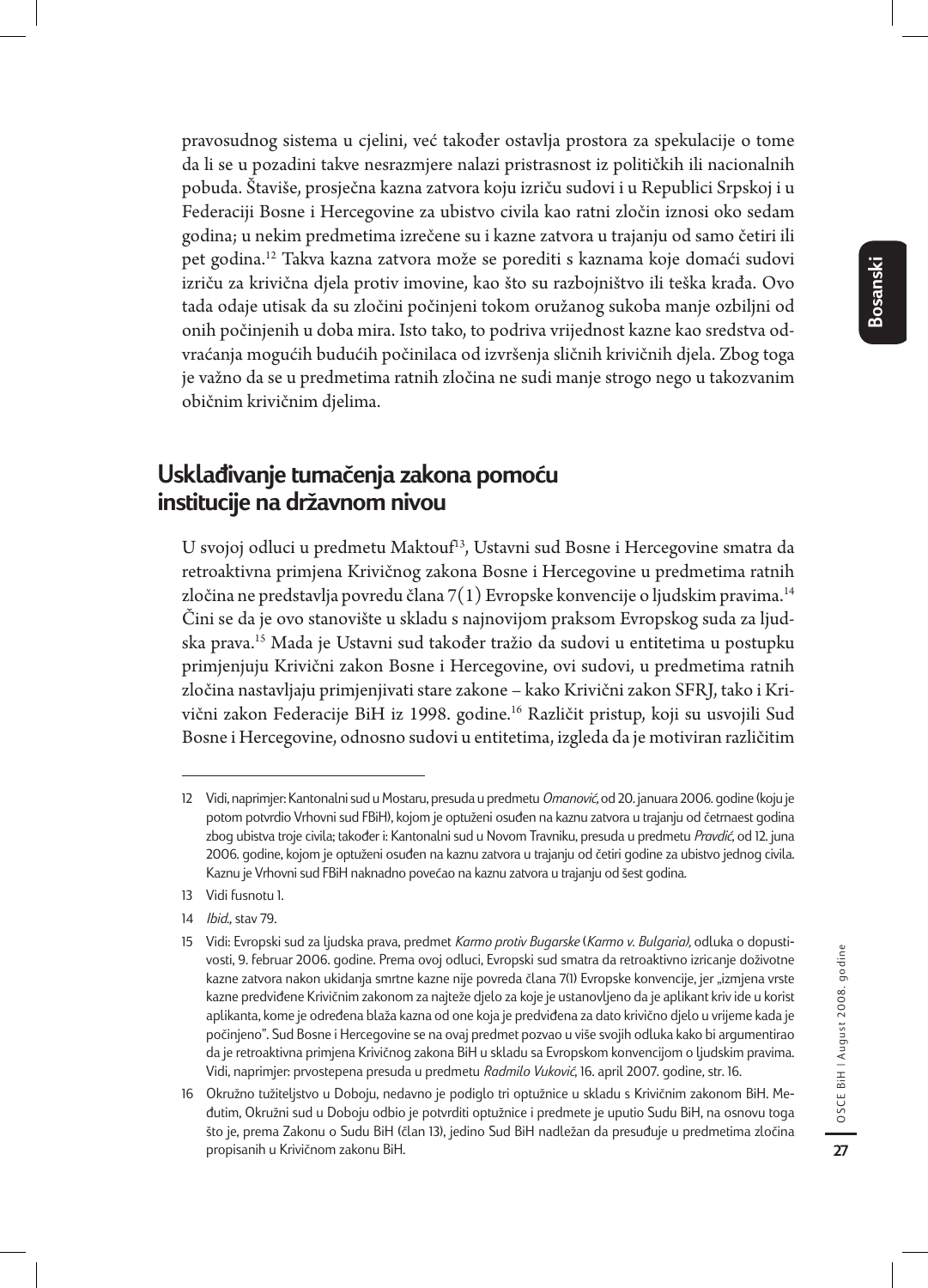tumačenjem "instituta blažeg zakona", koji predviđa da, ukoliko je zakon izmijenjen ili dopunjen poslije učinjenja krivičnog djela, onda treba primijeniti onaj zakon koji je blaži za počinitelja.17

Propust sudova u entitetima da poštuju odluku Ustavnog suda možda je posljedica činjenice da predmetna apelacija pred Ustavnim sudom nije bila direktno u vezi s predmetima ratnih zločina pred sudovima u entitetima. Kako je sam Sud pojasnio, predmet razmatranja bila je primjena prava iz Evropske konvencije u predmetu protiv Maktoufa pred Sudom Bosne i Hercegovine, a ne "zakonska rješenja na nivou entiteta i praksa u primjeni na entitetskom nivou"18. Različita praksa u postupanju pred sudovima u entitetima, kako obrazlaže Ustavni sud, jeste vjerovatno "posljedica nepostojanja suda na nivou Bosne i Hercegovine koji bi mogao vršiti usklađivanje sudske prakse svih sudova u Bosni i Hercegovini"19. Jedna takva institucija bi, vjerovatno, poslužila kao najefikasniji i najracionalniji način da se uskladi primjena zakona u procesuiranju predmeta ratnih zločina.<sup>20</sup> Pretpostavka je da bi institucija, isto tako, donosila konačnu odluku u pogledu tumačenja i primjene materijalnog i procesnog krivičnog prava pred svim sudovima u Bosni i Hercegovini u predmetima ratnih zločina.

Bez jednog takvog suda, razlike u tumačenju zakona koji se primjenjuju na predmete ratnih zločina mogu i dalje ugrožavati princip pravne sigurnosti<sup>21</sup> i jednakosti pred zakonom. Naprimjer, Vrhovni sud Federacije Bosne i Hercegovine, odnosno Republike Srpske, zauzeli su različita stanovišta po pitanju da li je neophodno ustanoviti karakter oružanog sukoba kako bi se utvrdila povreda međunarodnog humanitarnog prava. Vrhovni sud Federacije Bosne i Hercegovine zauzeo je stanovište kako to nije neophodno da bi osoba bila smatrana odgovornom za ratne zločine prema domaćem

<sup>17</sup> Ove krivične odredbe sadržane su u članovima 4 i 4a Krivičnog zakona BiH.

<sup>18</sup> Ustavni sud BiH, *Abduladhim Maktouf*, navod, stav 87.

<sup>19</sup> *Ibid.*, stav 90.

<sup>20</sup> Ustavni sud BiH ne može preuzeti ovu ulogu iz sljedećih razloga: njegova nadležnost iz člana IV(3)b Ustava BiH, kao apelacione instance po presudama svakog suda u Bosni i Hercegovini, ograničena je na sporove po Ustavu; njegova nadležnost iz člana IV(3)c Ustava BiH ograničena je na sporove o pitanjima usaglašenosti zakona koje primjenjuju sudovi prilikom donošenja odluka s Ustavom, Evopskom konvencijom i drugim zakonima BiH, ili na sporove o pitanjima postojanja ili obima nekog općeg pravila javnog međunarodnog prava. Nijedna od ovih nadležnosti ne pokriva pitanja usko vezana za zakonitost tumačenja i primjene krivičnog i krivičnoprocesnog prava.

<sup>21</sup> Prema definiciji Evropskog suda za ljudska prava, princip pravne sigurnosti znači da se "odredba (se) ne može smatrati 'zakonom' ukoliko nije dovoljno precizno formulirana kako bi osobi omogućila da uskladi svoje ponašanje: osoba mora biti u stanju predvidjeti, u razumnoj mjeri pod datim okolnostima, posljedice koje može izazvati određeni postupak". (*Busuioc v. Moldova*, presuda, 21. decembar 2004. godine, stav 52).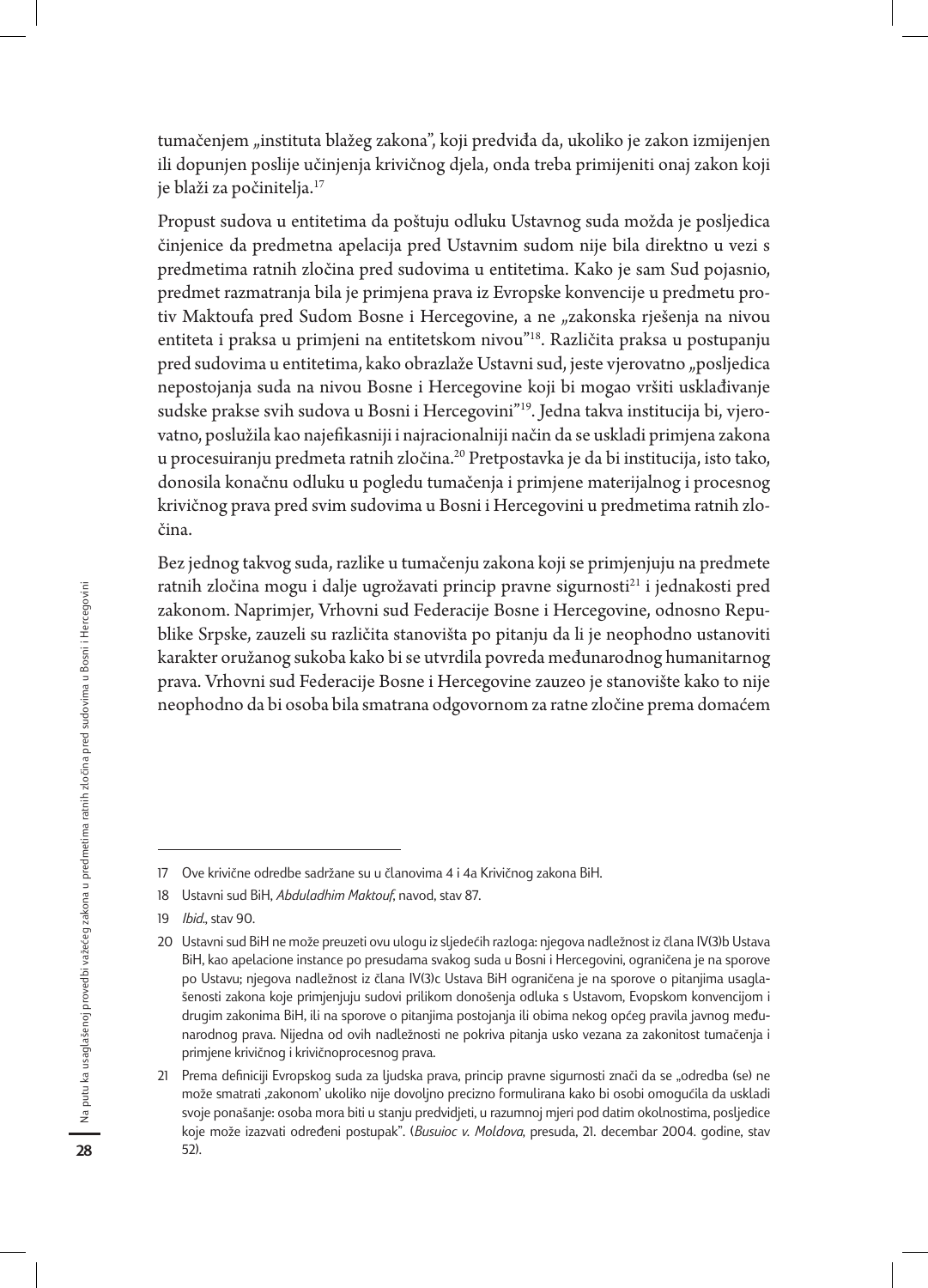zakonu<sup>22</sup> pri primjeni Ženevskih konvencija iz 1949. godine; dok je Vrhovni sud Republike Srpske, zalažući se za striktno tumačenje Ženevskih konvencija, smatrao da se mora ustanoviti međunarodni karakter oružanog sukoba pri navođenju takvih teških kršenja.23 Definiranje karaktera oružanog sukoba, nasuprot ovom, ima sporedan značaj prilikom utvrđivanja krivične odgovornosti optuženih pred Sudom Bosne i Hercegovine. Ovo je upravo zbog toga što se većina osoba tereti za zločine protiv čovječnosti.

Vrhovni sud Republike Srpske i Sud Bosne i Hercegovine također su zauzeli različite stavove po pitanju da li bi "naređenja pretpostavljenog" trebalo smatrati osnovom za oslobađanje od krivične odgovornosti. Sud Bosne i Hercegovine do sada nije prihvatio takvu odbranu, jer je ona izričito isključena Krivičnim zakonom Bosne i Hercegovine.24 Vrhovni sud Republike Srpske se, u barem dvije posljednje oslobađajuće presude, pozvao na pojam "naređenja pretpostavljenog" kao osnov za isključenje krivične odgovornosti za ratne zločine.<sup>25</sup>

Pored toga, očigledno je da sudovi različito tumače i pozitivne odredbe krivičnog postupka. Ovo je značajna pojava zbog toga što su, za razliku od materijalnog krivičnog prava, zakoni o krivičnom postupku u osnovi isti u svim predmetima ratnih zločina. Naprimjer, svi zakoni o krivičnom postupku, koji se primjenjuju u Bosni i Hercegovini, sadrže princip da sud može, po službenoj dužnosti, prekvalificirati krivično djelo tako što će utvrditi da li radnja optuženog predstavlja krivično djelo različito od onog za koje ga tereti tužilac. Međutim, neki sudovi taj princip različito primjenjuju, što ponekad dovodi do suprotnog ishoda u sličnim okolnostima. Naprimjer, dok je Kantonalni sud u Mostaru<sup>26</sup> iskoristio svoje ovlasti da po službenoj dužnosti optuženog osudi za nečovječno postupanje prema civilima, a tužilac je radnju okvalificirao kao

<sup>22</sup> Vidi: Vrhovni sud FBiH, presuda u predmetu *Fikret Smajlović*, od 16. marta 2006. godine. Vidi isto tako presudu istog Suda u predmetu *Dragan Stanković*, od 20. marta 2002. godine, u kojoj je Vrhovni sud FBiH odbio navode iz žalbe da je prvostepeni sud propustio utvrditi da li je sukob bio međunarodnog ili nemeđunarodnog karaktera, navodeći da se u to vrijeme na teritoriju Bosne i Hercegovine vodio međunarodni oružani sukob, izazvan agresijom Srbije i Crne Gore. Štaviše, Vrhovni sud FBiH naveo je kako je ovo notorna činjenica koju Sud nije bio u obavezi da ustanovi.

<sup>23</sup> Vidi: Vrhovni sud Republike Srpske, presuda u predmetu *Dragoje Radanović*, od 22. marta 2007. godine. O analizi ove presude vidi dodatak ovom izvještaju.

<sup>24</sup> Vidi: Krivični zakon BiH, član 180.3, koji glasi: "Činjenica da je neka osoba postupala po naređenju vlade ili neke njoj nadređene osobe ne oslobađa je od krivične odgovornosti, ali može utjecati na ublažavanje kazne kada Sud smatra da to interesi pravičnosti zahtijevaju."

<sup>25</sup> Vidi: Vrhovni sud Republike Srpske u predmetu *Ranko Jakovljević i drugi* i *Dragoje Radanović*, gdje je Sud ustanovio da optuženi, kao običan vojnik, čija je dužnost bila da izvršava naređenja svojih pretpostavljenih, nije mogao biti svjestan nezakonitosti svojih postupaka, te da se od njega nije moglo očekivati da procjenjuje protivpravnost zatvaranja medicinskog osoblja. Njegov propust da poduzme korake kako bi omogućio oslobađanje osoblja može se opravdati, našao je Sud, zato što optuženi nije imao naredbodavni kapacitet da mijenja naređenja svojih pretpostavljenih. U jednoj drugoj odluci, Sud je slično presudio, našavši da optuženog ne bi trebalo smatrati odgovornim za naređenje koje je izdao njegov pretpostavljeni, a koje on nije mogao izmijeniti. O analizi presude u predmetu *Radanović* vidi dodatak ovom izvještaju.

<sup>26</sup> Vidi: Kantonalni sud u Mostaru, presuda u predmetu *Niko Obradović,* od 29. maja 2006. godine.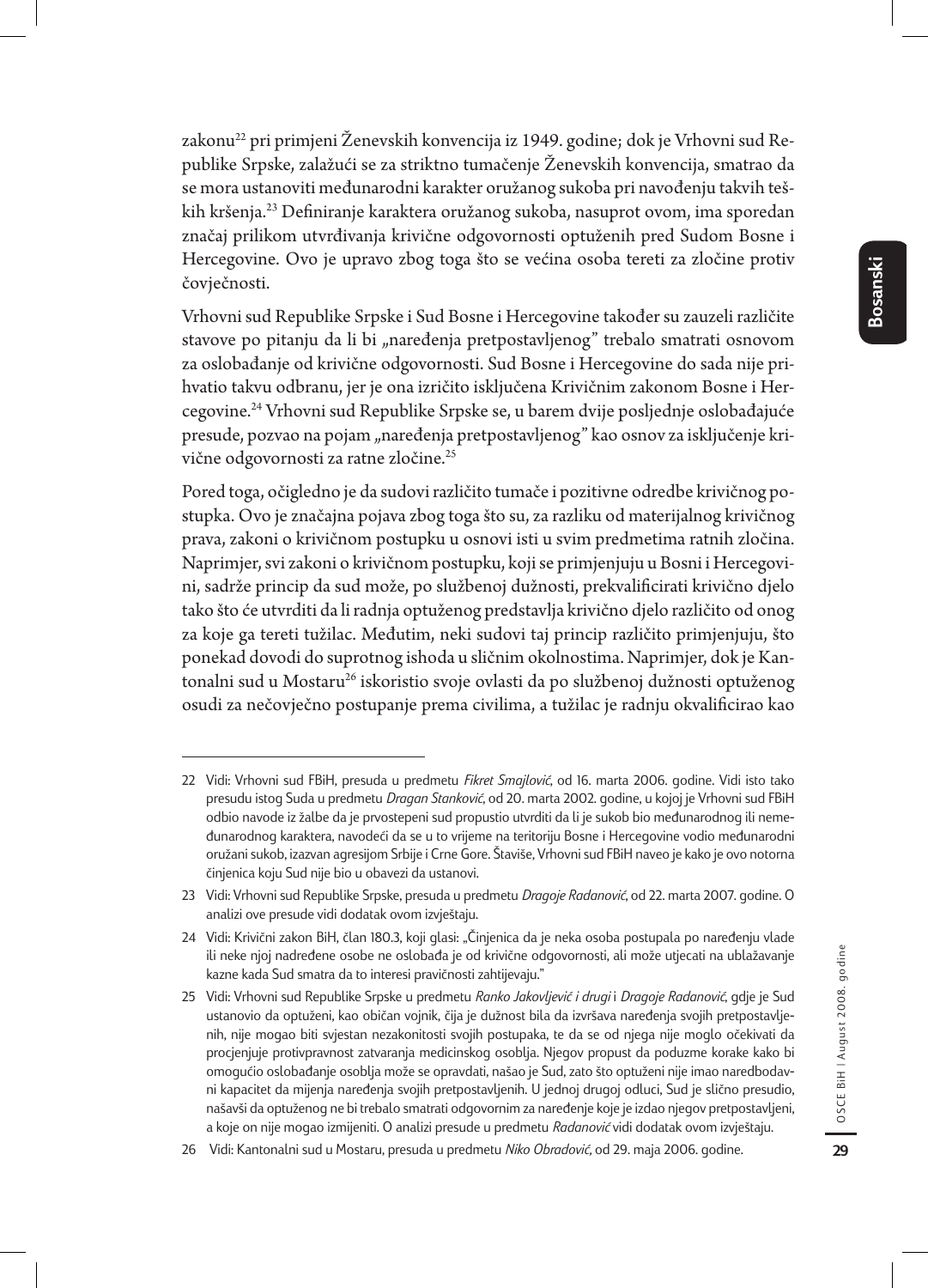mučenje, mada tužilac, prema mišljenju Suda, nije uspio dokazati elemente mučenja, Kantonalni sud u Zenici je neke od optuženih u jednom predmetu ratnih zločina oslobodio zato što tužilac nije uspio dokazati da se njihovo postupanje prema civilima može okvalificirati kao mučenje.27 Za razliku od suda u Mostaru, sud u Zenici nije iskoristio svoje ovlasti da utvrdi da li se navedena radnja mogla okvalificirati kao neko drugo krivično djelo (naprimjer, kao nečovječno postupanje). Mada su različita tumačenja zakona u okviru nekog pravosudnog sistema do određene granice prirodna i legitimna, raznolikost prakse ilustrirana ovim primjerima ugrožava princip jednakosti pred zakonom. Pravosudna institucija na državnom nivou imala bi autoritet da ispravi ovakve nedosljednosti. Njeno osnivanje također bi dovelo do racionalnije strukture pravosuđa koja, u većoj mjeri, liči na mnoge savezne evropske države.

<sup>27</sup> Vidi: Kantonalni sud u Zenici, presuda od 5. juna 2007. godine u predmetu *Sabahudin Operta i drugi.* U toku je postupak po žalbi na ovu presudu.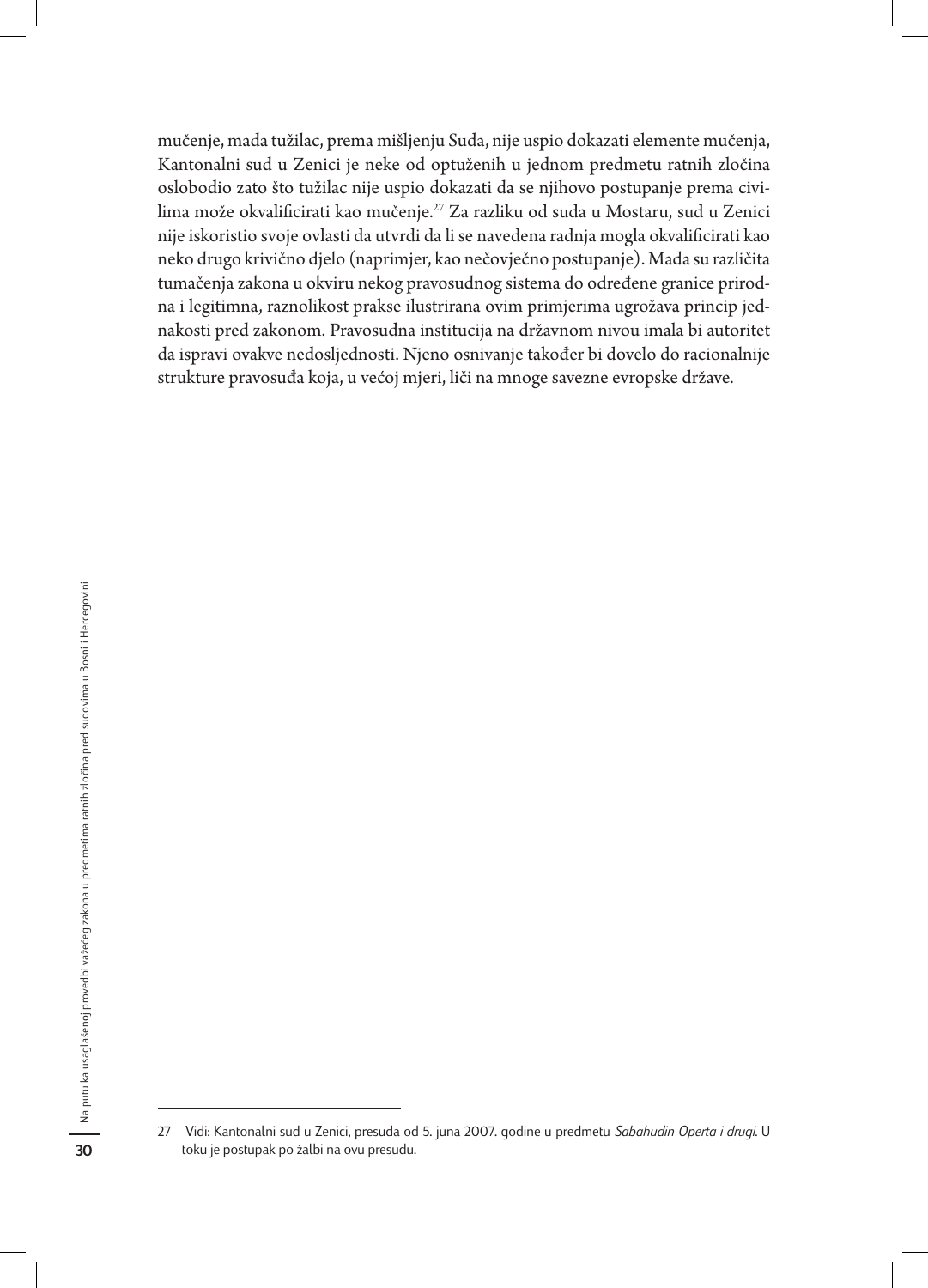## Zaključak

Misija OSCE-a u Bosni i Hercegovini, preporučuje:

- Tužilaštva i sudovi u entitetima i Distriktu Brčko trebala bi ubuduće, u predmetima ratnih zločina, primjenjivati Krivični zakon Bosne i Hercegovine na što upućuje i Ustavni sud Bosne i Hercegovine u svojoj odluci u predmetu Maktouf.
- Sudovima i tužilaštvima u entitetima koji procesuiraju ratne zločine treba osigurati sveobuhvatnu edukaciju iz oblasti međunarodnog humanitarnog prava i sudske prakse Međunarodnoga krivičnog suda za bivšu Jugoslaviju, Suda BiH i drugih država. Centri za edukaciju sudija i tužilaca Federacije Bosne i Hercegovine i Republike Srpske bi, zbog toga, trebali revidirati i unaprijediti svoj tekući program edukacije iz oblasti humanitarnog prava.
- Kako bi se promoviralo ujednačavanje sudske prakse u čitavoj državi, Bosna i Hercegovina bi trebala razmotriti mogućnost osnivanja pravosudne institucije na državnom nivou koja bi imala konačnu riječ u tumačenju i primjeni zakona koji se odnose na predmete ratnih zločine od strane svih sudova u državi.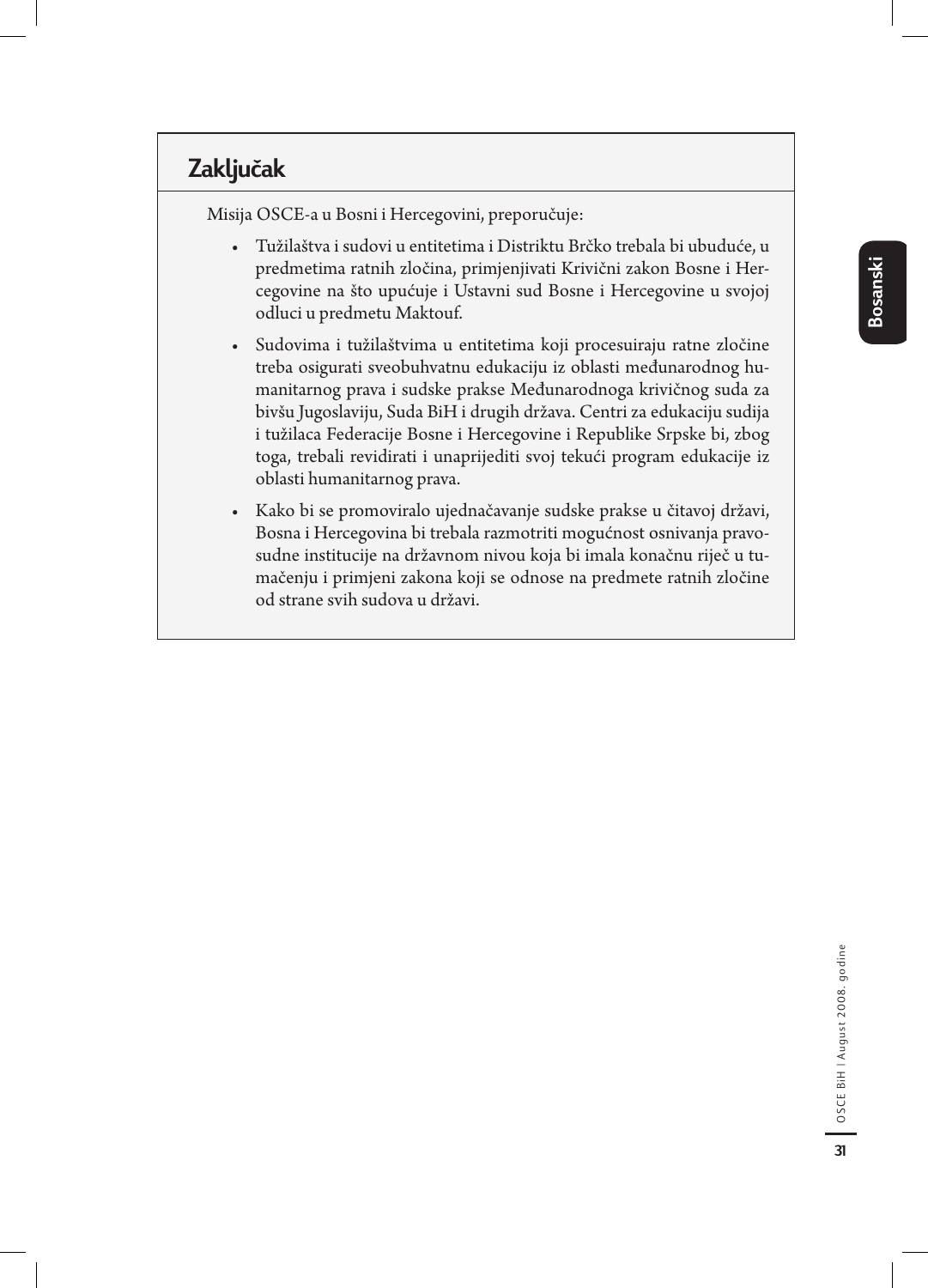# **Dodatak**

Problemi u primjeni zakona u predmetima ratnih zločina

### Analiza predmeta *Radanović*

#### Uvod

Vrhovni sud Republike Srpske (u daljnjem tekstu: Vrhovni sud) donio je, 22. marta 2007. godine, pravosnažnu presudu u predmetu protiv Dragoja Radanovića, kojom ga oslobađa od optužbe za ratni zločin protiv civilnog stanovništva. Konkretno, Sud je smatrao da se učešće optuženog u nezakonitom zatvaranju četiri zdravstvena radnika u Domu zdravlja Foča 11. aprila 1992. godine i prisiljavanju jednog od ljekara da pozove uglednije Bošnjake u Foči na predaju oružja ne može smatrati ratnim zločinom iz člana 142(1) Krivičnog zakona Republike Srpske (preuzeti Krivični zakon SFRJ)28. Ova presuda djelimično je rezultat očiglednih propusta u tumačenju zakona koji se primjenjuje na predmete ratnih zločina, kao i u tumačenju međunarodnog humanitarnog prava, kako od strane tužioca, tako i od strane Vrhovnog suda. Predmet Radanović ilustrira probleme prouzrokovane neusaglašenošću domaćih zakona i neujednačene sudske prakse u predmetima ratnih zločina.

#### Historijat predmeta

Okružni sud u Trebinju je, 9. decembra 2005. godine, proglasio Dragoja Radanovića krivim za učešće u protivzakonitom zatvaranju civila, čime je počinio krivično djelo ratnog zločina protiv civilnog stanovništva iz člana 142(1) Krivičng zakona SFRJ. Smatrajući da navedena radnja izvršenja krivičnog djela predstavlja ratni zločin protiv civilnog stanovništva, Sud ga je osudio na kaznu zatvora u trajanju od dvije godine. Okružni sud utvrdio je da je optuženi, kao pripadnik paravojnih srpskih snaga, zajedno s drugim osobama, zauzeo Dom zdravlja u Foči, nezakonito zatvorio medicinsko osoblje pod prijetnjom sile, te naredio ljekaru civilu da iz bolnice po-

<sup>28</sup> U daljem tekstu: "preuzeti Krivični zakon SFRJ"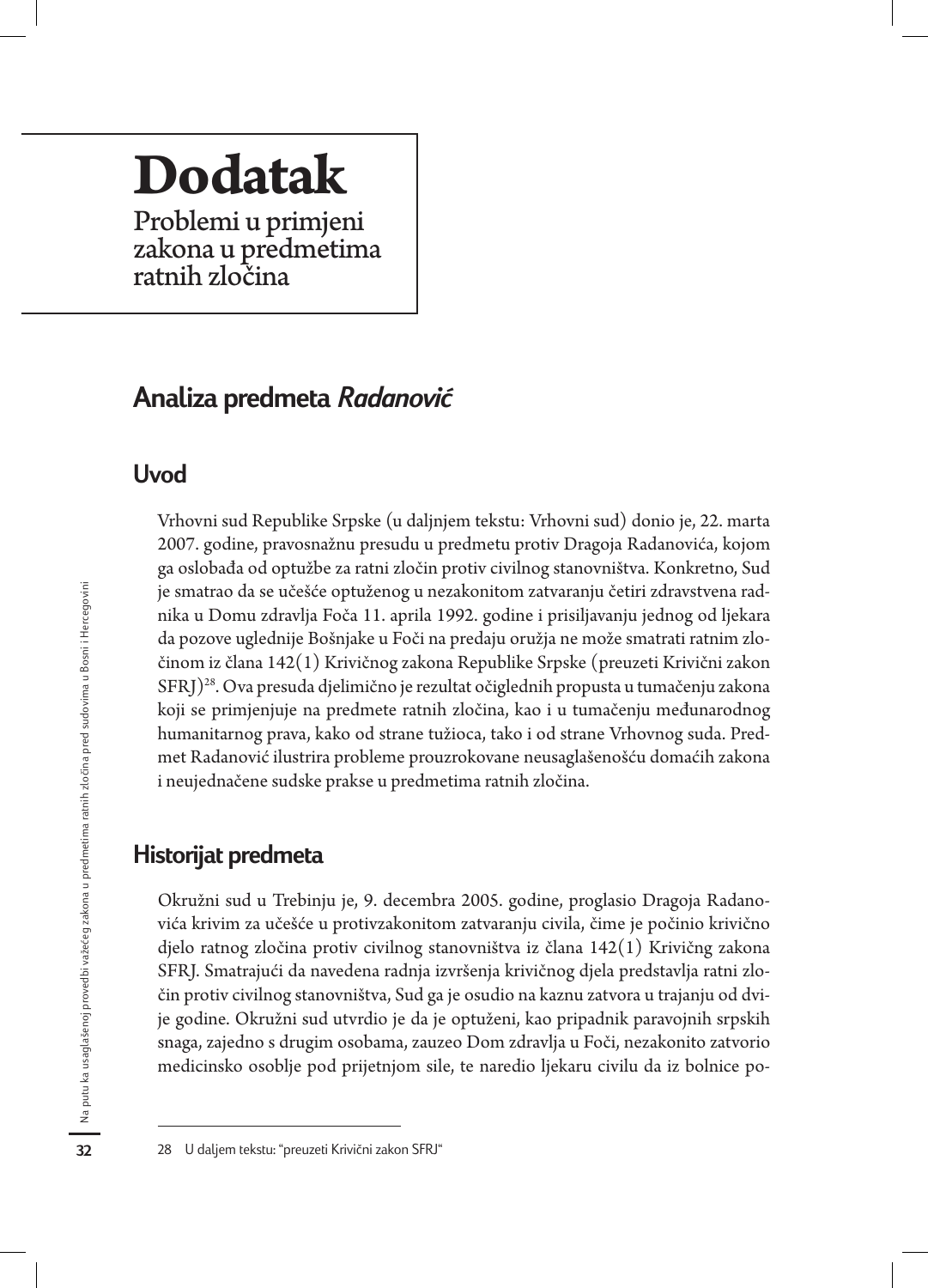zove "uglednije Bošnjake"<sup>29</sup> na predaju. Optuženi je čuvao ljekara, uperivši u njega pušku, a ostalom medicinskom osoblju nije dozvolio da napusti bolnicu, nakon čega su prebačeni u logor Livade. Okružni sud je, kao otežavajuću okolnost, uzeo u obzir činjenicu da je, kao posljedica radnji optuženog, jedan od ljekara proveo duži period u logoru Livade, mada je na kraju oslobođen, dok je drugi ljekar nestao, te se i dalje smatra nestalim.

Dana 20. aprila 2006. godine Vrhovni sud je uvažio žalbu odbrane i ukinuo presudu, uz obrazloženje da presudom nije objašnjeno zašto se radnje optuženog smatraju ratnim zločinom. Shodno tome, određeno je održavanje pretresa pred Vrhovnim sudom.30 Vrhovni sud je, 22. marta 2007. godine, donio pravosnažnu presudu, oslobodivši optuženog od optužbe za ratne zločine. Vrhovni sud nije osporio činjenice koje je utvrdio prvostepeni sud; međutim, utvrdio je da se te činjenice ne mogu podvesti pod ratni zločin protiv civilnog stanovništva, te da radnje optuženog ne predstavljaju kršenje člana 3 zajedničkog Ženevskim konvencijama iz 1949. godine, te članova 20, 31 i 147 Četvrte ženevske konvencije.

### Osnove po kojima je Vrhovni sud oslobodio optuženog

 Činjenice ne ukazuju na kršenje člana 331 zajedničkog Ženevskim konvencijama iz 1949. godine

Tužilac se pozvao na odredbe iz člana 3 zajedničkog Ženevskim konvencijama iz 1949. godine, tvrdeći da je optuženi kriv za protivzakonito zatvaranje civila, što predstavlja ratni zločin protiv civilnog stanovništva iz člana 142(1) Krivičnog zakona SFRJ. Zajed-

<sup>29</sup> Iz presude Okružnog suda u Trebinju koji glasi: "naredili doktoru … uperujući puške u njega da se popne na prozor dječijeg dispanzera i glasno doziva na predaju uglednije Bošnjake čije su se kuće nalazile u neposrednoj blizini...'

<sup>30</sup> Vrhovni sud je svoju odluku zasnovao na članu 303(1)j Zakona o krivičnom postupku Republike Srpske, prema kojem "ako je izreka presude nerazumljiva, protivrječna sama sebi ili razlozima presude, ili ako presuda uopšte ne sadrži razloge ili u njoj nisu navedeni razlozi o odlučujućim činjenicama", došlo je do bitne povrede krivičnog postupka.

<sup>31</sup> Zajednički član 3 glasi: U slučaju oružanog sukoba koji nema karakter međunarodnog sukoba i koji izbije na teritoriju jedne od visokih strana ugovornica, svaka od strana u sukobu bit će dužna primjenjivati bar sljedeće odredbe: (1) Prema osobama koje ne učestvuju neposredno u neprijateljstvima, podrazumijevajući tu i pripadnike oružanih snaga koji su položili oružje i osobe onesposobljene za borbu usljed bolesti, rana, lišenja slobode, ili iz bilo kojeg drugog razloga, postupat će se, u svakoj prilici, čovječno, bez ikakve nepovoljne diskriminacije zasnovane na rasi, boji kože, vjeri ili uvjerenju, spolu, rođenju ili imovnom stanju, ili bilo kojem drugom sličnom kriteriju. U tom cilju, zabranjeni su i zabranjuju se, u svako doba i na svakom mjestu, prema osobama navedenim u gornjem dijelu teksta sljedeći postupci: (a) nasilje koje se nanosi životu i tjelesnom integritetu, naročito sve vrste ubistava, osakaćenja, svireposti i mučenja; (b) uzimanje talaca; (c) povrede ličnog dostojanstva, naročito uvredljivi i ponižavajući postupci; (d) izricanje i izvršavanje kazni bez prethodnog suđenja od strane redovno ustanovljenog suda i bez svih sudskih garancija koje civilizirani narodi priznaju za prijeko potrebne.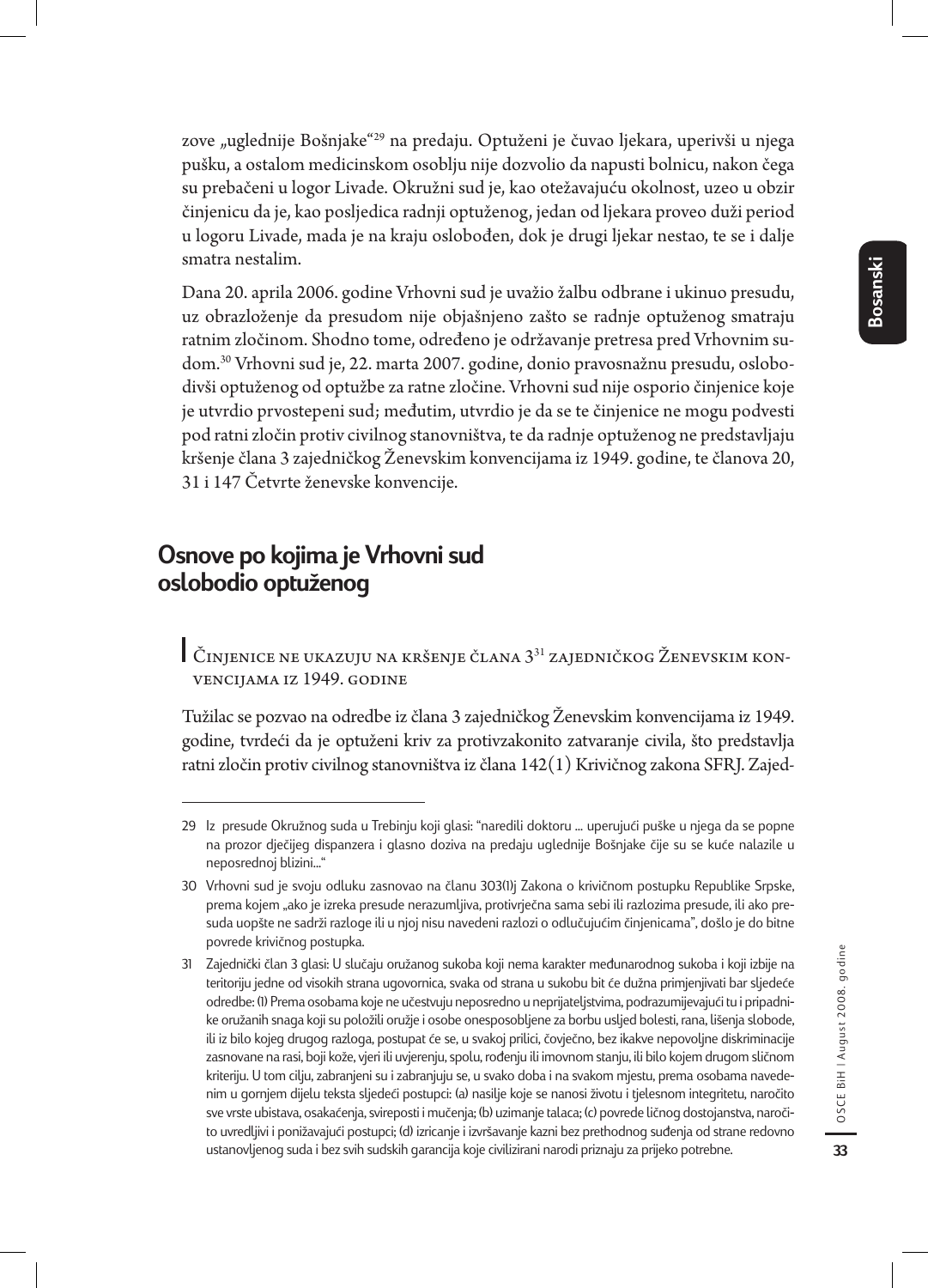nički član 3 propisuje skup ključnih odredaba koje se primjenjuju na oružane sukobe nemeđunarodnoga karaktera, koje imaju za cilj zaštititi osobu koja neposredno ne učestvuje u neprijateljstvima. Prvostepeni sud smatrao je da je došlo do kršenja zajedničkog člana 3, ali je Vrhovni sud odstupio od ovog stanovišta. Sud je ispravno primijetio da nezakonito zatvaranje civila nije predviđeno kao zabranjena radnja iz zajedničkog člana 3, te da, samim tim, ono ne može predstavljati ratni zločin iz člana 3.

Tužilac u predmetu Radanović je, drugim riječima, pokušao optužnicu protiv optuženog zasnovati na predmetnom kršenju – odnosno, na nezakonitom zatvaranju – koje nije sadržano u samoj odredbi člana 3. Teško je razumjeti zašto tužilac nije, umjesto toga, pokušao dokazati da je optuženi prekršio zajednički član 3 počinivši neku od radnji koje ta odredba zaista zabranjuje. Tužilac je, naprimjer, mogao tvrditi da radnje optuženog predstavljaju krivično djelo uzimanja talaca,<sup>32</sup> što je zabranjeno i po zajedničkom članu 3 i po članu 142(1) Krivičnog zakona SFRJ.

Vrhovni sud, sa svoje strane, nije izvršio temeljnu procjenu da li se radnje koje je počinio optuženi mogu podvesti pod druga djela zabranjena ovim odredbama.<sup>33</sup> Ustvari, osim kratke tvrdnje da se radnje optuženog ne mogu smatrati "ponižavajućim i uvredljivim postupanjem", Sud nije dao nikakvo daljnje obrazloženje svog stava da nije došlo do kršenja zajedničkog člana 3. Presuda, umjesto toga, glasi da "niti jedna od radnji opisanih u predmetnoj optužnici po ocjeni ovoga suda ne predstavlja radnju koja bi označavala kršenje člana 3 Konvencije". Konkretno, Sud je propustio razmotriti da li je spomenuto krivično djelo uzimanja talaca zaista počinjeno.

#### Činjenice ne ukazuju na kršenje članova 20 i 3134 Četvrte ženevske konvencije

Tužilac je također tvrdio da postupci optuženog predstavljaju kršenje članova 20 i 31 Četvrte ženevske konvencije. Ova dva člana garantiraju poštivanje i zaštitu medicinskog osoblja civilnih bolnica i zabranjuju vršenje fizičke ili moralne prinude nad ovako

33 Zapravo, prema članu 286(2) Zakona o krivičnom postupku Republike Srpske, koji odražava princip *iura novit curia*, "Sud nije vezan za prijedloge u pogledu pravne ocjene djela", te je tako slobodan odlučiti da li se ponašanje optuženog može okvalificirati kao krivično djelo na koje se tužilac nije pozvao.

<sup>32</sup> Sudeći prema praksi Međunarodnog krivičnog suda za bivšu Jugoslaviju, elementi koji čine ratni zločin uzimanja talaca su sljedeći: 1) protivpravno lišavanje slobode ili zatočenje civila; 2) iznošenje uvjetovane prijetnje po fizičko i mentalno zdravlje zarobljenika, poput produženog zatočenja ili nanošenje povrede ili uzrokovanje smrti; 3) prijetnja kao mjera iznude, kojom se postiže ispunjenje uvjeta (vidi: *Tužilaštvo protiv Kordića i Čerkeza (Prosecutor v Kordić and Čerkez)*, IT-95-14/2-T, Pretresno vijeće, 26. februar 2001. godine, stav 312-313). Izgleda da ovi elementi odgovaraju utvrđenim činjenicama da je optuženi iznosio prijetnje zajedno s drugima po sigurnost civilnog medicinskog osoblja, kao i drugih osoba, kako bi naveo bošnjačke civile na predaju.

<sup>34</sup> Član 20(1) glasi: "Bit će poštivano i uživat će zaštitu osoblje koje je uredno i jedino zaposleno na radu ili u upravama civilnih bolnica, podrazumijevajući tu i ono osoblje čija je dužnost da pronalazi, prikuplja, prenosi i njeguje civilne ranjene i bolesne osobe, nemoćne i porodilje." Član 31 glasi: "Nikakva fizička, niti moralna prinuda ne može se vršiti prema zaštićenim osobama, naročito da bi se od njih, ili od trećih osoba, dobila obavještenja."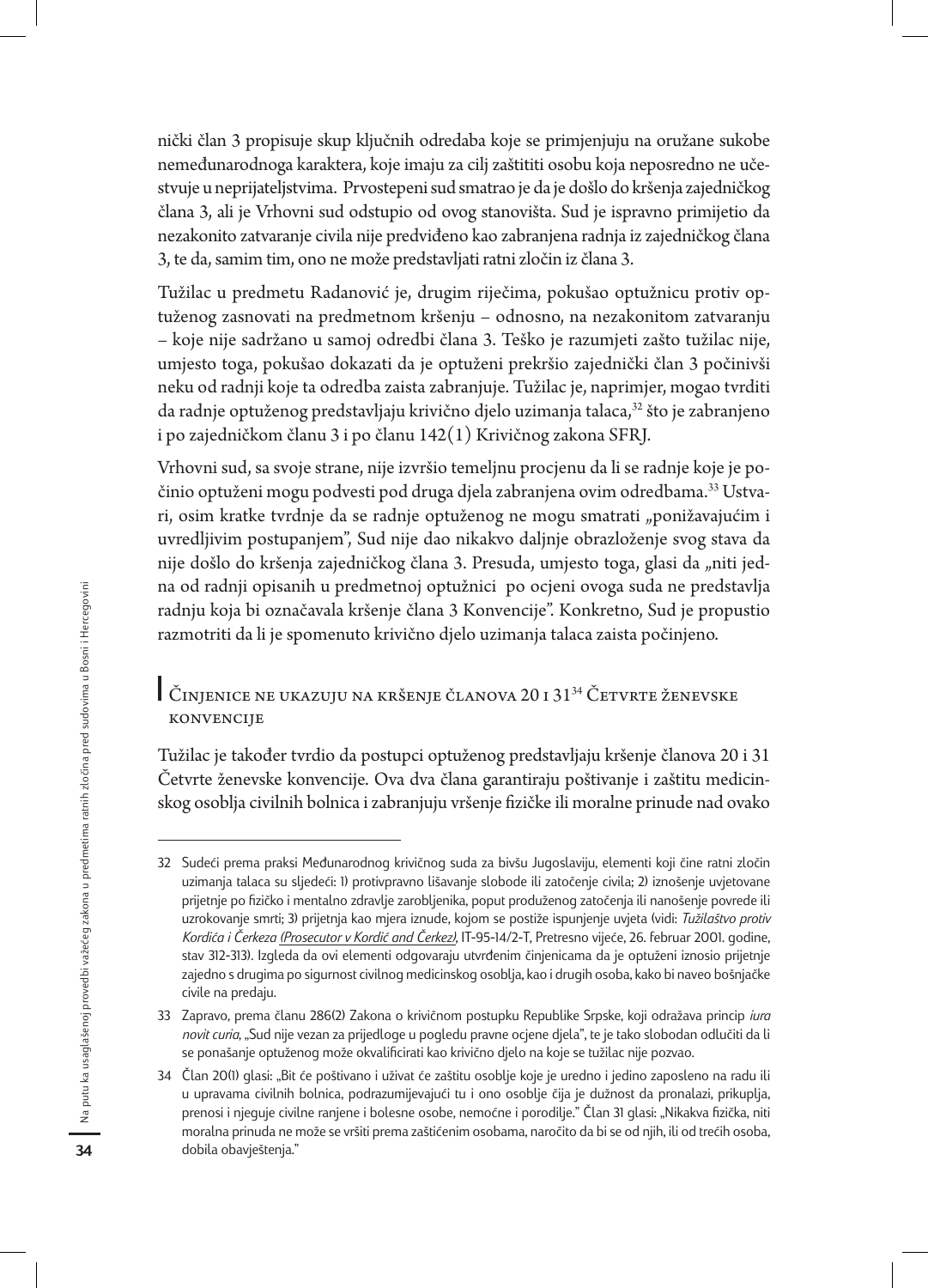zaštićenim osobama. U svojoj presudi, Vrhovni sud je istakao kako je jedan od neophodnih elemenata pri utvrđivanju kršenja ovih odredaba to da se dokaže da su se kršenja dogodila u kontekstu međunarodnog oružanog sukoba. Stječe se utisak da tužilac nije uložio napor da dokaže da je oružani sukob bio međunarodnog karaktera. U prilog svojim navodima, tužilac je kao dokaz priložio jednu od presuda Međunarodnog krivičnog suda za bivšu Jugoslaviju. Međutim, on je izabrao predmet *Kunarac i drugi*, presudu koja je utvrdila samo da je "dana 8. aprila 1992. u Foči izbio oružani sukob između srpskih i muslimanskih snaga"<sup>35</sup> i da je on trajao makar do februara 1993. godine; presuda nije donijela nikakav zaključak koji bi se odnosio na karakter ovog sukoba. Ipak, postoje neke druge odluke Međunarodnog krivičnog suda za bivšu Jugoslaviju koje bi ukazivale na to da je sukob u okolini Foče lako mogao biti međunarodnog karaktera.36 Vrhovni je sud zaključio, s obzirom na to da nisu predočeni dokazi iz kojih proistječe da je sukob koji je izbio u Foči u aprilu 1992. godine bio međunarodnog karaktera, da nije bilo moguće utvrditi kršenje članova 20 i 31.

Vrhovni je sud, osim toga, zauzeo stanovište prema kojem, čak i da je dokazan međunarodni karakter sukoba, radnje optuženog i dalje ne bi predstavljale kršenje članova 20 i 31. Naime, imajući u vidu činjenicu da se Dom zdravlja u Foči našao na liniji razdvajanja sukobljenih strana, ulazak vojnih snaga u Dom zdravlja ne bi se mogao smatrati kršenjem humanitarnog prava uopće, ili konkretno članova 20 i 31, što je zaključak koji stoji u obrazloženju. No, takvo obrazloženje, bez daljnjeg razjašnjenja, kao da implicira da sama lokacija Doma zdravlja usred bojnog polja predstavlja dovoljan razlog da njegovo medicinsko osoblje ostane bez pravne zaštite od fizičke ili moralne prinude, kako je definirano u međunarodnom humanitarnom pravu.

Nasuprot tome, u predmetima pred Sudom Bosne i Hercegovine koji se tiču zločina počinjenih u Foči i okolini,<sup>37</sup> definiranje karaktera sukoba nije imalo nikakvu ulogu prilikom utvrđivanja krivične odgovornosti optuženih. To je zato što su svim spomenutim optuženim osobama na teret stavljani zločini protiv čovječnosti, iz člana 172 Krivičnog zakona Bosne i Hercegovine, koji inkriminira grube i teške povrede ljudskih prava, bez obzira na karakter oružanog sukoba. U predmetu protiv Gojka Jankovića, Sud Bosne i Hercegovine optuženog je proglasio krivim za zločin protiv čovječnosti – zatvaranje civila, počinjen 14. aprila 1992. godine – kao dio širokog i

<sup>35</sup> Vidi: Međunarodni krivični sud za bivšu Jugoslaviju, predmet *Kunarac i drugi*, presuda od 12. juna 2002. godine, stav 567.

<sup>36</sup> Vidi: Pretresno vijeće Međunarodnoga krivičnog suda za bivšu Jugoslaviju, predmet *Tadić*, Mišljenje i presuda, 7. maj 1997. godine, stav 569: "...jasno je, na osnovu dokaza pred Pretresnim vijećem, da je od početka 1992. godine do 19. maja 1992. godine postojalo stanje međunarodnog oružanog sukoba, barem na jednom dijelu teritorija Bosne i Hercegovine"; Pretresno vijeće Međunarodnoga krivičnog suda za bivšu Jugoslaviju, predmet *Delalić*, presuda od 16. novembra 1998. godine, stav 234: "...Pretresno vijeće uopće ne sumnja u to da je međunarodni oružani sukob, koji se vodio u Bosni i Hercegovini barem od aprila 1992. godine, nastavljen tokom cijele te godine i da mu se priroda nije suštinski mijenjala."

<sup>37</sup> Vidi: Sud BiH, predmet *Gojko Janković*, prvostepena presuda od 16. februara 2007. godine; Sud BiH, predmet *Radovan Stanković*, drugostepena presuda od 28. marta 2007. godine; Sud BiH, predmet *Neđo Samardžić*, drugostepena presuda od 13. decembra 2006. godine.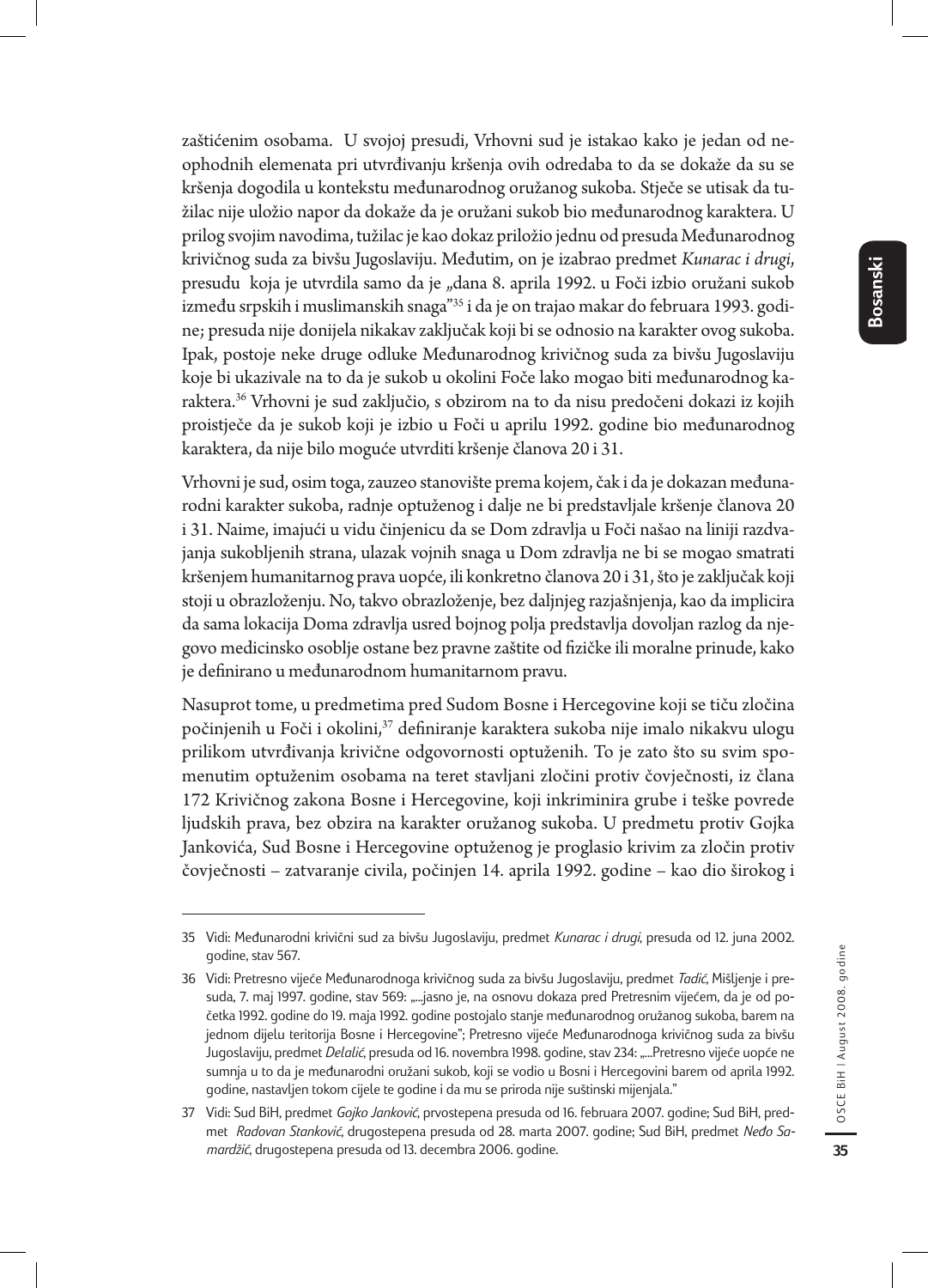sistematičnog napada na Bošnjake civile, koji je započeo na području Foče 8. aprila 1992. godine i nadalje<sup>38</sup> – znači, u isto vrijeme i na istom mjestu na kojem je gospodin Radanović počinio predmetne radnje. Međutim, tužilac i Vrhovni sud u predmetu Radanović nisu imali alternativu da bi njegove radnje okvalificirali kao zločin protiv čovječnosti, s obzirom na to da je primijenjen preuzeti Krivični zakon SFRJ.

#### Činjenice ne ukazuju na kršenje člana 14739 Četvrte ženevske konvencije

Koristeći svoje ovlasti iz člana 286(2) Zakona o krivičnom postupku Republike Srpske, Vrhovni sud je, po službenoj dužnosti, razmotrio da li se radnje optuženog mogu smatrati teškom povredom Ženevskih konvencija, a posebno člana 147 Četvrte ženevske konvencije, koji zabranjuje – između ostalog – protivzakonito zatvaranje osoba koje Konvencija štiti. Vrhovni sud našao je da se optuženi ne može smatrati odgovornim za takvu povredu zato što je bio običan vojnik, čija je dužnost bila da izvršava naređenja svojih pretpostavljenih, te se, zbog toga, nije od njega moglo očekivati da procjenjuje protivpravnost zatvaranja medicinskog osoblja ili da se takvim naređenjima usprotivi. Sud je propustio navesti na kojoj zakonskoj odredbi zasniva svoj stav, te je tako otežao procjenu da li su takve osnove za oslobađanje primijenjene samo na ovaj predmet ili da li, ustvari, uopće postoje. Izgleda da obrazloženje Suda počiva na odbrani "naređenja pretpostavljenog" koju neke jurisdikcije priznaju, prema kojoj se potčinjeni ne može smatrati odgovornim za izvršenje ratnog zločina ako je on počinjen kao rezultat izvršenja naređenja. Naređenje ne bi smjelo biti očito nezakonito, odnosno, potčinjeni ne smije imati saznanja o tome da je naređenje nezakonito.<sup>40</sup> Međutim, preuzeti Krivični zakon SFRJ, koji je Sud primijenio u ovom predmetu, ne priznaje takvu odbranu kada je naređenje bilo upravljeno na izvršenje ratnog zločina.41 Nju također izričito isključu-

<sup>38</sup> Vidi: Sud BiH, predmet *Gojko Janković*, navod, str. 19 i 35. Apelaciono vijeće Suda BiH je, 19. novembra 2007. godine, potvrdilo presudu kojom se optuženi proglašava krivim.

<sup>39</sup> Ova odredba glasi: "Teške povrede koje se imaju u vidu u prethodnom članu jesu povrede koje obuhvataju jedno od sljedećih djela, ako su ona izvršena protiv osoba ili dobara koje štiti Konvencija: ubistvo izvršeno s namjerom, mučenje ili nečovječno postupanje, podrazumijevajući tu medicinske eksperimente, namjerno prouzrokovanje velikih patnji ili nanošenje ozbiljnih povreda tijelu ili zdravlju, nezakonita progonstva i preseljenja, protuzakonita zatvaranja, prisiljavanje zaštićene osobe da služi u oružanim snagama neprijateljske sile, ili njeno lišavanje prava da joj se propisno i nepristrasno sudi prema odredbama ove Konvencije, uzimanje talaca, uništavanje i prisvajanje imovine, koje nije opravdano vojnim potrebama i koje se vrši u velikom obimu na nedopušten i samovoljan način."

<sup>40</sup> Ovakvu odbranu priznaju, naprimjer, relevantni zakoni u Holandiji, Njemačkoj, Švicarskoj, SAD-u, Izraelu i Italiji.

<sup>41</sup> Član 239 Krivičnog zakona SFRJ predviđa u tom pogledu da se "neće (se) kazniti potčinjeni ako učini krivično djelo po naređenju pretpostavljenog, a to se naređenje tiče službene dužnosti, osim ako je naređenje bilo upravljeno na izvršenje ratnog zločina ili kakvog drugog teškog krivičnog djela, ili ako je znao da izvršenje naređenja predstavlja krivično djelo".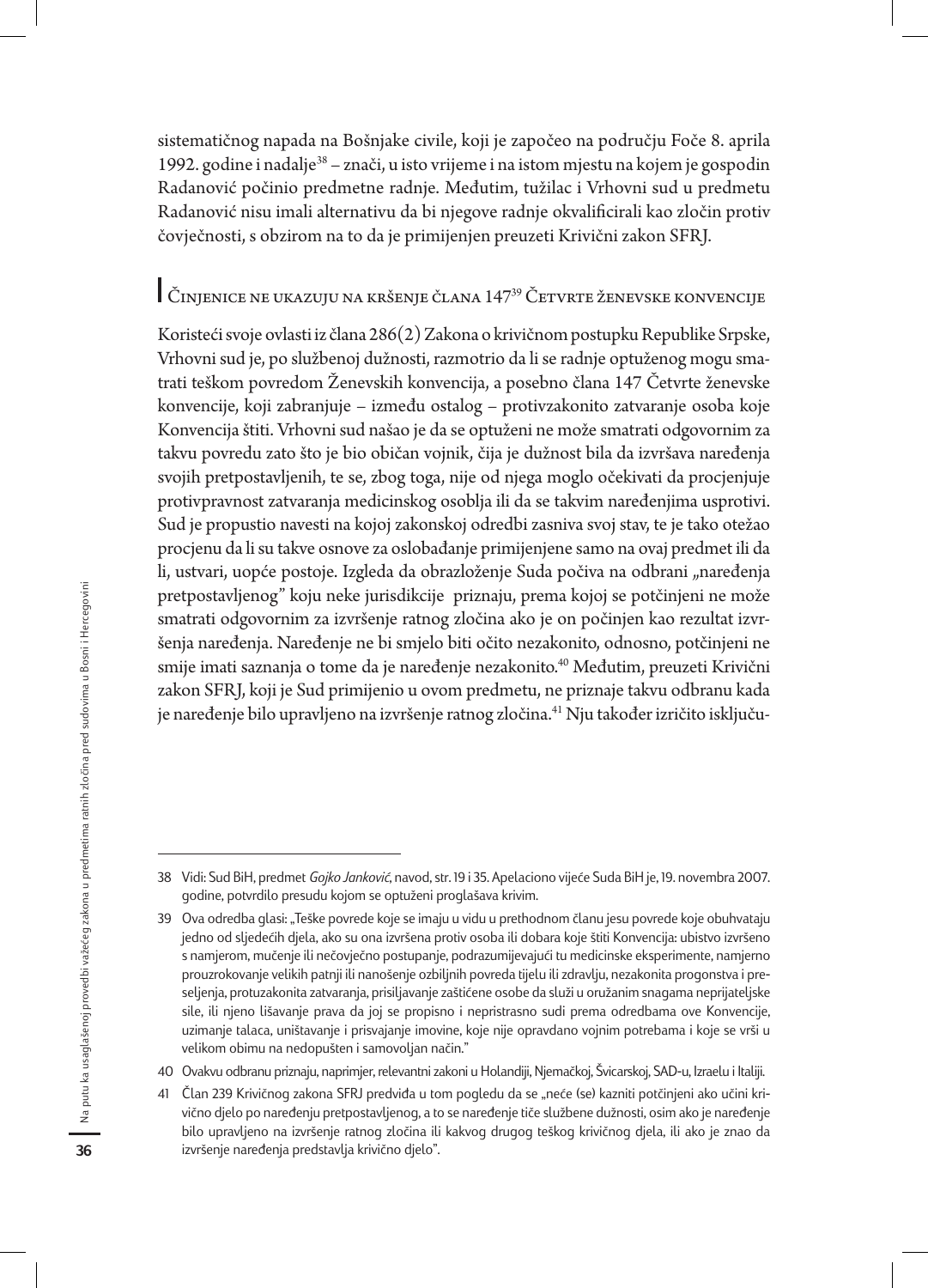ju relevantni međunarodni instrumenti,<sup>42</sup> kao i Krivični zakon Bosne i Hercegovine.<sup>43</sup> U odnosu na ovakve činjenice, ostaje nejasan pravni osnov prema kojem je Vrhovni sud prihvatio odbranu koja se poziva na postupanje po naređenju pretpostavljenog.

Štaviše, čak i kada bi takva odbrana bila predviđena Krivičnim zakonom Bosne i Hercegovine, Sud nije adekvatno obrazložio zašto je ona prihvaćena u ovom konkretnom predmetu, niti je objasnio zašto je došao do zaključka da se od optuženog nije moglo očekivati da procijeni protivpravnost zatvaranja. Sud jeste naveo jednu odluku Međunarodnoga krivičnog suda za bivšu Jugoslaviju u prilog obrazloženju svoga stava.44 Međutim, navedeni odlomak ne odnosi se na odbranu pozivanjem na postupanje po naređenju pretpostavljenog, koju Statut Međunarodnog krivičnog suda za bivšu Jugoslaviju isključuje, već prije na vrstu ponašanja i stepen krivične odgovornosti, neophodan da bi neka osoba bila smatrana krivom za protivzakonito zatvaranje. U istom odlomku na koji se Vrhovni sud pozvao, jasno se navodi da je takvu odgovornost "primjerenije pripisati onima koji su za zatočenje odgovorni na direktniji i potpuniji način, kao što su oni koji optuženog stvarno smjeste u pritvor".45

Na osnovu činjenica utvrđenih u predmetu Radanović, izgleda nesumnjivo da je optuženi lično učestvovao u zatvaranju medicinskog osoblja. Odredbe humanitarnog prava koje se odnose na poštivanje i zaštitu medicinskog osoblja i bolnica tako su općepriznate od mnogo država da su stekle status međunarodnog običajnog prava.<sup>46</sup> Zbog toga je, čini se, teško prihvatiti kao validno pravno obrazloženje stav da bi optuženog trebalo osloboditi na osnovu toga što nije mogao imati saznanja o protivpravnosti zatvaranja medicinskog osoblja Doma zdravlja u Foči, za koje se – kako je tokom samog postupka utvrđeno – nije smatralo da predstavlja ikakvu prijetnju sigurnosti.

<sup>42</sup> Vidi: član 6 Sporazuma o osnivanju Međunarodnog vojnog suda u Nirnbergu; član 6 Tokijske povelje o Međunarodnom vojnom sudu za Daleki istok; član 7(4) Statuta Međunarodnoga krivičnog suda za bivšu Jugoslaviju; i član 6(4) Statuta Međunarodnog krivičnog suda za Ruandu. Izuzetak predstavlja član 33 Rimskog statuta Međunarodnog krivičnog suda, koji dopušta odbranu pozivanjem na postupanje po naređenju pretpostavljenih u predmetima ratnih zločina.

<sup>43</sup> Prema članu 180(3) Krivičnog zakona BiH, postupanje po naređenju pretpostavljenih ne isključuje krivičnu odgovornost, ali se može uzeti kao olakšavajuća okolnost.

<sup>44</sup> Vrhovni sud Republike Srpske je u presudi naveo sljedeći odlomak iz stava 342 presude Žalbenog vijeća Međunarodnog krivičnog suda za bivšu Jugoslaviju u predmetu *Delalić i drugi* ("Čelebići"), od 20. februara 2001. godine: "Prema mišljenju Žalbenog vijeća, sama činjenica da neko ima neku ulogu u nekom svojstvu, koliko god neznatnu, u radu zatvora u kojem su protupravno zatočeni civili, nije dovoljna osnova za nalaz o primarnoj krivičnoj odgovornosti takve prirode kakvu podrazumijeva nalaz da je neko počinio zločin. Takvu odgovornost je primjerenije pripisati onima koji su za zatočenje odgovorni na direktniji i potpuniji način, naprimjer, onima koji optuženog stvarno smjeste u pritvor, bez razumnog osnova da on predstavlja sigurnosni rizik... Žalbeno vijeće, međutim, ne prihvata da je propust stražara da poduzme mjere za koje nije ovlašten da bi oslobodio zatvorenike dovoljan da bi se smatrao izvršenjem zločina protupravnog zatočenja."

<sup>45</sup> Žalbeno vijeće Međunarodnoga krivičnog suda za bivšu Jugoslaviju, predmet *Delalić i drugi*, navod, stav 342.

<sup>46</sup> Ovakav zaključak donio je Međunarodni komitet Crvenog križa u svojoj nedavnoj studiji o međunarodnom običajnom humanitarnom pravu. Vidi: ICRC, HENCKAERTS and DOSWALD-BECK, *Customary International Humanitarian Law, Volume 1:Rules*, ICRC and Cambridge Press, 2005, str. 79, pravilo 25: "Medicinsko osoblje koje je isključivo angažirano na ljekarskim dužnostima mora se poštivati i zaštititi u svim okolnostima."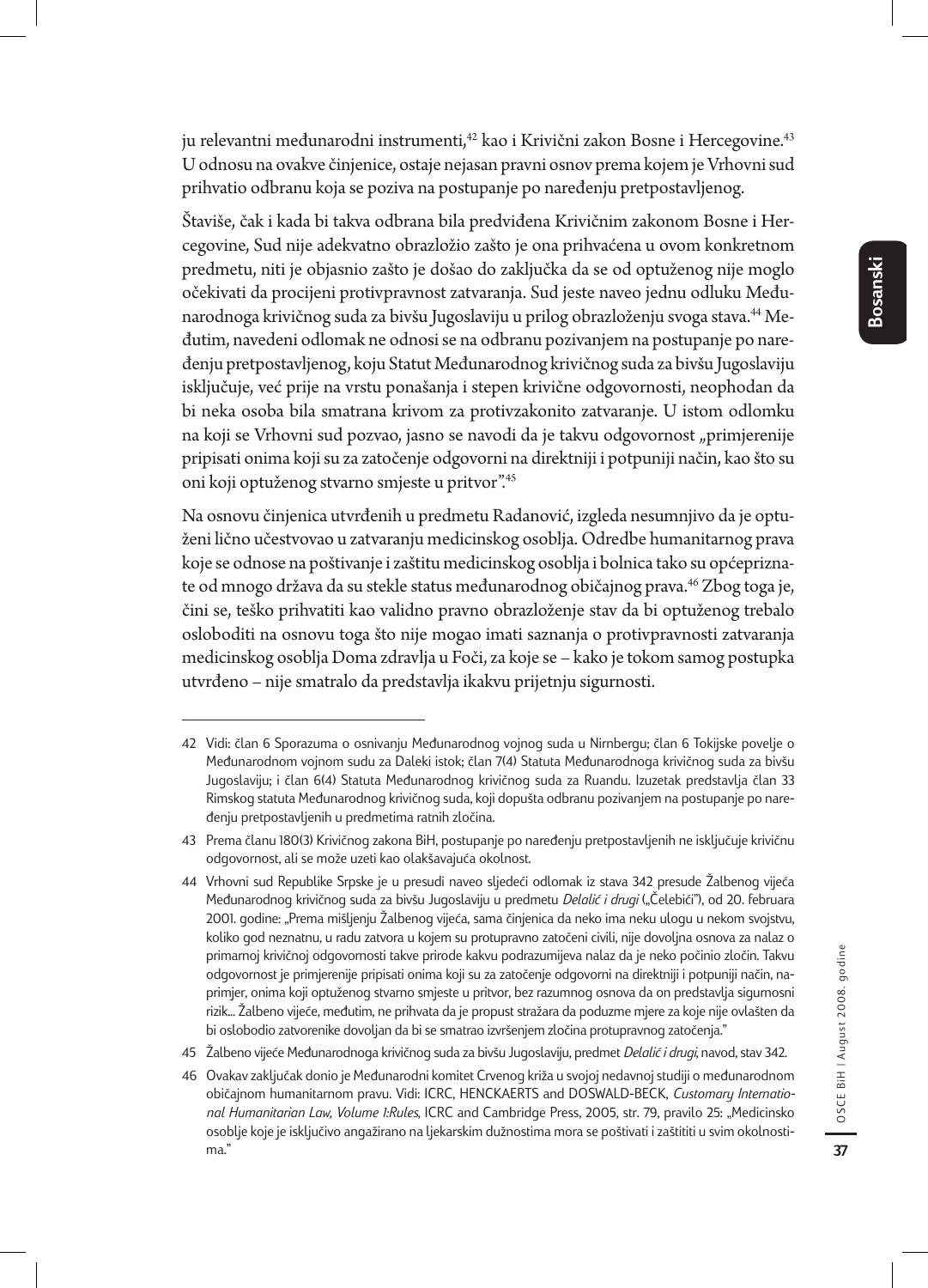计区分 医心包性贫血 化基苯基代苯胺 医诺曼塞斯 医德国斯特斯 建四氢乙烯 网络塔尔

 $\overline{\phantom{a}}$ 

 $\overline{\phantom{a}}$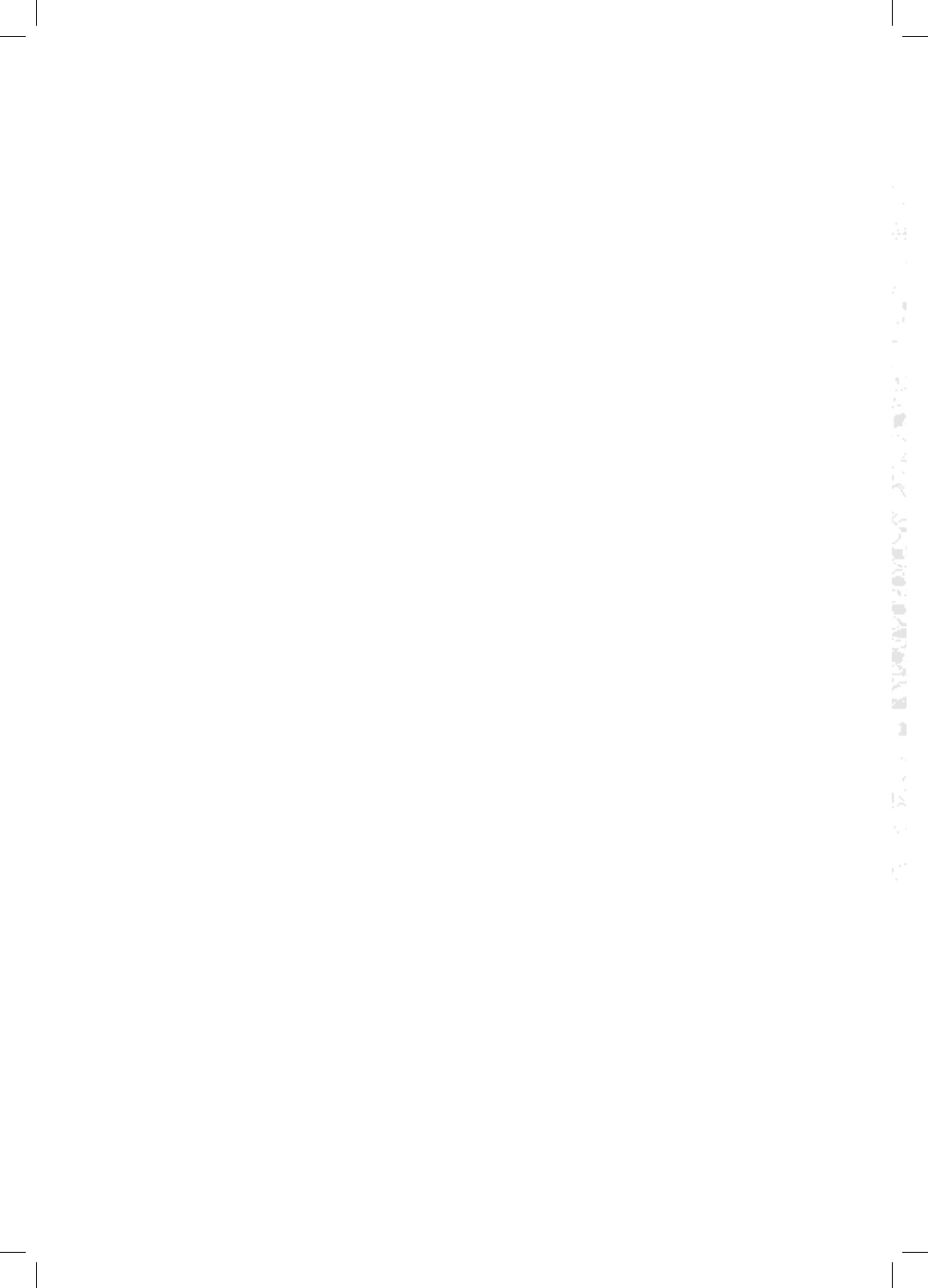

# **Na putu ka usklađenoj provedbi važećega zakona**

u predmetima ratnih zločina pred sudovima u Bosni i Hercegovini

Hrvatski jezik

August 2008. godine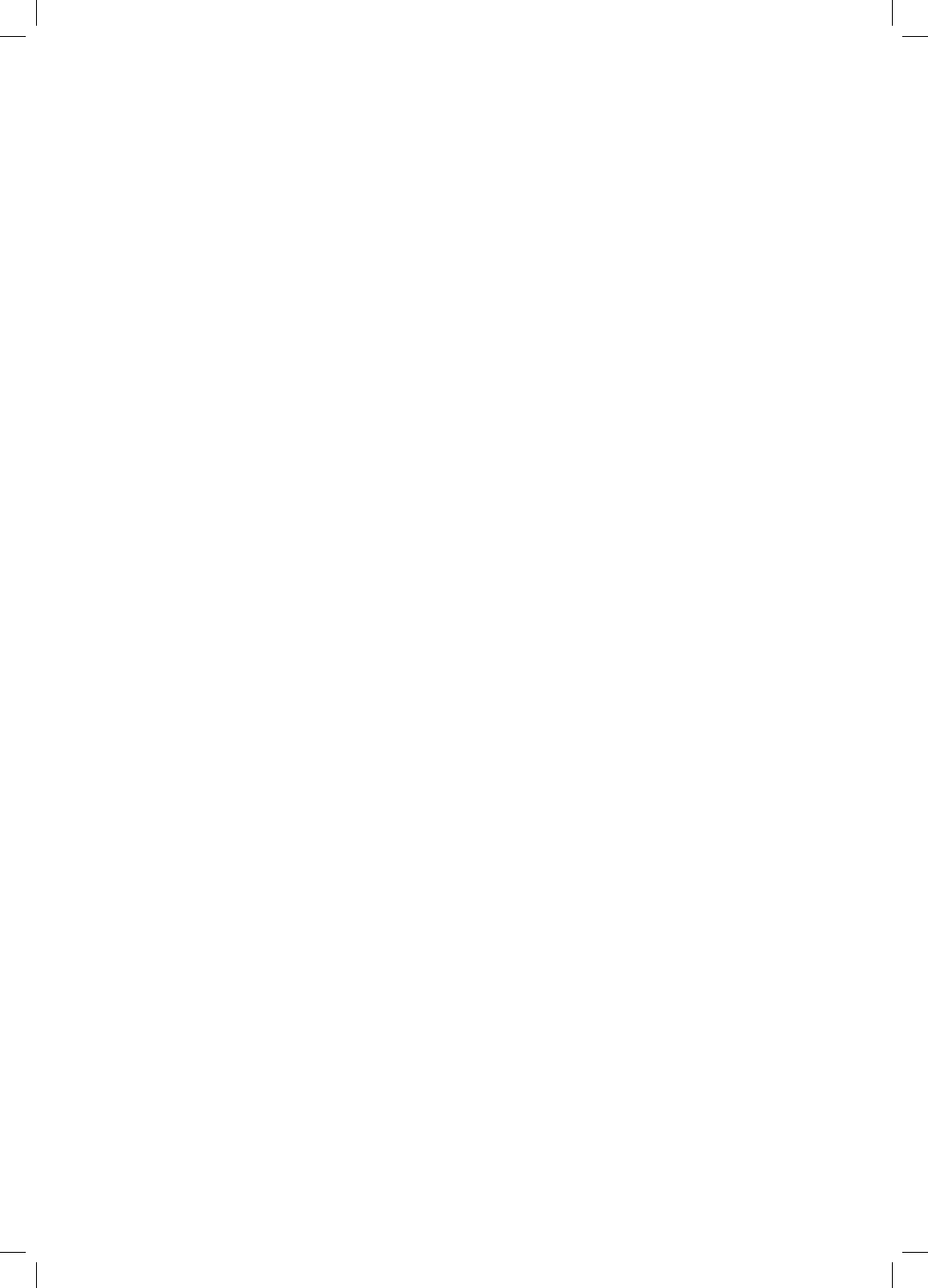### Uvod

U suđenjima u predmetima ratnih zločina u Bosni i Hercegovini uglavnom se primjenjuju dva različita kaznena zakona: Kazneni zakon Bosne i Hercegovine koji je stupio na snagu u ožujku 2003. godine i preuzeti Kazneni zakon Socijalističke Federativne Republike Jugoslavije (SFRJ) koji je bio na snazi u vrijeme oružanoga sukoba. Prvi zakon primjenjuje se u postupku pred Sudom Bosne i Hercegovine, dok se drugi primjenjuje pred sudovima u Republici Srpskoj i Distriktu Brčko, kao i u većini predmeta pred sudovima u Federaciji Bosne i Hercegovine. U ograničenom broju predmeta, sudovi u Federaciji BiH su, također, primijenili i Kazneni zakon Federacije Bosne i Hercegovine iz 1998. godine. Ova tri kaznena zakona znatno se razlikuju. Kazneni zakon Bosne i Hercegovine, na primjer, pruža potpuniju definiciju ratnih zločina od drugih dvaju zakona. Samo Kazneni zakon Bosne i Hercegovine sadrži odredbe o zločinima protiv čovječnosti i jedino on definira zapovjednu odgovornost i isključuje "naređenje pretpostavljenoga" kao obranu. Ovi se kazneni zakoni, također, razlikuju i prema visini propisane kazne.

U odluci u predmetu *Maktouf* iz ožujka 2007. godine,<sup>1</sup> Ustavni sud Bosne i Hercegovine ustanovio je da primjena različitih kaznenih zakona na državnoj i entitetskoj razini ozbiljno narušava vladavinu prava i načelo jednakosti pred zakonom. Ustavni sud smatra da sudovi u entitetima, kada sude za kaznena djela ratnih zločina,

<sup>1</sup> *Abduladhima Maktoufa* je, 4. travnja 2006. godine, Žalbeni odjel Suda Bosne i Hercegovine osudio na kaznu zatvora u trajanju od pet godina za počinjeni ratni zločin protiv civilnoga stanovništva iz članka 173. Kaznenoga zakona Bosne i Hercegovine. U svojoj apelaciji Ustavnome sudu Bosne i Hercegovine, Maktouf je tvrdio da retroaktivna primjena Kaznenoga zakona Bosne i Hercegovine u predmetnom kaznenom postupku predstavlja povredu članka 7 Europske konvencije o ljudskim pravima, tvrdeći da je, umjesto toga, trebalo primijeniti Kazneni zakon SFRJ. Ustavni sud je, 30. ožujka 2007. godine, odbio apelaciju, smatrajući da je primjena Kaznenoga zakona Bosne i Hercegovine, kako bi bila kažnjena djela koja su izvršena tijekom oružanoga sukoba, dozvoljena po članku 7 stavkom 2 zbog toga što su ova djela, u vrijeme izvršenja predstavljala kaznena djela prema "općim pravnim načelima priznatim kod civiliziranih naroda."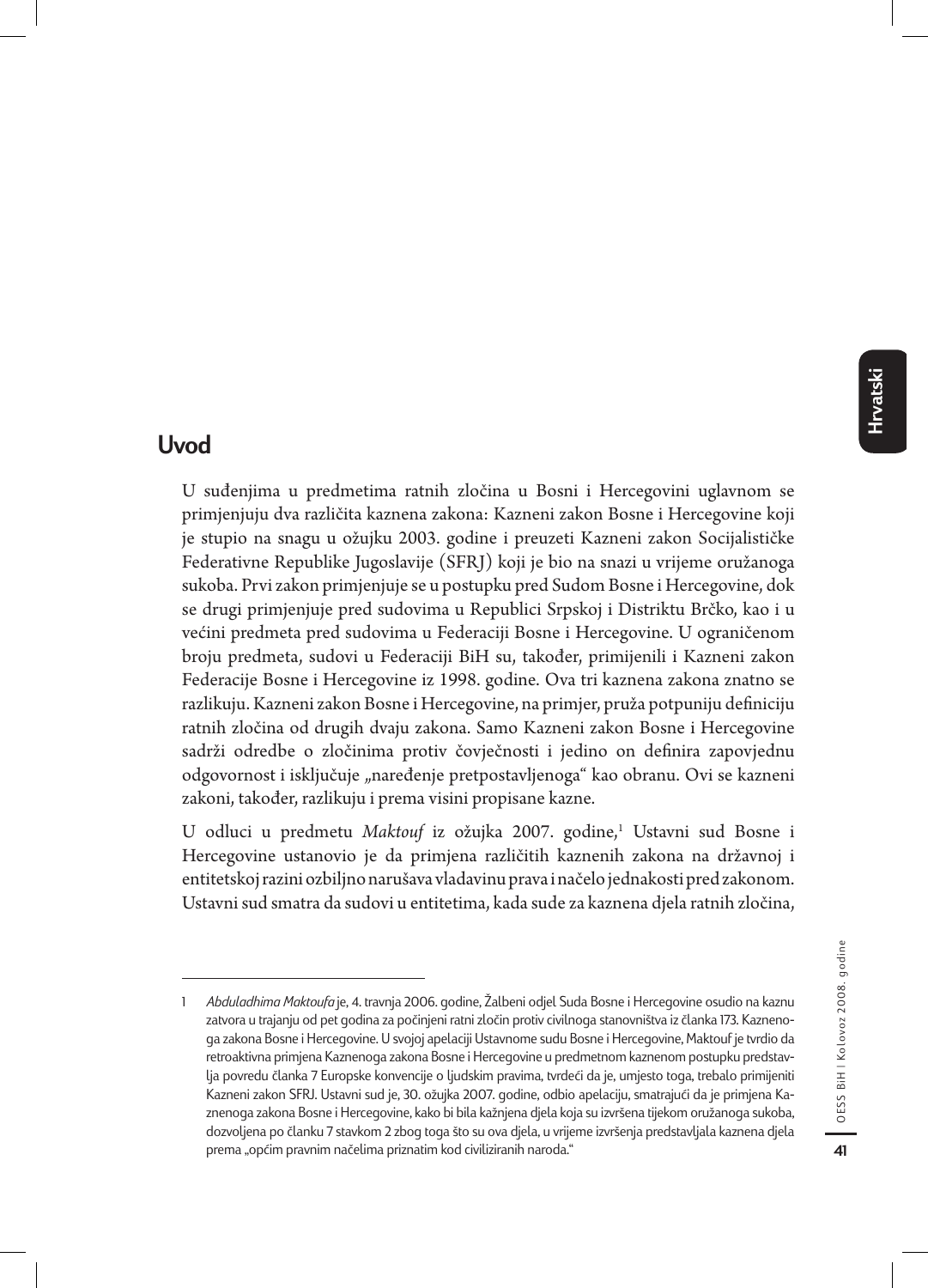trebaju primjenjivati Kazneni zakon Bosne i Hercegovine. Visoki predstavnik<sup>2</sup> i Parlamentarna skupština Vijeća Europe<sup>3</sup> su, također, izrazili zabrinutost zbog neusklađene primjene važećih zakona u predmetima ratnih zločina. Usprkos tomu, Sud Bosne i Hercegovine i sudovi u entitetima nastavljaju s primjenom različitih zakona.

U ovome izvješću zastupa se gledište da bi primjena Kaznenoga zakona Bosne i Hercegovine u svakom postupku u predmetima ratnih zločina dovela do dosljednijega i djelotvornijega pravosudnog sustava. Također se vidi odgovarajuće mjesto u tome sustavu za novu pravosudnu instituciju na državnoj razini koja bi imala konačnu riječ u tumačenju i primjeni relevantnoga zakona pred svim sudovima u državi. Takva institucija bi, isto tako, pomogla da se osigura dosljednost u tumačenju zakona i zajamči jednakost svih osoba pred zakonom.

#### Ka učinkovitijem i pravičnom procesuiranju predmeta ratnih zločina

Primjena Kaznenoga zakona Bosne i Hercegovine u svakom postupku u predmetima ratnih zločina u državi doprinijela bi, vjerojatno, učinkovitosti pravosudnoga sustava. Primjena ovog zakona bi, isto tako, vodila ka ujednačavanju kaznene politike u cijeloj državi. U usporedbi s drugim kaznenim zakonima u primjeni, Kazneni zakon Bosne i Hercegovine najadekvatnije definira ozbiljna kršenja međunarodnoga humanitarnog prava i ljudskih prava koja su se dogodila tijekom nedavnog oružanog sukoba u Bosni i Hercegovini, te kaznenu odgovornost pojedinaca koji su počinili ta kršenja. Kazneni zakon predstavlja napredak u procesuiranju takvih zločina, prihvaća moderna dostignuća međunarodnoga kaznenog prava usvojena u Statutu i praksi Međunarodnoga kaznenog suda za bivšu Jugoslaviju, kao i u Statutu Međunarodnoga

<sup>2</sup> Vidi: BIRN, Justice Report Interview, *Miroslav Lajčak: Bosnia Needs Justice (Bosni je potrebna pravda)*, 6. kolovoza 2007. godine, postavljen na internet stranici: http://www.bim.ba/en/75/10/3795/.

<sup>3</sup> Vidi: Parlamentarna skupština Vijeća Europe, *Rezolucija 1564 (2007.)*, *Vođenje kaznenoga postupka za djela iz nadležnosti Međunarodnoga kaznenog suda za bivšu Jugoslaviju* (Prosecution of offences falling within the jurisdiction of the International Criminal Tribunal for the former Yugoslavia (ICTY)) u kojoj se, u stavku 21.2.1, vlasti Bosne i Hercegovine pozivaju da "osiguraju ujednačavanje sudske prakse, razmotre osnivanje državnoga vrhovnog suda ili daju nadležnosti vrhovnoga suda postojećem sudu kako bi, na taj način, omogućile pravnu sigurnost."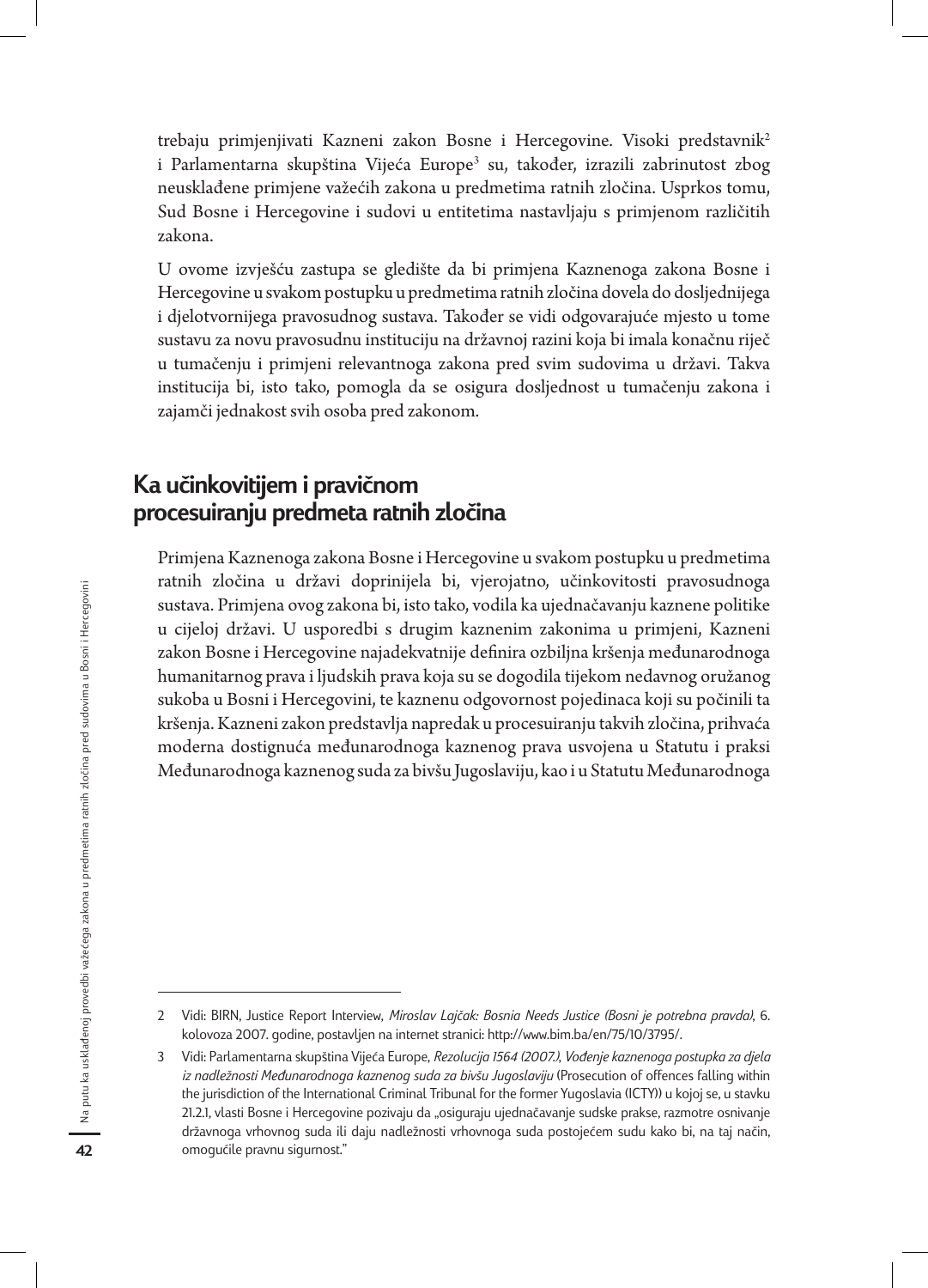kaznenog suda. Kazneni zakon BiH sadrži odredbe o *zločinima protiv čovječnosti,* kao pojam običajnog prava, i pruža detaljnu definiciju *zapovjedne odgovornosti*. 4

Kazneno gonjenje zločina protiv čovječnosti važno je zbog toga što u obzir uzima širi kontekst u kojemu su takvi zločini počinjeni i politiku koja ih je potakla. Prema službenom komentaru na Nacrt kodeksa Ujedinjenih naroda o zločinima protiv mira i sigurnosti čovječanstva, "težina zločina proizlazi iz okolnosti pod kojima je počinjen i osjećanja koja su vodila počinitelja."5 Zločini protiv čovječnosti nisu nikada izolirana ili nasumična djela nasilja, kao što to može biti slučaj s ratnim zločinima, jer se po definiciji moraju počiniti kao dio širokog ili sustavnog napada usmjerenog protiv civilnoga stanovništva. Prema praksi Međunarodnoga suda za bivšu Jugoslaviju, pojam "širokog" dalje se može definirati kao združena akcija velikih razmjera i znatne ozbiljnosti usmjerena protiv mnoštva žrtava. Pojam "sustavnog" može se definirati kao "temeljito organiziran" i koji se odvija prema utvrđenom obrascu, zasnovanom na zajedničkoj politici koja uključuje znatne javne ili privatne resurse.

Zločini protiv čovječnosti, također, zabranjuju gruba i teška kršenja ljudskih prava, bez obzira na to je li oružani sukob, po svome karakteru, nemeđunarodni ili međunarodni. Ovo se suštinski razlikuje od jurisprudencije o ratnim zločinima, koja obično pruža veći stupanj zaštite civilima u oružanome sukobu međunarodnog karaktera, nego nemeđunarodnog. Međutim, praksa Međunarodnoga suda za bivšu Jugoslaviju ukazuje na to da tužiteljima nije uvijek lako utvrditi karakter sukoba koji su se vodili u Bosni i Hercegovini. Ova nesigurnost izazvala je probleme i u suđenjima u predmetima ratnih zločina pred sudovima u entitetima.<sup>6</sup> Zaštita ljudskoga života i dostojanstva tijekom oružanoga sukoba ne bi se trebala razlikovati u odnosu na karakter sukoba; pojam zločina protiv čovječnosti uspješno prevladava takve probleme. Kako je već rečeno, samo Kazneni zakon Bosne i Hercegovine sadrži odredbe o kaznenim djelima zločina protiv čovječnosti. Prema tome, jedino on pruža učinkovitu zakonsku osnovu za suđenja u predmetima zločina protiv čovječnosti pred sudovima u entitetima. Primjena drugih kaznenih zakona, umjesto Kaznenoga

godine

<sup>4</sup> Vidi: Kazneni zakon BiH, članci 172 i 180. Kazneno gonjenje zločina protiv čovječnosti čvrsto je utemeljeno na običajnom pravu barem od Nirnberškog procesa. Glavna skupština UN-a je, 1946. godine, usvojila Načela ustanovljena Poveljom Nirnberškog suda (*Affirmation of the Principles of International Law recognized by the Charter of the Nurnberg Tribunal,* G.A. Res. 95(I), U.N. Doc. A/64/Add.1, iz 1946. godine), uključujući kriminalizaciju zločina protiv čovječnosti. Osim toga, u "Načelima o suradnji" ("Principles of Cooperation") koje je Glavna skupština UN-a usvojila 1973. godine, propisuje se da će "zločini protiv čovječnosti, bez obzira na to gdje su počinjeni, biti podložni istrazi, a za osobama za koje bude postojao dokaz da su počinile takve zločine će se tragati, one će biti uhićene, te podvrgnute suđenju i, ako se dokaže njihova krivnja, bit će kažnjene." (*Principles of International Cooperation in the Detection, Arrest, Extradition, and Punishment of Persons Guilty of War Crimes and Crimes Against Humanity,* G.A. Res. 3074, 28 U.N. GAOR Supp. (No. 30) at 79, U.N. Doc. A/9030, 1973.)

<sup>5</sup> Međunarodno pravno povjerenstvo, Nacrt kodeksa o zločinima protiv mira i sigurnosti čovječanstva, komentar *(Draft Code of Crimes against the Peace and Security of Mankind*, Commentary).

<sup>6</sup> Vidi: Vrhovni sud Republike Srpske, presuda u predmetu *Dragoje Radanović,* od 22. ožujka 2007. godine. O analizi ove presude vidi dodatak izvješću.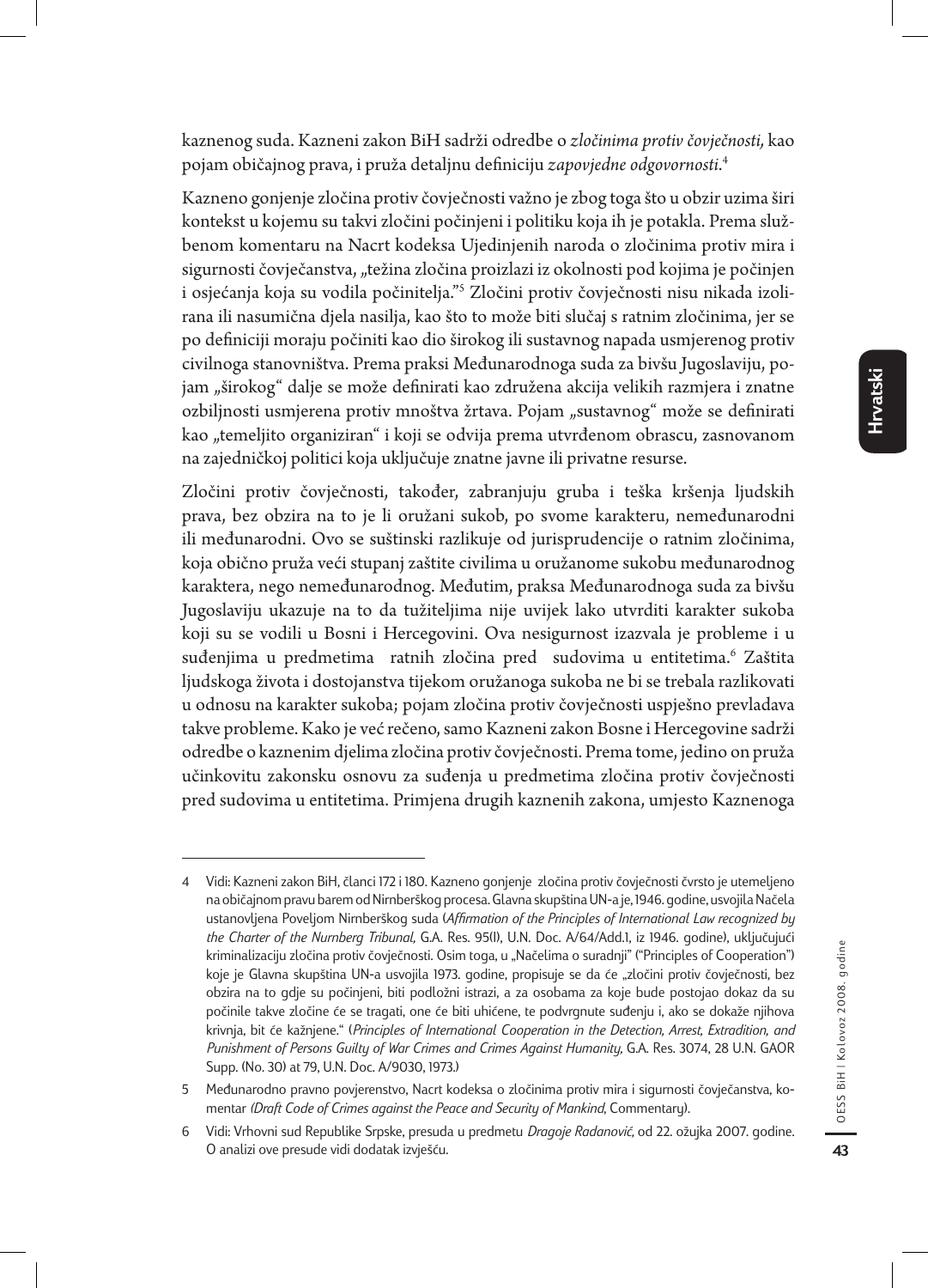zakona Bosne i Hercegovine, spriječila bi sudove da neko djelo kvalificiraju kao zločin protiv čovječnosti.

Kazneni zakon Bosne i Hercegovine, također, sadrži detaljnu definiciju zapovjedne odgovornosti. Međunarodni sud za bivšu Jugoslaviju zauzeo je gledište da je zapovjedna odgovornost bila općeprihvaćeno pravilo običajnog prava u vrijeme kada je započeo oružani sukob u bivšoj Jugoslaviji.7 Međutim, u presudi koju je nedavno izrekao jedan kantonalni sud, optuženi je oslobođen od optužbe da je, kao upravnik zatvora, propustio spriječiti stražare da fizički zlostavljaju ratne zarobljenike, te pokrenuti disciplinski ili kazneni postupak protiv njih. Kao temelj za oslobađanje od optužbe, sud je naveo u obrazloženju da takva radnja nije kazneno djelo iz članka 144 Kaznenog zakona SFRJ.8 Da je u postupku prema optuženome primijenjen Kazneni zakon BiH, navedene radnje ne bi bile upitne, jer ovaj zakon jasno definira zapovjednu odgovornost kao kaznenu odgovornost pretpostavljenih za propuštanje da spriječe ili kazne kaznena djela podređenih osoba.

Primjena različitih kaznenih zakona dovodi i do izrazitih razlika u visini kazna koje za ratne zločine izriču sudovi u entitetima u odnosu na Sud Bosne i Hercegovine. Ovo proizilazi iz velikih razlika glede visine kazne koju propisuju ti zakoni.9 Na primjer, jedan od sudova u entitetima je optuženome, koji je oglašen krivim zato što je surovo postupao prema zatvorenicima, izrekao kaznu zatvora u trajanju od jedne godine i osam mjeseci, premda je Sud Bosne i Hercegovine drugoj optuženoj osobi, koja je oglašena krivom zbog sličnog djela, izrekao kaznu zatvora u trajanju od deset i pol godina.10 U prosjeku, kazne zatvora koje izriče Sud Bosne i Hercegovine u predmetima ratnih zločina gotovo su dvostruko duže nego one koje izriču sudovi

<sup>7</sup> Žalbeno vijeće Međunarodnoga kaznenog suda za bivšu Jugoslaviju, *Hadžihasanović i drugi*; Odluka o interlokatornoj žalbi kojom se osporava nadležnost s obzirom na zapovjednu odgovornost, 16. srpnja 2003. godine, stavak 32 do 36.

<sup>8</sup> Vidi: Kantonalni sud u Mostaru, presuda u predmetu *Čupina i drugi* od 24. siječnja 2007. godine.

<sup>9</sup> Prema Kaznenom zakonu SFRJ, za ratne zločine mogla je biti izrečena kazna zatvora u trajanju od najviše 15 godina ili smrtna kazna, s alternativno propisanom kaznom zatvora od 20 godina. Stupanjem na snagu Ustava Bosne i Hercegovine u prosincu 1995. godine nije više mogla biti izrečena smrtna kazna jer bi to predstavljalo povredu Protokola br. 6 Europske konvencije o ljudskim pravima; stoga je maksimalna kazna zatvora, koja se može izreći prema ovom zakonu, 20 godina. Kaznenim zakonom FBiH iz 1998. godine formalno je ukinuta smrtna kazna, a umjesto nje uvedena kazna zatvora u trajanju od 40 godina. S druge strane, Kazneni zakon BiH propisuje maksimalnu kaznu zatvora u trajanju od 45 godina za ratne zločine, zločine protiv čovječnosti i genocid.

<sup>10</sup> Vidi: Kantonalni sud Novi Travnik, presuda u predmetu *Mato Đerek* od 21. lipnja 2005. godine,u kojoj je optuženi bio osuđen na kaznu zatvora od jedne godine i osam mjeseci za surovo postupanje prema šestorici zatvorenika (surovo premlaćivanje, udaranje, zlostavljanje, ponižavanje i zastrašivanje). Vrhovni sud FBiH presudu je potvrdio 3. kolovoza 2006. godine. S druge strane, Sud BiH je u predmetu *Goran i Zoran Damjanović,* u lipnju 2007. godine, donio presudu kojom, za slično kazneno djelo, jednog od optuženih u prvostupanjskom postupku osuđuje na kaznu zatvora u trajanju od deset godina i šest mjeseci.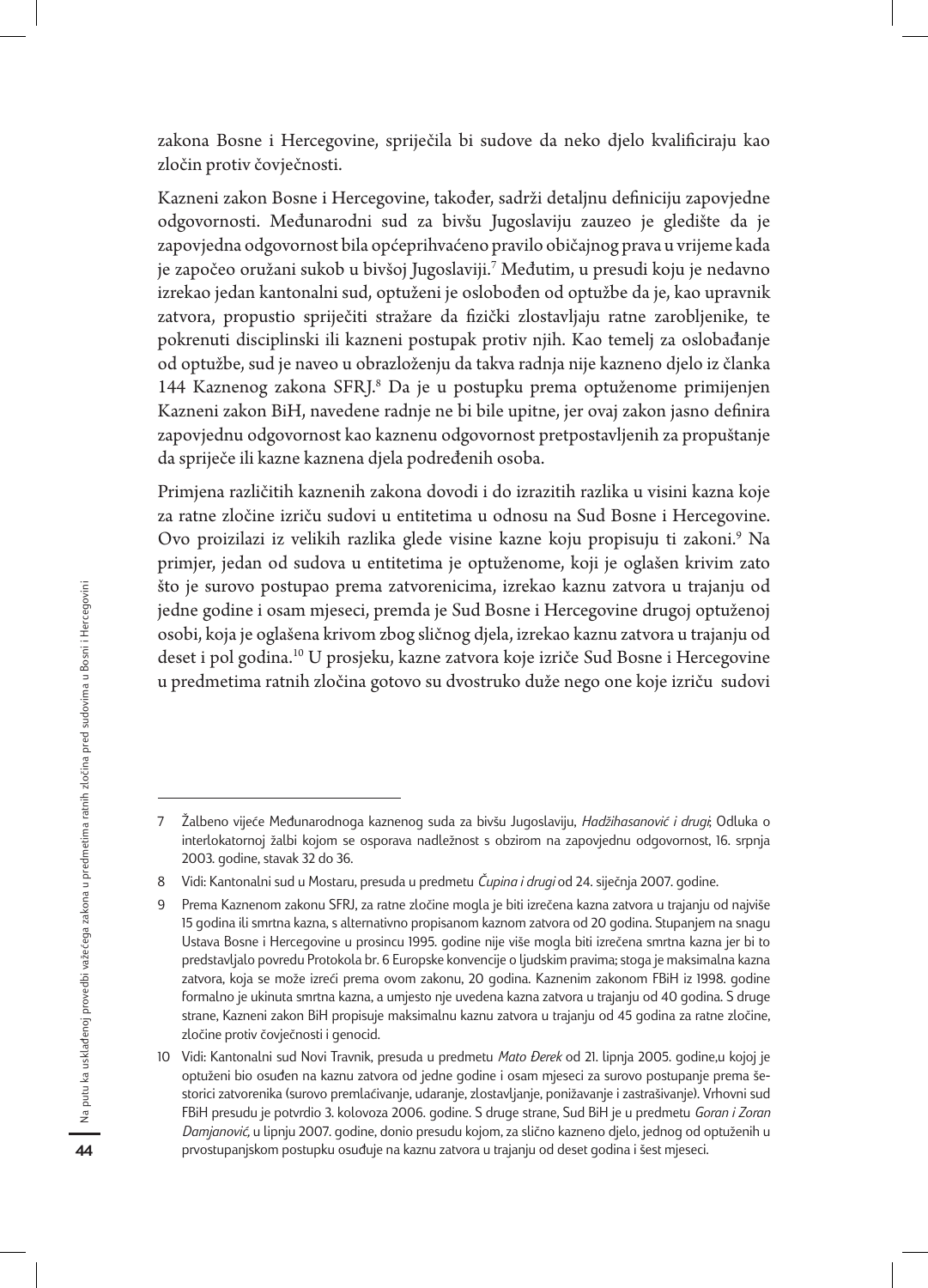u entitetima.11 Takva razlika u visini kazna ne samo da utječe na dojam o pravičnosti pravosudnoga sustava u cjelini, već, također, ostavlja prostora za spekulacije o tome da li se u pozadini takve nesrazmjere nalazi pristrasnost iz političkih ili nacionalnih pobuda. Štoviše, prosječna kazna zatvora koju izriču sudovi i u Republici Srpskoj i Federaciji BiH za ubojstvo civila kao ratni zločin, iznosi oko sedam godina; u nekim predmetima izrečene su i kazne zatvora u trajanju od samo četiri ili pet godina.12 Takva kazna zatvora može se porediti s kaznama koje domaći sudovi izriču za kaznena djela protiv imovine, kao što su razbojništvo ili teška krađa. Ovo tada ostavlja dojam da su zločini počinjeni tijekom oružanoga sukoba manje ozbiljni od onih počinjenih u doba mira. To, također, podriva vrijednost kazne kao sredstva odvraćanja mogućih budućih počinitelja od izvršenja sličnih kaznenih djela. Zbog toga je važno da se u predmetima ratnih zločina ne sudi manje strogo nego u takozvanim običnim kaznenim djelima.

#### Usklađivanje tumačenja zakona pomoću institucije na državnoj razini

U svojoj odluci u predmetu *Maktouf*, 13 Ustavni sud Bosne i Hercegovine smatra da retroaktivna primjena Kaznenoga zakona Bosne i Hercegovine u predmetima ratnih zločina ne predstavlja povredu članka  $7(1)$  Europske konvencije o ljudskim pravima.<sup>14</sup> Čini se da je ovo gledište u skladu s najnovijom praksom Europskoga suda za ljudska prava.15 Premda je Ustavni sud, također, tražio da sudovi u entitetima u postupku

- 13 Vidi fusnotu 1.
- 14 *Ibid,* stavak 79.

<sup>11</sup> Prema informacijama kojima raspolaže Misija OSCE-a u Bosni i Hercegovini, od stupanja na snagu Kaznenog zakona BiH, Sud Bosne i Hercegovine je dvanaest osoba oglasio krivima za ratne zločine i zločine protiv čovječnosti i izrekao kazne zatvora u prosječnom trajanju od 17 godina. U istom periodu, sudovi u dva entiteta i Distriktu Brčko oglasili su 47 osoba krivima za ratne zločine i izrekli prosječnu kaznu zatvora u trajanju od devet godina.

<sup>12</sup> Vidi, na primjer: Kantonalni sud u Mostaru, presuda u predmetu *Omanović* od 20. siječnja 2006. godine (koju je potom potvrdio Vrhovni sud FBiH) kojom je optuženi osuđen na kaznu zatvora u trajanju od četrnaest godina zbog ubojstva troje civila; također i: Kantonalni sud u Novom Travniku, presuda u predmetu *Pravdić* od 12. lipnja 2006. godine kojom je optuženi osuđen na kaznu zatvora u trajanju od četiri godine za ubojstvo jednog civila. Kaznu je Vrhovni sud FBiH naknadno povećao na kaznu zatvora u trajanju od šest godina.

<sup>15</sup> Vidi: Europski sud za ljudska prava, predmet *Karmo protiv Bugarske* (*Karmo v. Bulgaria),* Odluka o dopustivosti, 9. veljače 2006. godine. Prema ovoj odluci, Europski sud smatra da retroaktivno izricanje doživotne kazne zatvora nakon ukidanja smrtne kazne nije povreda članka 7(1) Europske konvencije jer "izmjena vrste kazne predviđene Kaznenim zakonom za najteže djelo za koje je ustanovljeno da je aplikant kriv ide u korist aplikanta, kome je određena blaža kazna od one koja je predviđena za dano kazneno djelo u vrijeme kada je počinjeno." Sud Bosne i Hercegovine se na ovaj predmet pozvao u više svojih odluka kako bi argumentirao da je retroaktivna primjena Kaznenog zakona BiH u skladu s Europskom konvencijom o ljudskim pravima. Vidi, na primjer: prvostupanjska presuda u predmetu *Radmilo Vuković*, 16. travnja 2007. godine, str.16.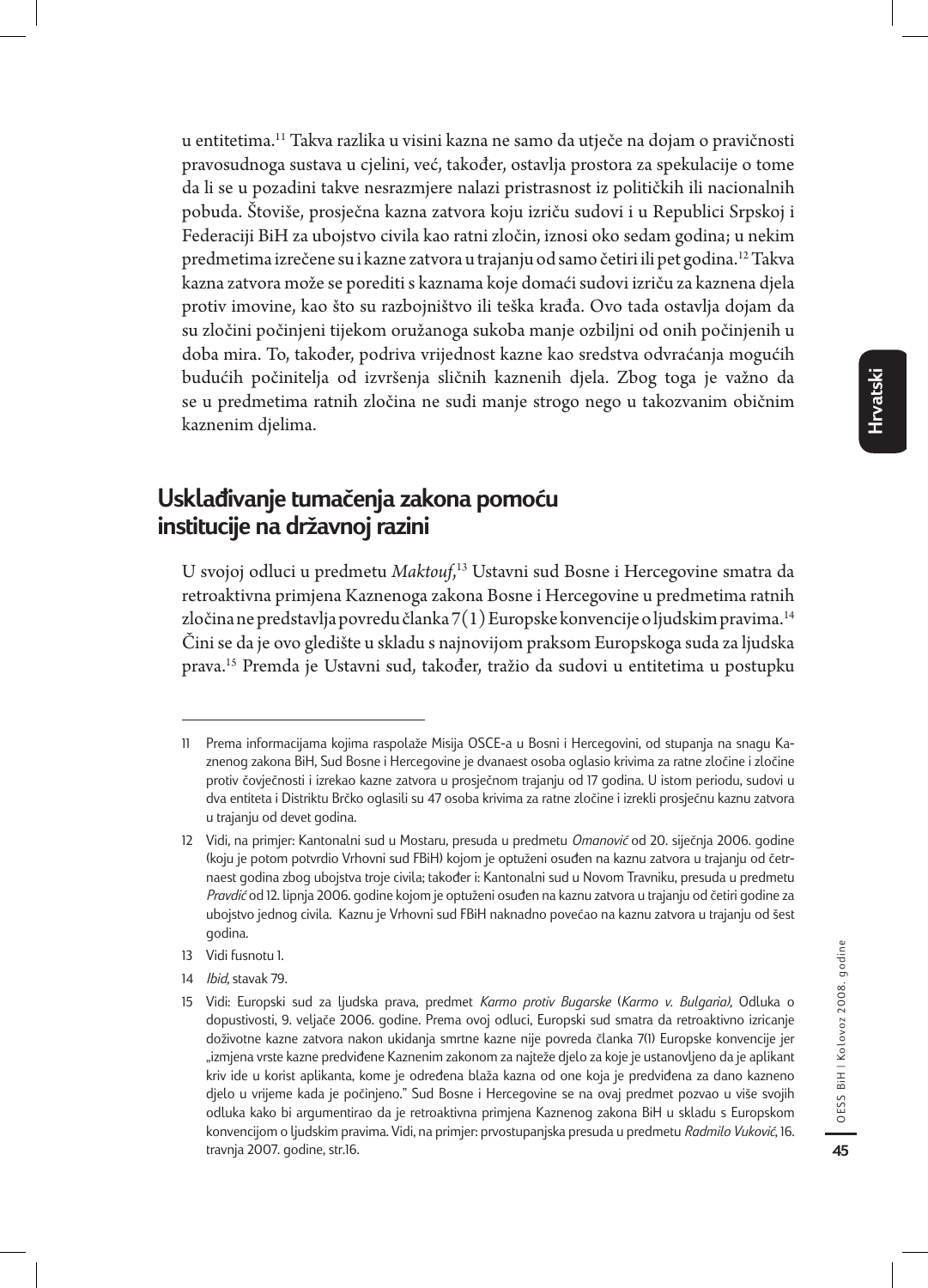primjenjuju Kazneni zakon Bosne i Hercegovine, ovi sudovi, u predmetima ratnih zločina, nastavljaju primjenjivati stare zakone – kako Kazneni zakon SFRJ, tako i Kazneni zakon Federacije BiH iz 1998. godine.<sup>16</sup> Različit pristup koji je usvojio Sud Bosne i Hercegovine, odnosno sudovi u entitetima, izgleda da je motiviran različitim tumačenjem "instituta blažeg zakona" koji predviđa da, ukoliko je zakon izmijenjen ili dopunjen poslije činjenja kaznenoga djela, onda treba primijeniti onaj zakon koji je blaži za počinitelja.17

Propust sudova u entitetima da poštuju odluku Ustavnoga suda možda je posljedica činjenice da predmetna apelacija pred Ustavnim sudom nije bila izravno u svezi s predmetima ratnih zločina pred sudovima u entitetima. Kako je sam Sud pojasnio, predmet razmatranja bila je primjena prava iz Europske konvencije u predmetu protiv Maktoufa pred Sudom Bosne i Hercegovine, a ne "zakonska rješenja na razini entiteta i praksa u primjeni na entitetskoj razini."18 Različita praksa u postupanju pred sudovima u entitetima, kako obrazlaže Ustavni sud, jeste vjerojatno "posljedica nepostojanja suda na razini Bosne i Hercegovine koji bi mogao vršiti usklađivanje sudske prakse svih sudova u Bosni i Hercegovini."19 Jedna takva institucija bi, vjerojatno, poslužila kao najučinkovitiji i najracionalniji način da se uskladi primjena zakona u procesuiranju predmeta ratnih zločina.20 Pretpostavka je da bi institucija, isto tako, donosila konačnu odluku glede tumačenja i primjene materijalnoga i procesnoga kaznenog prava pred svim sudovima u Bosni i Hercegovini u predmetima ratnih zločina.

Bez jednoga takvog suda, razlike u tumačenju zakona koji se primjenjuju na predmete ratnih zločina mogu i dalje ugrožavati načelo pravne sigurnosti<sup>21</sup> i jednakosti pred zakonom. Na primjer, Vrhovni sud Federacije BiH, odnosno Republike Srpske, zauzeli su različita gledišta u svezi s pitanjem je li nužno ustanoviti karakter oružanoga

<sup>16</sup> Okružno tužiteljstvo u Doboju, nedavno je podiglo tri optužnice u skladu s Kaznenim zakonom BiH. Međutim, Okružni sud u Doboju odbio je potvrditi optužnice i predmete je uputio Sudu BiH, na temelju toga što je, prema Zakonu o Sudu BiH (članak 13), jedino Sud BiH nadležan da presuđuje u predmetima zločina propisanih u Kaznenom zakonu BiH.

<sup>17</sup> Ove kaznene odredbe sadržane su u člancima 4 i 4*a* Kaznenoga zakona BiH.

<sup>18</sup> Ustavni sud BiH, *Abduladhim Maktouf*, navod, stavak 87.

<sup>19</sup> *Ibid.* stavak 90.

<sup>20</sup> Ustavni sud BiH ne može preuzeti ovu ulogu iz sljedećih razloga: njegova nadležnost iz članka IV(3)*b* Ustava BiH, kao apelacijske instance po presudama svakog suda u Bosni i Hercegovini, ograničena je na sporove po Ustavu; njegova nadležnost iz članka IV(3)*c* Ustava BiH ograničena je na sporove o pitanjima usklađenosti zakona koje primjenjuju sudovi prilikom donošenja odluka s Ustavom, Europskom konvencijom i drugim zakonima BiH, ili o pitanjima postojanja ili obima nekog općeg pravila javnog međunarodnog prava. Nijedna od ovih nadležnosti ne pokriva pitanja usko vezana za zakonitost tumačenja i primjene kaznenog i kazneno-procesnog prava.

<sup>21</sup> Prema definiciji Europskoga suda za ljudska prava, načelo pravne sigurnosti znači da: "Odredba se ne može smatrati "zakonom" ukoliko nije dovoljno precizno formulirana kako bi osobi omogućila usklađivanje svoga ponašanja: osoba mora biti u stanju predvidjeti, u razumnoj mjeri pod danim okolnostima, posljedice koje može izazvati određeni postupak" (*Busuioc v. Moldova*, presuda, 21. prosinca 2004. godine, stavak 52).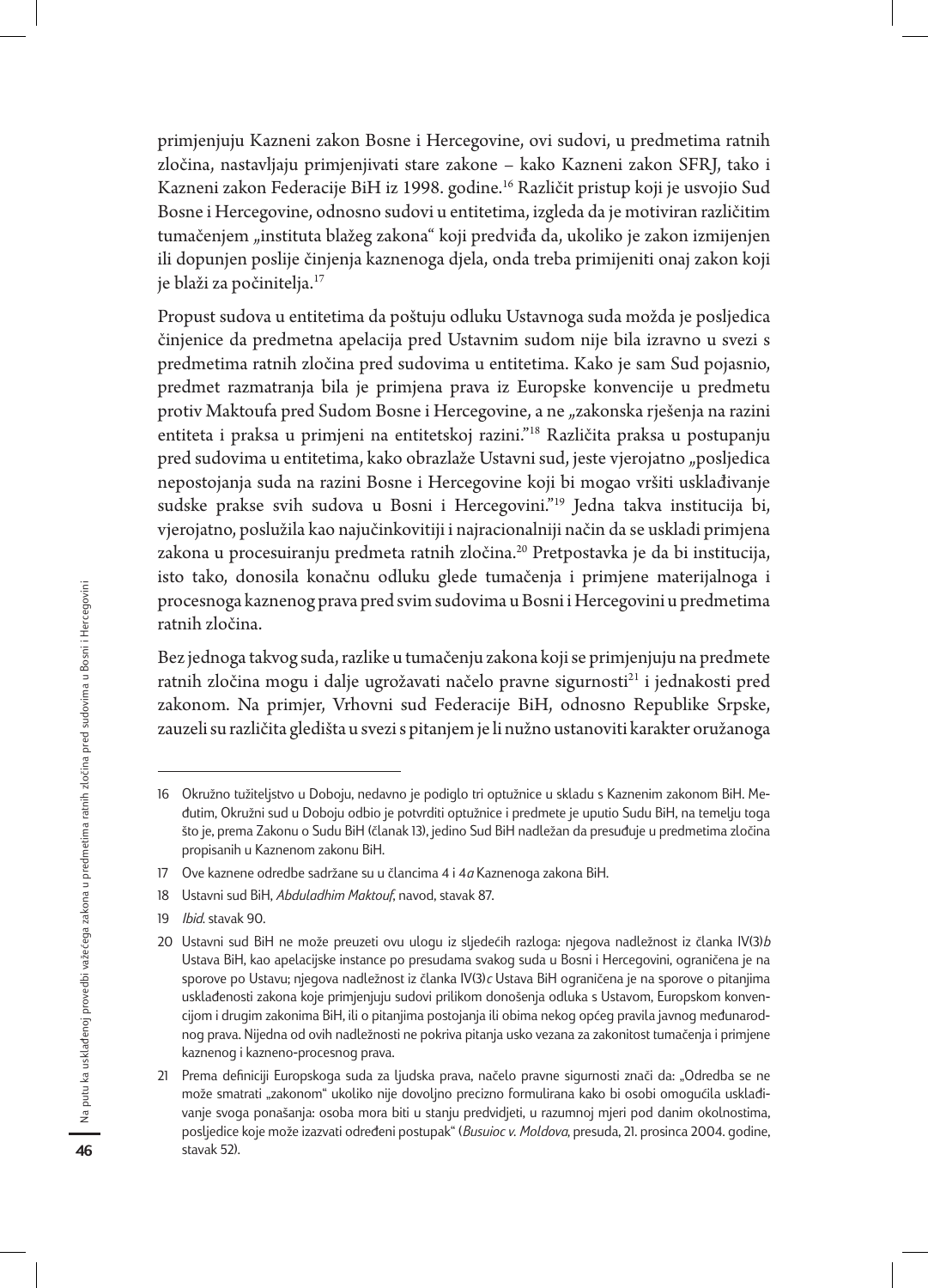sukoba kako bi se utvrdila povreda međunarodnoga humanitarnog prava. Vrhovni sud Federacije BiH zauzeo je gledište kako to nije nužno da bi osoba bila smatrana odgovornom za ratne zločine prema domaćem zakonu<sup>22</sup> pri primjeni Ženevskih konvencija iz 1949. godine; dok je Vrhovni sud Republike Srpske, zalažući se za striktno tumačenje Konvencija, smatrao da se mora ustanoviti međunarodni karakter oružanoga sukoba pri navođenju takvih teških kršenja.23 Definiranje karaktera oružanoga sukoba, nasuprot ovome, ima sporedan značaj prilikom utvrđivanja kaznene odgovornosti optuženih pred Sudom Bosne i Hercegovine. Ovo je upravo zbog toga što se većina osoba tereti za zločine protiv čovječnosti.

Vrhovni sud Republike Srpske i Sud Bosne i Hercegovine su, također, zauzeli različite stavove u svezi s pitanjem bi li "naređenja pretpostavljenoga" trebalo smatrati temeljem za oslobađanje od kaznene odgovornosti. Sud BiH do sada nije prihvatio takvu obranu jer je ona izričito isključena Kaznenim zakonom Bosne i Hercegovine.<sup>24</sup> Vrhovni sud Republike Srpske se, u barem dvije posljednje oslobađajuće presude, pozvao na pojam "naređenja pretpostavljenoga" kao temelj za isključenje kaznene odgovornosti za ratne zločine.25

Osim toga, očito je da sudovi različito tumače i pozitivne odredbe kaznenoga postupka. Ovo je značajna pojava zbog toga što su, za razliku od materijalnog kaznenog prava, zakoni o kaznenom postupku u osnovi isti u svim predmetima ratnih zločina. Na primjer, svi zakoni o kaznenom postupku, koji se primjenjuju u Bosni i Hercegovini, sadrže načelo da sud može, po službenoj dužnosti, prekvalificirati kazneno djelo tako što će utvrditi predstavlja li radnja optuženog kazneno djelo različito od onoga za koje ga tereti tužitelj. Međutim, neki sudovi to načelo različito primjenjuju, što ponekad dovodi do suprotnog ishoda u sličnim okolnostima. Na

<sup>22</sup> Vidi: Vrhovni sud FBiH, presuda u predmetu *Fikret Smajlović* od 16. ožujka 2006. godine. Vidi isto tako presudu istog Suda u predmetu *Dragan Stanković* od 20. ožujka 2002. godine, u kojoj je Vrhovni sud FBiH odbio navode iz žalbe da je prvostupanjski sud propustio utvrditi je li sukob bio međunarodnog ili nemeđunarodnog karaktera, navodeći da se u to vrijeme na teritoriju Bosne i Hercegovine vodio međunarodni oružani sukob, izazvan agresijom Srbije i Crne Gore. Štoviše, Vrhovni sud FBiH naveo je kako je ovo notorna činjenica koju Sud nije bio obvezan ustanoviti.

<sup>23</sup> Vidi: Vrhovni sud Republike Srpske, presuda u predmetu *Dragoje Radanović* od 22. ožujka 2007. godine. O analizi ove presude vidi dodatak ovome izvješću.

<sup>24</sup> Vidi: Kazneni zakon BiH, članak 180.3 koji glasi: "Činjenica da je neka osoba postupala po naređenju vlade ili neke njoj nadređene osobe, ne oslobađa je od kaznene odgovornosti, ali može utjecati na ublažavanje kazne kada sud smatra da to interesi pravičnosti zahtijevaju."

<sup>25</sup> Vidi: Vrhovni sud Republike Srpske u predmetu *Ranko Jakovljević i drugi* i *Dragoje Radanović,* gdje je Sud ustanovio da optuženi, kao običan vojnik čija je dužnost bila izvršavati naređenja svojih pretpostavljenih, nije mogao biti svjestan nezakonitosti svojih postupaka, te da se od njega nije moglo očekivati da procjenjuje protupravnost zatvaranja medicinskog osoblja. Njegov propust da poduzme korake kako bi omogućio oslobađanje osoblja može se opravdati, našao je Sud, zato što optuženi nije imao naredbodavni kapacitet da mijenja naređenja svojih pretpostavljenih. U jednoj drugoj odluci, Sud je slično presudio, našavši da optuženoga ne bi trebalo smatrati odgovornim za naređenje koje je izdao njegov pretpostavljeni, a koje on nije mogao izmijeniti. O analizi presude u pradmetu *Radanović* vidi dodatak ovom izvješću.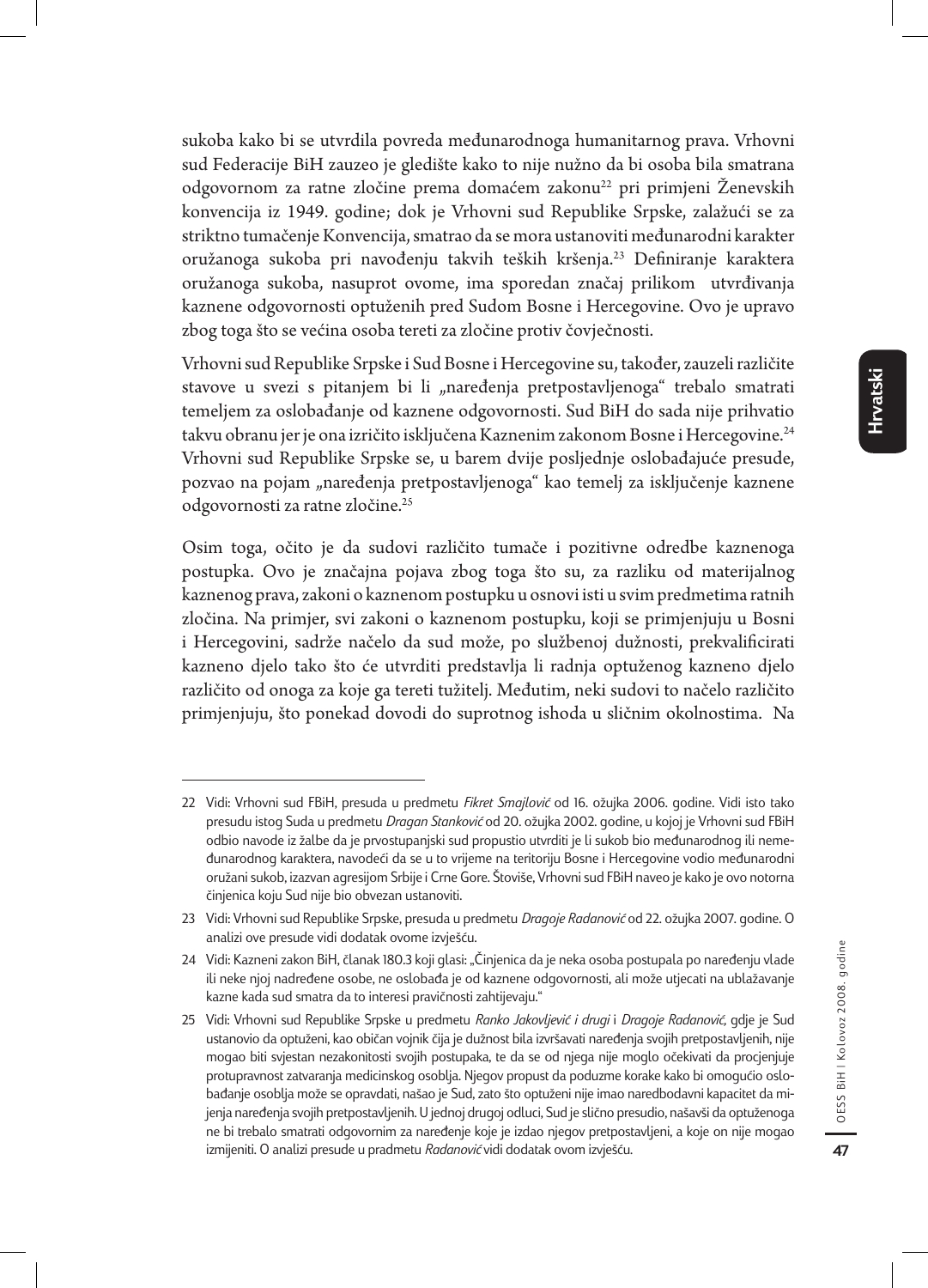primjer, dok je Kantonalni sud u Mostaru<sup>26</sup> iskoristio svoje ovlasti da po službenoj dužnosti optuženoga osudi za nečovječno postupanje prema civilima, a tužitelj je radnju okvalificirao kao mučenje, premda tužitelj prema mišljenju Suda nije uspio dokazati elemente mučenja, Kantonalni sud u Zenici je, neke od optuženih u jednom predmetu ratnih zločina, oslobodio, zato što tužitelj nije uspio dokazati da se njihovo postupanje prema civilima može okvalificirati kao mučenje.27 Za razliku od Suda u Mostaru, Sud u Zenici nije iskoristio svoje ovlasti da utvrdi je li se navedena radnja mogla okvalificirati kao neko drugo kazneno djelo (na primjer, nečovječno postupanje). Mada su različita tumačenja zakona u okviru nekog pravosudnog sustava do određene granice prirodna i legitimna, raznolikost prakse ilustrirana ovim primjerima ugrožava načelo jednakosti pred zakonom. Pravosudna institucija na državnoj razini imala bi autoritet da ispravi ovakve nedosljednosti. Njezino osnivanje bi, također, dovelo do racionalnije strukture pravosuđa koja, u većoj mjeri, sliči mnogim saveznim europskim državama.

<sup>26</sup> Vidi: Kantonalni sud u Mostaru, presuda u predmetu *Niko Obradović* od 29. svibnja 2006. godine.

<sup>27</sup> Vidi: Kantonalni sud u Zenici, presuda od 5. lipnja 2007. godine u predmetu *Sabahudin Operta i drugi.* U tijeku je postupak po žalbi na ovu presudu.

<sup>48</sup>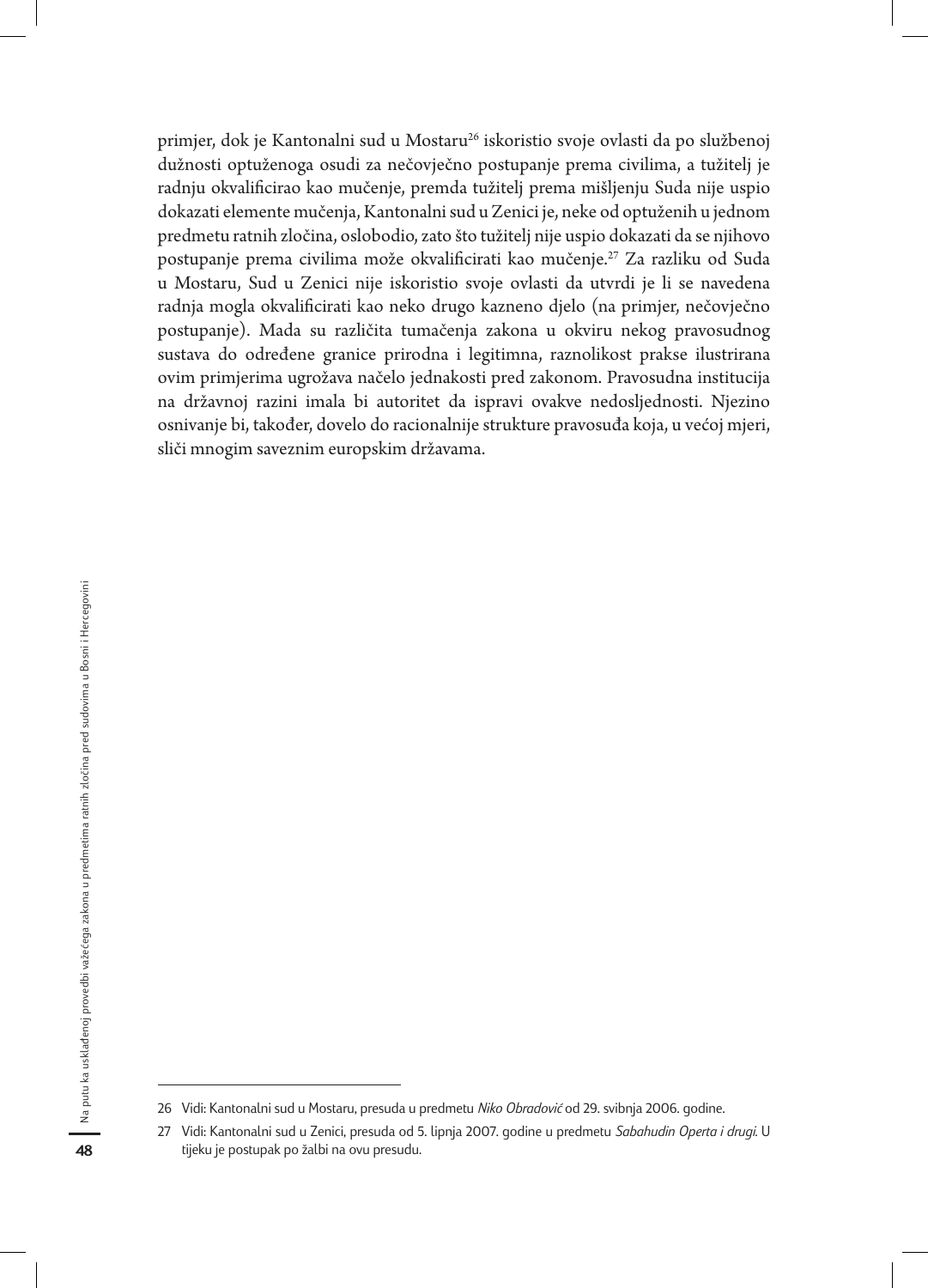### Zaključak

Misija OSSE-a u Bosni i Hercegovini preporučuje:

- • Tužiteljstva i sudovi u entitetima i Distriktu Brčko trebala bi, ubuduće, u predmetima ratnih zločina primjenjivati Kazneni zakon Bosne i Hercegovine na što upućuje i Ustavni sud Bosne i Hercegovine u svojoj odluci u predmetu *Maktouf*.
- Sudovima i tužiteljstvima u entitetima, koji procesuiraju ratne zločine, treba osigurati sveobuhvatnu edukaciju iz oblasti međunarodnog humanitarnog prava i sudske prakse Međunarodnoga kaznenog suda za bivšu Jugoslaviju, Suda BiH i drugih država. Centri za edukaciju sudaca i tužitelja Federacije BiH i Republike Srpske bi, zbog toga, trebali revidirati i unaprijediti svoj tekući program edukacije iz oblasti humanitarnoga prava.
- Kako bi se promoviralo ujednačavanje sudske prakse u čitavoj državi, Bosna i Hercegovina bi trebala razmotriti mogućnost osnivanja pravosudne institucije na državnoj razini koja bi imala konačnu riječ u tumačenju i primjeni zakona koji se odnose na predmete ratnih zločine svih sudova u državi.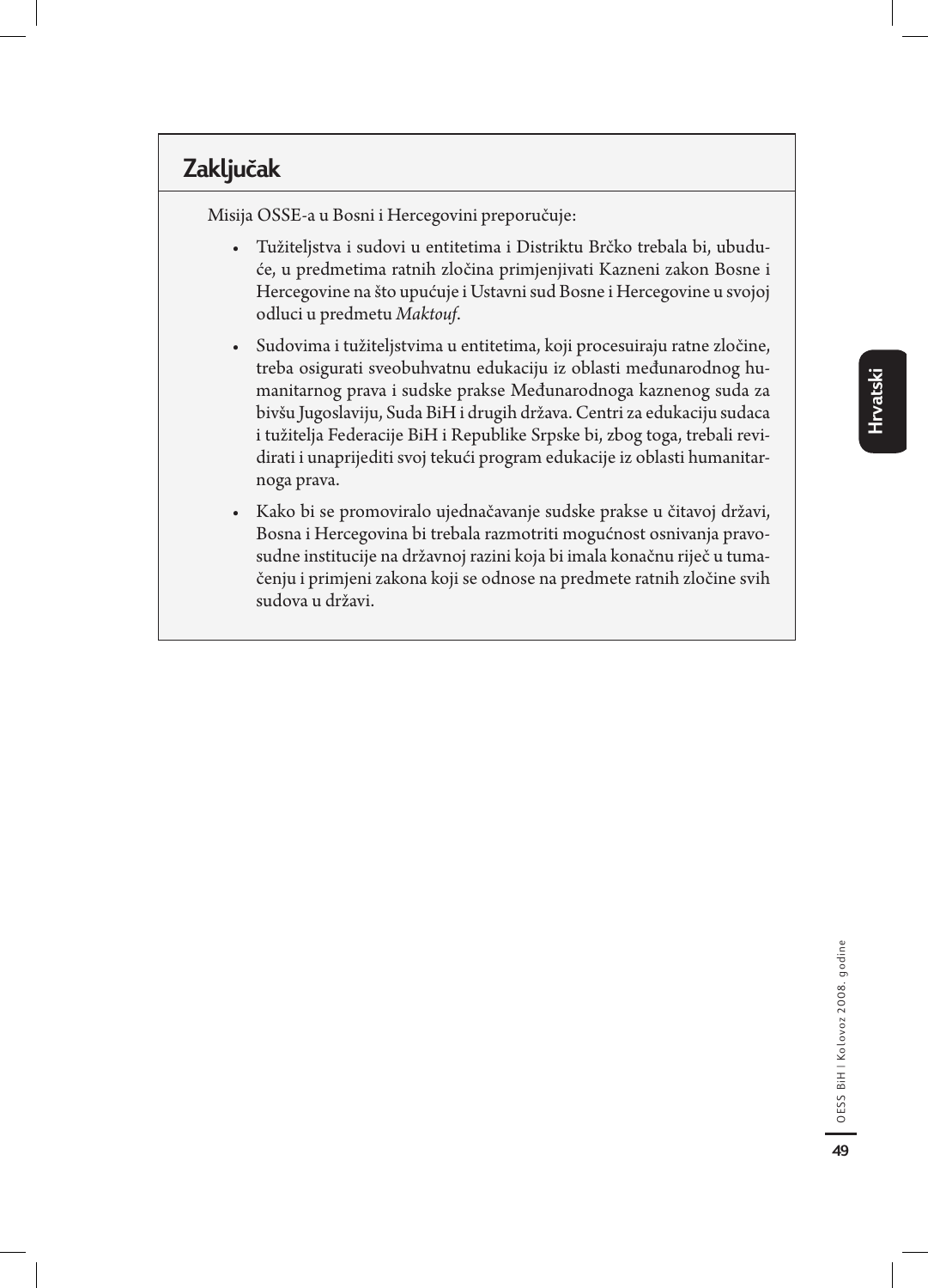# **Dodatak**

Problemi u primjeni zakona u predmetima ratnih zločina

## Analiza predmeta *Radanović*

#### Uvod

Vrhovni sud Republike Srpske (u daljem tekstu: "Vrhovni sud") donio je, 22. ožujka 2007. godine, pravosnažnu presudu u predmetu protiv Dragoja Radanovića kojom ga oslobađa od optužbe za ratni zločin protiv civilnoga stanovništva. Konkretno, Sud je smatrao da se sudjelovanje optuženoga u nezakonitom zatvaranju četiri zdravstvena radnika u Domu zdravlja Foča, 11. travnja 1992. godine, i prisiljavanju jednoga od liječnika da pozove uglednije Bošnjake u Foči na predaju oružja, ne može smatrati ratnim zločinom iz članka 142(1) Kaznenoga zakona Republike Srpske (preuzeti Kazneni zakon SFRJ)<sup>28</sup>. Ova je presuda djelomično rezultat očiglednih propusta u tumačenju Zakona koji se primjenjuje na predmete ratnih zločina, kao i u tumačenju međunarodnoga humanitarnog prava, kako tužitelja tako i Vrhovnoga suda. Predmet *Radanović* ilustrira probleme prouzročene neusklađenošću domaćih zakona i neujednačene sudske prakse u predmetima ratnih zločina.

#### Historijat predmeta

Okružni sud u Trebinju je 9. prosinca 2005. godine oglasio Dragoja Radanovića krivim za sudjelovanje u protuzakonitom zatvaranju civila, čime je počinio kazneno djelo ratnog zločina protiv civilnoga stanovništva iz članka 142(1) Kaznenoga zakona SFRJ. Smatrajući da navedena radnja izvršenja kaznenoga djela predstavlja ratni zločin protiv civilnoga stanovništva, Sud ga je osudio na kaznu zatvora u trajanju od dvije godine. Okružni sud utvrdio je da je optuženi, kao pripadnik paravojnih srpskih snaga, zajedno s drugim osobama, zauzeo Dom zdravlja u Foči, nezakonito zatvorio medicinsko osoblje pod prijetnjom sile, te naredio liječniku civilu da iz bolnice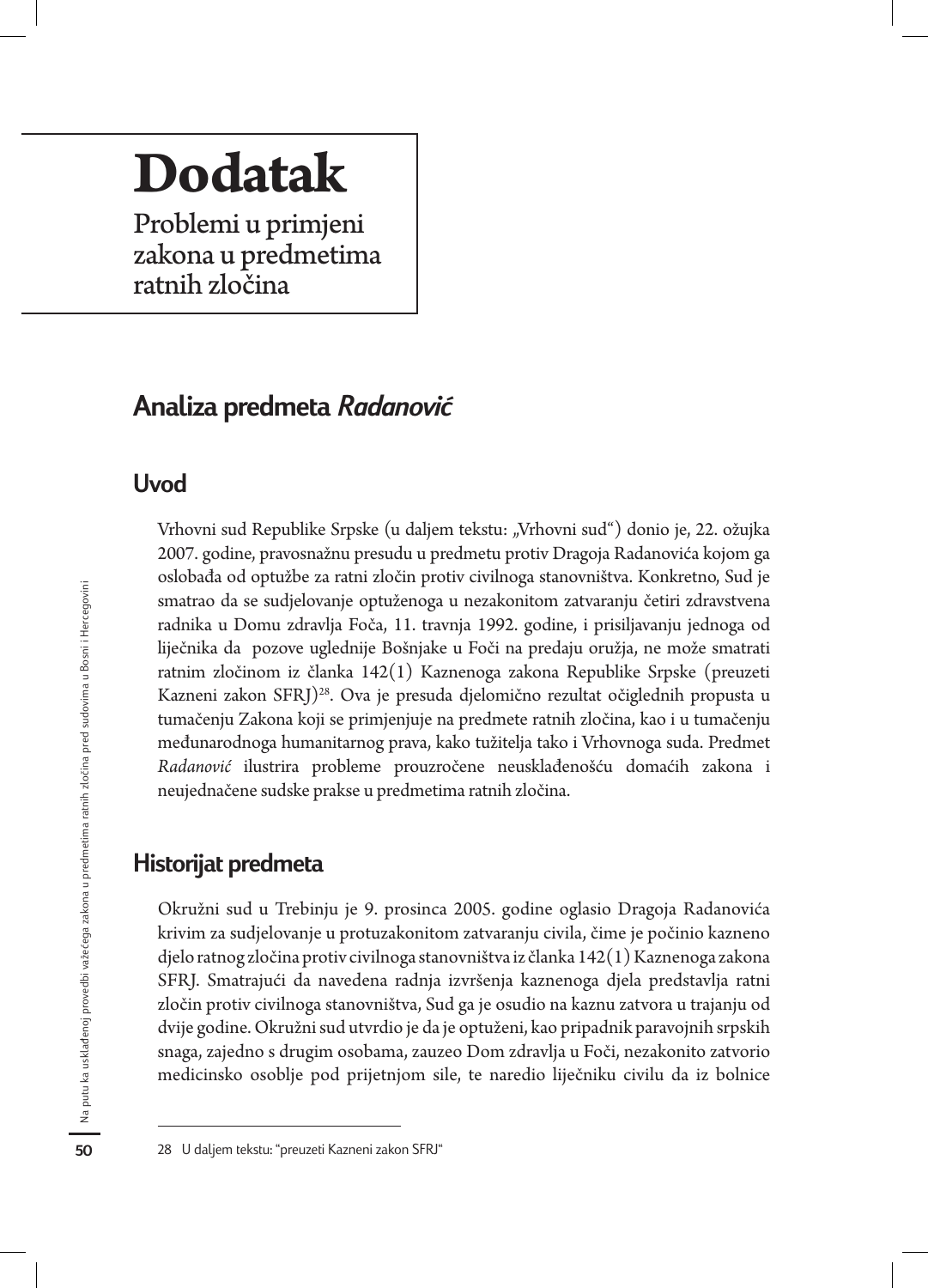pozove na predaju "uglednije Bošnjake"<sup>29</sup>. Optuženi je čuvao liječnika, uperivši na njega pušku, a ostalom medicinskom osoblju nije dozvolio napuštanje bolnice, nakon čega su prebačeni u logor Livade. Okružni sud je, kao otežavajuću okolnost, uzeo u obzir činjenicu da je, kao posljedica radnja optuženog, jedan od liječnika proveo duži vremenski period u logoru Livade, premda je na kraju oslobođen, dok je drugi liječnik nestao, te se i dalje smatra nestalim.

Dana 20. travnja 2006. godine Vrhovni je sud uvažio žalbu obrane i ukinuo presudu, uz obrazloženje da presudom nije objašnjeno zašto se radnje optuženoga smatraju ratnim zločinom. Shodno tomu, određeno je održavanje pretresa pred Vrhovnim sudom.30 Vrhovni sud je, 22. ožujka 2007. godine, donio pravosnažnu presudu, oslobodivši optuženoga od optužbe za ratne zločine. Vrhovni sud nije osporio činjenice koje je utvrdio prvostupanjski sud; međutim, utvrdio je da se te činjenice ne mogu podvesti pod ratni zločin protiv civilnoga stanovništva, te da radnje optuženoga ne predstavljaju kršenje članka 3 zajedničkog Ženevskim konvencijama iz 1949. godine, te članaka 20, 31 i 147 Četvrte ženevske konvencije.

#### Osnove po kojima je Vrhovni sud oslobodio optuženoga

 Činjenice ne ukazuju na kršenje članka 331zajedničkoga Ženevskim konvencijama iz 1949. godine

<sup>29</sup> Iz dijela presude Okružnog suda u Trebinju koji glasi: "…naredili doktoru ... uperujući puške u njega da se popne na prozor djećijeg dispanzera i glasno doziva na predaju uglednije Bošnjake ćije su se kuće nalazile u neposrednoj blizini..."

<sup>30</sup> Vrhovni je sud svoju odluku zasnovao na članku 303(1)*j* Zakona o kaznenom postupku Republike Srpske, prema kojemu: "...ako je izreka presude nerazumljiva, proturječna sama sebi ili razlozima presude, ili ako presuda uopće ne sadrži razloge ili u njoj nisu navedeni razlozi o odlučujućim činjenicama," je došlo do bitne povrede kaznenoga postupka.

<sup>31</sup> Zajednički članak 3 glasi: U slučaju oružanoga sukoba koji nema karakter međunarodnoga sukoba i koji izbije na teritoriju jedne od visokih strana ugovornica, svaka od strana u sukobu bit će dužna primjenjivati bar sljedeće odredbe: (1) Prema osobama koje ne sudjeluju neposredno u neprijateljstvima, podrazumijevajući tu i pripadnike oružanih snaga koji su položili oružje i osobe onesposobljene za borbu uslijed bolesti, rana, lišenja slobode, ili iz bilo kojeg drugog razloga, postupat će se, u svakoj prilici, čovječno, bez ikakve nepovoljne diskriminacije zasnovane na rasi, boji kože, vjeri ili uvjerenju, spolu, rođenju ili imovnom stanju, ili bilo kojem drugom sličnom kriteriju. U tom cilju, zabranjeni su i zabranjuju se, u svako doba i na svakome mjestu, prema osobama navedenim u gornjem dijelu teksta sljedeći postupci: (a) nasilje koje se nanosi životu i tjelesnom integritetu, naročito sve vrste ubojstava, osakaćenja, svireposti i mučenja; (b) uzimanje talaca; (c) povrede dostojanstva osobe, naročito uvrjedljivi i ponižavajući postupci; (d) izricanje i izvršavanje kazna bez prethodnog suđenja od strane redovno ustanovljenog suda i popraćenog svim sudskim jamstvima koje civilizirani narodi priznaju za prijeko potrebne.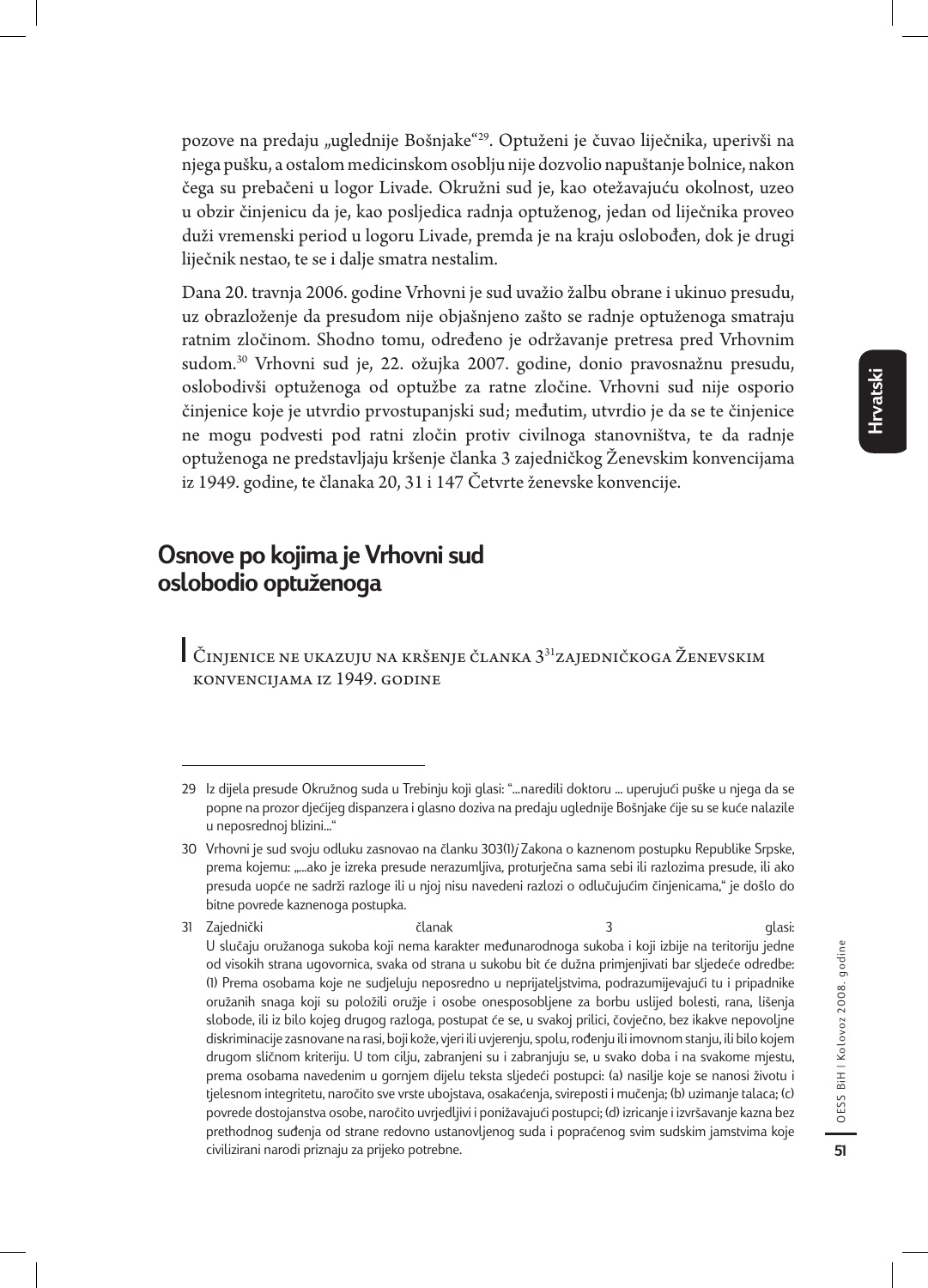Tužitelj se pozvao na odredbe iz članka 3 zajedničkoga Ženevskim konvencijama iz 1949. godine, tvrdeći da je optuženi kriv za protuzakonito zatvaranje civila, što predstavlja ratni zločin protiv civilnoga stanovništva iz članka 142(1) Kaznenoga zakona SFRJ. Zajednički članak 3 propisuje skup ključnih odredaba koje se primjenjuju na oružane sukobe nemeđunarodnoga karaktera i kojima je cilj zaštititi osobu koja neposredno ne sudjeluje u neprijateljstvima. Prvostupanjski sud smatrao je da je došlo do kršenja zajedničkoga članka 3. Vrhovni sud odstupio je od ovoga gledišta. Sud je ispravno primijetio da nezakonito zatvaranje civila nije predviđeno kao zabranjena radnja iz zajedničkoga članka 3, te da, samim time, ne može predstavljati ratni zločin iz članka 3.

Tužitelj u predmetu *Radanović* je, drugim riječima, pokušao optužnicu protiv optuženoga zasnovati na predmetnom kršenju, odnosno na nezakonitom zatvaranju koje nije sadržano u samoj odredbi članka 3. Teško je razumjeti zašto tužitelj nije, umjesto toga, pokušao dokazati da je optuženi prekršio zajednički članak 3 počinivši neku od radnja koje ta odredba zaista zabranjuje. Tužitelj je, na primjer, mogao tvrditi da radnje optuženoga predstavljaju kazneno djelo uzimanja talaca,<sup>32</sup> što je zabranjeno i po zajedničkom članku 3 i po članku 142(1) Kaznenoga zakona SFRJ.

Vrhovni sud, sa svoje strane, nije izvršio temeljnu procjenu da li se radnje koje je počinio optuženi mogu podvesti pod druga djela zabranjena ovim odredbama.33 Ustvari, osim kratke tvrdnje da se radnje optuženoga ne mogu smatrati "ponižavajućim i uvrjedljivim postupanjem", Sud nije dao nikakvo daljnje obrazloženje svoga stava da nije došlo do kršenja. Presuda, umjesto toga, glasi da "niti jedna od radnja opisanih u predmetnoj optužnici po ocjeni ovoga suda ne predstavlja radnju koja bi označavala kršenje članka 3 Konvencije." Konkretno, Sud je propustio razmotriti je li spomenuto kazneno djelo uzimanja talaca doista počinjeno.

Činjenice ne ukazuju na kršenje članaka 20 i 3134 Četvrte ženevske konvencije

33 Zapravo, prema članku 286(2) Zakona o kaznenom postupku Republike Srpske, koji odražava načelo *iura novit curia*, "Sud nije vezan za prijedloge glede pravne ocjene djela", te je tako slobodan odlučiti može li se ponašanje optuženoga okvalificirati kao kazneno djelo na koje se tužitelj nije pozvao.

<sup>32</sup> Sudeći prema praksi Međunarodnoga kaznenog suda za bivšu Jugoslaviju, elementi koji čine ratni zločin uzimanja talaca su sljedeći: 1) protupravno lišavanje slobode ili zatočenje civila; 2) iznošenje uvjetovane prijetnje po fizičko i mentalno zdravlje zarobljenika, poput produženog zatočenja ili nanošenje povrede ili uzrokovanje smrti; 3) prijetnja služi kao mjera iznude kojom se postiže ispunjenje uvjeta (vidi: *Tužiteljstvo protiv Kordića i Čerkeza (Prosecutor v Kordić and Čerkez)*, IT-95-14/2-T, Pretresno vijeće, 26. veljače 2001. godine, stavak 312-313). Izgleda da ovi elementi odgovaraju utvrđenim činjenicama da je optuženi iznosio prijetnje zajedno s drugima po sigurnost civilnog medicinskog osoblja, kao i drugih osoba, kako bi naveo bošnjačke civile na predaju.

<sup>34</sup> Članak 20(1) glasi: "Bit će poštivano i uživat će zaštitu osoblje koje je uredno i jedino zaposleno na radu ili u upravama civilnih bolnica, podrazumijevajući tu i ono osoblje čija je dužnost da pronalazi, prikuplja, prenosi i njeguje civilne ranjene i bolesne osobe, nemoćne i porodilje." Članak 31 glasi: "Nikakva fizička, niti moralna prinuda, ne može se vršiti prema zaštićenim osobama, naročito da bi se od njih, ili od trećih osoba, dobila obavještenja."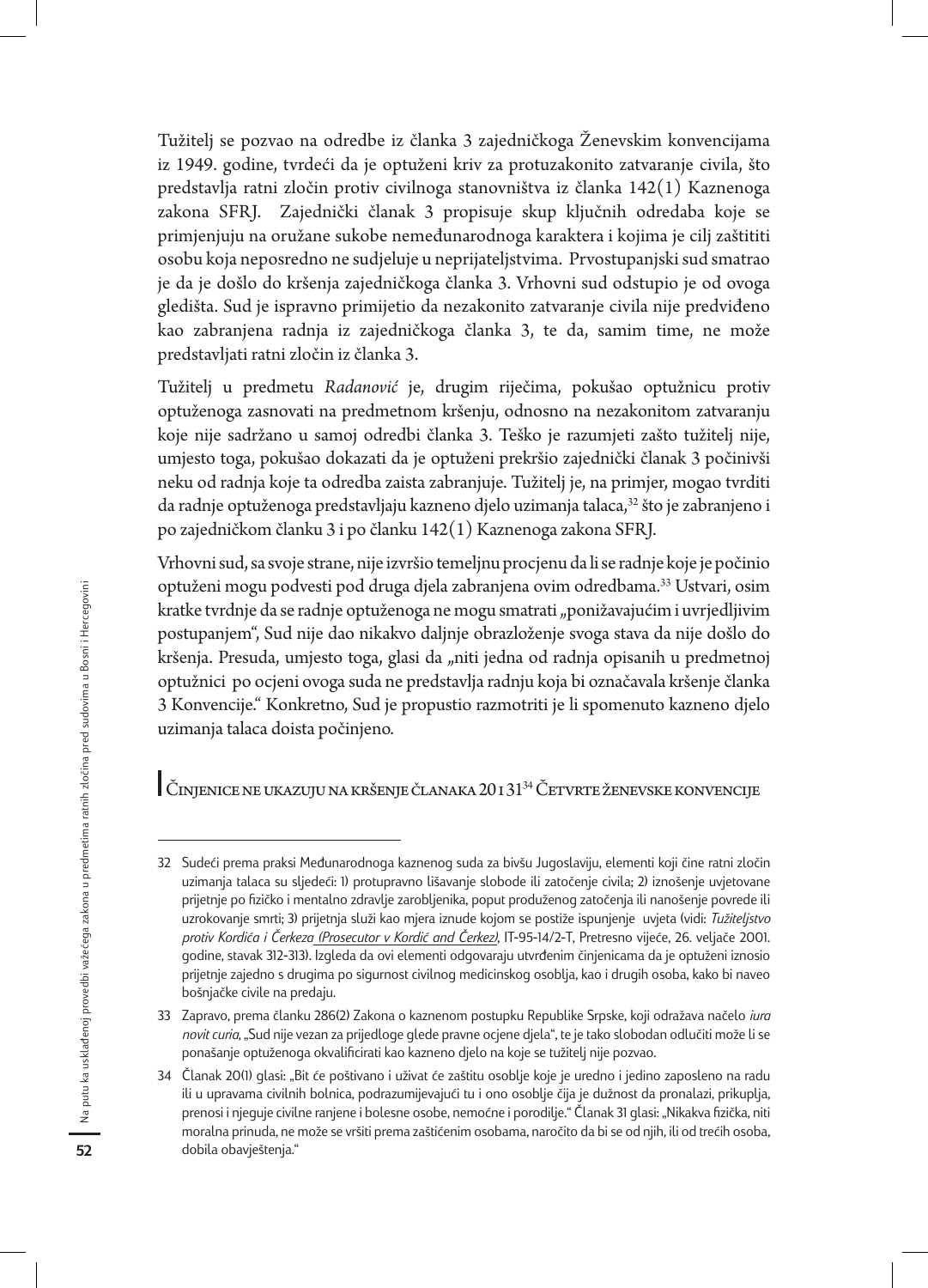Tužitelj je, također, tvrdio da postupci optuženoga predstavljaju kršenje članaka 20 i 31 Četvrte ženevske konvencije. Ova dva članka jamče poštivanje i zaštitu medicinskoga osoblja civilnih bolnica i zabranjuju vršenje fizičke ili moralne prinude nad ovako zaštićenim osobama. U svojoj presudi, Vrhovni je sud istaknuo kako je jedan od nužnih elemenata pri utvrđivanju kršenja ovih odredaba to da se dokaže da su se kršenja dogodila u kontekstu međunarodnoga oružanog sukoba. Stječe se dojam da tužitelj nije uložio napor da dokaže kako je oružani sukob bio međunarodnoga karaktera. U prilog svojim navodima, tužitelj je kao dokaz priložio jednu od presuda Međunarodnoga kaznenog suda za bivšu Jugoslaviju. Međutim, on je izabrao predmet *Kunarac i drugi,* presudu koja je utvrdila samo da je "Dana 8. travnja 1992. u Foči izbio oružani sukob između srpskih i muslimanskih snaga"35 i da je trajao bar do veljače 1993. godine; presuda nije donijela nikakav zaključak u svezi s karakterom ovoga sukoba. Ipak, postoje neke druge odluke Međunarodnoga kaznenog suda za bivšu Jugoslaviju koje bi ukazivale na to da je sukob u okolini Foče lako mogao biti međunarodnoga karaktera.<sup>36</sup> Vrhovni sud zaključio je da, s obzirom na to da nisu predočeni dokazi iz kojih proistječe da je sukob, koji je izbio u Foči u travnju 1992. godine, bio međunarodnoga karaktera, nije bilo moguće utvrditi kršenje članaka 20 i 31.

Vrhovni sud je, osim toga, zauzeo gledište da, čak i da je dokazan međunarodni karakter sukoba, radnje optuženoga i dalje ne bi predstavljale kršenje članaka 20 i 31. U obrazloženju se iznosi da, s obzirom da se Dom zdravlja u Foči našao na crti razdvajanja sukobljenih stranaka, ulazak vojnih snaga u Dom zdravlja ne bi se mogao smatrati kršenjem humanitarnog prava uopće ili konkretno članaka 20 i 31. Takvo obrazloženje, bez daljnjeg razjašnjenja, kao da implicira da sama lokacija Doma zdravlja usred bojnoga polja predstavlja dostatan razlog da njegovo medicinsko osoblje ostane bez pravne zaštite od fizičke ili moralne prinude, kako je definirano u međunarodnom humanitarnom pravu.

Nasuprot tome, u predmetima pred Sudom Bosne i Hercegovine u svezi sa zločinima počinjenima u Foči i okolini,<sup>37</sup> definiranje karaktera sukoba nije imalo nikakvu ulogu prilikom utvrđivanja kaznene odgovornosti optuženih. To je stoga što su svim spomenutim optuženim osobama na teret stavljali zločini protiv čovječnosti, iz

<sup>35</sup> Vidi: Međunarodni kazneni sud za bivšu Jugoslaviju, predmet *Kunarac i drugi,* presuda od 12. lipnja 2002. godine, stavak 567.

<sup>36</sup> Vidi: Pretresno vijeće Međunarodnoga kaznenog suda za bivšu Jugoslaviju, predmet *Tadić*, Mišljenje i presuda, 7. svibnja 1997. godine, stavak 569: "...jasno je, na temelju dokaza pred Pretresnim vijećem, da je od početka 1992. godine do 19. svibnja 1992. godine postojalo stanje međunarodnoga oružanog sukoba, barem na jednom dijelu teritorija Bosne i Hercegovine"; Pretresno vijeće Međunarodnoga kaznenog suda za bivšu Jugoslaviju, predmet *Delalić*, presuda od 16. studenoga 1998. godine, stavak 234: "...Pretresno vijeće uopće ne sumnja u to da je međunarodni oružani sukob, koji se vodio u Bosni i Hercegovini barem od travnja 1992. godine, nastavljen tijekom cijele te godine i da mu se priroda nije suštinski mijenjala."

<sup>37</sup> Vidi: Sud BiH, predmet *Gojko Janković*, prvostupanjska presuda od 16. veljača 2007. godine; Sud BiH, predmet *Radovan Stanković*, drugostupanjska presuda od 28. ožujka 2007. godine; Sud BiH, predmet *Neđo Samardžić*, drugostupanjska presuda od 13. prosinca 2006. godine.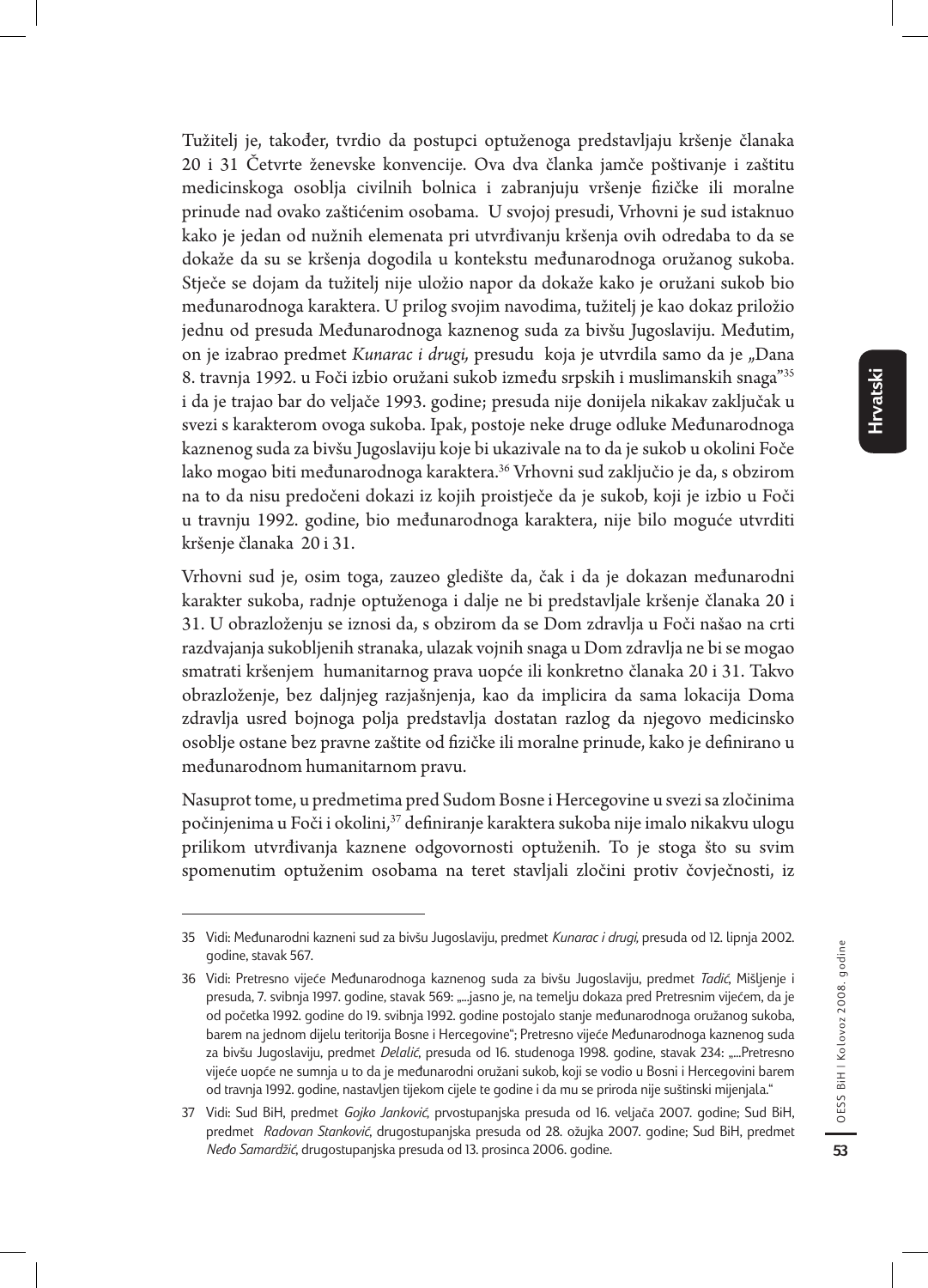članka 172 Kaznenoga zakona Bosne i Hercegovine, koji inkriminira grube i teške povrede ljudskih prava, bez obzira na karakter oružanoga sukoba. U predmetu protiv *Gojka Jankovića*, Sud Bosne i Hercegovine optuženog je oglasio krivim za zločin protiv čovječnosti – zatvaranje civila, počinjen 14. travnja 1992. godine – kao dio širokog i sustavnog napada na Bošnjake civile, koji je započeo na području Foče 8. travnja 1992. godine i nadalje $38 - z$ nači, u isto vrijeme i na istom mjestu na kojem je gospodin Radanović počinio predmetne radnje. Međutim, tužitelj i Vrhovni sud u predmetu Radanović nisu imali alternativu kako bi njegove radnje okvalificirali kao zločin protiv čovječnosti, s obzirom na to da je primijenjen preuzeti Kazneni zakon SFRJ.

#### Činjenice ne ukazuju na kršenje članka 14739 Četvrte ženevske konvencije

Koristeći svoje ovlasti iz članka 286(2) Zakona o kaznenom postupku Republike Srpske, Vrhovni sud je, po službenoj dužnosti, razmotrio mogu li se radnje optuženoga smatrati teškom povredom Ženevskih konvencija, a posebno članka 147 Četvrte ženevske konvencije, koji zabranjuje, između ostaloga, protuzakonito zatvaranje osoba koje Konvencija štiti. Vrhovni je sud našao da se optuženi ne može smatrati odgovornim za takvu povredu, zato što je bio običan vojnik čija je dužnost bila izvršavati naređenja svojih pretpostavljenih, te se, zbog toga, nije od njega moglo očekivati da procjenjuje protupravnost zatvaranja medicinskoga osoblja ili da se takvim naređenjima usprotivi. Sud je propustio navesti na kojoj zakonskoj odredbi zasniva svoj stav, te je tako otežao procjenu jesu li takve osnove za oslobađanje primijenjene samo na ovaj predmet, ustvari, postoje li uopće. Izgleda da obrazloženje Suda počiva na obrani "naređenja pretpostavljenoga" koju neke jurisdikcije priznaju, prema kojoj se potčinjeni ne može smatrati odgovornim za izvršenje ratnog zločina, ako je on počinjen kao rezultat izvršenja naređenja. Naređenje ne bi smjelo biti očito nezakonito, odnosno, potčinjeni ne smije imati saznanja o tome da je naređenje nezakonito.40 Međutim, preuzeti Kazneni zakon SFRJ, koji je Sud primijenio u ovom predmetu, ne priznaje takvu obranu kada je naređenje bilo upravljeno na

<sup>38</sup> Vidi: Sud BiH, predmet *Gojko Janković*, navod, str. 19 i 35. Apelacijsko vijeće Suda BiH je 19. studenoga 2007. godine potvrdilo presudu kojom se optuženi oglašava krivim.

<sup>39</sup> Ova odredba glasi: "Teške povrede koje se imaju u vidu u prethodnome članku jesu povrede koje obuhvaćaju jedno od sljedećih djela, ako su ona izvršena protiv osoba ili dobara koje štiti Konvencija: ubojstvo izvršeno s namjerom, mučenje ili nečovječno postupanje, podrazumijevajući tu medicinske eksperimente, namjerno prouzrokovanje velikih patnja ili nanošenje ozbiljnih povreda tijelu ili zdravlju, nezakonita progonstva i preseljenja, protuzakonita zatvaranja, prisiljavanje zaštićene osobe da služi u oružanim snagama neprijateljske sile ili njezino lišavanje prava da joj se propisno i nepristrasno sudi prema odredbama ove Konvencije, uzimanje talaca, uništavanje i prisvajanje imovine, koje nije opravdano vojnim potrebama i koje se vrši u velikom obimu na nedopušten i samovoljan način."

<sup>40</sup> Ovakvu obranu priznaju, na primjer, relevantni zakoni u Nizozemskoj, Njemačkoj, Švicarskoj, SAD-u, Izraelu i Italiji.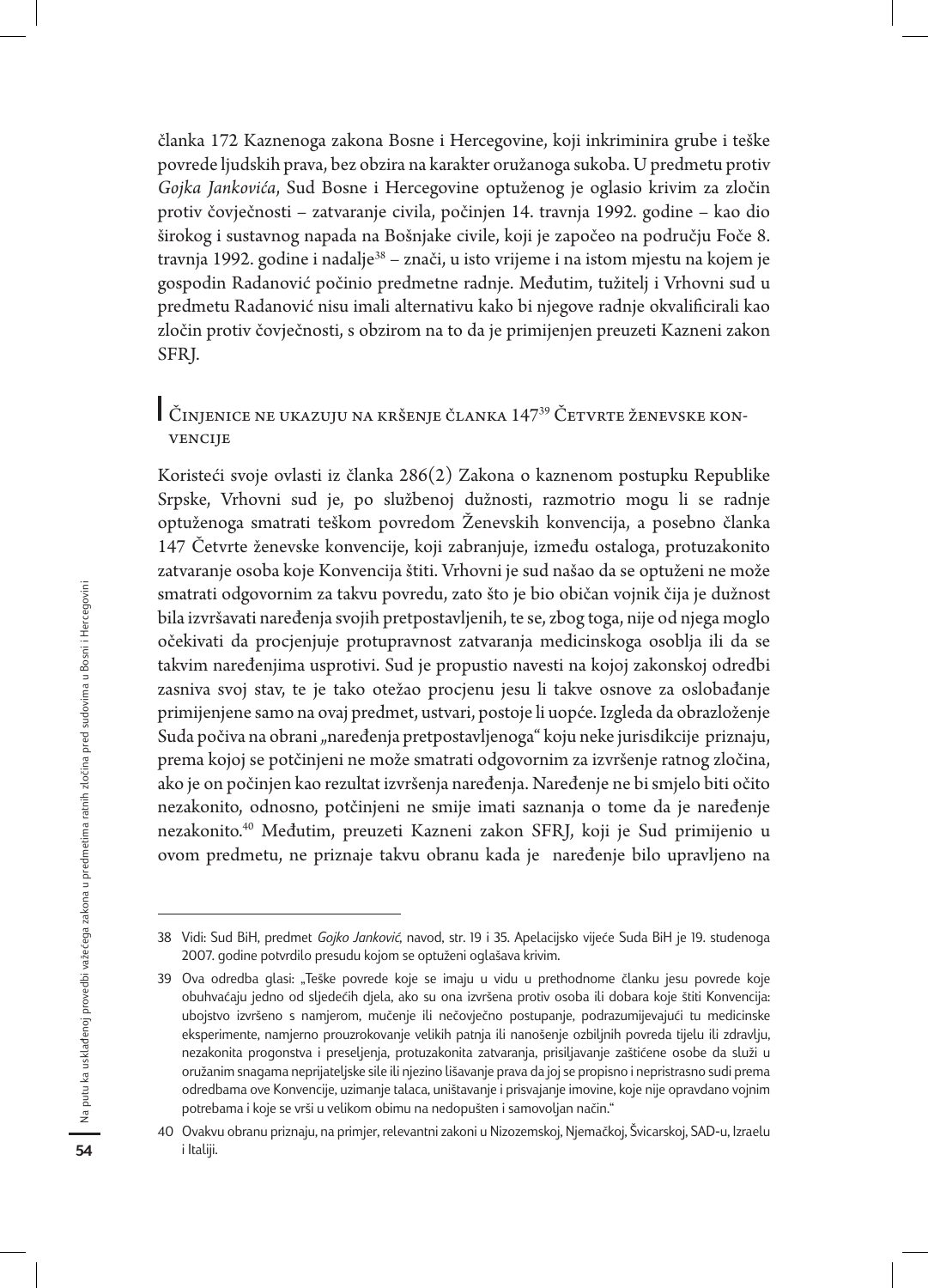izvršenje ratnog zločina.<sup>41</sup> Nju, također, izričito isključuju relevantni međunarodni instrumenti,42 kao i Kazneni zakon Bosne i Hercegovine.43 U odnosu na ovakve činjenice, ostaje nejasna pravna osnova prema kojoj je Vrhovni sud prihvatio obranu koja se poziva na postupanje po naređenju pretpostavljenoga.

Štoviše, čak i kada bi takva obrana bila predviđena Kaznenim zakonom Bosne i Hercegovine, Sud nije adekvatno obrazložio zašto je ona prihvaćena u ovom konkretnom predmetu, niti je objasnio zašto je došao do zaključka da se od optuženoga nije moglo očekivati da procijeni protupravnost zatvaranja. Sud jeste naveo jednu odluku Međunarodnoga kaznenog suda za bivšu Jugoslaviju u prilog obrazloženju svoga stava.44 Međutim, navedeni odlomak ne odnosi se na obranu pozivanjem na postupanje po naređenju pretpostavljenoga koju Statut Međunarodnog kaznenog suda za bivšu Jugoslaviju isključuje, već prije na vrstu ponašanja i stupanj kaznene odgovornosti, nužan da bi neka osoba bila smatrana krivom za protuzakonito zatvaranje. U istom odlomku, na koji se Vrhovni sud pozvao, jasno se navodi da je takvu odgovornost "primjerenije pripisati onima koji su za zatočenje odgovorni na izravniji i potpuniji način, kao što su oni koji optuženoga stvarno smjeste u pritvor."45

Na temelju činjenica utvrđenih u predmetu *Radanović,* izgleda, nesumnjivo, da je optuženi osobno sudjelovao u zatvaranju medicinskoga osoblja. Odredbe humanitarnoga prava, koje se odnose na poštivanje i zaštitu medicinskog osoblja i bolnica, tako su općepriznate od strane država, da su stekle status međunarodnoga

<sup>41</sup> Članak 239 Kaznenoga zakona SFRJ predviđa u tom pogledu da "Neće se kazniti potčinjeni ako učini kazneno djelo po naređenju pretpostavljenoga, a to se naređenje tiče službene dužnosti, osim ako je naređenje bilo upravljeno na izvršenje ratnoga zločina ili kakvog drugog teškog kaznenog djela ili ako je znao da izvršenje naređenja predstavlja kazneno djelo."

<sup>42</sup> Vidi: Članak 6 Sporazuma o osnivanju Međunarodnog vojnog suda u Nirnbergu; članak 6 Tokijske povelje o Međunarodnom vojnom sudu za Daleki istok; članak 7(4) Statuta Međunarodnoga kaznenog suda za bivšu Jugoslaviju; i članak 6(4) Statuta Međunarodnoga kaznenog suda za Ruandu. Iznimku predstavlja članak 33 Rimskoga statuta Međunarodnog kaznenog suda, koji dopušta obranu pozivanjem na postupanje po naređenju pretpostavljenih u predmetima ratnih zločina.

<sup>43</sup> Prema članku 180(3) Kaznenoga zakona BiH, postupanje po naređenju pretpostavljenih ne isključuje kaznenu odgovornost, ali se može uzeti kao olakšavajuća okolnost.

<sup>44</sup> Vrhovni sud Republike Srpske je u presudi naveo sljedeći odlomak iz stavka 342 presude Žalbenoga vijeća Međunarodnog kaznenog suda za bivšu Jugoslaviju u predmetu *Delalić i drugi* ("Čelebići") od 20. veljače 2001. godine: "Prema mišljenju Žalbenoga vijeća, sama činjenica da netko ima neku ulogu u nekom svojstvu, koliko god neznatnu, u radu zatvora u kojem su protupravno zatočeni civili, nije dostatna osnova za nalaz o primarnoj kaznenoj odgovornosti takve prirode kakvu podrazumijeva nalaz da je netko počinio zločin. Takvu odgovornost je primjerenije pripisati onima koji su za zatočenje odgovorni na izravniji i potpuniji način, na primjer, onima koji optuženoga stvarno smjeste u pritvor, bez razumne osnove da on predstavlja sigurnosni rizik...Žalbeno vijeće, međutim, ne prihvaća da je propust stražara da poduzme mjere za koje nije ovlašten kako bi oslobodio zatvorenike dostatan da bi se smatrao izvršenjem zločina protupravnog zatočenja."

<sup>45</sup> Žalbeno vijeće Međunarodnoga kaznenog suda za bivšu Jugoslaviju, predmet *Delalić i drugi,* navod, stavak 342.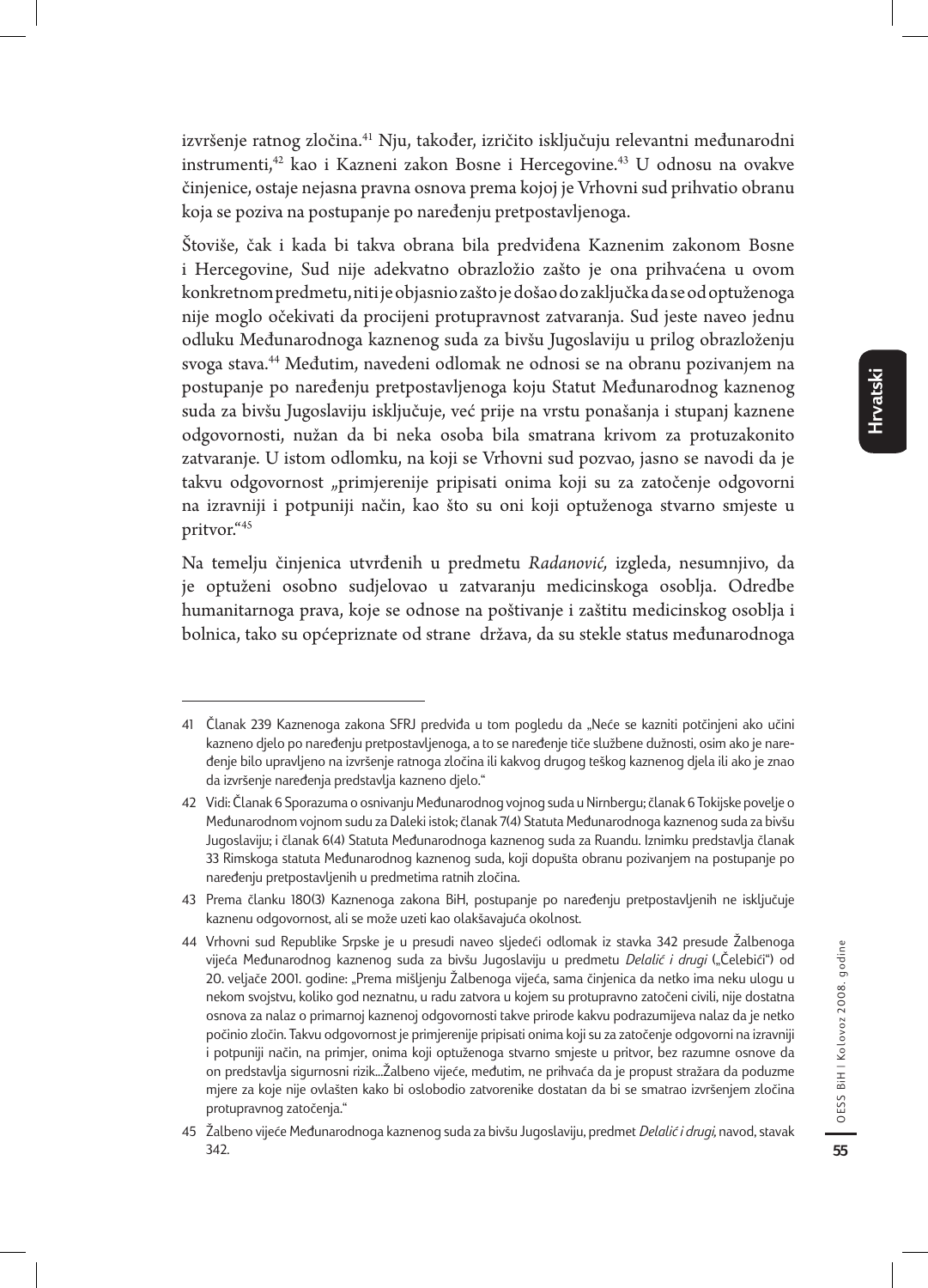običajnog prava.46 Zbog toga je, čini se, teško prihvatiti kao validno pravno obrazloženje stav da bi optuženoga trebalo osloboditi na temelju toga što nije mogao imati saznanja o protupravnosti zatvaranja medicinskog osoblja Doma zdravlja u Foči za koje se, kako je tijekom samoga postupka utvrđeno, nije smatralo da predstavljaju nikakvu prijetnju sigurnosti.

<sup>46</sup> Ovakav zaključak donio je Međunarodni komitet Crvenog križa u svojoj nedavnoj studiji o međunarodnom običajnom humanitarnom pravu. Vidi: ICRC, HENCKAERTS and DOSWALD-BECK, *Customary International Humanitarian Law, Volume 1: Rules*, ICRC and Cambridge Press, 2005., str. 79, pravilo 25: "Medicinsko osoblje, koje je angažirano isključivo na liječničkim dužnostima, mora se poštivati i zaštititi u svim okolnostima."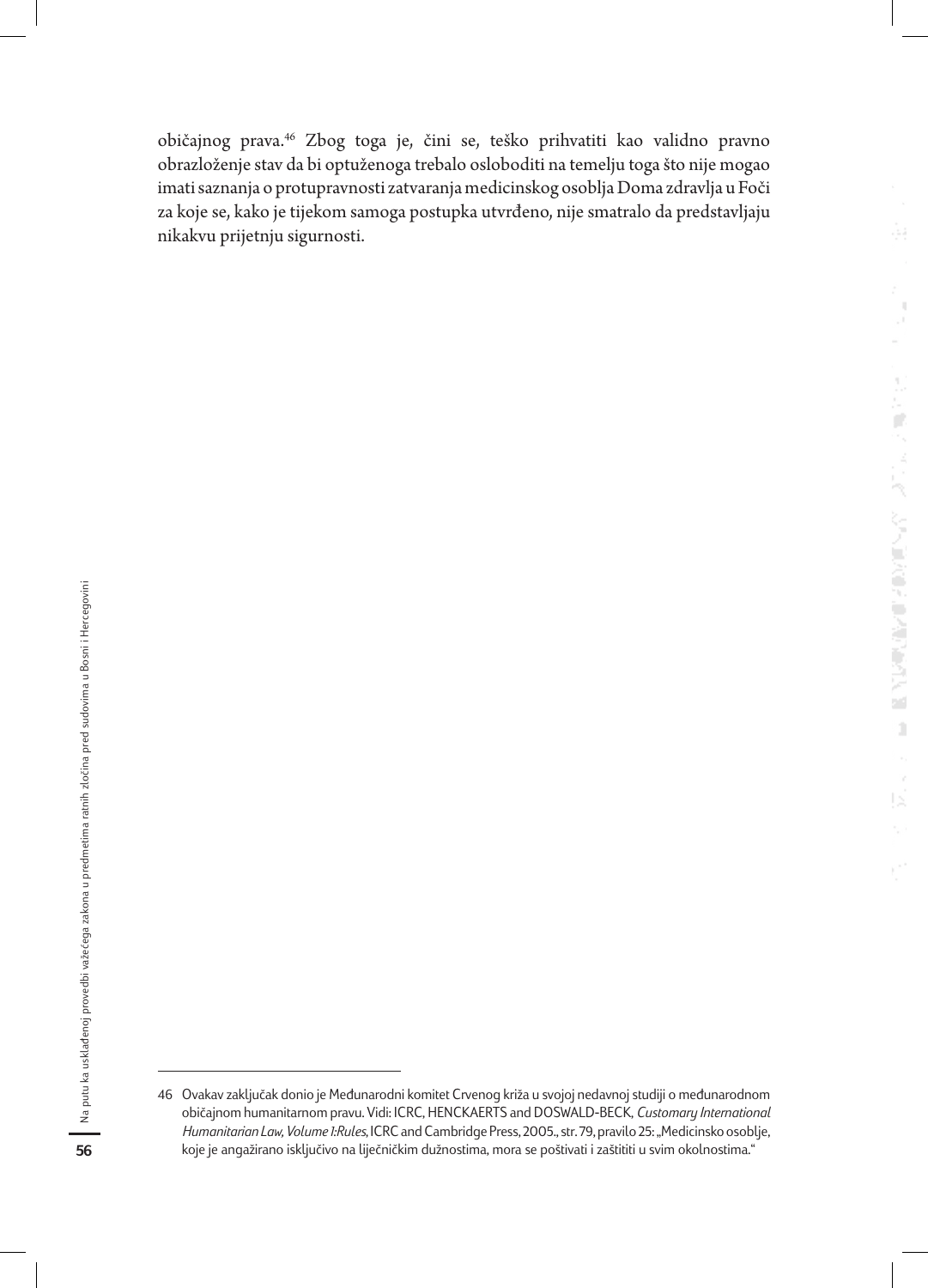

# На путу ка усаглашеном провођењу **va**&*B*a&*R***efer zakona**  у предметима ратних злочина пред судовима у Босни и Херцеговини

**Srpski jezik**

Август 2008. године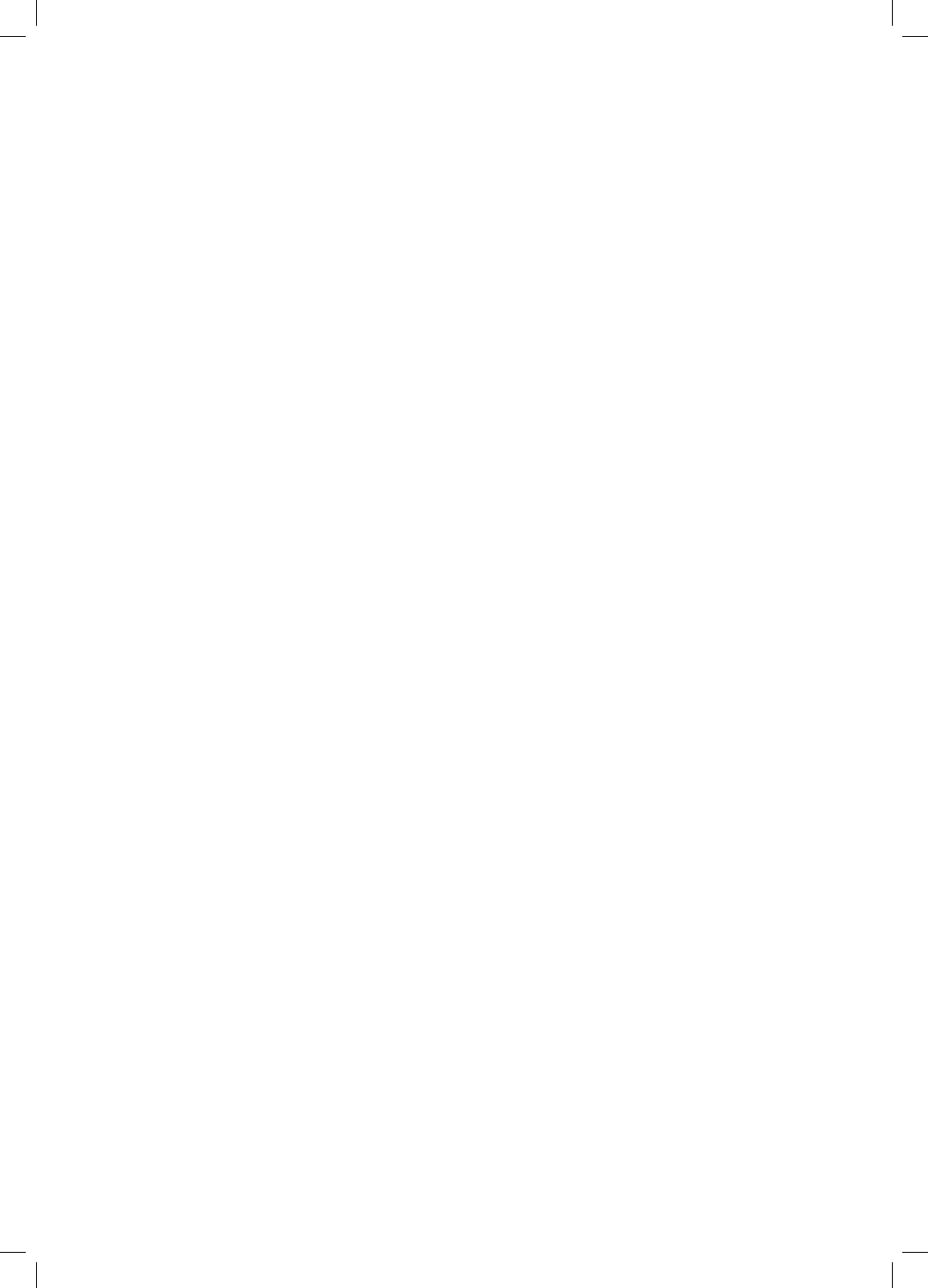#### **Увод**

V суђењима у предметима ратних злочина у Босни и Херцеговини углавном се примјењују два различита кривична закона: Кривични закон Босне и Херцеговине, који је ступио на снагу у марту 2003. године, и преузети Кривични закон Социјалистичке Федеративне Републике Југославије (СФРЈ), који је био на снази у вријеме оружаног сукоба. Први Закон примјењује се у поступку пред Судом Босне и Херцеговине, док се други примјењује пред судовима у Републици Српској и Дистрикту Брчко, као и у већини предмета пред судовима у Федерацији Босне и Херцеговине. У ограниченом броју предмета судови у Федерацији БиХ такође су примијенили Кривични закон Федерације Босне и Херцеговине из 1998. године. Ова три кривична закона знатно се разликују. Кривични закон Босне и Херцеговине, на примјер, пружа потпунију дефиницију ратних злочина него друга два закона. Само Кривични закон Босне и Херцеговине садржи одредбе о злочинима против човјечности и једино он дефинише командну одговорност и искључује "наређење претпостављеног" као одбрану. Ови кривични закони такође се разликују и према висини прописане казне.

У одлуци у предмету *Макшоуф* из марта 2007. године<sup>1</sup> Уставни суд Босне и Херцеговине установио је да примјена различитих кривичних закона на државном и ентитетском нивоу озбиљно нарушава владавину права и принцип једнакости пред законом. Уставни суд сматра да судови у ентитетима, када суде за кривична дјела ратних злочина,

<sup>1</sup> *Абдуладхима Мактоуфа* је 4. априла 2006. године Жалбено одјељење Суда Босне и Херцеговине осудило на казну затвора у трајању од пет година за почињени ратни злочин против цивилног становништва из члана 173. Кривичног закона Босне и Херцеговине. У својој апелацији Уставном суду Босне и Херцеговине Мактоуф је тврдио да ретроактивна примјена Кривичног закона Босне и Херцеговине у предметном кривичном поступку представља повреду члана 7. Европске конвенције о људским правима, тврдећи да је, умјесто тога, требало примијенити Кривични закон СФРЈ. Уставни суд је 30. марта 2007. године одбио апелацију, сматрајући да је примјена Кривичног закона Босне и Херцеговине, да би била кажњена дјела која су извршена током оружаног сукоба, дозвољена по члану 7. став 2. због тога што су ова дјела, у вријеме извршења представљала кривична дјела према "општим правним начелима признатим код цивилизованих народа".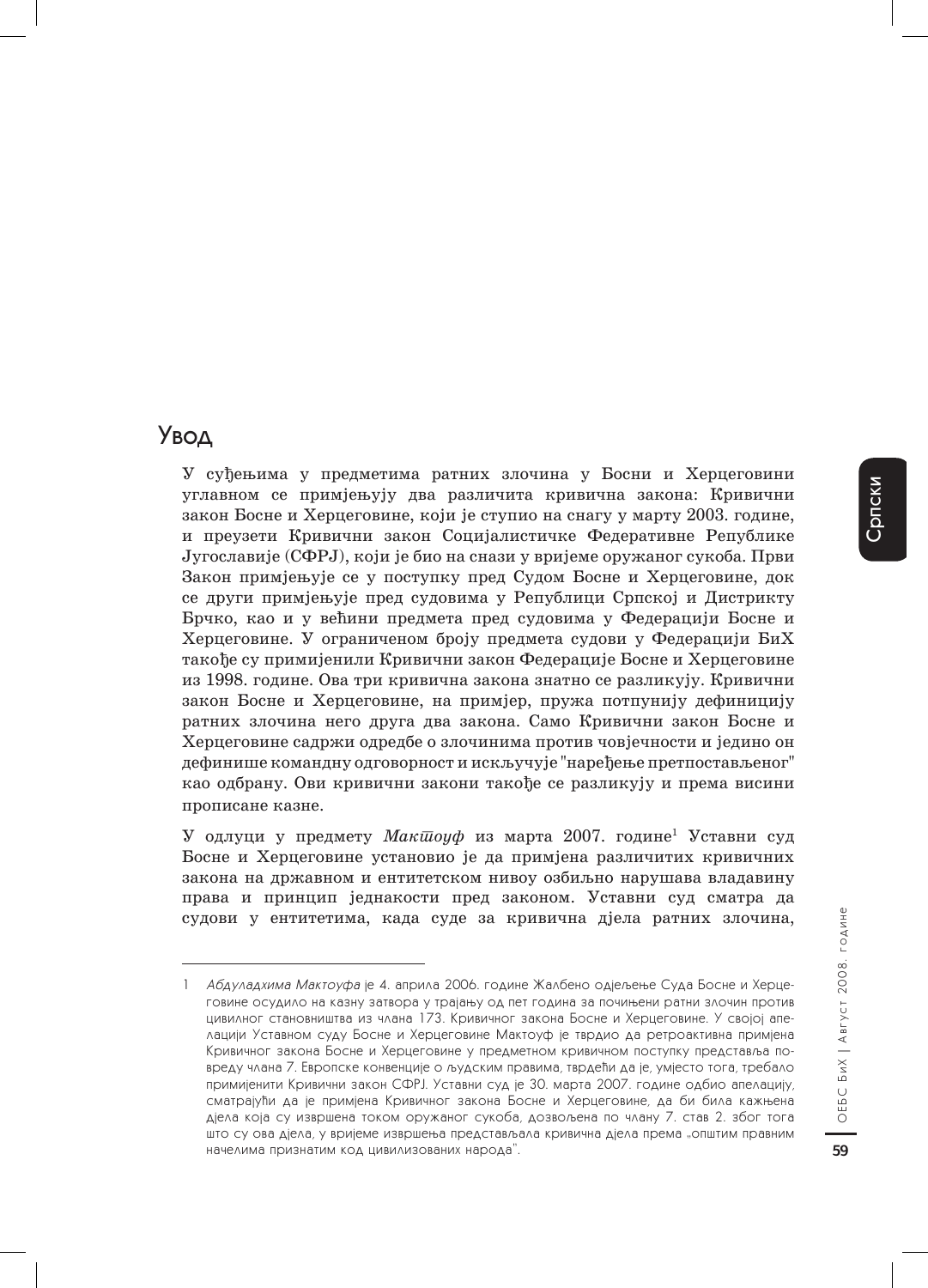требају примјењивати Кривични закон Босне и Херцеговине. Високи представник<sup>2</sup> и Парламентарна скупштина Савјета Европе<sup>з</sup> такође су изразили забринутост због неусаглашене примјене важећих закона у предметима ратних злочина. Упркос томе, Суд Босне и Херцеговине и судови у ентитетима настављају са примјеном различитих закона.

 $V$ овом извјештају заступа се становиште да би примјена Кривичног закона Босне и Херцеговине у сваком поступку у предметима ратних злочина довела до досљеднијег и ефикаснијег правосудног система. Такође се види одговарајуће мјесто у том систему за нову правосудну институцију на државном нивоу, која би имала коначну ријеч у тумачењу и примјени релевантног закона пред свим судовима у држави. Таква институција би, исто тако, помогла да се обезбиједи досљедност у тумачењу закона и загарантује једнакост свих лица пред законом.

#### Ка ефикаснијем и праведном процесуирању предмета ратних злочина

Примјена Кривичног закона Босне и Херцеговине у сваком поступку у предметима ратних злочина у држави вјероватно би допринијела ефикасности правосудног система. Примјена овог закона би, исто тако, водила ка уједначавању казнене политике у цијелој држави. У поређењу са другим кривичним законима у примјени, Кривични закон Босне и Херцеговине најадекватније дефинише озбиљна кршења међународног хуманитарног права и људских права, која су се догодила током недавног оружаног сукоба у Босни и Херцеговини, те кривичну одговорност појединаца који су починили та кршења. Кривични закон представља напредак у процесуирању таквих злочина, прихвата модерна достигнућа међународног кривичног права, усвојена у Статуту и пракси Међународног кривичног суда за бившу Југославију, као и у Статуту Међународног кривичног суда. Кривични закон БиХ садржи одредбе о злочинима *прошив* 

<sup>2</sup> Vidi: BIRN, Justice Report Interview, *Miroslav Lajčak: Bosnia Needs Justice (Bosni je poтребна правда), 6.* август 2007. године, постављен на интернет страници: http://www.bim.ba/en/75/10/3795/.

<sup>3</sup> Види: Парламентарна скупштина Савјета Европе, Резолуција 1564 (2007.), Вођење кривчног *postupka za djela iz nadle`nosti Me|unarodnog krivi~nog suda za biv{u Jugoslaviju* (Prosecution of offences falling within the jurisdiction of the International Criminal Tribunal for the former Yugoslavia (ICTY)), у којој се, у ставу 21.2.1, власти Босне и Херцеговине позивају да "обезбиједе уједначавање судске праксе, размотре оснивање државног врховног суда или дају надлежности врховног суда постојећем суду, да би, на тај начин, омогућиле правну безбјед-HOCT".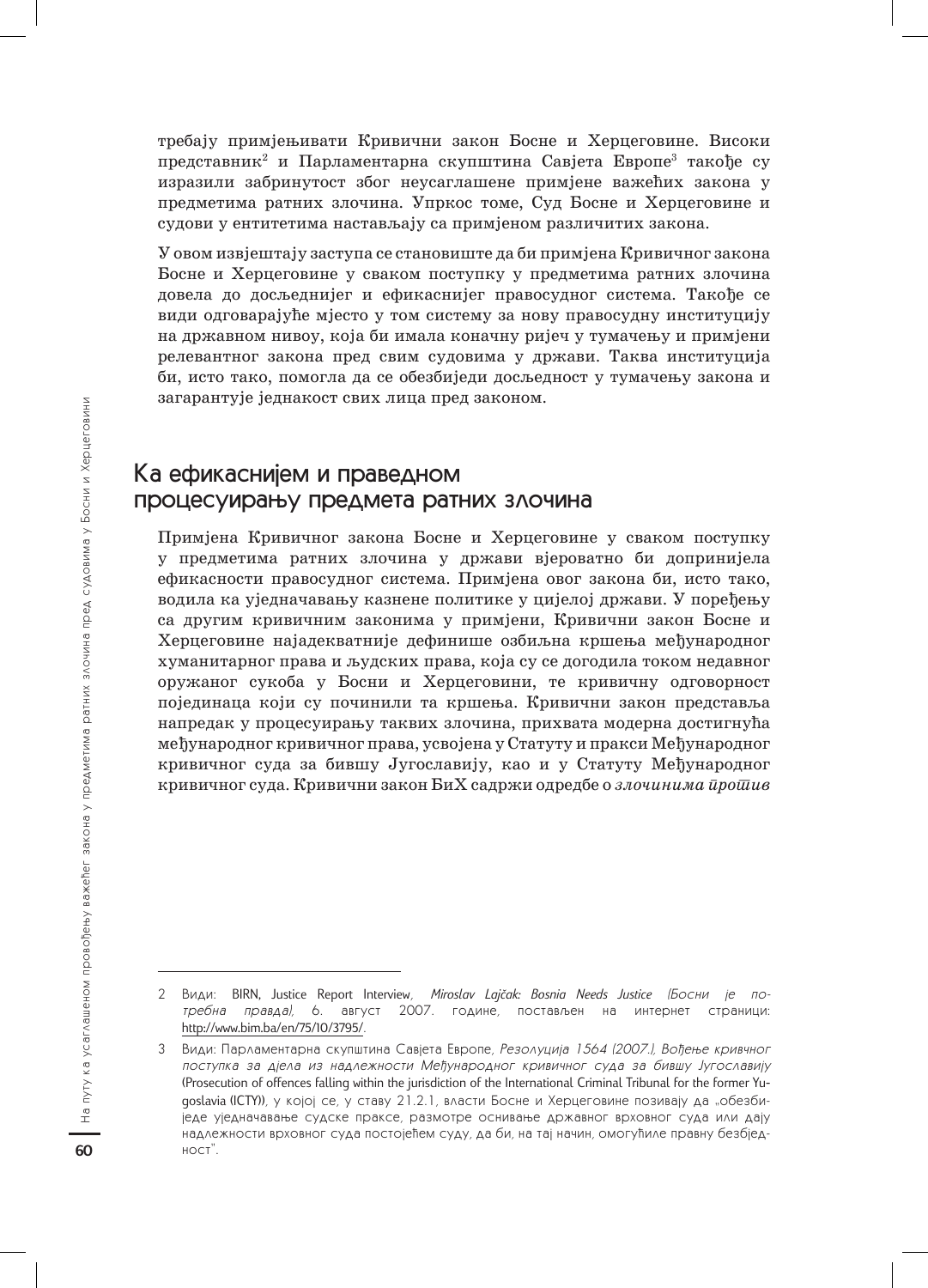$\psi$ овјечнос*ти* као појам обичајног права и пружа детаљну дефиницију *komandne odgovornosti*. 4

Кривично гоњење злочина против човјечности важно је због тога што у обзир узима шири контекст у којем су такви злочини почињени и политику која их је потакла. Према службеном Коментару на Нацрт кодекса  $V$ једињених нација о злочинима против мира и безбједности човјечанства, пежина злочина произлази из околности под којима је почињен и осјећања која су водила починиоца."<sup>5</sup> Злочини против човјечности нису никада изолована или насумична дјела насиља, као што то може да буде случај са ратним злочинима, јер се по дефиницији морају починити као дио широког или систематичног напада усмјереног против цивилног становништва. Према пракси Међународног суда за бившу Југославију, појам "широког" даље се може дефинисати као здружена акција великих размјера и знатне озбиљности усмјерена против мноштва жртава. Појам "систематичног" може се дефинисати као "темељито организован" и који се одвија према утврђеном обрасцу, заснованом на заједничкој политици која укључује знатне јавне или приватне ресурсе.

Злочини против човјечности такође забрањују груба и тешка кршења људских права, без обзира на то да ли је оружани сукоб, по свом карактеру, немеђународни или међународни. Ово се суштински разликује од јуриспруденције о ратним злочинима, која обично пружа већи степен заштите цивилима у оружаном сукобу међународног карактера, него  $n_{\text{e}}$ немеђународног. Међутим, пракса Међународног суда за бившу Југославију указује на то да тужиоцима није увијек лако да утврде карактер сукоба који су се водили у Босни и Херцеговини. Ова несигурност изазвала је проблеме и у суђењима у предметима ратних злочина пред судовима у ентитетима.<sup>6</sup> Заштита људског живота и достојанства током оружаног сукоба не би се требала разликовати у односу на карактер сукоба; појам злочина против човјечности успјешно превладава такве проблеме. Како је већ речено, само Кривични закон Босне и Херцеговине садржи одредбе о кривичним дјелима злочина против човјечности. Према томе, једино он пружа ефикасну законску основу за суђења у предметима злочина против човјечности пред судовима у ентитетима. Примјена других кривичних

OEBC БиХ | Aвгуст 2008. године

ОЕБС БиХ | Август 2008. године

<sup>4</sup> Види: Кривични закон БиХ, члан 172. и 180. Кривично гоњење злочина против човјечности чврсто је засновано на обичајном праву барем од Нирнбершког процеса. Генерална скупштина УН-а је 1946. године усвојила Принципе установљене Повељом Нирнбершког суда (*Affirmation of the Principles of International Law recognized by the Charter of the Nurnberg Tribunal*, G.A. Res. 95(I), U.N. Doc. A/64/Add.1, из 1946. године), укључујући криминализацију злочина против човјечности. Осим тога, у "Принципима о сарадњи" ("*Principles of Cooperation*"), које је Генерална скупштина УН-а усвојила 1973. године, прописује се да ће "злочини против човјечности, без обзира на то гдје су почињени, бити подложи истрази, а за лицима за која буде постојао доказ да су починила такве злочине ће се трагати, она ће бити хапшена, те бити подвргнута суђењу и, ако се докаже њихова кривица, биће кажњена." *(Principles of International Cooperation in the Detection, Arrest, Extradition, and Punishment of Persons Guilty of War Crimes and Crimes Against Humanity, G.A. Res. 3074, 28 U.N. GAOR Supp. (No. 30) at 79, U.N. Doc. A/9030, 1973.)*

<sup>5</sup> Meђународна правна комисија, Нацрт кодекса о злочинима против мира и безбједности ~ovje~anstva, komentar *(Draft Code of Crimes against the Peace and Security of Mankind, Commentary)*.

<sup>6</sup> Види: Врховни суд Републике Српске, пресуда у предмету *Драгоје Радановић*, од 22. марта 2007. године. О анализи ове пресуде види додатак Извјештају.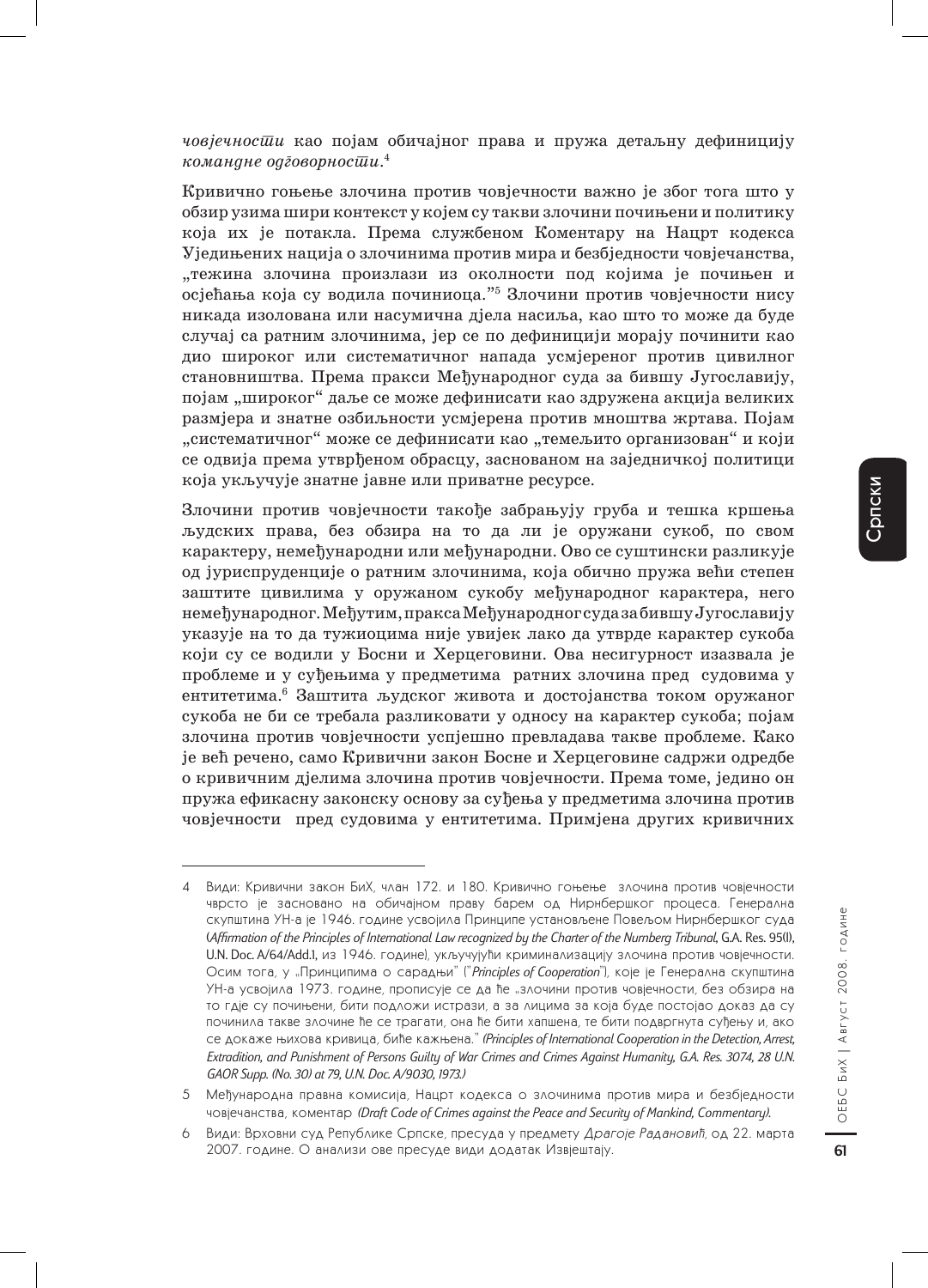закона, умјесто Кривичног закона Босне и Херцеговине, спријечила би судове да неко дјело квалификују као злочин против човјечности.

Кривични закон Босне и Херцеговине исто тако садржи детаљну дефиницију командне одговорности. Међународни суд за бившу Југославију заузео је становиште да је командна одговорност била општеприхваћено правило  $\alpha$ обичајног права у вријеме када је започео оружани сукоб у бившој Југославији.<sup>7</sup> Међутим, у пресуди коју је недавно изрекао један кантонални суд оптужени је ослобођен од оптужбе да је као управник затвора пропустио да спријечи стражаре да физички злостављају ратне заробљенике, те покрене дисциплински или кривични поступак против њих. Као основ за ослобађање од оптужбе суд је навео у образложењу да таква радња није кривично дјело из члана 144. Кривичног закона СФРЈ.<sup>8</sup> Да је у поступку према оптуженом примијењен Кривични закон БиХ, наведене радње не би биле упитне, јер овај закон јасно дефинише командну одговорност као кривичну одговорност претпостављених за пропуштање да спријече или казне кривична дјела подређених лица.

Примјена различитих кривичних закона исто тако доводи до изразитих разлика у висини казни које за ратне злочине изричу судови у ентитетима у односу на Суд Босне и Херцеговине. Ово произилази из великих разлика у погледу висине казне коју прописују ти закони.<sup>9</sup> На примјер, један од судова у ентитетима је оптуженом, који је проглашен кривим зато што је сурово поступао према затвореницима, изрекао казну затвора у трајању од једне године и осам мјесеци, мада је Суд Босне и Херцеговине другом оптуженом лицу, које је проглашено кривим због сличног дјела, изрекао казну затвора у трајању од десет и по година.<sup>10</sup> У просјеку, казне затвора које изриче Суд Босне и Херцеговине у предметима ратних злочина готово су

Жалбено вијеће Међународног кривичног суда за бившу Југославију, Хаџихасановић и други; одлука о интерлокаторној жалби, којом се оспорава надлежност с обзиром на командну одговорност, 16. јули 2003. године, став 32. до 36.

<sup>8</sup> Види: Кантонални суд у Мостару, пресуда у предмету *Чупина и други*, од 24. јануара 2007. godine.

<sup>9</sup> Према Кривичном закону СФРЈ, за ратне злочине могла је да буде изречена казна затвора у трајању од највише 15 година, или смртна казна, са алтернативно прописаном казном затвора од 20 година. Ступањем на снагу Устава Босне и Херцеговине у децембру 1995. године није више могла да буде изречена смртна казна, јер би то представљало повреду Протокола бр. 6 Европске конвенције о људским правима; стога је максимална казна затвора, која се може изрећи према овом закону, 20 година. Кривичним законом ФБиХ из 1998. године формално је укинута смртна казна, а умјесто ње уведена казна затвора у трајању од 40 година. С друге стране, Кривични закон БиХ прописује максималну казну затвора у трајању од 45 година за ратне злочине, злочине против човјечости и геноцид.

<sup>10</sup> Види: Кантонални суд Нови Травник, пресуда у предмету Мато Ђерек, од 21. јуна 2005. године, у којем је оптужени био осуђен на казну затвора од једне године и осам мјесеци за сурово поступање према шесторици затвореника (сурово премлаћивање, ударање, злостављање, понижавање и застрашивање). Врховни суд ФБиХ пресуду је потврдио 3. августа 2006. године. Са друге стране, Суд БиХ је у предмету *Горан и Зоран Дамјановић,* у јуну 2007. године, донио пресуду којом, за слично кривично дјело једног од оптужених у првостепеном поступку, осуђује на казну затвора у трајању од десет година и шест мјесеци.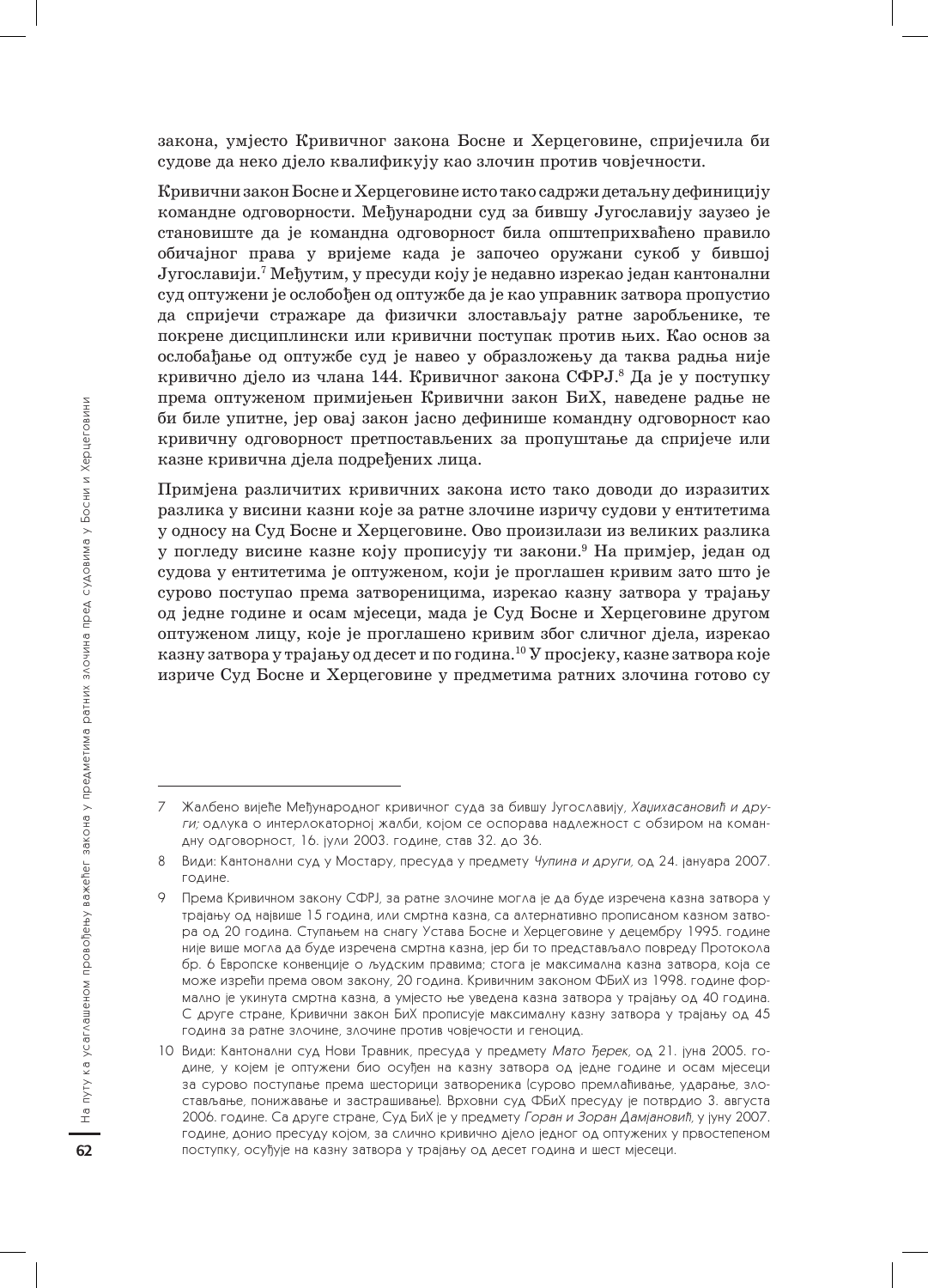двоструко дуже него оне које изричу судови у ентитетима.<sup>11</sup> Таква разлика у висини казни не само да утиче на утисак о праведности правосудног система у цјелини, већ оставља такође простора за спекулације о томе да ли се у позадини такве несразмјере налази пристрасност из политичких или националних побуда. Штавише, просјечна казна затвора коју изричу судови и у Републици Српској и Федерацији БиХ за убиство цивила као ратни злочин, износи око седам година; у неким предметима изречене су и казне затвора у трајању од само четири или пет година.<sup>12</sup> Таква казна затвора може да се пореди са казнама које домаћи судови изричу за кривична дјела против имовине, као што су разбојништво или тешка крађа. Ово тада одаје утисак да су злочини почињени током оружаног сукоба мање озбиљни од оних почињених у доба мира. Исто тако, то подрива вриједност казне као средства одвраћања могућих будућих починилаца од извршења сличних кривичних дјела. Због тога је важно да се у предметима ратних злочина не суди мање строго него у такозваним обичним кривичним дјелима.

#### Усклаћивање тумачења закона помоћу **институције на државном нивоу**

V својој одлуци у предмету *Макшоуф*<sup>13</sup> Уставни суд Босне и Херцеговине сматра да ретроактивна примјена Кривичног закона Босне и Херцеговине у предметима ратних злочина не представља повреду члана 7.(1) Европске конвенције о људским правима.<sup>14</sup> Чини се да је ово становиште у складу са најновијом праксом Европског суда за људска права.<sup>15</sup> Мада је Уставни суд такође тражио да судови у ентитетима у поступку примјењују Кривични закон Босне и Херцеговине, ови судови, у предметима ратних злочина

14 *Ибид*, став 79.

<sup>11</sup> Према информацијама којима располаже Мисија ОЕБС-а у Босни и Херцеговини, од ступања на снагу Кривичног закона БиХ, Суд Босне и Херцеговине је дванаест лица прогласио кривим за ратне злочине и злочине против човјечности и изрекао казне затвора у просјечном трајању од 17 година. У истом периоду, судови у два ентитета и Дистрикту Брчко прогласили су 47 лица кривим за ратне злочине и изрекли просјечну казну затвора у трајању од девет година.

<sup>12</sup> Види, на примјер: Кантонални суд у Мостару, пресуда у предмету Омановић, од 20. јануара 2006. године (коју је потом потврдио Врховни суд ФБиХ), којом је оптужени осуђен на казну затвора у трајању од четрнаест година због убиства троје цивила; такође и: Кантонални суд у Новом Травнику, пресуда у предмету *Правдић*, од 12. јуна 2006. године, којом је оптужени осуђен на казну затвора у трајању од четири године за убиство једног цивила. Казну је Врховни суд ФБиХ накнадно повећао на казну затвора у трајању од шест година.

<sup>13</sup> Види фусноту 1.

<sup>15</sup> Види: Европски суд за људска права, предмет Кармо против Бугарске (Karmo v. Bulgaria), одлука о допустивости, 9. фебруар 2006. године. Према овој одлуци, Европски суд сматра да ретроактивно изрицање доживотне казне затвора након укидања смртне казне није повреда члана 7.(1) Европске конвенције, јер "измјена врсте казне предвиђене Кривичним законом за најтеже дјело за које је устновљено да је апликант крив иде у корист апликанта, коме је одређена блажа казна од оне која је предвиђена за дато кривично дјело у вријеме када је почињено." Суд Босне и Херцеговине се на овај предмет позвао у више својих одлука, да би аргументовао да је ретроактивна примјена Кривичног закона БиХ у складу са Европском конвенцијом о људским правима. Види, на примјер: првостепена пресуда у предмету Радмило Вуковић, 16. април 2007. године, стр.16.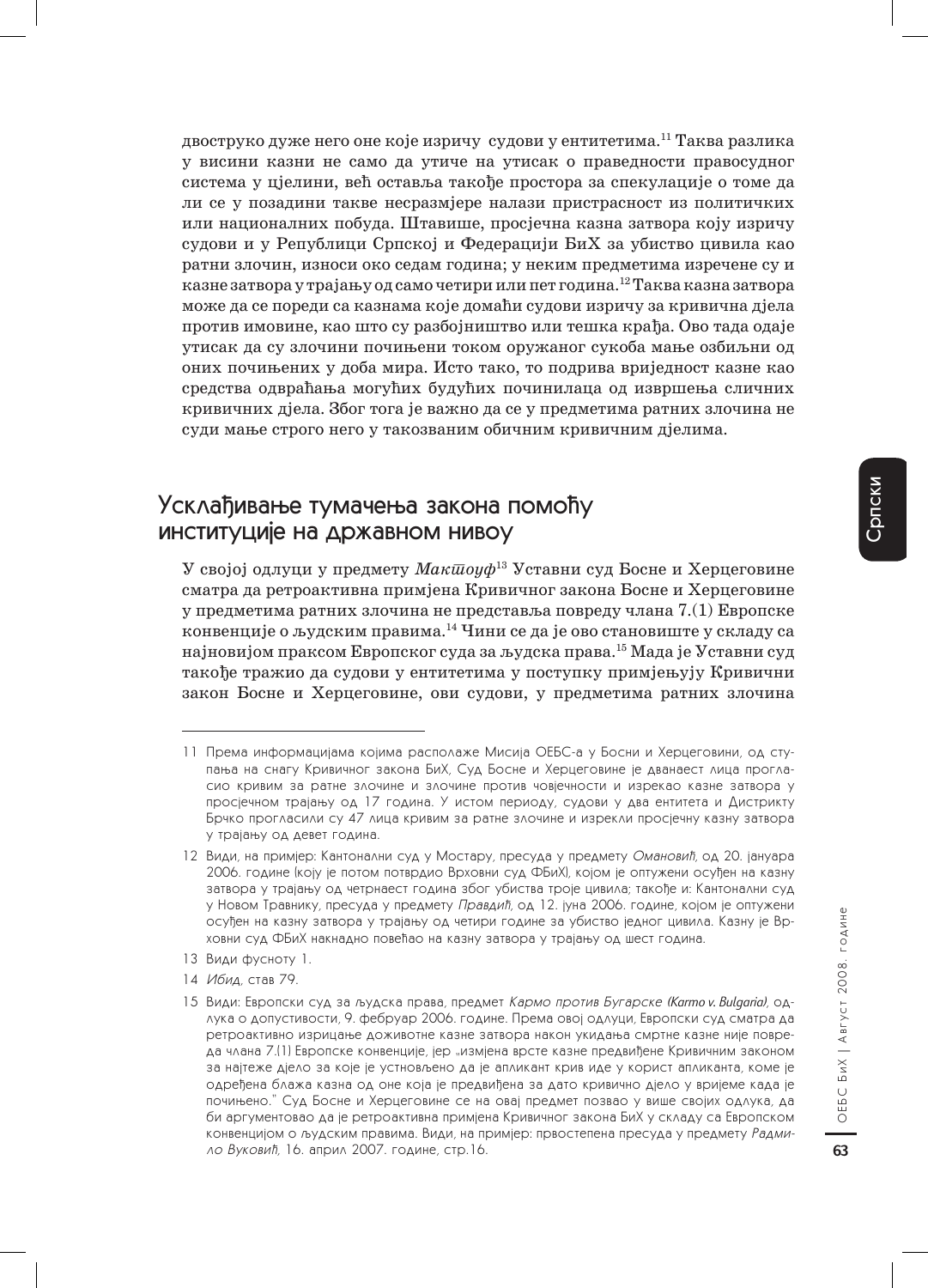настављају примјењивати старе законе – како Кривични закон СФРЈ, тако и Кривични закон Федерације БиХ из 1998. године.<sup>16</sup> Различит приступ, који су усвојили Суд Босне и Херцеговине, односно судови у ентитетима, изгледа да је мотивисан различитим тумачењем "института блажег закона", који предвиђа да, уколико је закон измијењен или допуњен послије учињења кривичног дјела, онда треба примијенити онај закон који је блажи за починиоца.<sup>17</sup>

Пропуст судова у ентитетима да поштују одлуку Уставног суда можда је посљедица чињенице да предметна апелација пред Уставним судом није била директно у вези са предметима ратних злочина пред судовима у ентитетима. Како је сам Суд појаснио, предмет разматрања је била примјена права из Европске конвенције у предмету против Мактоуфа пред Судом Босне и Херцеговине, а не "законска рјешења на нивоу ентитета и пракса у примјени на ентитетском нивоу."<sup>18</sup> Различита пракса у поступању пред судовима у ентитетима, како образлаже Уставни суд, јесте вјероватно "посљедица непостојања суда на нивоу Босне и Херцеговине који би могао вршити усклађивање судске праксе свих судова у Босни и Херцеговини."<sup>19</sup> Jедна таква институција би, вјероватно, послужила као најефикаснији и најрационалнији начин да се усклади примјена закона у процесуирању предмета ратних злочина.<sup>20</sup> Претпоставка је да би институција, исто тако, доносила коначну одлуку у погледу тумачења и о примјени материјалног и процесног кривичног права пред свим судовима у Босни и Херцеговини у предметима ратних злочина.

Без једног таквог суда, разлике у тумачењу закона који се примјењују на предмете ратних злочина могу и даље да угрожавају принцип правне безбједности<sup>21</sup> и једнакости пред законом. На примјер, Врховни суд Федерације БиХ и Врховни суд Републике Српске заузели су различита становишта по питању да ли је неопходно установити карактер оружаног сукоба, да би се утврдила повреда међународног хуманитарног права. Врховни суд Федерације БиХ заузео је становиште да то није

<sup>16</sup> Окружно тужилаштво у Добоју недавно је подигло три оптужнице у складу са Кривичним законом БиХ. Међутим, Окружни суд у Добоју одбио је да потврди оптужнице и предмете је упутио Суду БиХ, на основу тога што је, према Закону о Суду БиХ (члан 13.), једино Суд БиХ надлежан да пресуђује у предметима злочина прописаних у Кривичном закону БиХ.

<sup>17</sup> Ове кривичне одредбе садржане су у члановима 4. и 4.а Кривичног закона БиХ.

<sup>18</sup> Уставни суд БиХ, *Абдуладхим Мактоуф*, навод, став 87.

<sup>19</sup> Ибид. став 90.

<sup>20</sup> Уставни суд БиХ не може преузети ову улогу из сљедећих разлога: његова надлежност из члана IV(3)б Устава БиХ, као апелационе инстанце по пресудама сваког суда у Босни и Херцеговини ограничена је на спорове по Уставу; његова надлежност из члана IV(3)ц Устава БиХ ограничена је на спорове о питањима усаглашености закона које примјењују судови приликом доношења одлука са Уставом, Европском конвенцијом и другим законима БиХ, или о питањима постојања или обима неког општег правила јавног међународног права. Ниједна од ових надлежности не покрива питања уско везана за законитост тумачења и примјене кривичног и кривичнопроцесног права.

<sup>21</sup> Према дефиницији Европског суда за људска права, принцип правне безбједности значи да: "Одредба се не може сматрати "законом" уколико није довољно прецизно формулисана да би лицу омогућила да усклади своје понашање: лице мора да буде у стању предвидјети, у разумној мјери под датим околностима, посљедице које може изазвати одређени поступак" (*Busuioc v. Moldova*, пресуда, 21. децембар 2004. године, став 52).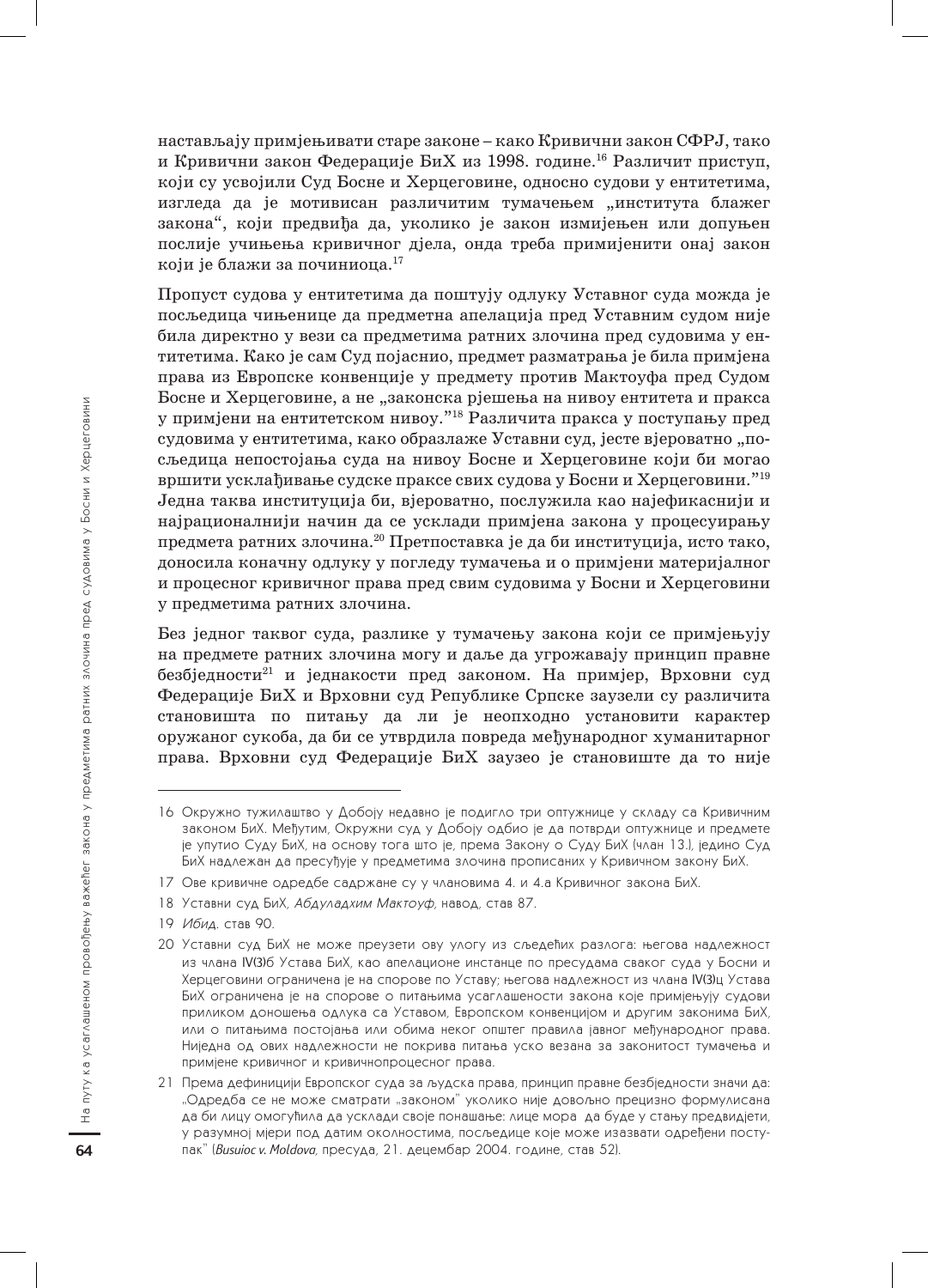Српски

неопходно да би лице било сматрано одговорним за ратне злочине према домаћем закону<sup>22</sup> при примијени Женевских конвенција из 1949. године; док је Врховни суд Републике Српске, залажући се за стриктно тумачење Конвенција, сматрао да се мора установити међународни карактер оружаног сукоба при навођењу таквих тешких кршења.<sup>23</sup> Дефинисање карактера оружаног сукоба, насупрот овом, има споредан значај приликом утврђивања кривичне одговорности оптужених пред Судом Босне и Керцеговине. Ово је управо због тога што се већина лица терети за злочине против човјечности.

Врховни суд Републике Српске и Суд Босне и Херцеговине такође су заузели различите ставове по питању да ли би "наређења претпостављеног" требало сматрати основом за ослобађање од кривичне одговорности. Суд БиХ до сада није прихватио такву одбрану, јер је она изричито искључена Кривичним законом Босне и Херцеговине.<sup>24</sup> Врховни суд Републике Српске се, у барем двије посљедње ослобађаjyhe пресуде, позвао на појам "наређења претпостављеног" као основ за искључење кривичне одговорности за ратне злочине.<sup>25</sup>

Поред тога, очигледно је да судови различито тумаче и позитивне одредбе кривичног поступка. Ово је значајна појава због тога што су, за разлику од материјалног кривичног права, закони о кривичном поступку у основи исти у свим предметима ратних злочина. На примјер, сви закони о кривичном поступку, који се примјењују у Босни и Херцеговини, садрже принцип да суд може, по службеној дужности, преквалификовати кривично дјело тако што ће утврдити да ли радња оптуженог представља кривично дјело различито од оног за које га терети тужилац. Међутим, неки судови тај принцип различито примјењују, што понекад доводи до супротног исхода у сличним околностима. На примјер, док је Кантонални

<sup>22</sup> Види: Врховни суд ФБиХ, пресуда у предмету Фикрет Смајловић, од 16. марта 2006. године. Види исто тако пресуду истог Суда у предмету *Драган Станковић*, од 20. марта 2002. године, у којој је Врховни суд ФБиХ одбио наводе из жалбе да је првостепени суд пропустио да утврди да ли је сукоб био међународног или немеђународног карактера, наводећи да се у то вријеме на територији Босне и Херцеговине водио међународни оружани сукоб, изазван агресијом Србије и Црне Горе. Штавише, Врховни суд ФБиХ навео је да је ово ноторна чињеница коју Суд није био у обавези да установи.

<sup>23</sup> Види: Врховни суд Републике Српске, пресуда у предмету *Драгоје Радановић*, од 22. марта 2007. године. О анализи ове пресуде види додатак овом извјештају.

<sup>24</sup> Види: Кривични закон БиХ, члан 180.3, који гласи: "Чињеница да је неко лице поступало по наређењу владе или неког њој надређеног лица, не ослобађа је од кривичне одговорности, али може да утиче на ублажавање казне када Суд сматра да то интереси праведности захтијевају."

<sup>25</sup> Види: Врховни суд Републике Српске у предмету Ранко Јаковљевић и други и Драгоје Радановић, гдје је Суд установио да оптужени, као обичан војник чија је дужност била да извршава наређења својих претпостављених, није могао да буде свјестан незаконитости својих поступака, те да се од њега није могло очекивати да процјењује противправност затварања медицинског особља. Његов пропуст да предузме кораке да би омогућио ослобађање особља може се оправдати, нашао је Суд, зато што оптужени није имао наредбодавни капацитет да мијења наређења својих претпостављених. У једној другој одлуци Суд је слично пресудио, нашавши да оптуженог не би требало сматрати одговорним за наређење које је издао његов претпостављени, а које он није могао да измијени. О анализи пресуде у предмету Радановић види додатак овом извјештају.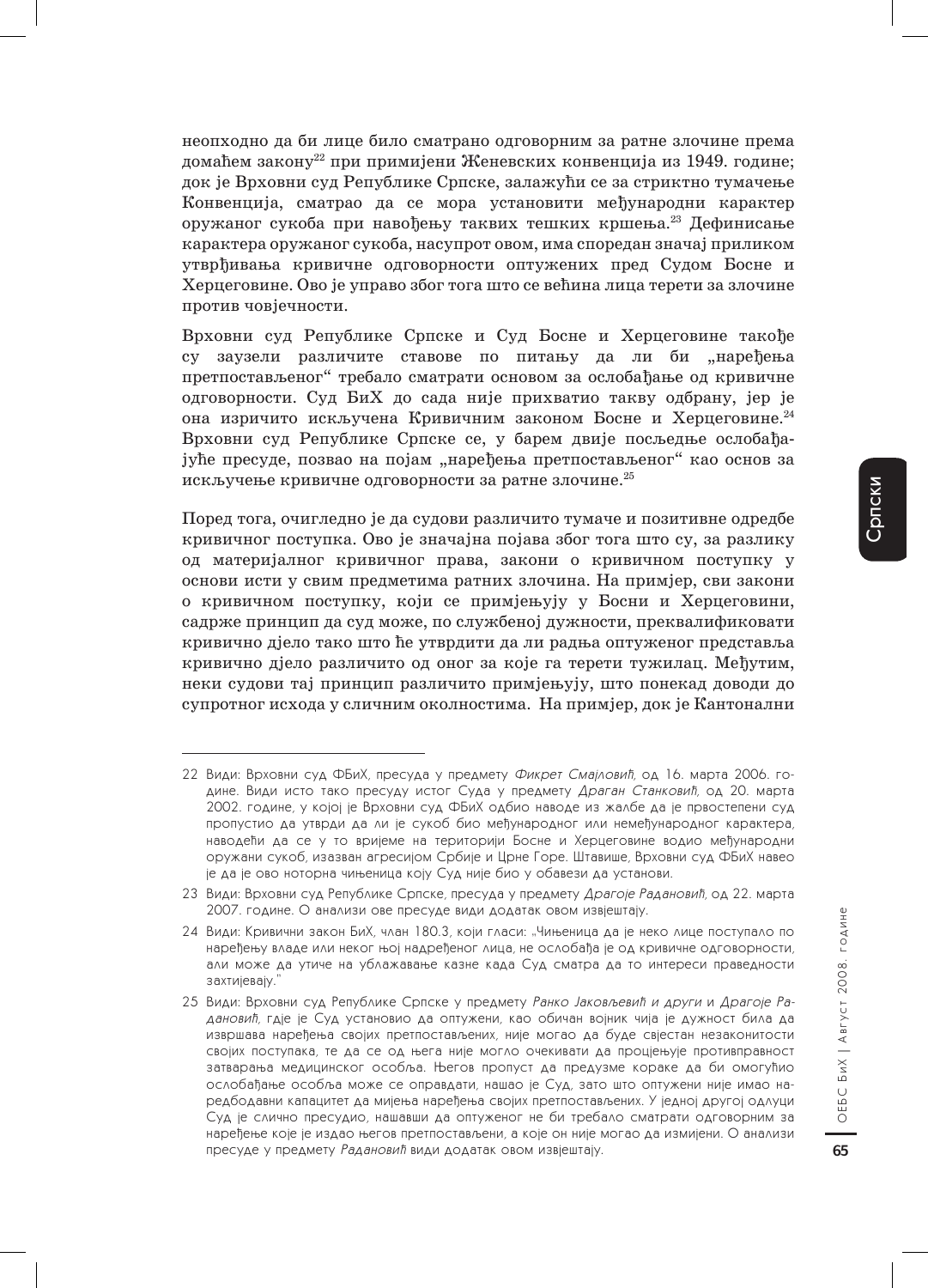суд у Мостару<sup>26</sup> искористио своја овлашћења да по службеној дужности оптуженог осуди за нечовјечно поступање према цивилима, а тужилац је радњу оквалификовао као мучење мада тужилац, према мишљењу Суда, није успио доказати елементе мучења, Кантонални суд у Зеници је, неке од оптужених у једном предмету ратних злочина ослободио, зато што тужилац није успио доказати да се њихово поступање према цивилима може оквалификовати као мучење.<sup>27</sup> За разлику од Суда у Мостару, Суд у Зеници није искористио своја овлашћења да утврди да ли се наведена радња могла оквалификовати као неко друго кривично дјело (на примјер, нечовјечно поступање). Мада су различита тумачења закона у оквиру неког правосудног система до одређене границе природна и легитимна, разноликост праксе илустрована овим примјерима угрожава принцип једнакости пред законом. Правосудна институција на државном нивоу имала би ауторитет да исправи овакве недосљедности. Њено оснивање такође би довело до рационалније структуре правосуђа која, у већој мјери, личи на многе савезне европске државе.

<sup>26</sup> Види: Кантонални суд у Мостару, пресуда у предмету Нико Обрадовић, од 29. маја 2006. године.

<sup>27</sup> Види: Кантонални суд у Зеници, пресуда од 5. јуна 2007. године у предмету Сабахудин *Оперта и други.* У току је поступак по жалби на ову пресуду.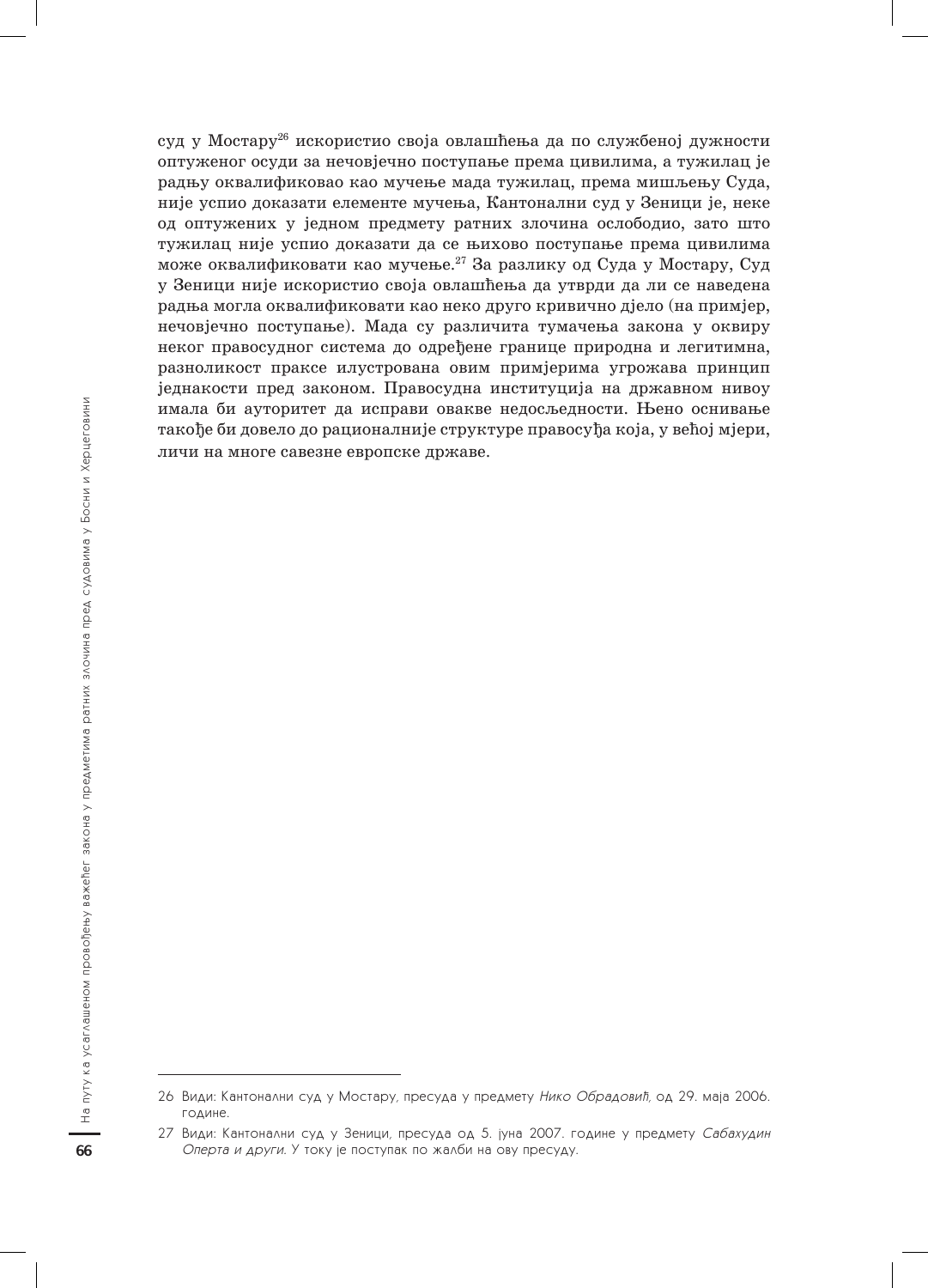#### $3a$ кључак

Мисија ОЕБС-а у Босни и Херцеговини препоручује:

- Тужилаштва и судови у ентитетима и Дистрикту Брчко требало би убудуће у предметима ратних злочина да примјењују Кривични закон Босне и Херцеговине на шта упућује и Уставни суд Босне и Херцеговине у својој одлуци у предмету Мак*touf*.
- Судовима и тужилаштвима у ентитетима који процесуирају ратне злочине треба обезбиједити свеобухватну едукацију из области међународног хуманитарног права и судске праксе Међународног кривичног суда за бившу Југославију, Суда БиХ и других држава. Центри за едукацију судија и тужилаца Федерације БиХ и Републике Српске би, због тога, требало да ревидирају и унаприједе свој текући програм едукације из области хуманитарног права.
- Како би се промовисало уједначавање судске праксе у читавој држави, Босна и Херцеговина би требала размотрити могућ ност оснивања правосудне институције на државном нивоу, која би имала коначну ријеч у тумачењу и примјени закона који се односе на предмете ратних злочина од стране свих судова у држави.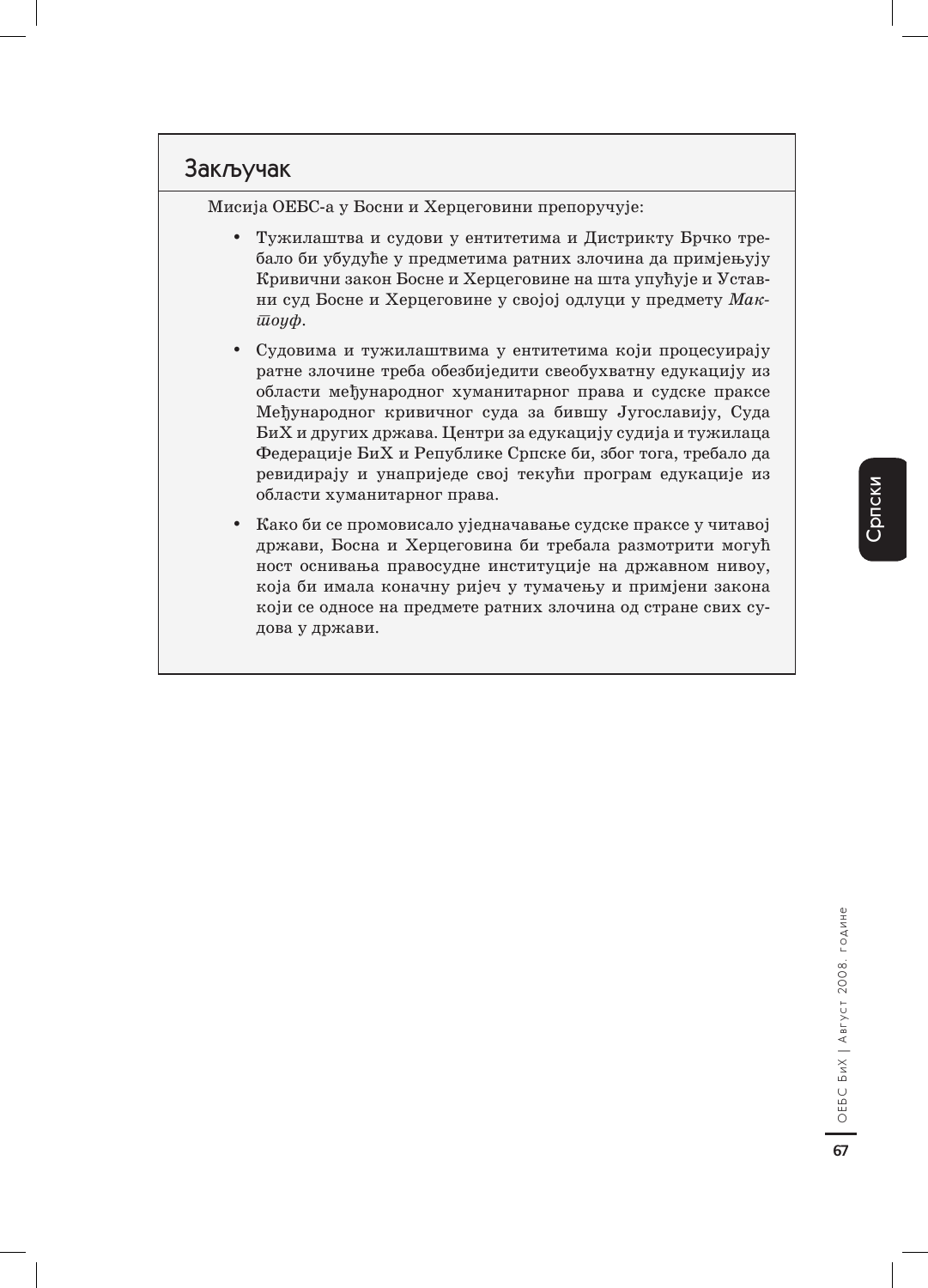# **Dodatak**

Проблеми у примјени закона у предметима ратних злочина

# Анализа предмета Радановић

#### **Увод**

Врховни суд Републике Српске (у даљњем тексту: "Врховни суд") донио је 22. марта 2007. године правоснажну пресуду у предмету против Драгоја Радановића, којом га ослобађа од оптужбе за ратни злочин против цивилног становништва. Конкретно, Суд је сматрао да се учешће оптуженог у незаконитом затварању четири здравствена радника у Дому здравља Фоча, 11. априла 1992. године, и присиљавању једног од љекара да позове угледније Бошњаке у Фочи на предају оружја, не може сматрати ратним злочином из члана  $142(1)$  Кривичног закона Републике Српске (преузети Кривични закон СФРЈ)<sup>28</sup>. Ова пресуда дјеломично је резултат очигледних пропуста у тумачењу Закона који се примјењује на предмете ратних злочина, као и у тумачењу међународног хуманитарног права, како од тужиоца, тако и од Врховног суда. Предмет Радановић илуструје проблеме проузроковане неусаглашеношћу домаћих закона и неуједначене судске праксе, у предметима ратних злочина.

### Историјат предмета

Окружни суд у Требињу је 9. децембра 2005. године прогласио Драгоја Радановића кривим за учешће у противзаконитом затварању цивила, чиме је починио кривично дјело ратног злочина против цивилног становништва из члана  $142(1)$  Кривичног закона СФРЈ. Сматрајући да наведена радња извршења кривичног дјела представља ратни злочин против цивилног становништва, Суд га је осудио на казну затвора у трајању од двије године. Окружни суд утврдио је да је оптужени, као припадник паравојних српских снага, заједно са другим лицима, заузео Дом здравља у Фочи, незаконито затворио медицинско особље под пријетњом силе, те наредио љекару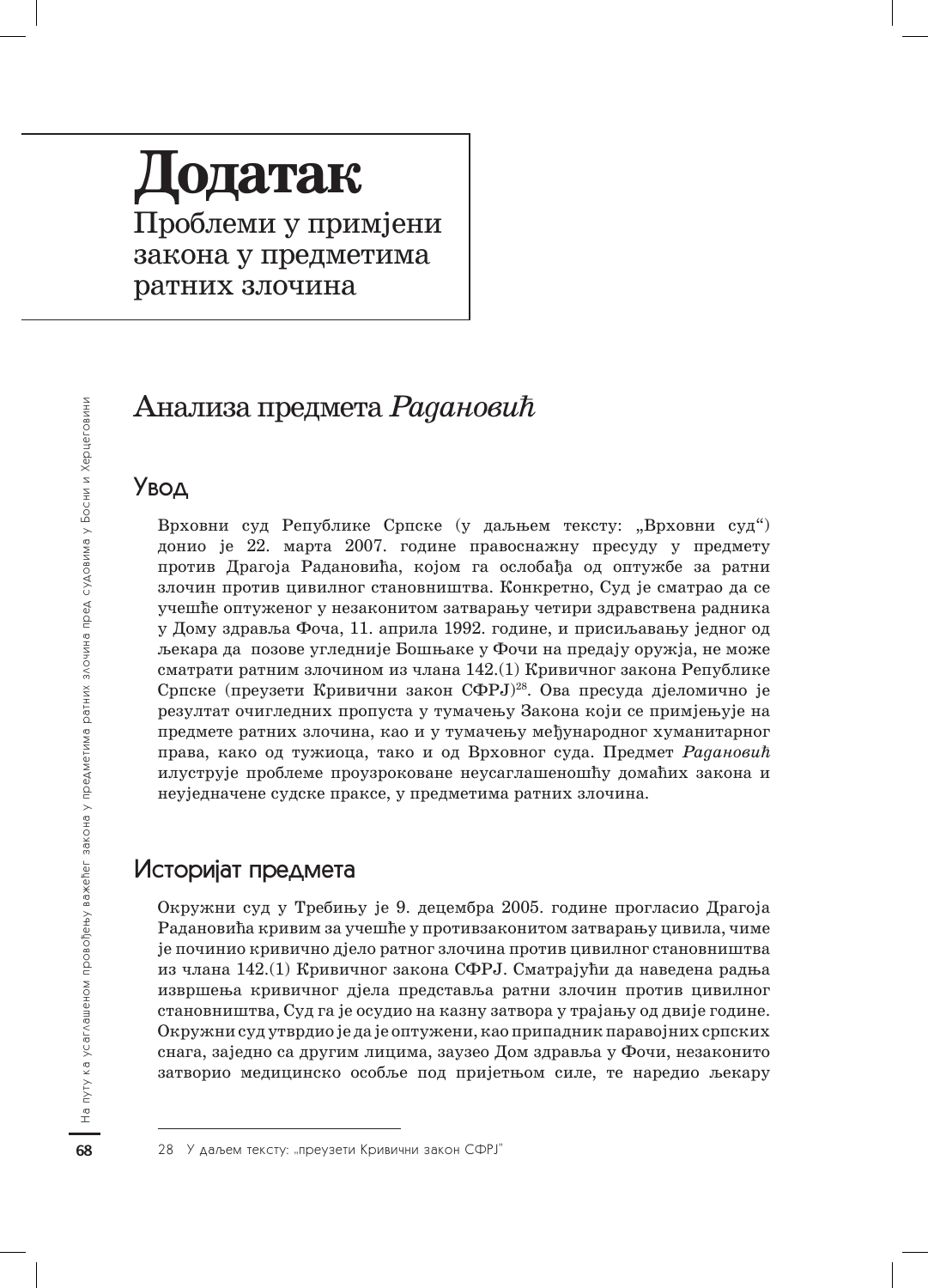цивилу да из болнице позове на предају "угледније Бошњаке"<sup>29</sup>. Оптужени је чувао љекара, уперивши у њега пушку, а осталом медицинском особљу није дозволио да напусти болницу, након чега су пребачени у логор Ливаде. Окружни суд је, као отежавајућу околност, узео у обзир чињеницу да је, као посљедица радњи оптуженог, један од љекара провео дужи временски период у логору Ливаде, мада је на крају ослобођен, док је други љекар нестао, те се и даље сматра несталим.

Дана 20. априла 2006. године Врховни суд је уважио жалбу одбране и укинуо пресуду, уз образложење да пресудом није објашњено зашто се радње оптуженог сматрају ратним злочином. Сходно томе одређено је одржавање претреса пред Врховним судом.<sup>30</sup> Врховни суд је 22. марта 2007. године донио правоснажну пресуду, ослободивши оптуженог од оптужбе за ратне злочине. Врховни суд није оспорио чињенице које је утврдио првостепени суд; међутим, утврдио је да се те чињенице не могу подвести под ратни злочин против цивилног становништва, те да радње оптуженог не представљају кршење члана 3. заједничног Женевским конвенцијама из 1949. године, те чланова 20., 31. и 147. Четврте женевске конвенције.

#### Основе по којима је Врховни суд **ослободио оптуженог**

 $\blacksquare$ Чињенице не указују на кршење члана  $3.^{31}$  заједничког Женевским конвенцијама из 1949. године

Тужилац се позвао на одредбе из члана 3. заједничког Женевским конвенцијама из 1949. године, тврдећи да је оптужени крив за противзаконито затварање цивила, што представља ратни злочин против

<sup>29</sup> Из дијела пресуде Окружног суда у Требињу која гласи: "...наредили доктору... уперујући пушке у њега да се попне на прозор дјечијег диспанзера и гласно дозива на предају угледније Бошњаке чије су се куће налазиле у непосредној близини..."

<sup>30</sup> Врховни суд је своју одлуку засновао на члану 303.(1)ј Закона о кривичном поступку Републике Српске, према којем: "ако је изрека пресуде неразумљива, противрјечна сама себи или разлозима пресуде, или ако пресуда уопште не садржи разлоге или у њој нису наведени разлози о одлучујућим чињеницама," дошло је до битне повреде кривичног поступка.

<sup>31</sup> Заједнички члан 3. гласи: У случају оружаног сукоба који нема карактер међународног сукоба и који избије на територији једне од високих страна уговорница, свака од страна у сукобу биће дужна да примјењује бар сљедеће одредбе: (1) Према лицима која не учествују непосредно у непријатељствима, подразумијевајући ту и припаднике оружаних снага који су положили оружје и лица онеспособљена за борбу усљед болести, рана, лишења слободе, или из било којег другог разлога, поступаће се, у свакој прилици, човјечно, без икакве неповољне дискриминације засноване на раси, боји коже, вјери или увјерењу, полу, рођењу или имовном стању, или било којем другом сличном критеријуму. У том циљу, забрањени су и забрањују се, у свако доба и на сваком мјесту, према лицима наведеним у горњем дијелу текста сљедећи поступци: (а) насиље које се наноси животу и тјелесном интегритету, нарочито све врсте убистава, осакаћења, свирепости и мучења; (б) узимање талаца; (ц) повреде личног достојанства, нарочито увредљиви и понижавајући поступци; (д) изрицање и извршавање казни без претходног суђења од редовно установљеног суда и пропраћеног свим судским гаранцијама које цивилизовани народи признају за неопходне.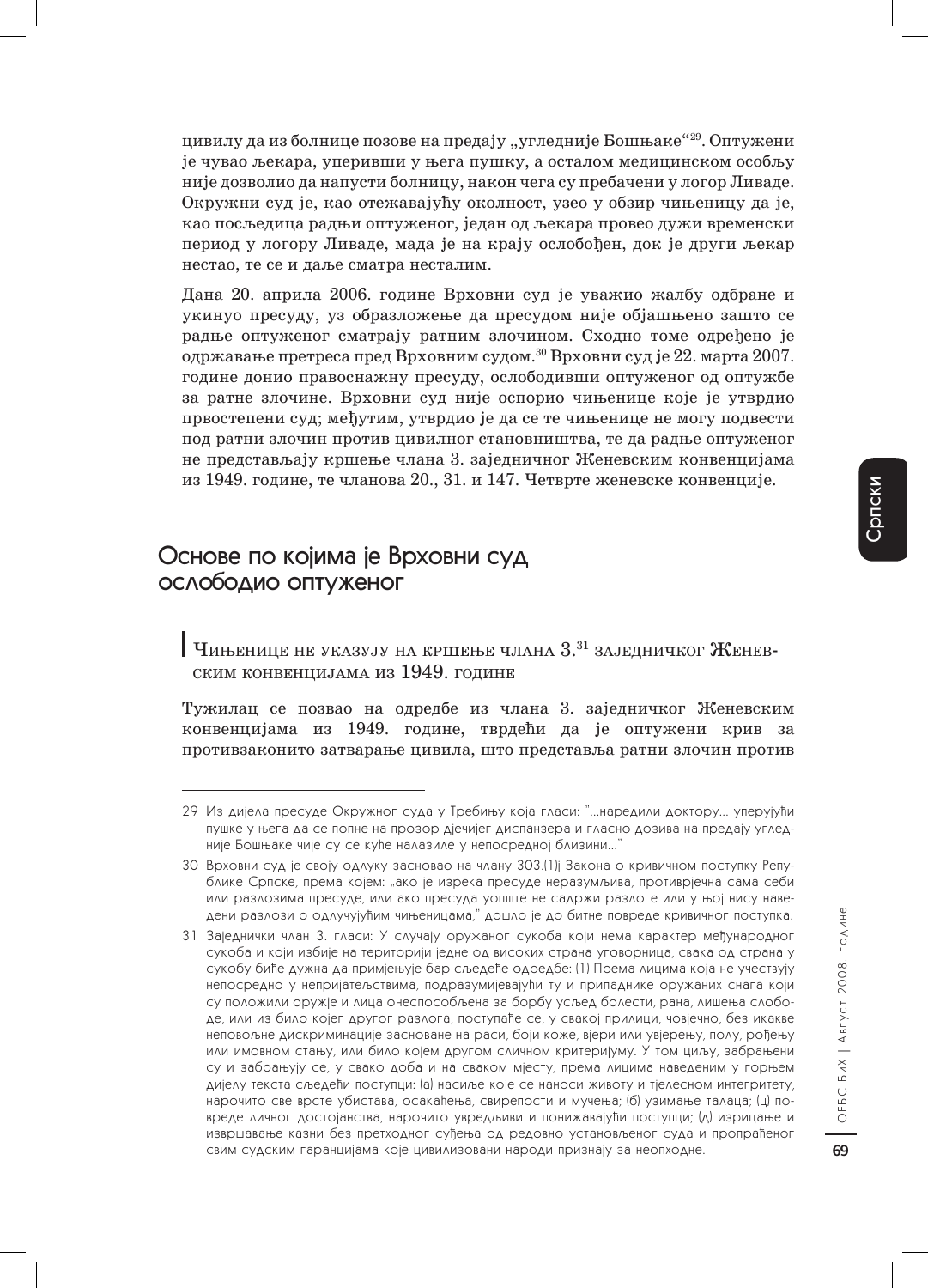цивилног становништва из члана  $142.1$ ) Кривичног закона СФРЈ. Заједнички члан 3. прописује скуп кључних одредби које се примјењују на оружане сукобе немеђународног карактера, које имају за циљ да заштите лице које непосредно не учествује у непријатељствима. Првостепени суд сматрао је да је дошло до кршења заједничког члана 3. Врховни суд одступио је од овог становишта. Суд је исправно примијетио да незаконито затварање цивила није предвиђено као забрањена радња из заједничког члана 3., те да, самим тим, не може да представља ратни злочин из члана 3.

Тужилац у предмету *Радановић* је, другим ријечима, покушао оптужницу против оптуженог да заснује на предметном кршењу – односно, на незаконитом затварању – које није садржано у самој одредби члана 3. Тешко је разумјети зашто тужилац није, умјесто тога, покушао доказати да је оптужени прекршио заједнички члан 3. починивши неку од радњи које та одредба заиста забрањује. Тужилац је, на примјер, могао да тврди да радње оптуженог представљају кривично дјело узимања талаца, 32 што је забрањено и по заједничком члану 3. и по члану  $142(1)$  Кривичног закона СФРЈ.

Врховни суд, са своје стране, није извршио темељну процјену да ли се радње које је починио оптужени могу подвести под друга дјела забрањена овим одредбама.<sup>33</sup> Уствари, осим кратке тврдње да се радње оптуженог не могу сматрати "понижавајућим и увредљивим поступањем", Суд није дао никакво даљње образложење свог става да није дошло до кршења. Пресуда, умјесто тога, гласи да "нити једна од радњи описаних у предметној оптужници по оцјени овога суда не представља радњу која би означавала кршење члана 3. Конвенције." Конкретно, Суд је пропустио да размотри да ли је споменуто кривично дјело узимања талаца заиста почињено.

<sup>32</sup> Судећи према пракси Међународног кривичног суда за бившу Југославију, елементи који чине ратни злочин узимања талаца су сљедећи: 1) противправно лишавање слободе или заточење цивила; 2) изношење условљене пријетње по физичко и ментално здравље заробљеника, попут продуженог заточења или наношење повреде или узроковање смрти; 3) пријетња служи као мјера изнуде, којом се постиже испуњење услова (види: *Тужилаштво ppoтив Кордића и Черкеза (Prosecutor v Kordić and Čerkez), VIT-95-14/2-T, Претресно вијеће, 26.* фебруар 2001. године, став 312-313). Изгледа да ови елементи одговарају утврђеним чињеницама да је оптужени износио пријетње заједно са другима по безбједност цивилног медицинског особља, као и других лица, да би навео бошњачке цивиле на предају.

<sup>33</sup> Заправо, према члану 286.(2) Закона о кривичном поступку Републике Српске, који одражава принцип *iura novit curia*, "Суд није везан за приједлоге у погледу правне оцјене дјела," те је тако слободан одлучити да ли се понашање оптуженог може оквалификовати као кривично дјело на које се тужилац није позвао.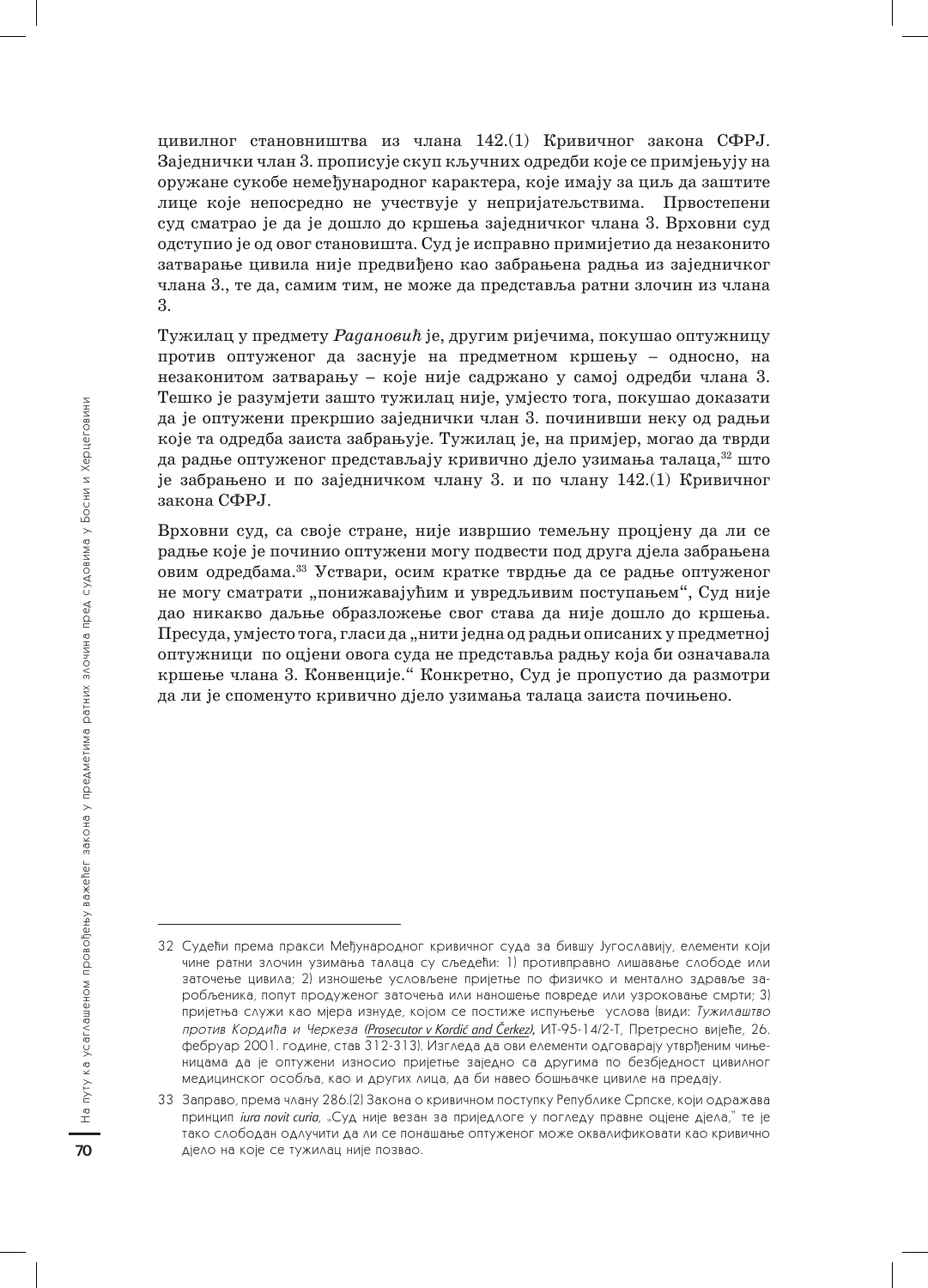#### <sup> $\mid$ </sup> Чињенице не указују на кршење члана 20. и 31.<sup>34</sup> Четврте женевске конвенције

Тужилац је такође тврдио да поступци оптуженог представљају кршење члана 20. и 31. Четврте женевске конвенције. Ова два члана гарантују поштовање и заштиту медицинског особља цивилних болница и забрањују вршење физичке или моралне принуде над овако заштићеним лицима. У својој пресуди Врховни суд је истакао да је један од неопходних елемената при утврђивању кршења ових одредби то да се докаже да су се кршења догодила у контексту међународног оружаног сукоба. Стиче се утисак да тужилац није уложио напор да докаже да је оружани сукоб био међународног карактера. У прилог својим наводима, тужилац је као доказ приложио једну од пресуда Међународног кривичног суда за бившу Југославију. Међутим, он је изабрао предмет Кунарац и *gpyāu*, пресуду која је утврдила само да је "Дана 8. априла 1992. у Фочи избио оружани сукоб између српских и муслиманских снага<sup>"35</sup> и да је трајао макар до фебруара 1993. године; пресуда није донијела никакав закључак у вези са карактером овог сукоба. Ипак, постоје неке друге одлуке Meђународног кривичног суда за бившу Југославију које би указивале на то да је сукоб у околини Фоче лако могао да буде међународног карактера.<sup>36</sup> Врховни суд закључио је да, с обзиром на то да нису предочени докази из којих проистиче да је сукоб, који је избио у Фочи у априлу 1992. године, био међународног карактера, није било могуће утврдити кршење чланова 20. и 31.

Врховни суд је, осим тога, заузео становиште да, чак и да је доказан међународни карактер сукоба, радње оптуженог и даље не би представљале кршење чланова 20. и 31. У образложењу се износи да, с обзиром да се Дом здравља у Фочи нашао на линији раздвајања сукобљених страна, улазак војних снага у Дом здравља не би се могао сматрати кршењем хуманитарног права уопште, или конкретно чланова 20. и 31. Такво образложење, без даљњег разјашњења, као да имплицира да сама локација Дома здравља усред борбеног поља представља довољан разлог да његово медицинско

<sup>34</sup> Члан 20.(1) гласи: "Биће поштовано и уживаће заштиту особље које је уредно и једино запослено на раду или у управама цивилних болница, подразумијевајући ту и оно особље чија је дужност да проналази, прикупља, преноси и његује цивилна рањена и болесна лица, немоћне и породиље." Члан 31. гласи: "Никаква физичка, нити морална принуда не може се вршити према заштићеним лицима, нарочито да би се од њих, или од трећих лица, добила обавјештења."

<sup>35</sup> Види: Међународни кривични суд за бившу Југославију, предмет *Кунарац и други,* пресуда од 12. јуна 2002. године, став 567.

<sup>36</sup> Види: Претресно вијеће Међународног кривичног суда за бившу Југославију, предмет *Тадић*, Мишљење и пресуда, 7. мај 1997. године, став 569: "... јасно је, на основу доказа пред Претресним вијећем, да је од почетка 1992. године до 19. маја 1992. године постојало стање међународног оружаног сукоба, барем на једном дијелу територије Босне и Херцеговине"; Претресно вијеће Међународног кривичног суда за бившу Југославију, предмет *Делалић*, пресуда од 16. новембра 1998. године, став 234: "... Претресно вијеће уопште не сумња у то да је међународни оружани сукоб, који се водио у Босни и Херцеговини барем од априла 1992. године, настављен током цијеле те године и да му се природа није суштински мијењала".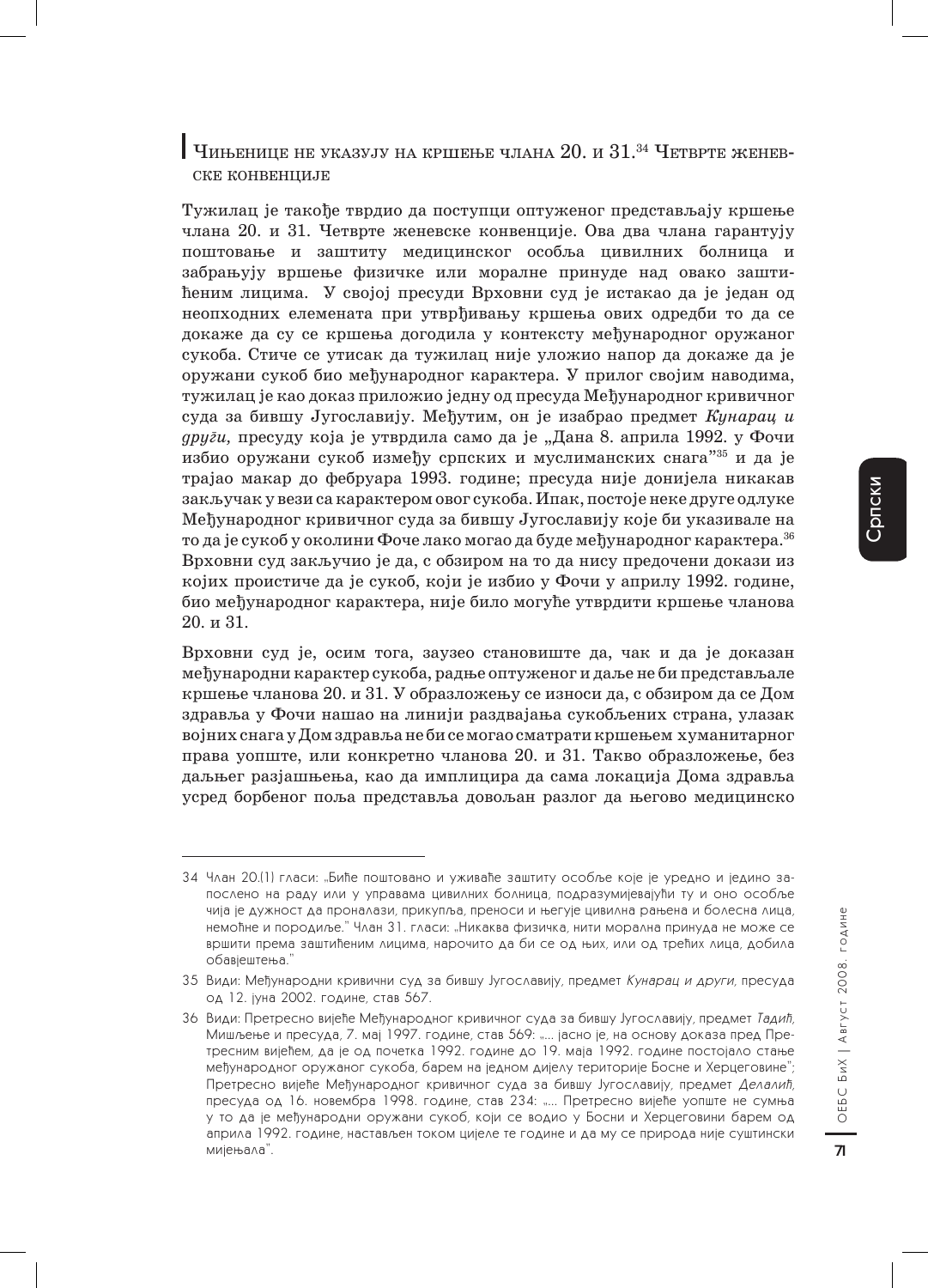особље остане без правне заштите од физичке или моралне принуде, како је дефинисано у међународном хуманитарном праву.

Насупрот томе, у предметима пред Судом Босне и Херцеговине у вези са злочинима почињеним у Фочи и околини, $37$  дефинисање карактера сукоба није имало никакву улогу приликом утврђивања кривичне одговорности  $\overline{\text{or}}$ тужених. То је зато што су свим споменутим оптуженим лицима на терет стављани злочини против човјечности, из члана 172. Кривичног закона Босне и Херцеговине, који инкриминише грубе и тешке повреде људских права, без обзира на карактер оружаног сукоба. У предмету против Гојка *Jankosuha*, Суд Босне и Херцеговине оптуженог је прогласио кривим за злочин против човјечности – затварање цивила, почињен 14. априла 1992. године – као дио широког и систематичног напада на Бошњаке цивиле, који је започео на подручју Фоче 8. априла 1992. године и надаље<sup>38</sup> – значи, у исто вријеме и на истом мјесту на којем је господин Радановић починио предметне радње. Међутим, тужилац и Врховни суд у предмету Радановић нису имали алтернативу да би његове радње оквалификовали као злочин против човјечности, с обзиром на то да је примијењен преузети Кривични закон СФРЈ.

#### $\blacksquare$  Чињенице не указују на кршење члана  $147.39$  Четврте женевске kohbehiimje

Користећи своја овлашћења из члана  $286(2)$  Закона о кривичном поступку Републике Српске, Врховни суд је, по службеној дужности, размотрио да ли се радње оптуженог могу сматрати тешком повредом  ${\mathfrak R}$ еневских конвенција, а посебно члана 147. Четврте женевске конвенције, који забрањује - између осталог - противзаконито затварање лица која Конвенција штити. Врховни суд нашао је да се оптужени не може сматрати одговорним за такву повреду, зато што је био обичан војник, чија је дужност била да извршава наређења својих претпостављених, те се, због тога, није од њега могло очекивати да процјењује противправност затварања медицинског особља или да се таквим наређењима успротиви. Суд је пропустио навести на којој законској одредби заснива свој став, те  $j$ е тако отежао процјену да ли су такве основе за ослобађање примијењене

<sup>37</sup> Види: Суд БиХ, предмет Гојко Јанковић, првостепена пресуда од 16. фебруара 2007. године; Суд БиХ, предмет Радован Станковић, другостепена пресуда од 28. марта 2007. године; Суд БиХ, предмет *Неђо Самарџић*, другостепена пресуда од 13. децембра 2006. године.

<sup>38</sup> Види: Суд БиХ, предмет *Гојко Јанковић*, навод, стр. 19 и 35. Апелационо вијеће Суда БиХ је, 19. новембра 2007. године, потврдило пресуду којом се оптужени проглашава кривим.

<sup>39</sup> Ова одредба гласи: "Тешке повреде које се имају у виду у претходном члану јесу повреде које обухватају једно од сљедећих дјела, ако су она извршена против лица или добара које штити Конвенција: убиство извршено са намјером, мучење или нечовјечно поступање, подразумијевајући ту медицинске експерименте, намјерно проузроковање великих патњи или наношење озбиљних повреда тијелу или здрављу, незаконита прогонства и пресељења, противзаконита затварања, присиљавање заштићеног лица да служи у оружаним снагама непријатељске силе, или његово лишавање права да му се прописно и непристрасно суди према одредбама ове Конвенције, узимање талаца, уништавање и присвајање имовине, које није оправдано војним потребама и које се врши у великом обиму на недопуштен и самовољан начин".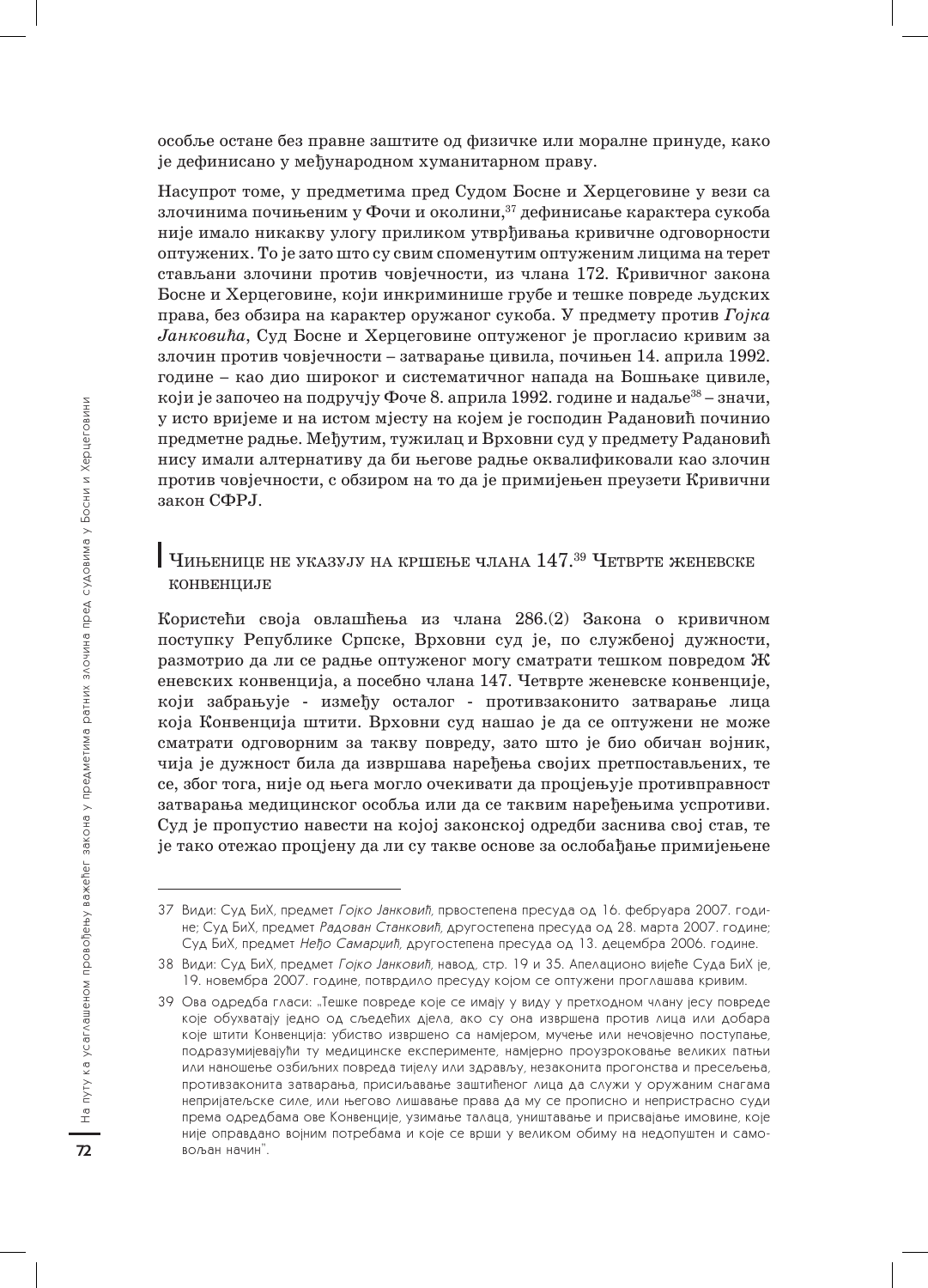само на овај предмет или да ли, уствари, уопште постоје. Изгледа да образложење Суда почива на одбрани "наређења претпостављеног" коју неке јурисдикције признају, према којој потчињени не може да се сматра одговорним за извршење ратног злочина, ако је он почињен као резултат извршења наређења. Наређење не би смјело да буде очито незаконито, односно, потчињени не смије имати сазнања о томе да је наређење незаконито.<sup>40</sup> Међутим, преузети Кривични закон СФРЈ, који је Суд примијенио у овом предмету, не признаје такву одбрану када је наређење било управљено на извршење ратног злочина.<sup>41</sup> Њу такође изричито искључују релевантни међународни инструменти,<sup>42</sup> као и Кривични закон Босне и Херцеговине.<sup>43</sup> У односу на овакве чињенице, остаје нејасан правни основ према којем је Врховни суд прихватио одбрану која се позива на поступање по наређењу претпостављеног.

Штавише, чак и када би таква одбрана била предвиђена Кривичним законом Босне и Херцеговине, Суд није адекватно образложио зашто је oна прихваћена у овом конкретном предмету, нити је објаснио зашто је дошао до закључка да се од оптуженог није могло очекивати да процијени противправност затварања. Суд јесте навео једну одлуку Међународног кривичног суда за бившу Југославију у прилог образложењу свог става.<sup>44</sup> Међутим, наведени одломак не односи се на одбрану позивањем на поступање по наређењу претпостављеног коју Статут Међународног кривичног суда за бившу Југославију искључује, већ прије на врсту понашања и степен кривичне одговорности, неопходан да би неко лице било сматрано кривим за противзаконито затварање. У истом одломку на који се Врховни суд позвао јасно се наводи да је такву одговорност "примјереније приписати

43 Према члану 180.(3) Кривичног закона БиХ, поступање по наређењу претпостављених не искључује кривичну одговорност, али се може узети као олакшавајућа околност.

<sup>40</sup> Овакву одбрану признају, на примјер, релевантни закони у Холандији, Њемачкој, Швајцарској, САД-у, Израелу и Италији.

<sup>41</sup> Члан 239. Кривичног закона СФРЈ предвиђа у том погледу да "Неће се казнити потчињени ако учини кривично дјело по наређењу претпостављеног, а то се наређење тиче службене дужности, осим ако је наређење било управљено на извршење ратног злочина или каквог другог тешког кривичног дјела, или ако је знао да извршење наређења представља кривично дјело."

<sup>42</sup> Види: члан 6. Споразума о оснивању Међународног војног суда у Нирнбергу; члан 6. Токијске повеље о Међународном војном суду за Далеки исток; члан 7.(4) Статута Међународног кривичног суда за бившу Југославију; и члан 6.(4) Статута Међународног кривичног суда за Руанду. Изузетак представља члан 33. Римског статута Међународног кривичног суда, који допушта одбрану позивањем на поступање по наређењу претпостављених у предметима ратних злочина.

<sup>44</sup> Врховни суд Републике Српске је у пресуди навео сљедећи одломак из става 342. пресуде Жалбеног вијећа Међународног кривичног суда за бившу Југославију у предмету *Делалић и други* ("Челебићи"), од 20. фебруара 2001. године: "Према мишљењу Жалбеног вијећ а, сама чињеница да неко има неку улогу у неком својству, колико год незнатну, у раду затвора у којем су противправно заточени цивили, није довољна основа за налаз о примарној кривичној одговорности такве природе какву подразумијева налаз да је неко починио злочин. Такву одговорност је примјереније приписати онима који су за заточење одговорни на директнији и потпунији начин, на примјер, онима који оптуженог стварно смјесте у притвор, без разумног основа да он представља безбједносни ризик... Жалбено вијеће, међутим, не прихвата да је пропуст стражара да предузме мјере за које није овлашћен да би ослободио затворенике довољан да би се сматрао извршењем злочина противправног заточења".